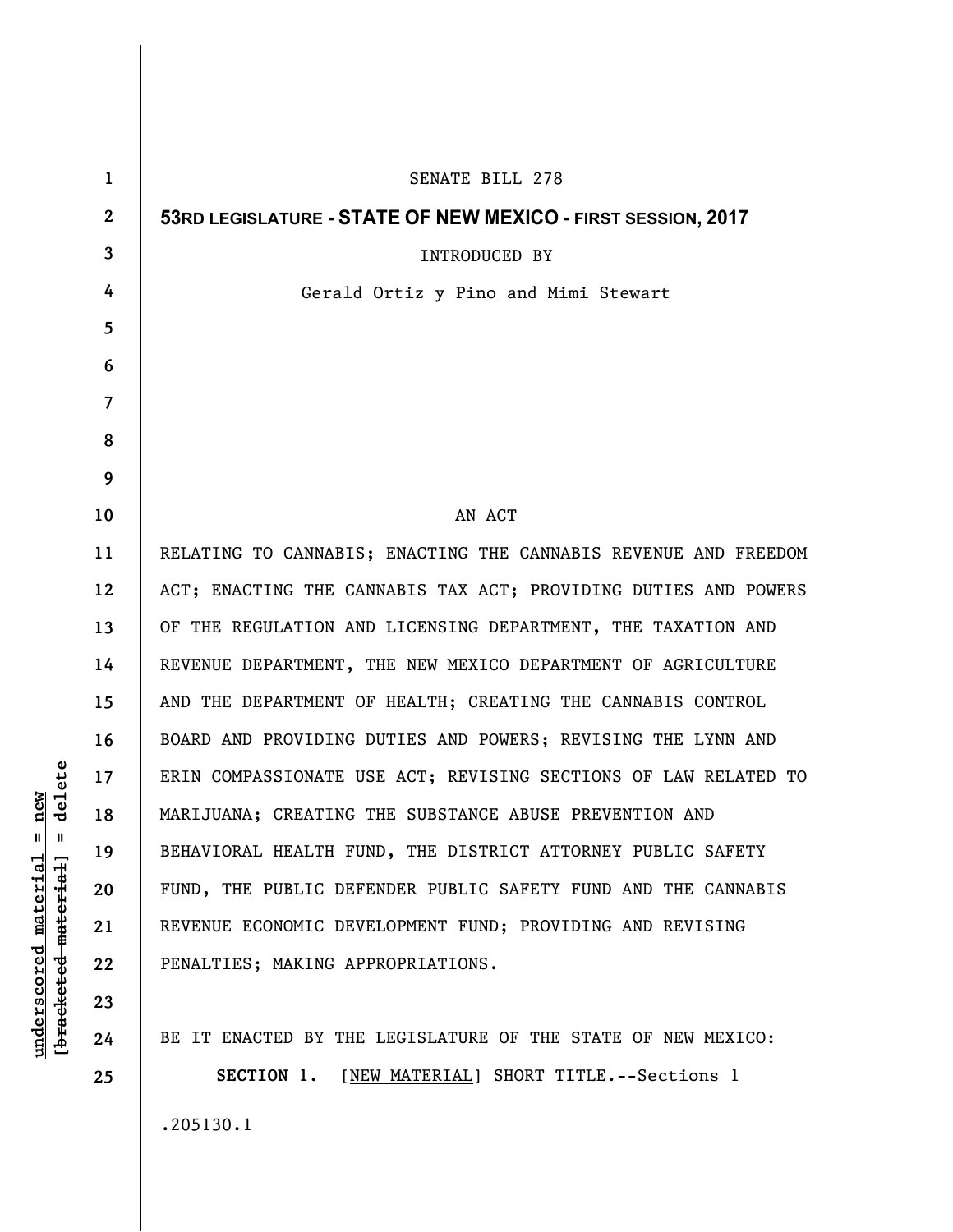**1 2 3 4 5 6 7 8 9 10 11 12 13 14 15 16 17 18 19 20 21 22 23 24 25**  through 46 of this act may be cited as the "Cannabis Revenue and Freedom Act". **SECTION 2.** [NEW MATERIAL] PURPOSE.--The purpose of the Cannabis Revenue and Freedom Act is: A. to eliminate problems caused by the prohibition and uncontrolled manufacture, possession and delivery of marijuana within New Mexico; B. to protect the peace, health, safety and welfare of the people of this state by prioritizing the state's limited law enforcement resources in the most effective way; C. to establish a comprehensive regulatory framework relating to marijuana; D. to establish a licensing and permitting system for industrial hemp and agricultural hemp seed production; and E. together with existing provisions of law, to prevent: (1) the distribution of marijuana to a person who is younger than twenty-one years of age; (2) revenue from the sale of marijuana from going to criminal enterprises, gangs and cartels; (3) the diversion of marijuana from this state to other states; (4) legal marijuana activity from being used as a cover for the trafficking of illegal drugs or for other illegal activity; and .205130.1  $- 2 -$ 

**underscored material = new [bracketed material] = delete**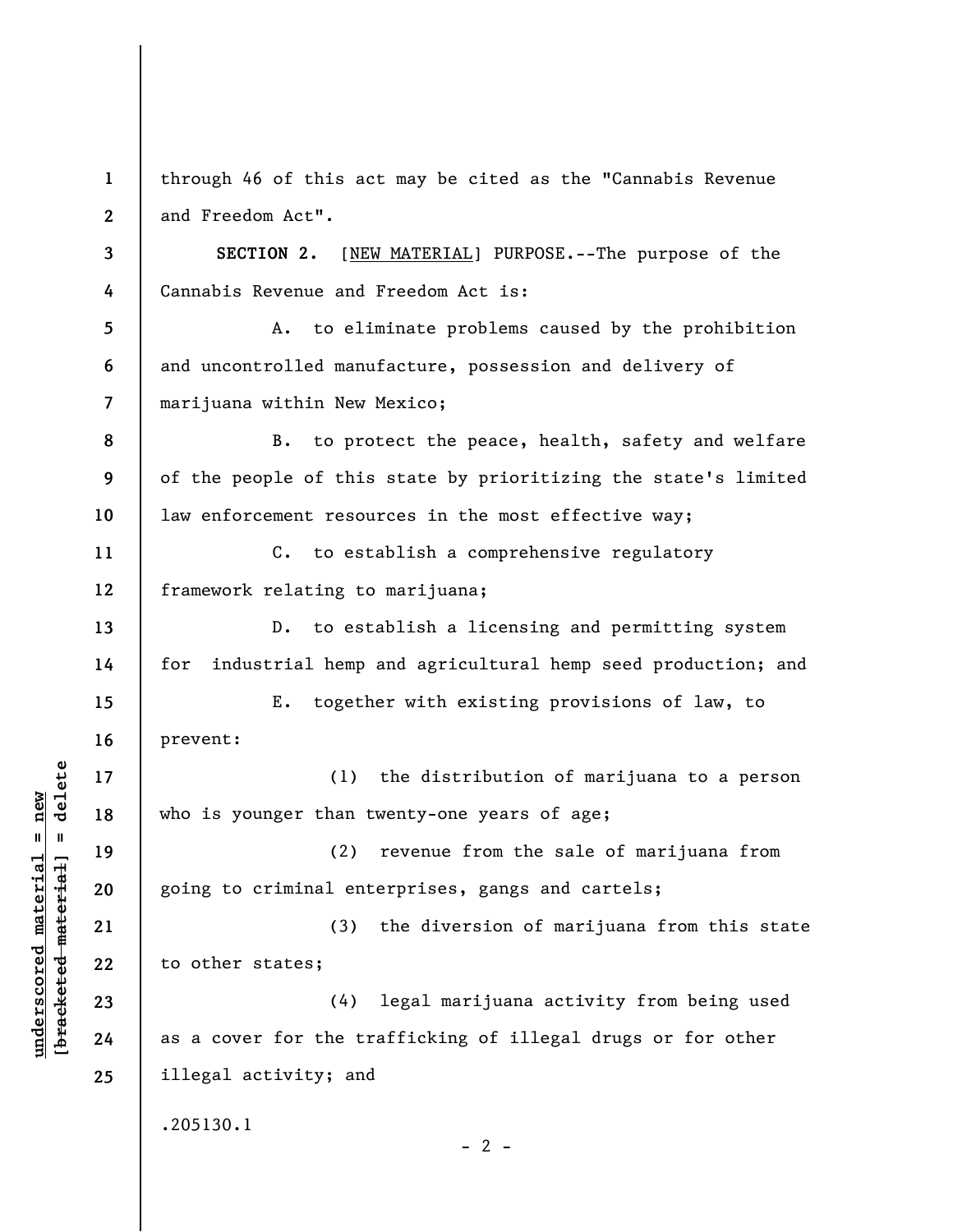| $\mathbf{1}$   | impaired driving and the exacerbation of<br>(5)                |
|----------------|----------------------------------------------------------------|
| $\mathbf{2}$   | other adverse public health consequences associated with the   |
| 3              | use of marijuana.                                              |
| 4              | [NEW MATERIAL] DEFINITIONS. -- As used in the<br>SECTION 3.    |
| 5              | Cannabis Revenue and Freedom Act:                              |
| 6              | "advertisement":<br>Α.                                         |
| $\overline{7}$ | (1) means a written or verbal statement or a                   |
| 8              | depiction intended to induce the sale of an item and that is   |
| 9              | displayed in printed material; on a sign or other outdoor      |
| 10             | display; or in a radio, television or other media broadcast;   |
| 11             | and                                                            |
| 12             | does not include:<br>(2)                                       |
| 13             | (a) a sign or outdoor display or other                         |
| 14             | statement permanently affixed to a licensed premises that is   |
| 15             | intended to induce the sale of a marijuana item produced or    |
| 16             | sold on the premises;                                          |
| 17             | (b) a label affixed to a marijuana item                        |
| 18             | or the covering, wrapper or container of a marijuana item; or  |
| 19             | (c) an editorial or other material                             |
| 20             | printed in a publication when the publication of the editorial |
| 21             | or material was not paid for by a licensee and was not         |
| 22             | published by or at the direction of a licensee;                |
| 23             | "agricultural hemp seed" means seed of the plant<br>B.         |
| 24             | of the genus Cannabis that is intended for sale or is sold to  |
| 25             | or purchased by a licensed grower;                             |
|                | .205130.1                                                      |
|                | - 3 -                                                          |

**underscored material = new [bracketed material] = delete**

 $[**bracket eted metert et**] = **del et e**$  $underscored material = new$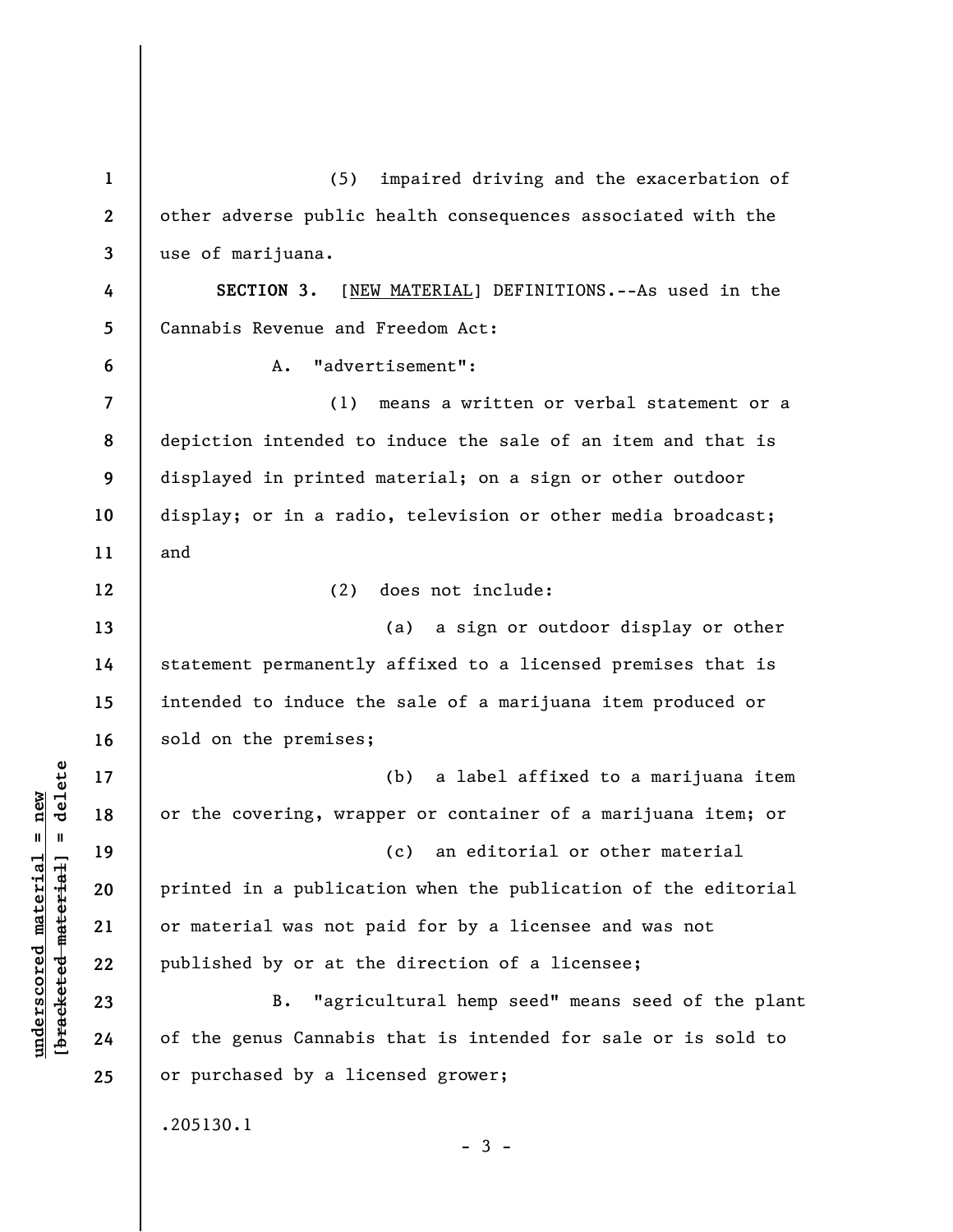**1 2 3 4 5 6 7 8 9 10 11 12 13 14 15 16 17 18 19 20 21 22 23 24 25**  C. "board" means the cannabis control board; D. "consumer" means a person who purchases, acquires, owns, holds or uses marijuana items for a purpose other than resale; E. "crop" means a contiguous field of industrial hemp grown pursuant to a single license; F. "department" means the regulation and licensing department; G. "financial consideration": (1) means the value that is given or received, directly or indirectly, through sales, barter, trade, fees, charges, dues, contributions or donations; and (2) does not mean the value in homegrown marijuana or homemade marijuana products that are grown or made by another person; H. "grower" means a person who produces industrial hemp; I. "handler" means a person who receives industrial hemp for processing into a commodity, a product or agricultural hemp seeds; J. "hashish" means the resin extracted from any part of marijuana and includes every compound, manufacture, salt, derivative, mixture or preparation of the resin; K. "homegrown" or "homemade" means grown or made by a person for noncommercial purposes; .205130.1  $- 4 -$ 

**underscored material = new [bracketed material] = delete**

 $b$ racketed material] = delete  $underscored material = new$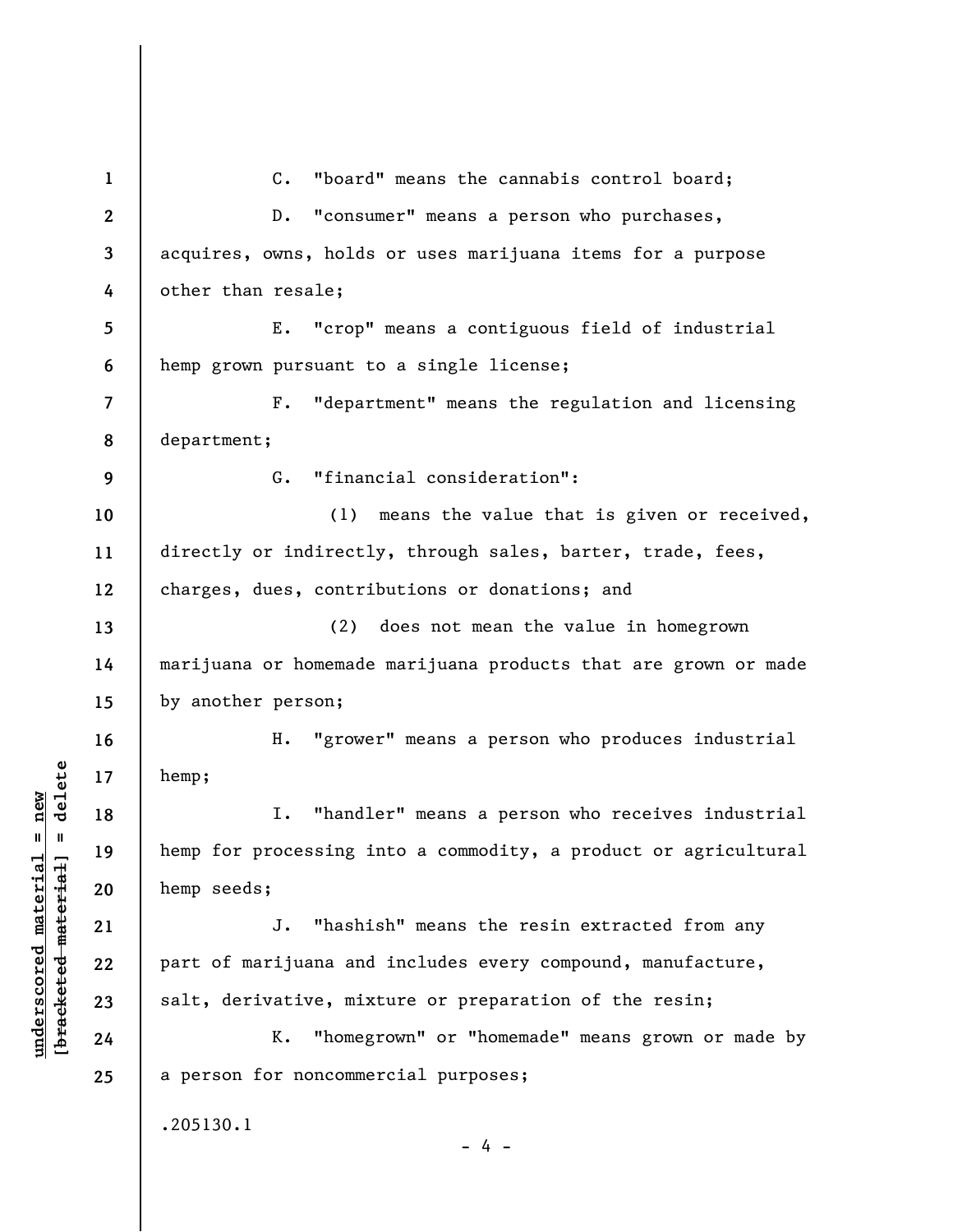**1 2 3 4 5 6 7 8 9 10 11 12 13 14 15 16 17 18 19 20 21 22 23 24 25**  L. "household" means a housing unit and includes any place in or around the housing unit at which an occupant of the housing unit produces, processes, keeps or stores homegrown marijuana or homemade marijuana products; M. "housing unit" means a house, an apartment, a mobile home, a group of rooms or a single room that is occupied as separate living quarters in which an occupant lives and eats separately from any other person in the building who do not occupy the same housing unit, and which unit includes direct access from the outside of the building or through a common hall; N. "immature marijuana plant" means a marijuana plant with no observable flowers or buds; O. "industrial hemp": (1) means: (a) all non-seed parts and varieties of the plant of the genus Cannabis, whether growing or not, that contain a crop-wide average tetrahydrocannabinol concentration that does not exceed three-tenths percent on a dry weight basis; and (b) any Cannabis sativa seed that is part of a growing crop, is retained by a grower for future planting or is for processing into or use as agricultural hemp seed; and (2) does not mean a commodity or product made

.205130.1

**underscored material = new [bracketed material] = delete**

 $\frac{1}{2}$  intereted material = delete  $underscored material = new$ 

 $- 5 -$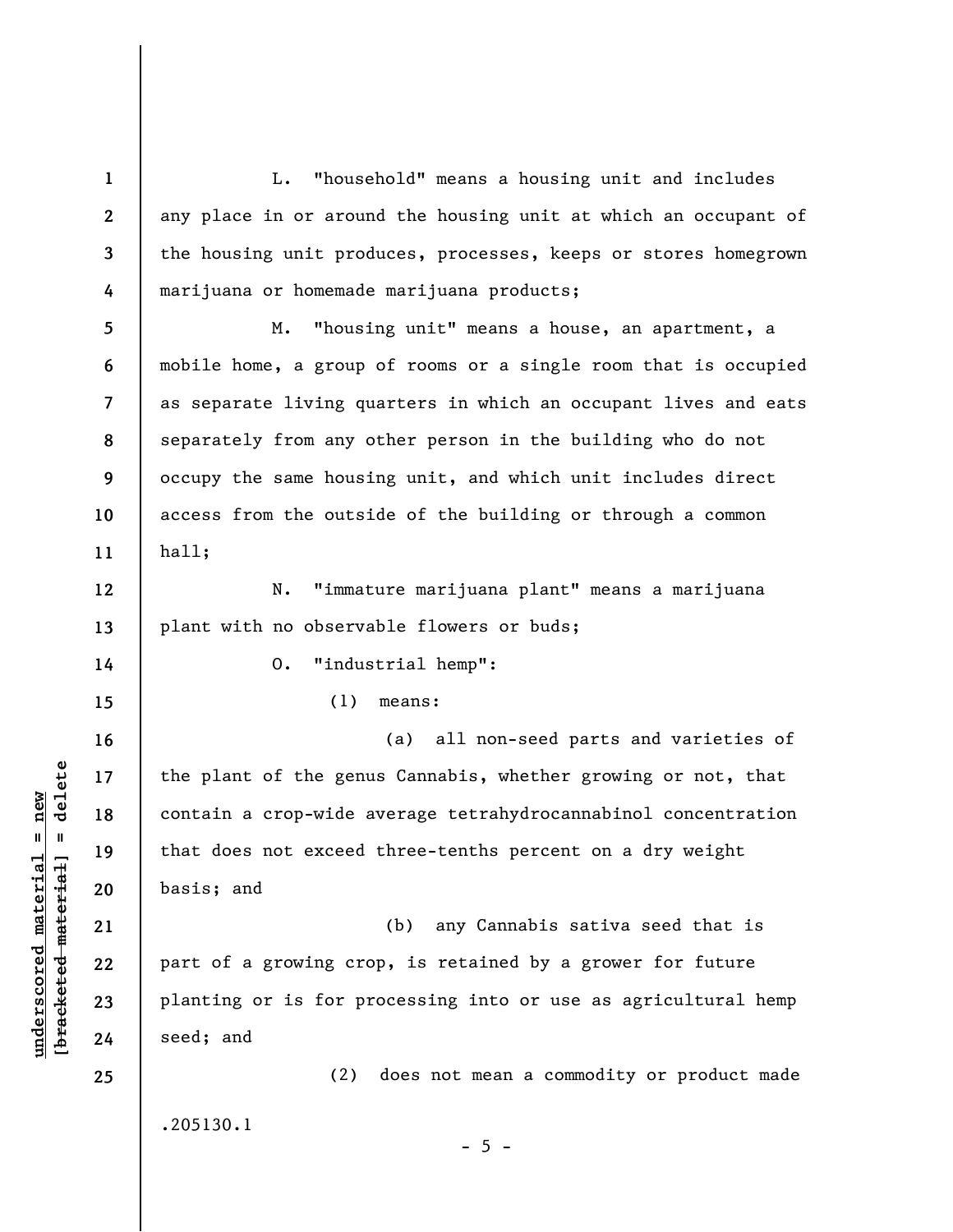**1**  from industrial hemp;

**2 3**  P. "license" means a license issued pursuant to the Cannabis Revenue and Freedom Act;

**4 5 6**  Q. "licensed premises" means a location that is licensed pursuant to the Cannabis Revenue and Freedom Act and includes:

**7 8 9 10**  (1) all enclosed public and private areas at the location that are used in the business operated pursuant to a license at the location, including offices, kitchens, restrooms and storerooms;

(2) all areas outside of a building that the department has specifically licensed for the production, processing, wholesale sale or retail sale of marijuana items; and

(3) with respect to a location that the department has specifically licensed for the production of marijuana outside of a building, the entire unit of land that is created by subdivision or partition of land that the licensee owns, leases or has a right to occupy;

R. "licensee" means a person who holds a license;

S. "licensee representative" means an owner, director, officer, manager, employee, agent or other representative of a licensee, to the extent that the person acts in a representative capacity;

 $- 6 -$ 

T. "marijuana":

.205130.1

 $\frac{1}{2}$  intereted material = delete **[bracketed material] = delete**  $underscored material = new$ **underscored material = new**

**11** 

**12** 

**13** 

**14** 

**15** 

**16** 

**17** 

**18** 

**19** 

**20** 

**21** 

**22** 

**23** 

**24**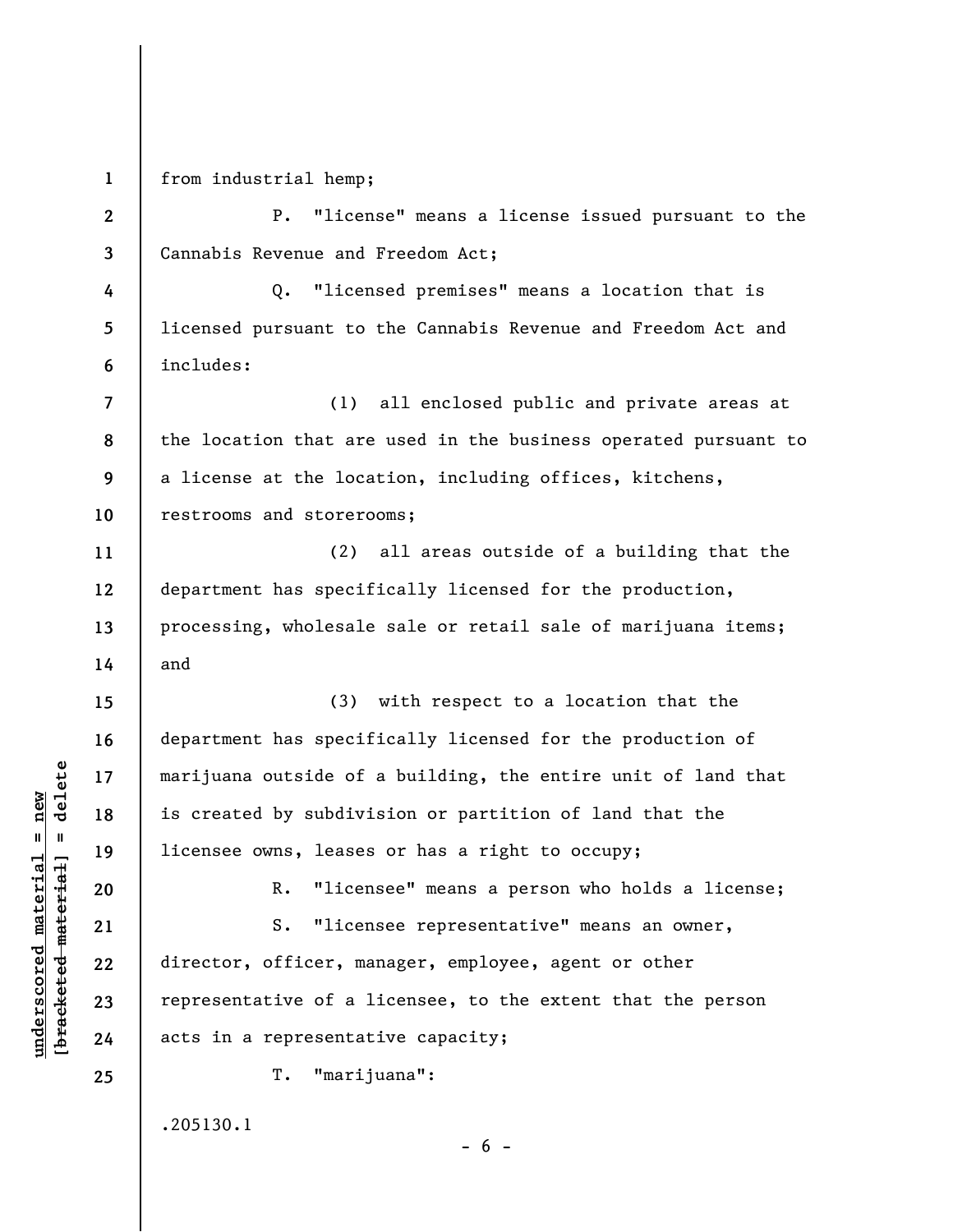**1 2 3 4 5 6 7 8 9 10 11 12 13 14 15 16 17 18 19 20 21 22 23 24 25**  (1) means all parts of the plant cannabis, including any and all varieties, species and subspecies of the genus Cannabis, whether growing or not, the seeds thereof and every compound, manufacture, salt, derivative, mixture or preparation of the plant or its seeds; and (2) does not include: (a) the mature stalks of the plant; (b) hashish; (c) tetrahydrocannabinols extracted or isolated from marijuana; (d) fiber produced from the stalks; (e) oil or cake made from the seeds of the plant; (f) any other compound, manufacture, salt, derivative, mixture or preparation of the mature stalks, fiber, oil or cake; (g) the sterilized seed of the plant that is incapable of germination; (h) marijuana extracts; or (i) industrial hemp or a commodity or product made from industrial hemp; U. "marijuana consumption area" means an area within a marijuana retailer's licensed premises where marijuana items may be consumed; V. "marijuana extract" means a product obtained by .205130.1 - 7 -

**underscored material = new [bracketed material] = delete**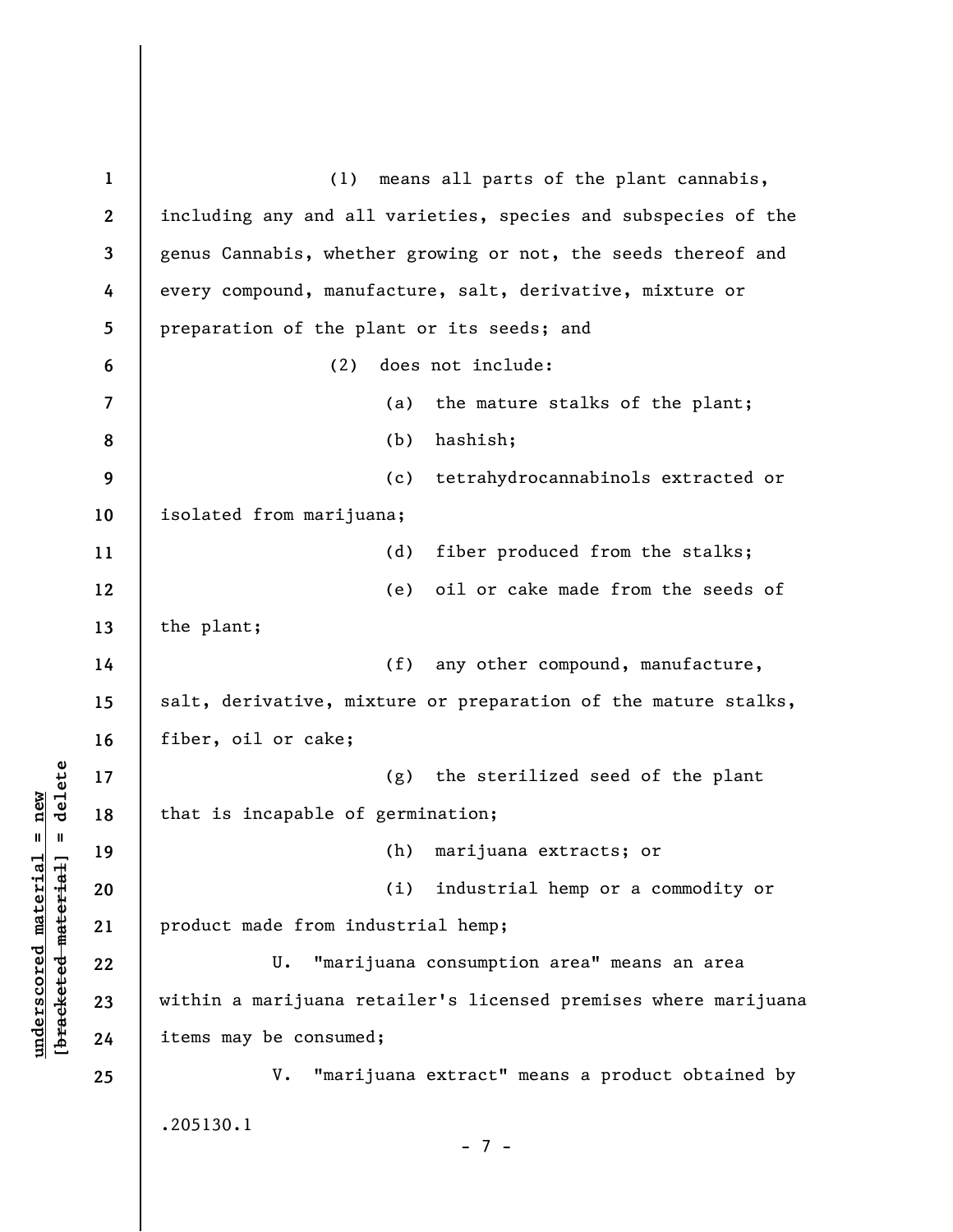**1 2 3 4 5 6 7 8 9 10 11 12 13 14 15 16 17 18 19 20 21 22 23 24 25**  separating resins from marijuana by solvent extraction, using solvents other than vegetable glycerin, such as butane, hexane, isopropyl alcohol, ethanol or carbon dioxide; W. "marijuana flowers" means only the flowers of a marijuana plant; X. "marijuana items" means marijuana, marijuana products, marijuana extracts and hashish; Y. "marijuana leaves" means only the leaves of a marijuana plant; Z. "marijuana processor" means a person who processes marijuana items in this state; AA. "marijuana producer" means a person who produces marijuana in this state; BB. "marijuana products" means products that contain marijuana or marijuana extracts and that are intended for human consumption, but does not mean marijuana by itself or a marijuana extract by itself; CC. "marijuana retailer" means a person who sells marijuana items to a consumer in this state; DD. "marijuana tester" means a person who performs tests of marijuana items to identify or analyze the strength, effectiveness or purity of the marijuana items; EE. "marijuana wholesaler" means a person who purchases marijuana items in this state for resale in this state to a person other than a consumer; .205130.1 - 8 -

**underscored material = new [bracketed material] = delete**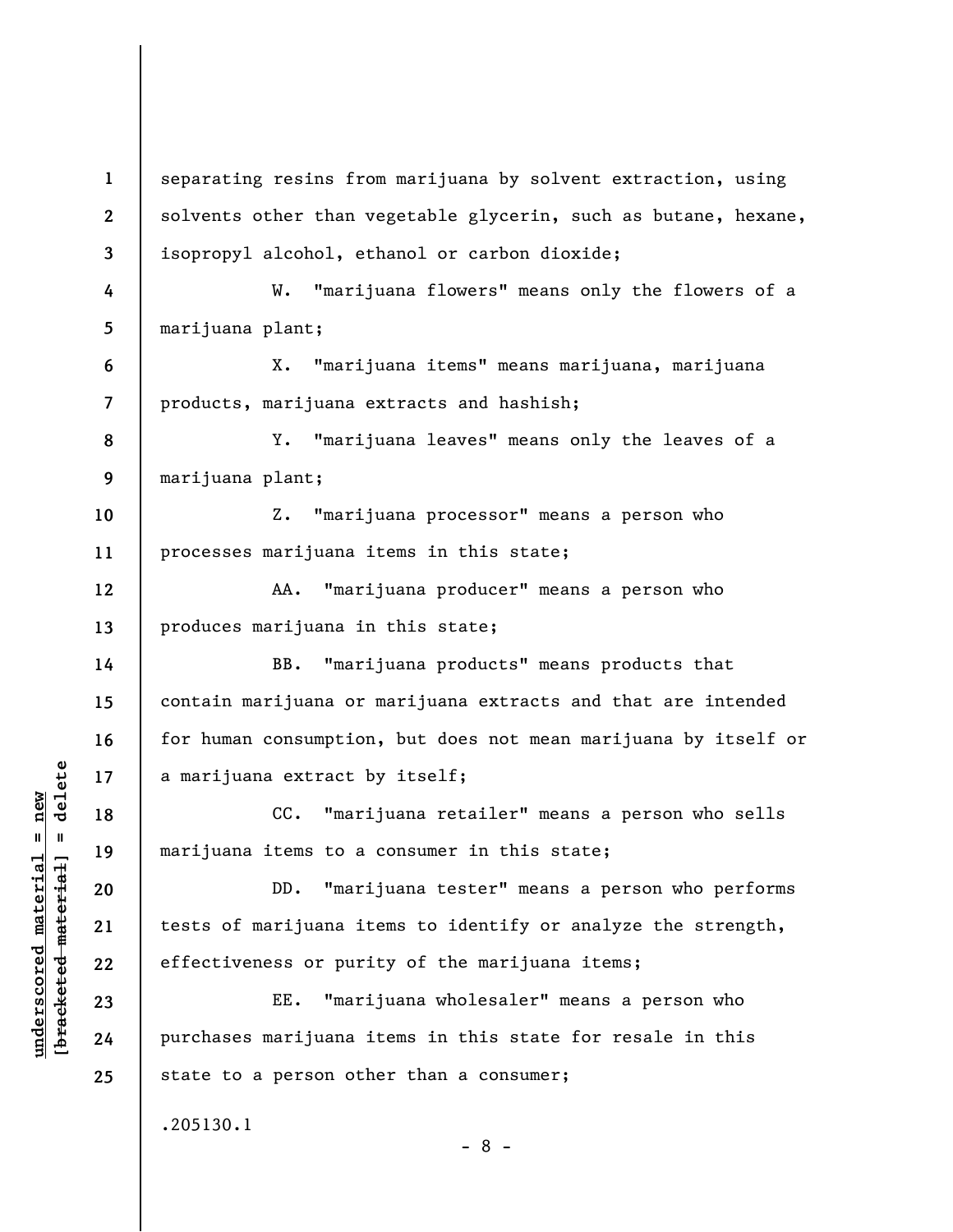**1 2 3 4 5 6 7 8 9 10 11 12 13 14 15 16 17 18 19 20 21 22 23 24 25**  FF. "mature marijuana plant" means a marijuana plant that is not an immature marijuana plant; GG. "medical cannabis" means marijuana items used by a qualified patient pursuant to the Lynn and Erin Compassionate Use Act; HH. "medical cannabis program" means the regulated system allowing for the beneficial use of medical cannabis established in the Lynn and Erin Compassionate Use Act; II. "noncommercial" means not dependent or conditioned upon the provision or receipt of financial consideration; JJ. "person" means an individual, corporation, business trust, estate, trust, partnership, limited liability company, association, joint venture or any legal or commercial entity; KK. "personal production license" means a license issued to a qualified patient pursuant to the Lynn and Erin Compassionate Use Act that allows the qualified patient to produce medical cannabis for that qualified patient's personal use in accordance with board rules; LL. "processes": (1) means: (a) the processing, compounding or conversion of marijuana into marijuana products or marijuana extracts; .205130.1 - 9 -

**underscored material = new [bracketed material] = delete**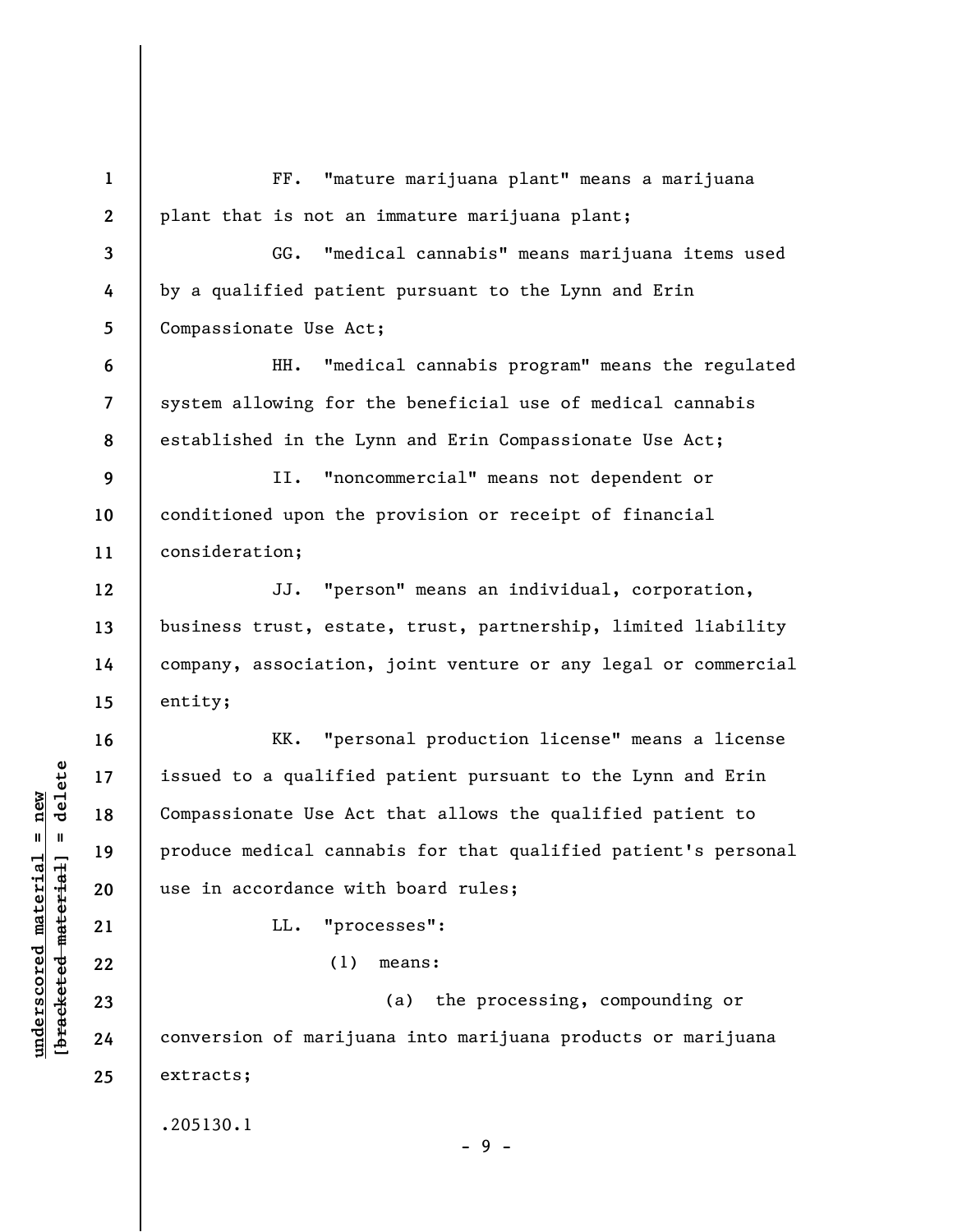| $\mathbf{1}$             | (b) the processing, compounding or                             |
|--------------------------|----------------------------------------------------------------|
| $\mathbf{2}$             | conversion of marijuana, either directly or indirectly, by     |
| 3                        | extraction from substances of natural origin or independently  |
| 4                        | by means of chemical synthesis or by a combination of          |
| $5\phantom{.0}$          | extraction and chemical synthesis;                             |
| 6                        | (c)<br>the packaging or repackaging of                         |
| $\overline{\phantom{a}}$ | marijuana items; and                                           |
| 8                        | (d)<br>the labeling or relabeling of a                         |
| 9                        | package or container of marijuana items; and                   |
| 10                       | (2)<br>does not mean:                                          |
| 11                       | the drying of marijuana by a<br>(a)                            |
| 12                       | marijuana producer, if the marijuana producer is not otherwise |
| 13                       | processing marijuana; or                                       |
| 14                       | the packaging and labeling of<br>(b)                           |
| 15                       | marijuana by a marijuana producer in preparation for delivery  |
| 16                       | to a marijuana processor;                                      |
| 17                       | "produces" means the manufacture, planting,<br>MM.             |
| 18                       | cultivation, growing or harvesting of marijuana, but does not  |
| 19                       | include:                                                       |
| 20                       | (1) the drying of marijuana by a marijuana                     |
| 21                       | processor, if the marijuana processor is not otherwise         |
| 22                       | producing marijuana; or                                        |
| 23                       | (2)<br>the cultivation and growing of an immature              |
| 24                       | marijuana plant by a marijuana processor, marijuana wholesaler |
| 25                       | or marijuana retailer if the marijuana processor, marijuana    |
|                          | .205130.1                                                      |
|                          | $-10 -$                                                        |

 $[**bracket eted metert et**] = **del et e**$ **[bracketed material] = delete**  $underscored material = new$ **underscored material = new**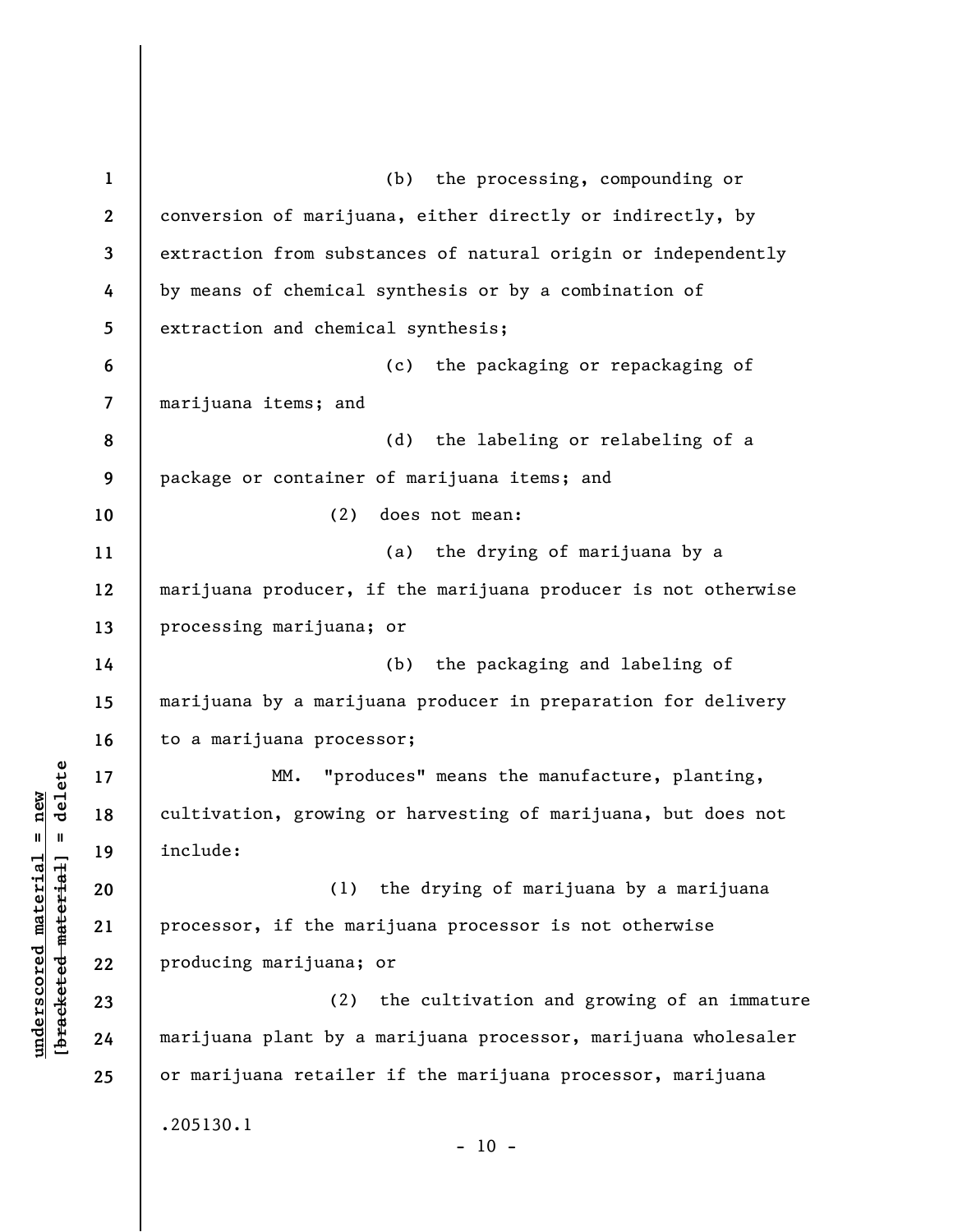wholesaler or marijuana retailer purchased or otherwise received the plant from a licensed marijuana producer;

**3 4 5 6 7 8 9**  NN. "public place" means a place to which the general public has access and includes hallways, lobbies and other parts of apartment houses and hotels that do not constitute rooms or apartments designed for actual residence; highways; streets; schools; places of amusement; parks; playgrounds; and places used in connection with public passenger transportation;

**10 11 12 13 14 15**  OO. "qualified patient" means a resident of New Mexico who, in accordance with the Lynn and Erin Compassionate Use Act, has been diagnosed by a practitioner as having a debilitating medical condition and has received written certification and a registry identification card issued pursuant to that act; and

PP. "usable marijuana" means dried marijuana flowers and dried marijuana leaves and any mixture or preparation of those flowers or leaves.

**SECTION 4.** [NEW MATERIAL] LIMITATIONS--EXEMPTIONS-- PERMISSIBLE CONDUCT.--

A. The Cannabis Revenue and Freedom Act shall not be construed to:

(1) prevent a recipient of or an applicant for a federal grant from prohibiting the manufacture, possession, delivery or use of marijuana items to the extent necessary to .205130.1

 $\frac{1}{2}$  of  $\frac{1}{2}$  and  $\frac{1}{2}$  and  $\frac{1}{2}$  and  $\frac{1}{2}$  and  $\frac{1}{2}$  and  $\frac{1}{2}$  and  $\frac{1}{2}$  and  $\frac{1}{2}$  and  $\frac{1}{2}$  and  $\frac{1}{2}$  and  $\frac{1}{2}$  and  $\frac{1}{2}$  and  $\frac{1}{2}$  and  $\frac{1}{2}$  and  $\frac{1}{2}$  an **[bracketed material] = delete**  $underscored material = new$ **underscored material = new**

**16** 

**17** 

**18** 

**19** 

**20** 

**21** 

**22** 

**23** 

**24** 

**25** 

**1**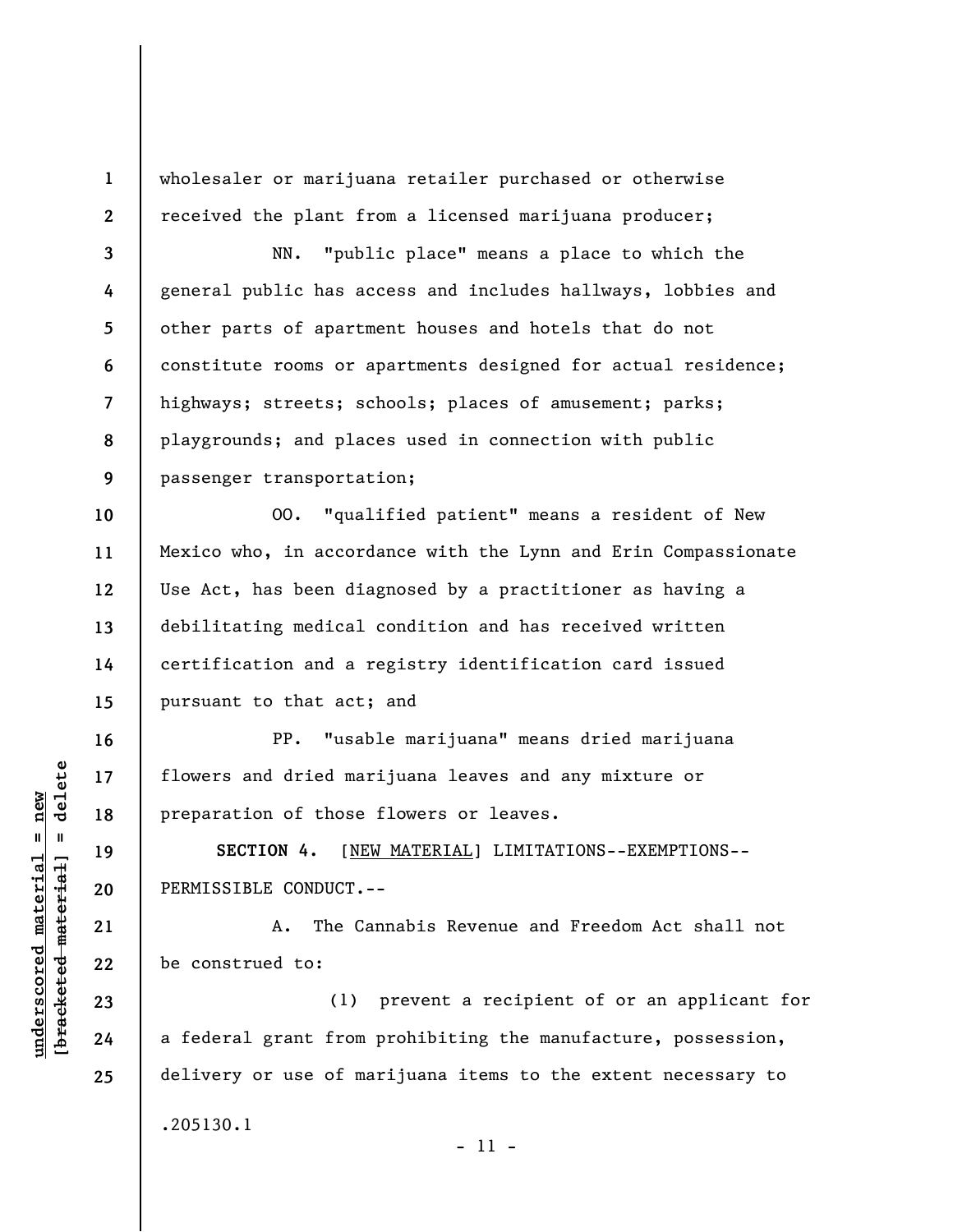**1 2 3 4 5 6 7 8 9 10 11 12 13 14 15 16 17 18 19 20 21 22 23 24 25**  satisfy the federal grant's requirements; (2) prevent a party or a person applying to be a party to a federal contract from prohibiting the manufacture, possession, delivery or use of marijuana items to the extent necessary to comply with the contract terms and conditions or to satisfy the federal contract's requirements; (3) require a person to violate a federal law; (4) exempt a person from a federal law or obstruct the enforcement of a federal law; or (5) limit a person's privilege, right or duty pursuant to the Lynn and Erin Compassionate Use Act. B. Notwithstanding any other provision of law, the following acts by a person twenty-one years of age or older are lawful and shall not constitute grounds for detention, search or arrest: (1) the possession of usable marijuana by a person who is twenty-one years of age or older, if the total of usable marijuana does not exceed: (a) fifty grams at the person's household; or (b) twenty-five grams outside the person's household; (2) the possession of up to seven grams of marijuana extract; (3) the possession of up to fourteen grams of .205130.1  $- 12 -$ 

**underscored material = new [bracketed material] = delete**

 $b$ racketed material] = delete  $underscored material = new$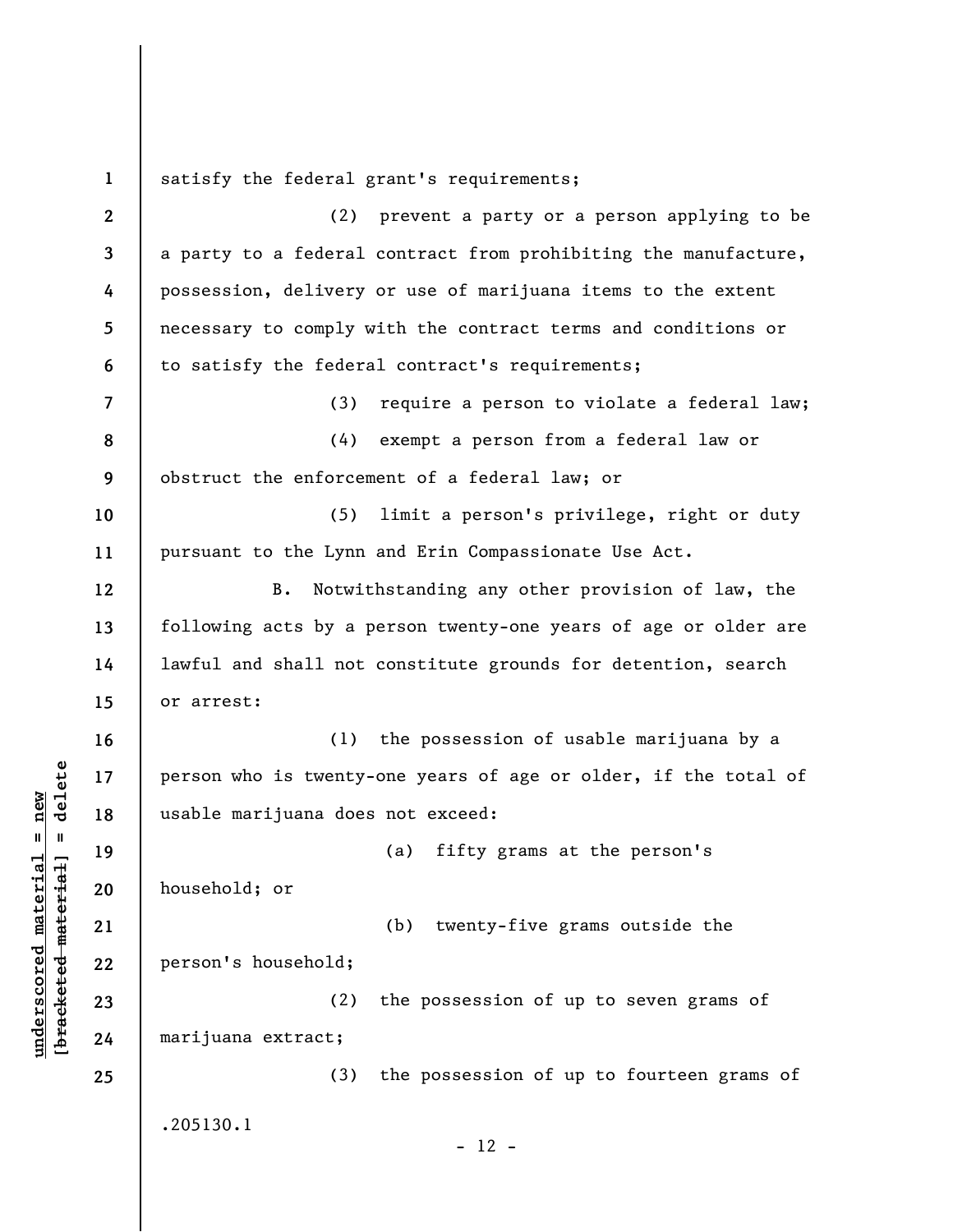**1 2 3 4 5 6 7 8 9 10 11 12 13 14 15 16 17 18 19 20 21 22 23 24 25**  hashish; (4) the production, processing, keeping or storing of homegrown marijuana at a household by one or more persons who are twenty-one years of age or older, if the total of homegrown marijuana at the household does not exceed at any given time: (a) six mature marijuana plants and six immature marijuana plants per person; provided, however that no more than twelve mature marijuana plants and twelve immature marijuana plants may be present in one household; (b) two hundred twenty-five grams of usable marijuana; and (c) seven grams of marijuana extract; (5) the making, processing, keeping or storing of homemade marijuana products at a household by one or more persons who are twenty-one years of age or older, if the total of homemade marijuana products at the household does not exceed at any given time: (a) four hundred fifty grams in solid form; or (b) two thousand grams in liquid form; (6) the transfer for noncommercial purposes to another person who is twenty-one years of age or older of not more than, at any given time: (a) twenty-five grams of usable .205130.1  $- 13 -$ 

**underscored material = new [bracketed material] = delete**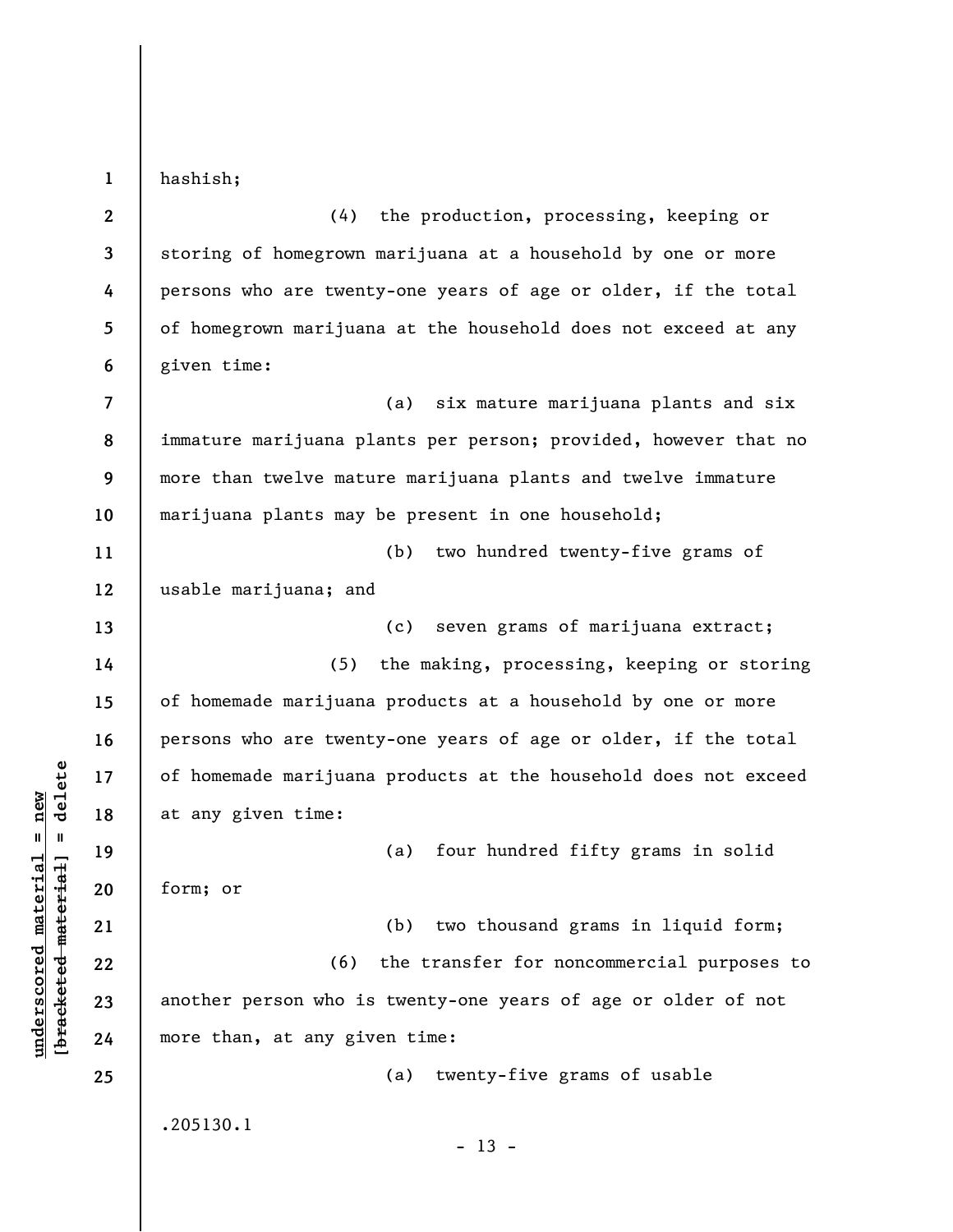**1 2 3 4 5 6 7 8 9 10 11 12 13 14 15 16 17 18 19 20 21 22 23 24 25**  marijuana; (b) fourteen grams of hashish; (c) four hundred fifty grams of marijuana products in solid form; (d) two thousand grams of marijuana products in liquid form; or (e) seven grams of marijuana extract; (7) the transport of homegrown marijuana, mature or immature marijuana plants or marijuana products as described in Paragraphs (1) through (5) of this subsection when the person is moving the person's residence to another location; and (8) smoking, ingesting or otherwise consuming marijuana or marijuana items. **SECTION 5.** [NEW MATERIAL] CANNABIS CONTROL BOARD-- CREATED.-- A. The "cannabis control board" is created and is administratively attached to the department. The board shall consist of thirteen members appointed by the governor with the advice and consent of the senate. All members of the board shall be residents of New Mexico and citizens of the United States and no more than seven members shall be from the same political party. The board shall include: (1) two members who are licensed pursuant to the Cannabis Revenue and Freedom Act; .205130.1

 $\frac{1}{2}$  intereted material = delete **[bracketed material] = delete**  $underscored material = new$ **underscored material = new**

 $- 14 -$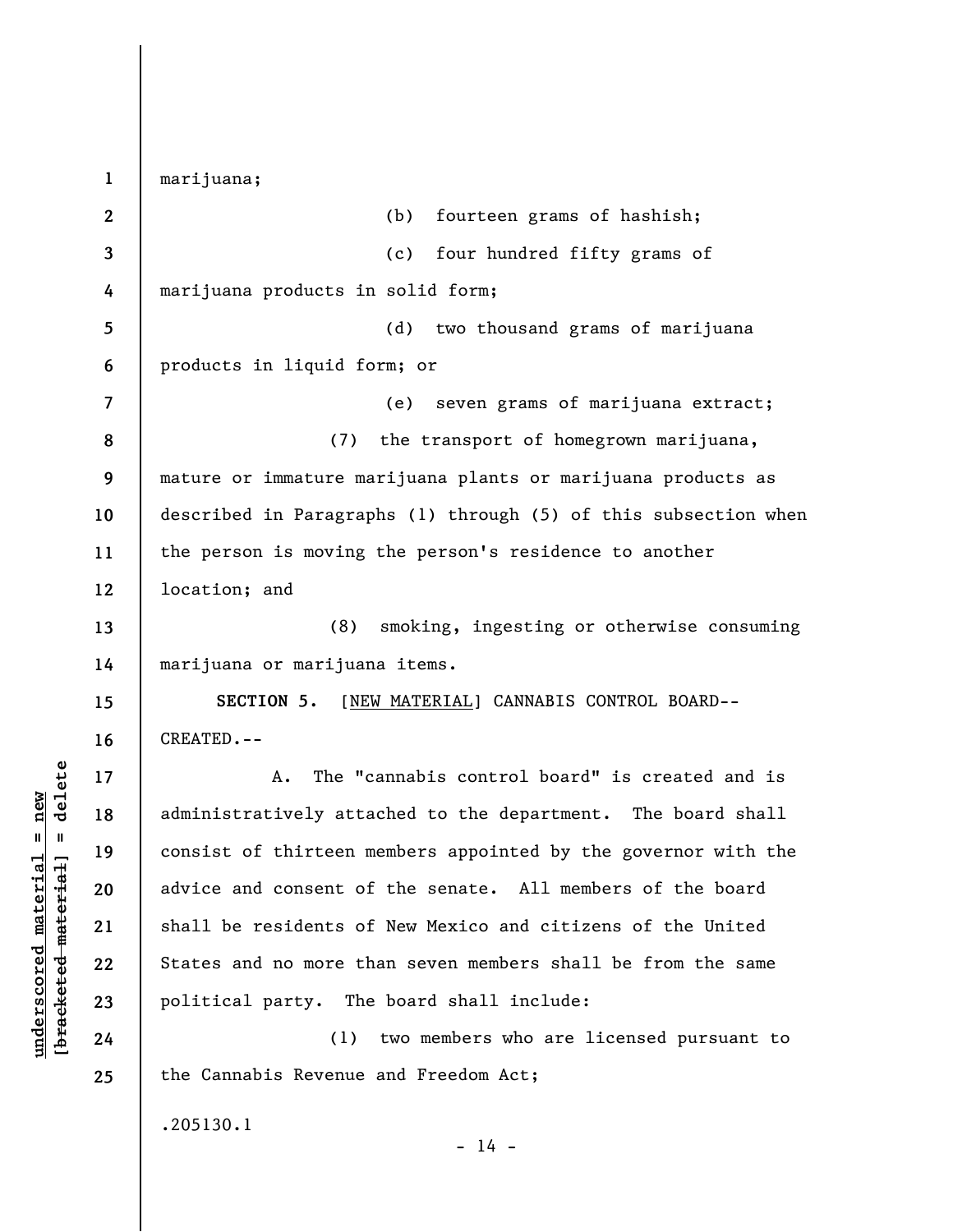**1 2 3 4 5 6 7 8 9 10 11 12 13 14 15 16 17 18 19 20 21 22 23 24 25**  (2) two members who are medical or public health professionals; (3) two members who are qualified patients in the medical cannabis program; (4) one member who is an interested member of the public; (5) one member who is a banking or finance professional; (6) one member who is a representative of the labor industry; (7) one member who is a representative of the regulation and licensing department; (8) one member who is a representative of the New Mexico department of agriculture; (9) one member who is a representative of the department of health; and (10) one member who is a representative of the department of environment. B. Members shall be appointed to five-year terms, except that initial appointments to the board shall be made by October 1, 2017, as follows: (1) the two members who are licensed pursuant to the Cannabis Revenue and Freedom Act and the member who is an interested member of the public shall be appointed to fiveyear terms; .205130.1  $- 15 -$ 

**underscored material = new [bracketed material] = delete**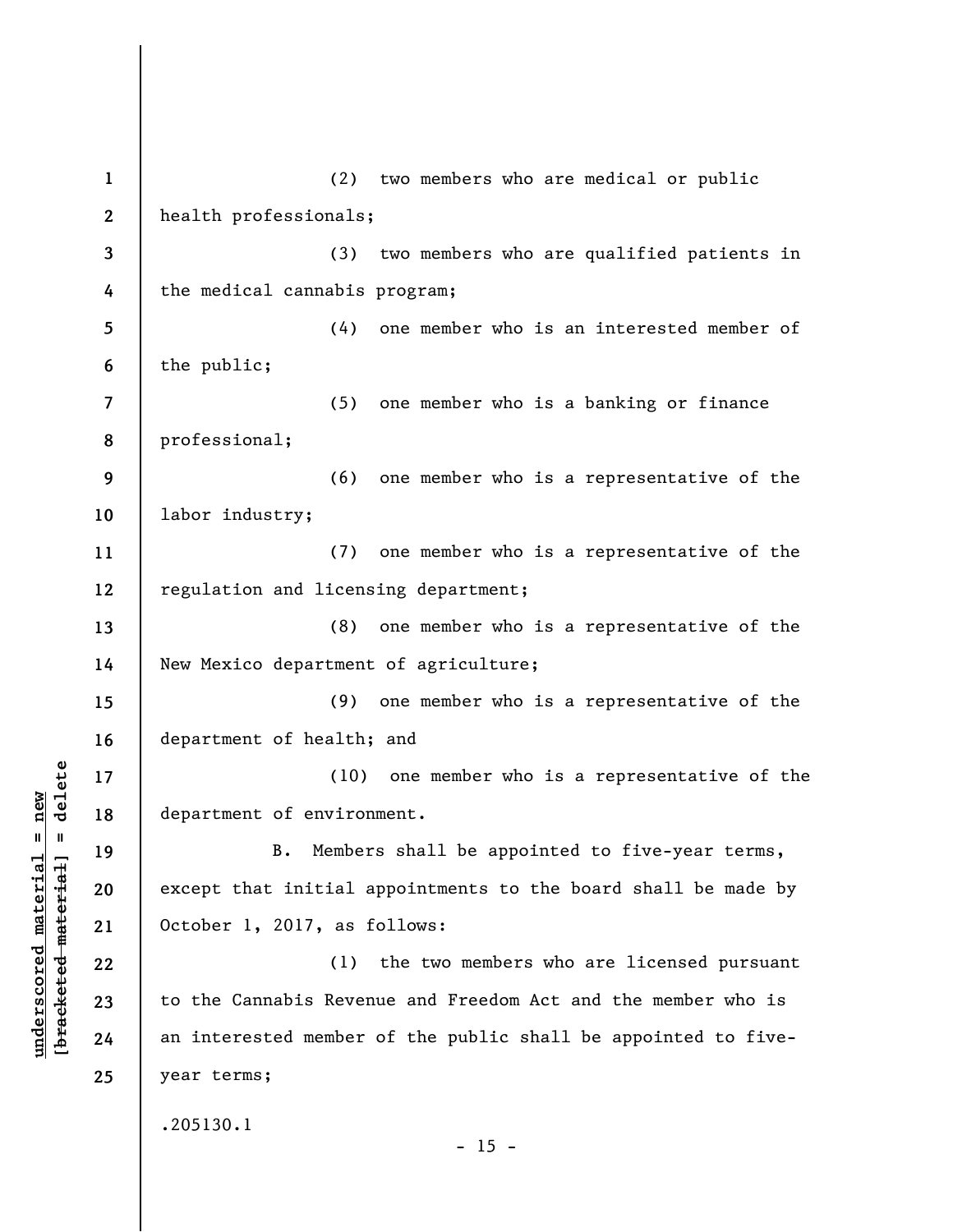**1 2 3 4 5 6 7 8 9 10 11 12 13 14 15 16 17 18 19 20 21 22 23 24 25**  (2) the two members who are medical or public health professionals and the member who is a banking or finance professional shall be appointed to four-year terms; (3) the two members who are qualified patients in the medical cannabis program and the member who is a representative of the labor industry shall be appointed to three-year terms; (4) the members who represent the regulation and licensing department, the New Mexico department of agriculture and the department of health shall be appointed to two-year terms; and (5) the member who represents the department of environment shall be appointed to a one-year term. C. A vacancy on the board shall be filled by the governor within thirty days for the unexpired portion of the term in which the vacancy occurs. A person appointed to fill a vacancy shall meet all qualifications of the position vacated. D. The board members shall elect a board chair by majority vote. The board shall meet at the call of the chair and at least once in each calendar quarter. Seven members shall constitute a quorum of the board. E. Board members are entitled to reimbursement as provided by the Per Diem and Mileage Act and shall receive no other compensation, perquisite or allowance for their service on the board.

.205130.1

**underscored material = new [bracketed material] = delete**

 $\frac{1}{2}$  intereted material = delete  $underscored material = new$ 

 $- 16 -$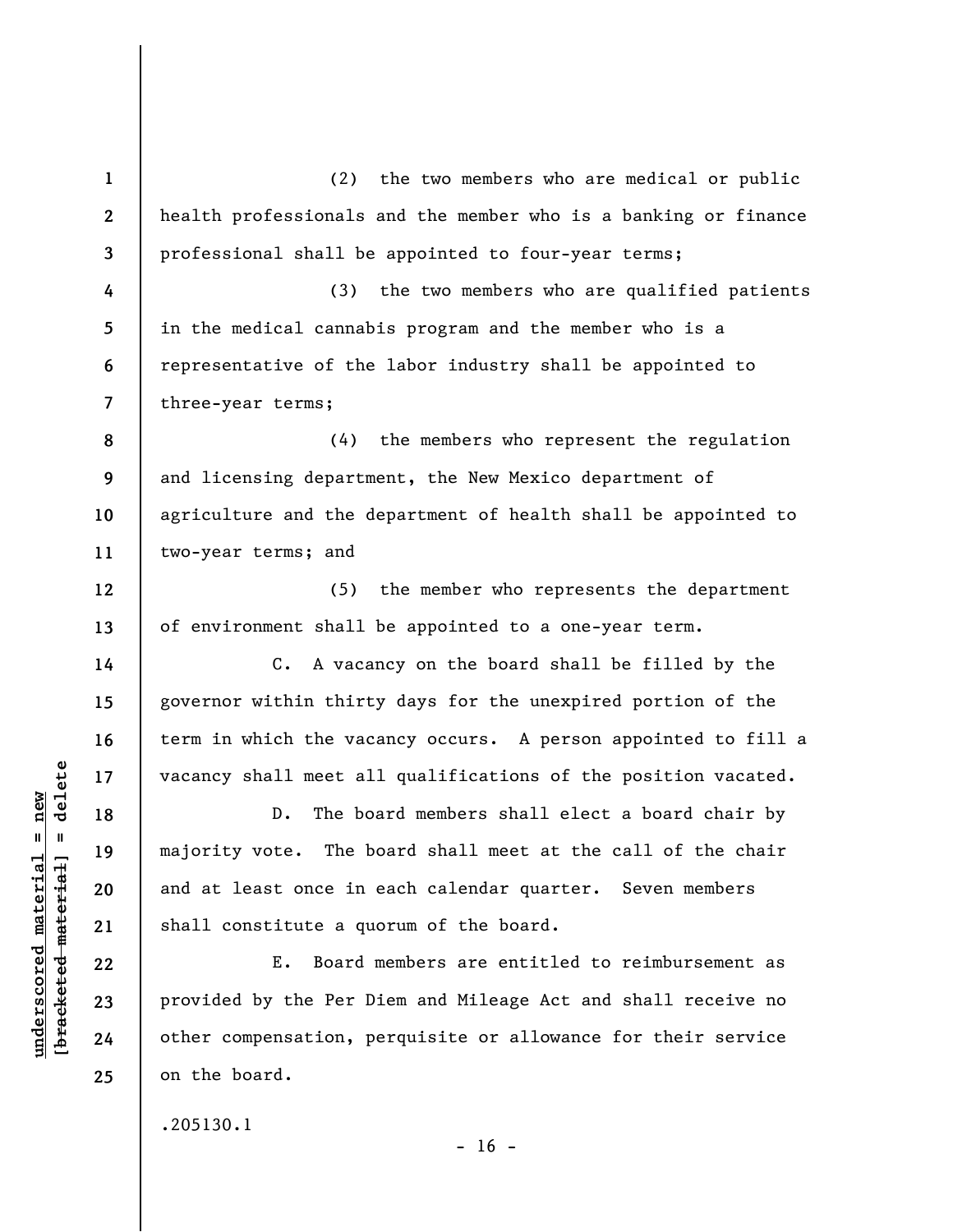**1 2 3 4 5 6 7 8 9 10 11 12 13 14 15 16 17 18 19 20 21 22 23 24 25 SECTION 6.** [NEW MATERIAL] CANNABIS CONTROL BOARD-- DUTIES.--The board shall: A. regulate the marijuana program established in the Cannabis Revenue and Freedom Act; B. by July 1, 2018, establish a medical cannabis subsidy program through which the department of health shall make distributions of a portion of cannabis tax revenue to qualified patients in the medical cannabis program and promulgate rules to govern the program; C. by January 1, 2018, promulgate rules related to the medical cannabis program, including rules that: (1) provide for the licensure of producers and medical cannabis production facilities by the department; (2) establish qualifications for a person to be licensed to produce, possess, distribute or dispense medical cannabis and establish procedures for the evaluation of license applications; (3) provide that, for a new or renewal medical cannabis producer license, the department shall charge an annual license fee of: (a) fifteen thousand dollars (\$15,000), if the producer will possess up to one hundred fifty mature cannabis plants; and (b) an additional five thousand dollars (\$5,000) for each additional fifty mature cannabis plants the .205130.1 - 17 -

 $\frac{1}{2}$  of  $\frac{1}{2}$  and  $\frac{1}{2}$  and  $\frac{1}{2}$  and  $\frac{1}{2}$  and  $\frac{1}{2}$  and  $\frac{1}{2}$  and  $\frac{1}{2}$  and  $\frac{1}{2}$  and  $\frac{1}{2}$  and  $\frac{1}{2}$  and  $\frac{1}{2}$  and  $\frac{1}{2}$  and  $\frac{1}{2}$  and  $\frac{1}{2}$  and  $\frac{1}{2}$  an **[bracketed material] = delete**  $underscored material = new$ **underscored material = new**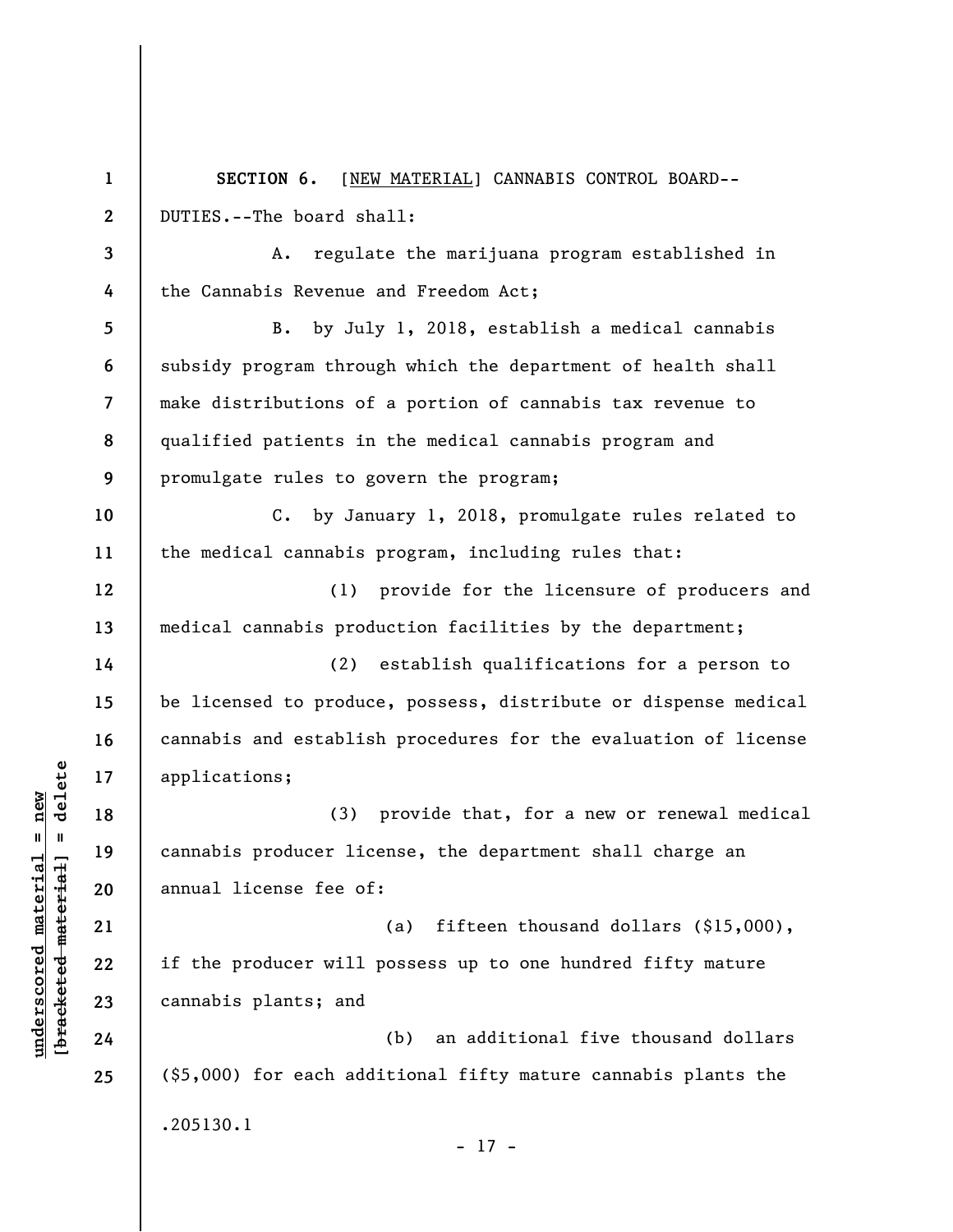**1 2 3 4 5 6 7 8 9 10 11 12 13 14 15 16 17 18 19 20 21 22 23 24 25**  producer will possess; provided, however, that the maximum fee charged for a new or renewal producer license shall not exceed forty-five thousand dollars (\$45,000); (4) identify the process by which a person may reapply for a license after the person's application was denied; (5) establish a procedure by which a qualified patient may produce medical cannabis for the patient's personal use; (6) develop a distribution system for medical cannabis that provides for: (a) cannabis production facilities within New Mexico housed on secured grounds and operated by licensed producers; and (b) distribution of medical cannabis to qualified patients or their primary caregivers to take place at locations that are designated by the board and that are not within three hundred feet of any school, church or daycare center; (7) until June 30, 2019, restrict the number of mature cannabis plants a licensed producer may possess at any given time to: (a) one thousand, between July 1, 2017 and June 30, 2018; and (b) two thousand, between July 1, 2018 .205130.1 - 18 -

**underscored material = new [bracketed material] = delete**

 $b$ racketed material] = delete  $underscored material = new$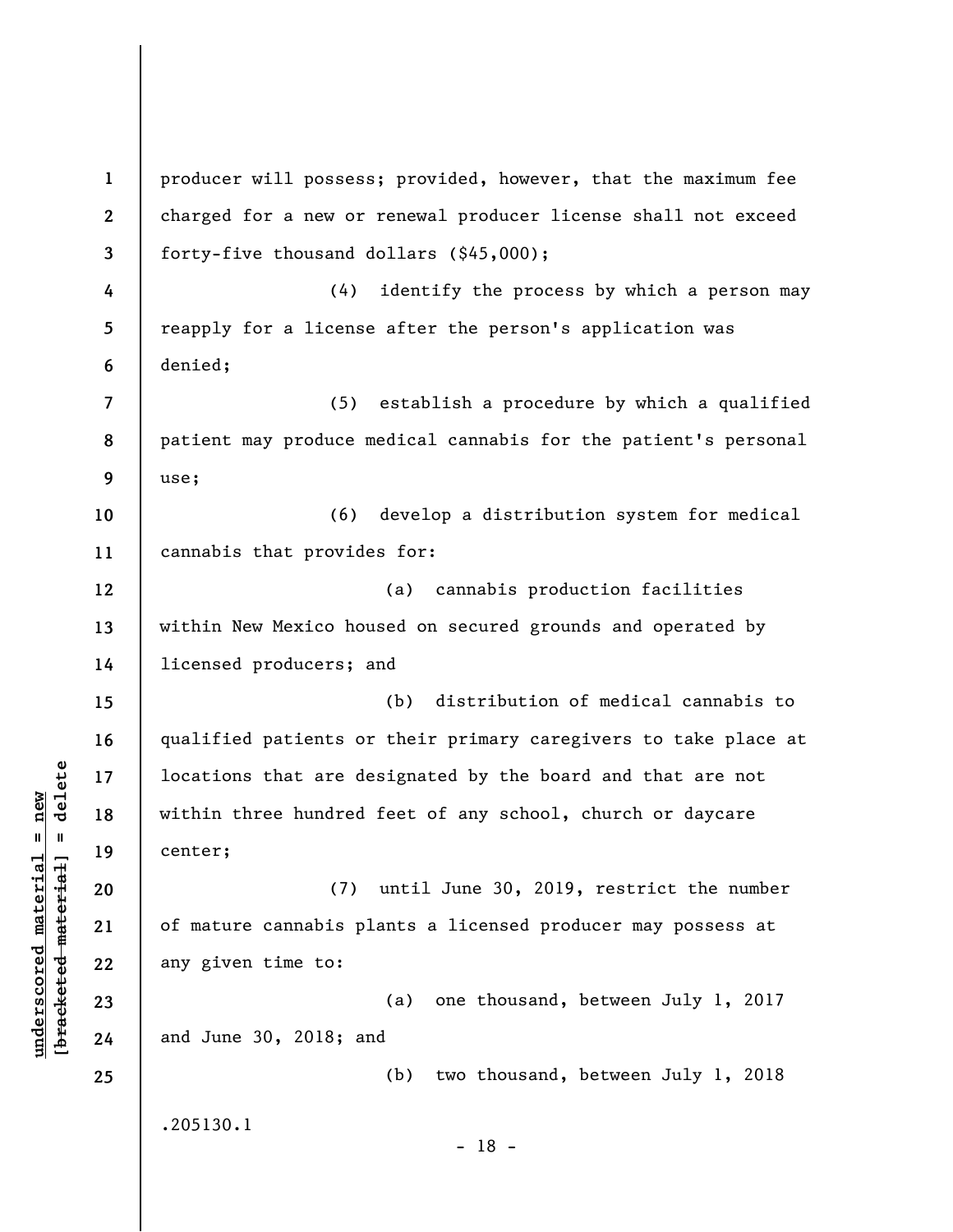**1**  and June 30, 2019; and

**2 3 4 5 6 7 8 9**  (8) provide that a qualified patient who holds a personal production license may sell those mature cannabis plants that the patient possesses in accordance with the patient's personal production license to a licensed producer participating in the medical cannabis program or to a marijuana producer, and that the licensed producer or the marijuana producer may sell those plants in accordance with applicable law and rules;

D. by January 1, 2018, promulgate rules applicable to the medical cannabis program and the marijuana program established in the Cannabis Revenue and Freedom Act that:

(1) establish standards for the growing and testing of marijuana and medical cannabis that address, in addition to any other relevant issues, the use of pesticides and other substances in the cultivation of the plants and that require compliance with federal and state environmental laws;

(2) establish standards for quality and safety of marijuana items; and

(3) establish a system for tracking marijuana plants and medical cannabis plants;

E. establish the required characteristics of a licensed premises;

F. provide how to determine what constitutes a sufficient number of licensed premises in a locality, to ensure .205130.1 - 19 -

 $\frac{1}{2}$  intereted material = delete **[bracketed material] = delete**  $underscored material = new$ **underscored material = new**

**10** 

**11** 

**12** 

**13** 

**14** 

**15** 

**16** 

**17** 

**18** 

**19** 

**20** 

**21** 

**22** 

**23** 

**24**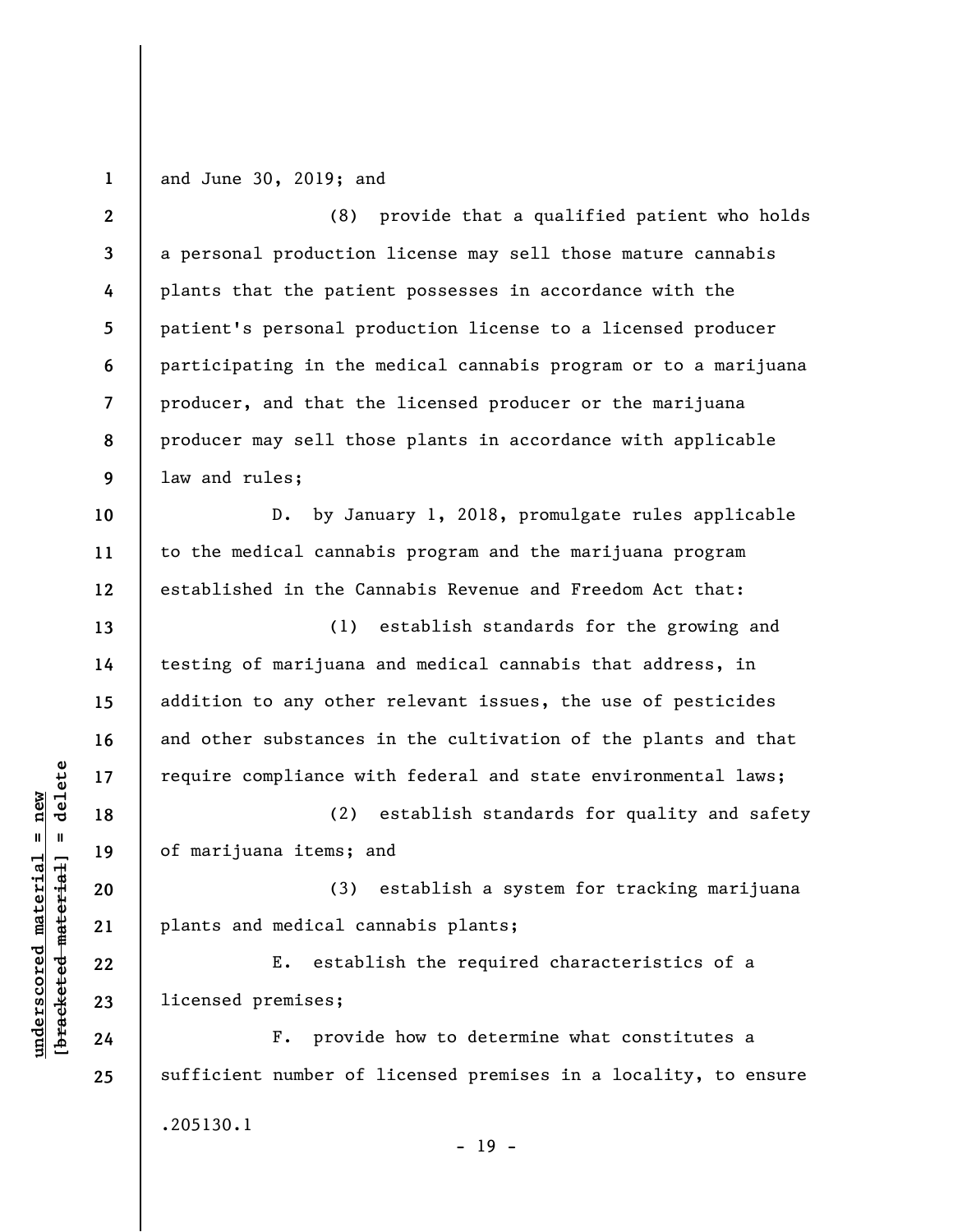**1**  that the needs of the locality are met;

**2 3 4 5 6 7 8 9 10 11 12 13 14 15 16 17 18 19 20 21 22 23 24 25**  G. regulate the use of marijuana items for scientific, pharmaceutical, manufacturing, mechanical, industrial and other purposes; H. prohibit advertisement of marijuana or a marijuana item by a licensee; and I. require documentation of the source of production and the tetrahydrocannabinol concentration for all marijuana items and medical cannabis. **SECTION 7.** [NEW MATERIAL] DEPARTMENT--DUTIES.--The department shall: A. in consultation with the New Mexico department of agriculture, the department of health and the board, adopt rules and prescribe forms necessary to implement the provisions of the Cannabis Revenue and Freedom Act; B. provide for licensing of licensed producers in the medical cannabis program; and C. on or before January 1, 2019: (1) review available research and conduct or commission any additional research necessary to examine the influence of marijuana items on a person's ability to drive a vehicle and on the concentration of delta-9 tetrahydrocannabinol in a person's blood, taking into account all relevant factors; and (2) present the results of the department's

 $\frac{1}{2}$  of  $\frac{1}{2}$  and  $\frac{1}{2}$  and  $\frac{1}{2}$  and  $\frac{1}{2}$  and  $\frac{1}{2}$  and  $\frac{1}{2}$  and  $\frac{1}{2}$  and  $\frac{1}{2}$  and  $\frac{1}{2}$  and  $\frac{1}{2}$  and  $\frac{1}{2}$  and  $\frac{1}{2}$  and  $\frac{1}{2}$  and  $\frac{1}{2}$  and  $\frac{1}{2}$  an **[bracketed material] = delete**  $underscored material = new$ **underscored material = new**

.205130.1

 $- 20 -$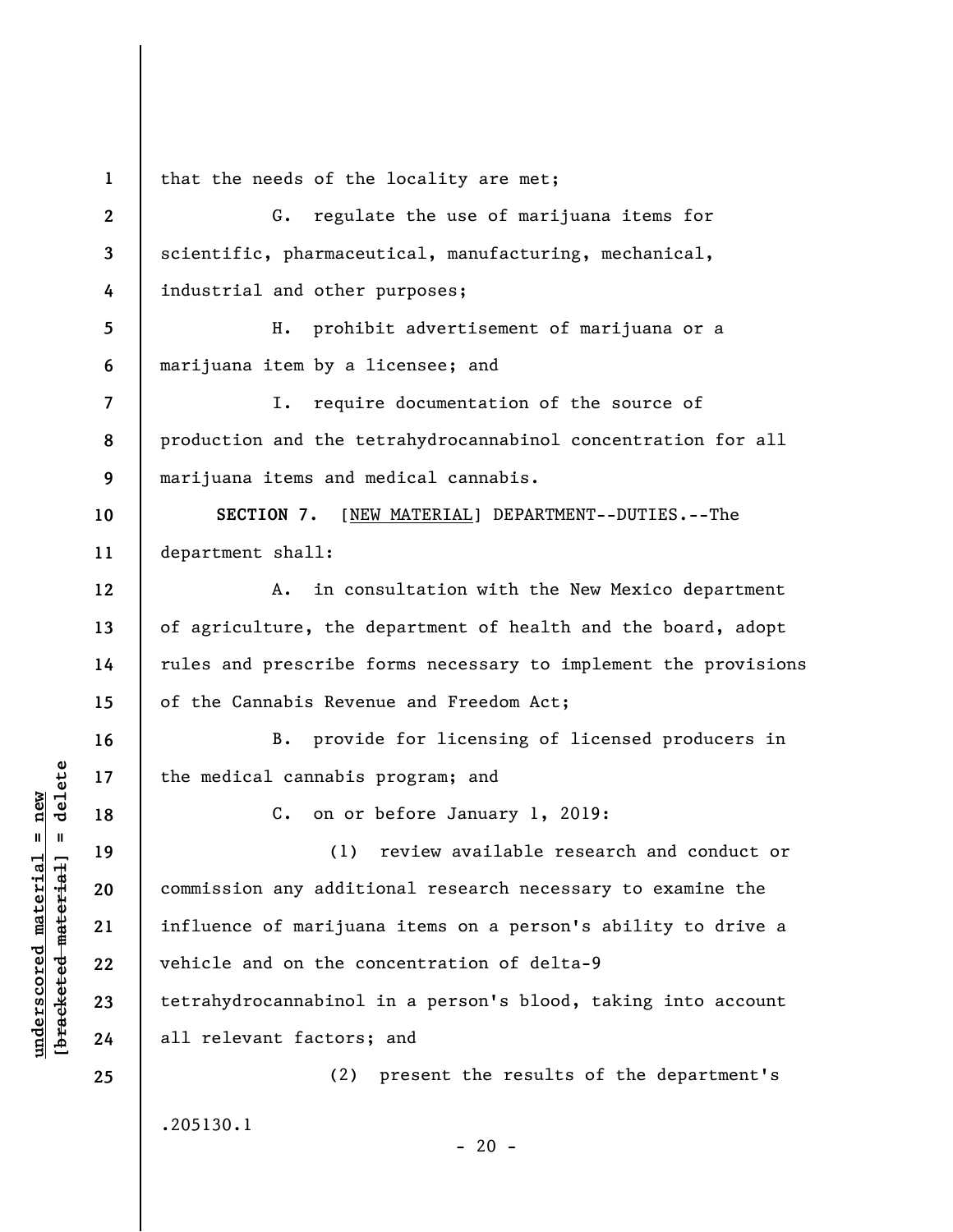**1 2 3 4 5 6 7 8 9 10 11 12 13 14 15 16 17 18 19 20 21 22 23 24 25**  review and examination to the appropriate legislative interim committees and make recommendations to the legislature regarding any appropriate amendments to the Motor Vehicle Code. SECTION 8. [NEW MATERIAL] NEW MEXICO DEPARTMENT OF AGRICULTURE--DUTIES--POWERS.-- A. The New Mexico department of agriculture shall: (1) cooperate with the department and the department of health to the extent necessary for each department to carry out powers and duties pursuant to the Cannabis Revenue and Freedom Act; (2) regulate industrial hemp production and possession and regulate commerce in commodities and products made from industrial hemp in this state; (3) make information that identifies sellers of agricultural hemp seed available to growers; and (4) promulgate rules necessary to carry out duties pursuant to that act. B. The New Mexico department of agriculture may: (1) establish labeling, quality and other necessary standards applicable to agricultural hemp seed; (2) with at least three days' notice and during normal business hours, inspect or audit records required to be kept by growers and handlers for the purpose of ensuring compliance with: (a) the Cannabis Revenue and Freedom Act .205130.1  $-21 -$ 

**underscored material = new [bracketed material] = delete**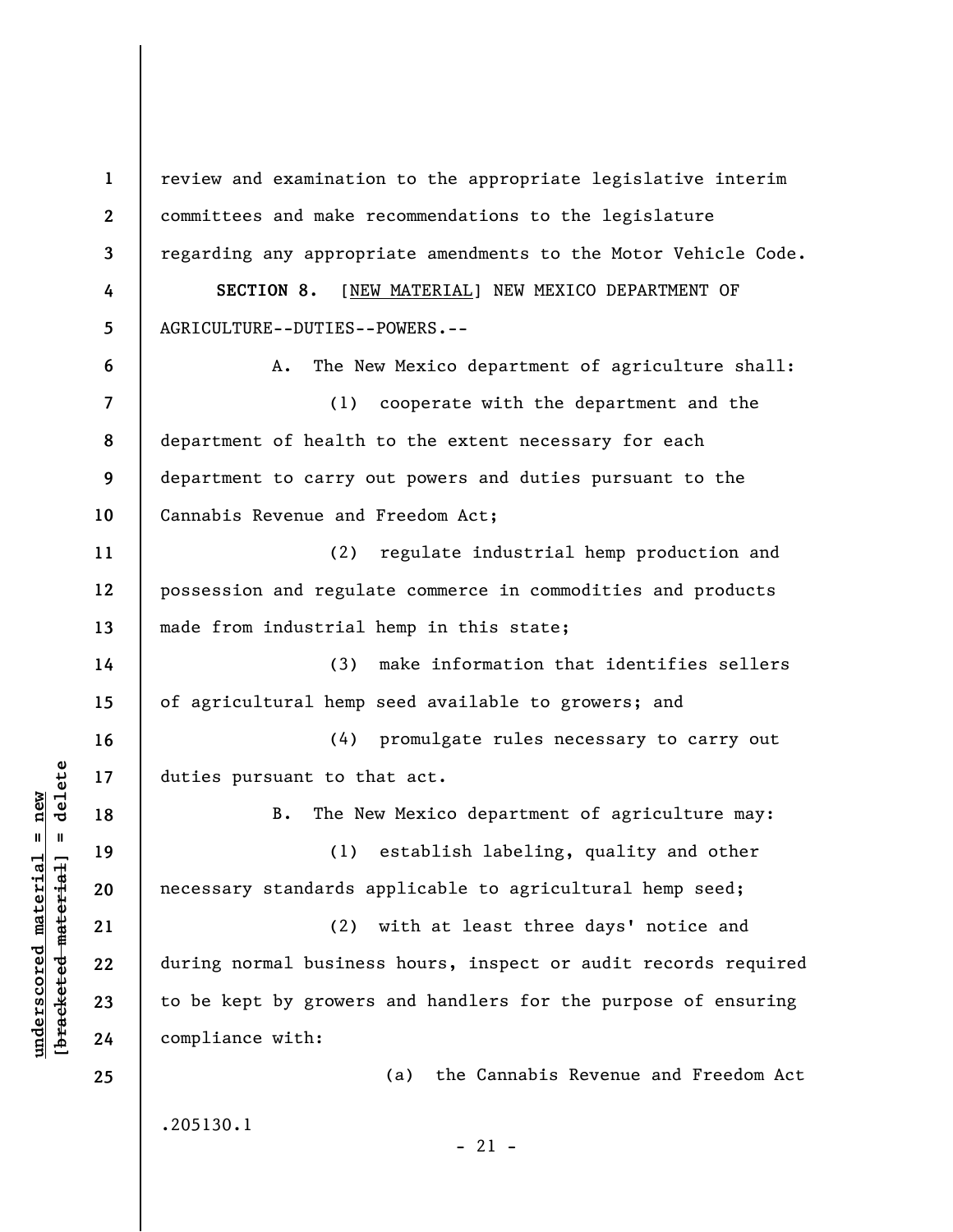**1 2 3 4 5 6 7 8 9 10 11 12 13 14 15 16 17 18 19 20 21 22 23 24 25**  and rules promulgated pursuant to that act; (b) industrial hemp license or agricultural hemp seed production permit requirements; or (c) orders by the New Mexico department of agriculture regarding growers' or handlers' operations or activities; (3) detain, seize or embargo a crop if the crop contains an average tetrahydrocannabinol concentration exceeding three-tenths percent on a dry weight basis; (4) charge growers and handlers reasonable fees; (5) refuse, suspend or cancel an industrial hemp license or an agricultural hemp seed production permit for a violation of the Cannabis Revenue and Freedom Act; (6) refuse, suspend or cancel an industrial hemp license or an agricultural hemp seed production permit for violation of any New Mexico department of agriculture rule relating to agricultural operations or activities; and (7) impose a civil penalty for a violation of: (a) a license or permit requirement, term or condition; (b) New Mexico department of agriculture rules relating to growing or handling industrial hemp; or (c) orders by the New Mexico department of agriculture regarding growers' or handlers' operations or .205130.1  $- 22 -$ 

**underscored material = new [bracketed material] = delete**

 $b$ racketed material] = delete  $underscored material = new$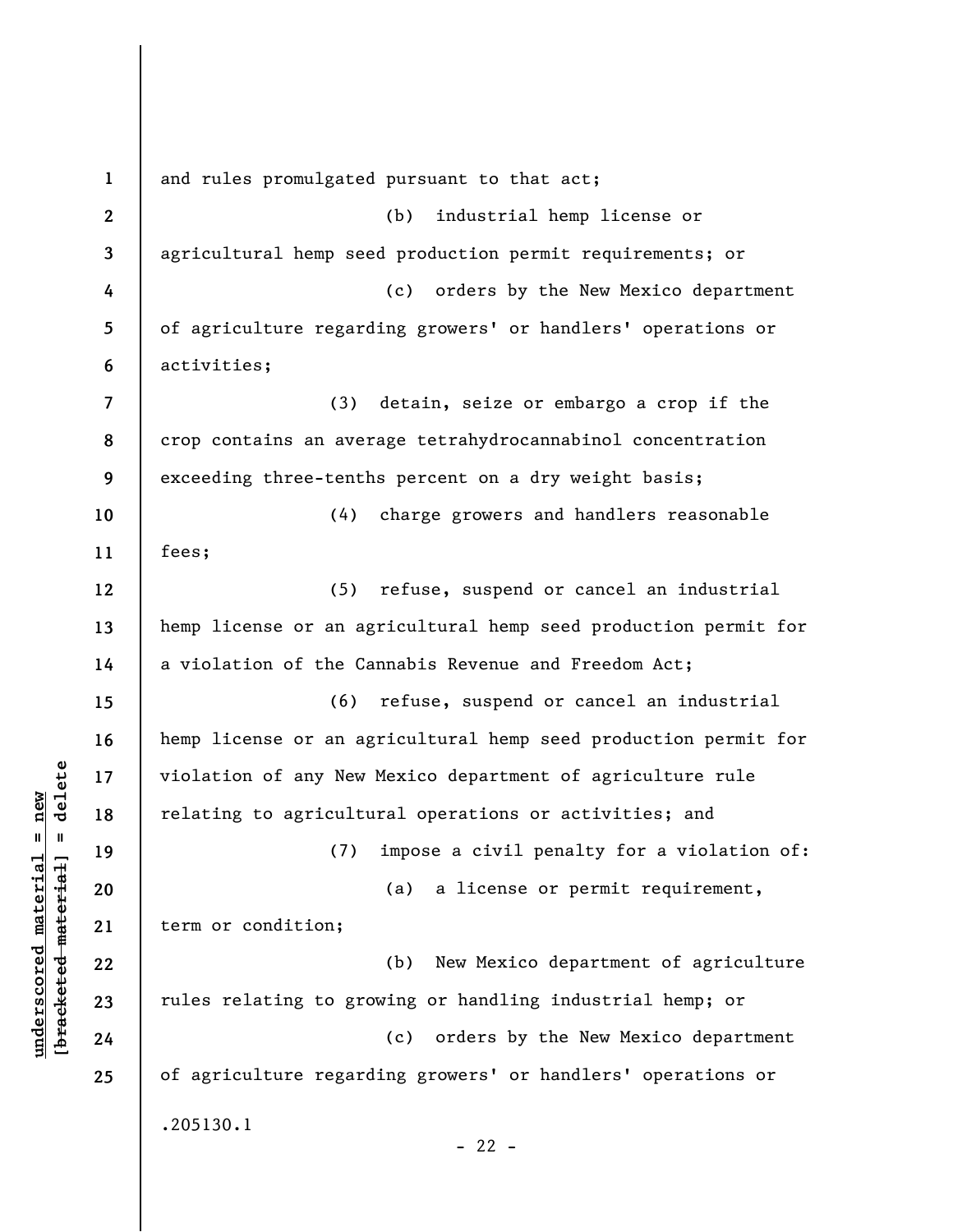**1**  activities.

**2 3 4 5 6 7 8 9 10**  C. The New Mexico department of agriculture shall not impose a civil penalty pursuant to the Cannabis Revenue and Freedom Act that exceeds two thousand five hundred dollars (\$2,500). The provisions of the Administrative Procedures Act shall apply when the New Mexico department of agriculture imposes a penalty as provided in this section; detains, seizes or embargoes a crop as provided in this section; or refuses, suspends or cancels an industrial hemp license or an agricultural hemp seed production permit.

D. Money collected by the New Mexico department of agriculture for industrial hemp license fees and agricultural hemp seed production permit fees is appropriated to the New Mexico department of agriculture for administrative purposes.

**SECTION 9.** [NEW MATERIAL] DEPARTMENT OF HEALTH--DUTIES.-- The department of health shall:

A. cooperate with the board, the department and the New Mexico department of agriculture to the extent necessary for each department to carry out powers and duties pursuant to the Cannabis Revenue and Freedom Act; and

B. administer the medical cannabis subsidy program established by the board.

**SECTION 10.** [NEW MATERIAL] DUTIES OF DEPARTMENTS--FEDERAL LAW--CONTRACT ENFORCEABILITY.--

A. The board, the department, the taxation and .205130.1  $- 23 -$ 

 $\frac{1}{2}$  intereted material = delete **[bracketed material] = delete**  $underscored material = new$ **underscored material = new**

**24 25** 

**11** 

**12** 

**13** 

**14** 

**15** 

**16** 

**17** 

**18** 

**19** 

**20** 

**21** 

**22**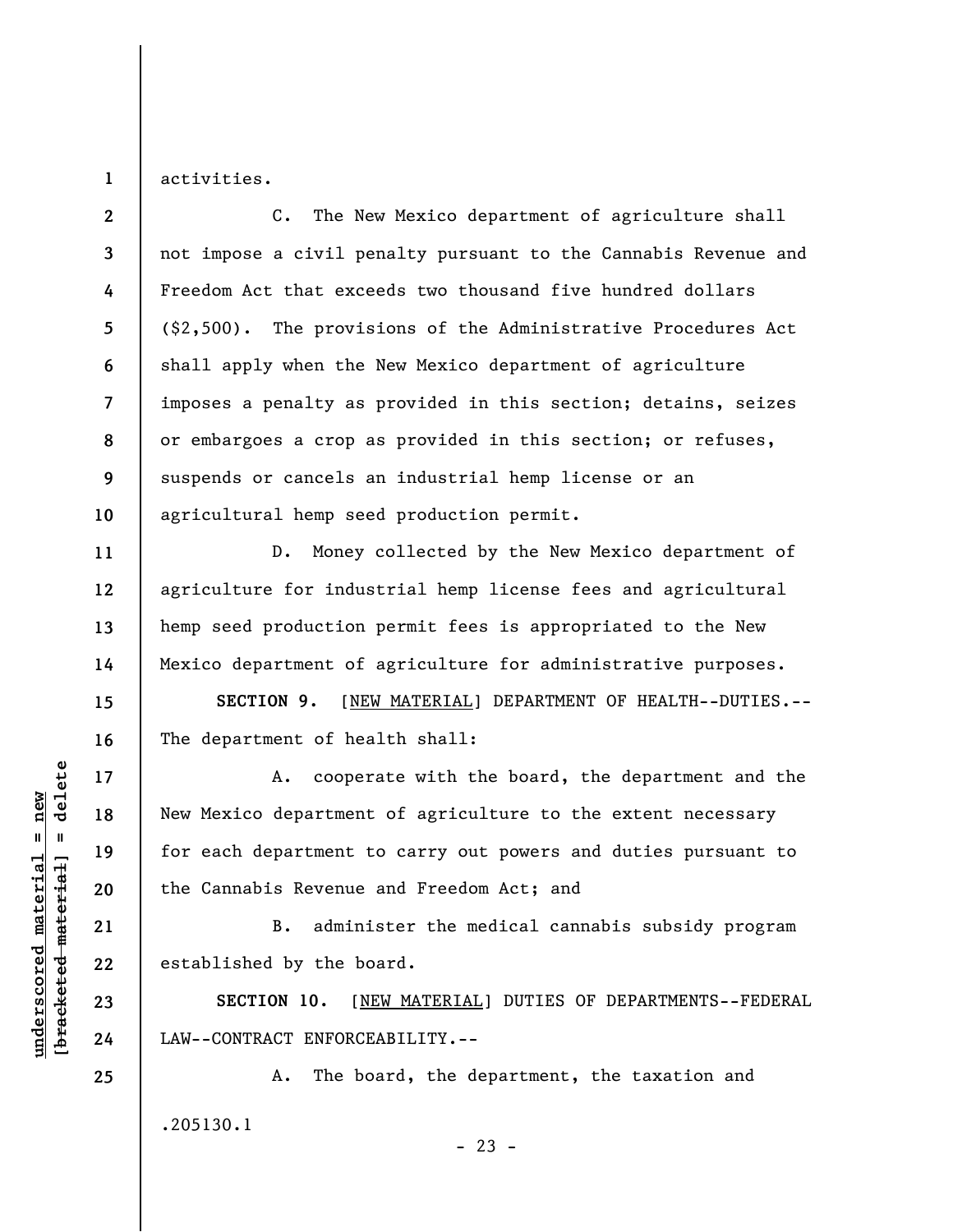revenue department, the New Mexico department of agriculture and the department of health shall not refuse to perform any duty provided in the Cannabis Revenue and Freedom Act on the basis that manufacturing, distributing, dispensing, possessing or using marijuana is prohibited by federal law.

B. The department and the New Mexico department of agriculture shall not refuse, suspend or cancel a license or an agricultural hemp seed production permit on the basis that manufacturing, distributing, dispensing, possessing or using marijuana is prohibited by federal law.

C. A contract shall not be deemed unenforceable on the basis that manufacturing, distributing, dispensing, possessing or using marijuana is prohibited by federal law.

**SECTION 11.** [NEW MATERIAL] INDUSTRIAL HEMP LICENSE-- AGRICULTURAL HEMP SEED PRODUCTION PERMIT.--

A. Industrial hemp production and possession and commerce in commodities and products made from industrial hemp are authorized in New Mexico. Industrial hemp and agricultural hemp seed are agricultural products that are subject to regulation by the New Mexico department of agriculture.

B. All growers and handlers shall hold an industrial hemp license. A grower or handler who is engaged in the production of agricultural hemp seed shall also hold an agricultural hemp seed production permit.

C. A person who seeks an industrial hemp license or .205130.1  $- 24 -$ 

 $\frac{1}{2}$  of  $\frac{1}{2}$  and  $\frac{1}{2}$  and  $\frac{1}{2}$  and  $\frac{1}{2}$  and  $\frac{1}{2}$  and  $\frac{1}{2}$  and  $\frac{1}{2}$  and  $\frac{1}{2}$  and  $\frac{1}{2}$  and  $\frac{1}{2}$  and  $\frac{1}{2}$  and  $\frac{1}{2}$  and  $\frac{1}{2}$  and  $\frac{1}{2}$  and  $\frac{1}{2}$  an **[bracketed material] = delete**  $anderscored material = new$ **underscored material = new**

**25** 

**1** 

**2** 

**3** 

**4** 

**5** 

**6** 

**7** 

**8** 

**9** 

**10** 

**11** 

**12** 

**13** 

**14** 

**15** 

**16** 

**17** 

**18** 

**19** 

**20** 

**21** 

**22** 

**23**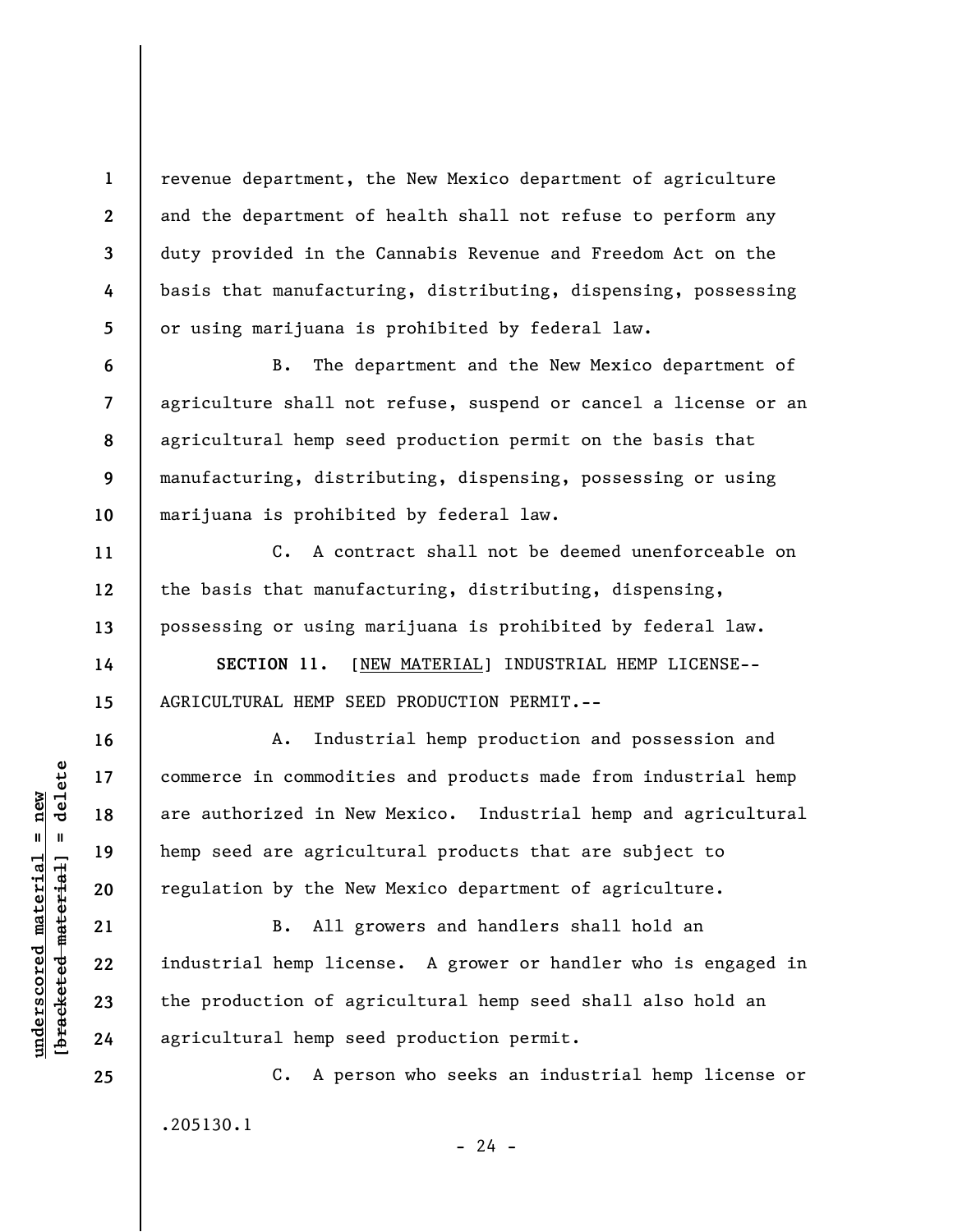**1 2 3 4 5 6 7 8 9 10 11 12 13 14 15 16 17 18 19 20 21 22 23 24 25**  an agricultural hemp seed production permit shall submit an application to the New Mexico department of agriculture that includes: (1) the applicant's name and address; (2) the name and address of the applicant's industrial hemp operation; (3) the latitude and longitude and legal description for the property to be used for industrial hemp production; (4) if the application is submitted by a grower, information sufficient to establish that the applicant's crop will be at least two and one-half acres in size; and (5) any other information required by the New Mexico department of agriculture. D. An industrial hemp license or agricultural hemp seed production permit is valid for three years and may be renewed as provided by New Mexico department of agriculture rules. The license or permit is a personal privilege that is not transferable. E. An agricultural hemp seed production permit allows a grower or handler to produce and handle agricultural hemp seed for sale to licensed industrial hemp growers and handlers. An agricultural hemp seed seller shall ensure that the seller's seed complies with any standards established by .205130.1

 $\frac{1}{2}$  intereted material = delete **[bracketed material] = delete**  $underscored material = new$ **underscored material = new**

 $- 25 -$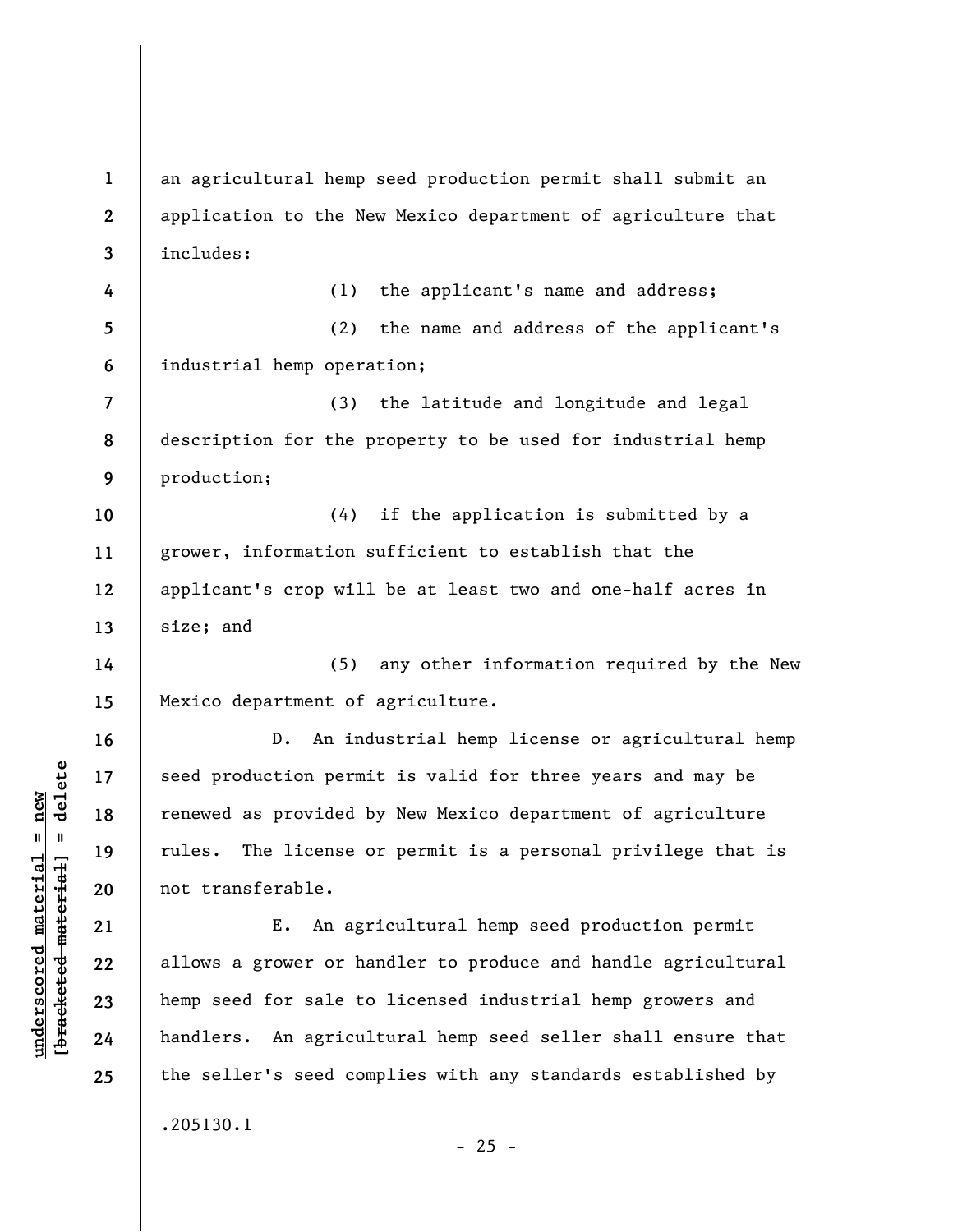**1**  the New Mexico department of agriculture.

**2 3 4 5 6 7 8 9 10 11 12**  F. Subject to New Mexico department of agriculture rules, a grower may, without an agricultural hemp seed production permit, retain seed from each crop to ensure a sufficient seed supply for the grower's use in a subsequent year. Seed retained by a grower shall not be sold or transferred and shall not be required to meet agricultural hemp seed standards. **SECTION 12**. [NEW MATERIAL] LICENSES REQUIRED.-- A. A marijuana producer shall hold a production license issued by the department for the licensed premises at which the marijuana is produced and that is separate from any

other license the person may hold that authorizes production of medical cannabis.

B. A marijuana processor shall possess a processor license issued by the department for the licensed premises at which marijuana items are processed.

C. A marijuana wholesaler shall possess a wholesale license issued by the department for the licensed premises at which marijuana items are received, kept, stored or delivered.

D. A marijuana retailer shall possess a retail license issued by the department for the licensed premises on which marijuana items are sold. A marijuana retailer that sells and allows the consumption of marijuana items in a marijuana consumption area on the retailer's licensed premises .205130.1

 $- 26 -$ 

 $\frac{1}{2}$  bracketed material = delete **[bracketed material] = delete**  $underscored material = new$ **underscored material = new**

**13** 

**14** 

**15** 

**16** 

**17** 

**18** 

**19** 

**20** 

**21** 

**22** 

**23** 

**24**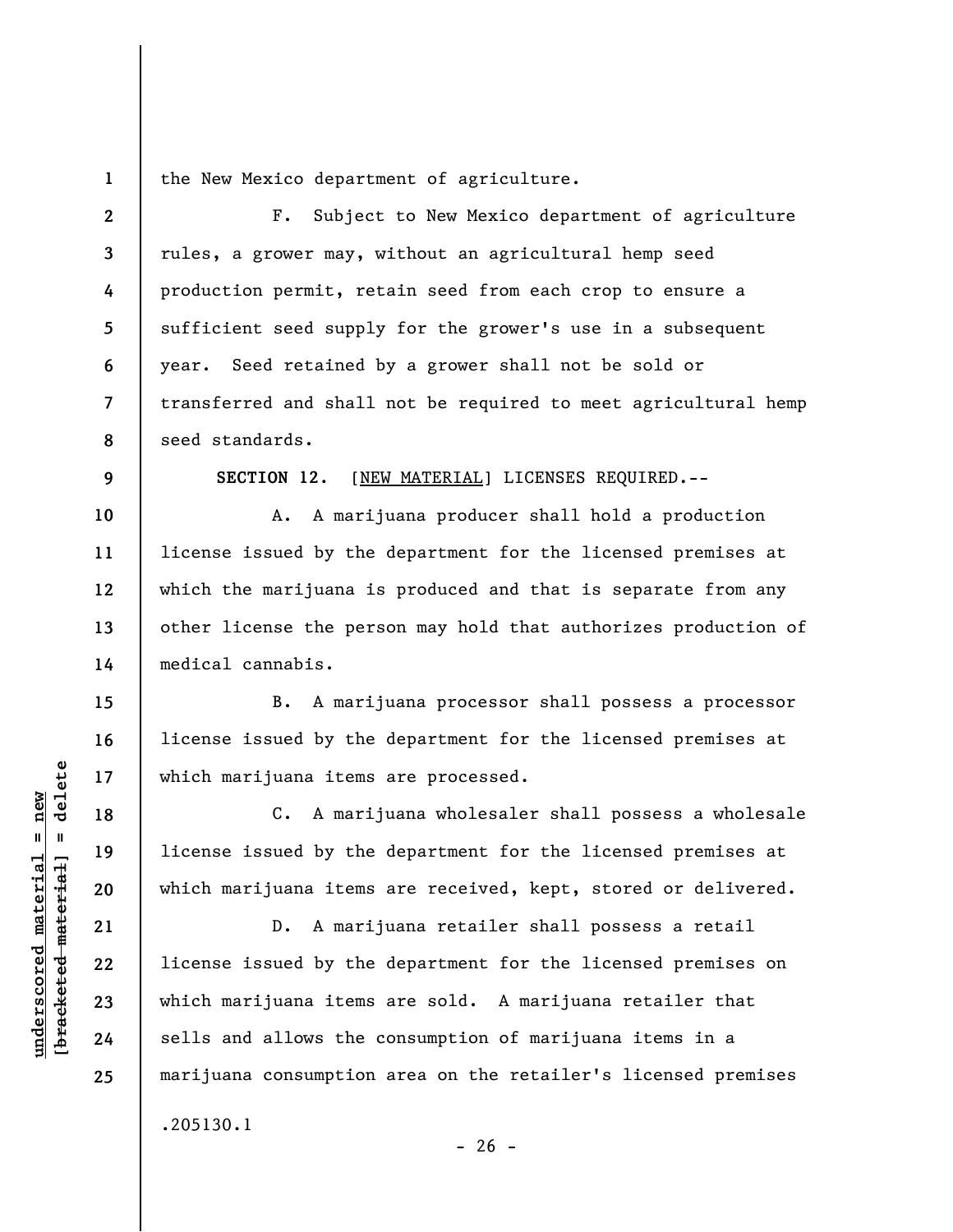**1 2 3 4 5 6 7 8 9 10 11 12 13 14 15 16 17 18 19 20 21 22 23 24 25**  shall possess an on-site consumption endorsement to the retailer's retail license. E. A marijuana tester shall possess a testing license issued by the department for the licensed premises on which marijuana items are tested. **SECTION 13.** [NEW MATERIAL] DEPARTMENT LICENSING DUTIES.-- A. The department shall: (1) beginning July 1, 2018, accept applications from persons licensed as producers pursuant to the Lynn and Erin Compassionate Use Act for licenses to produce, process, sell and test marijuana items pursuant to the Cannabis Revenue and Freedom Act; and (2) beginning October 1, 2018, in accordance with the provisions of the Cannabis Revenue and Freedom Act, issue licenses to qualified applicants who are already licensed producers pursuant to the Lynn and Erin Compassionate Use Act. B. Beginning July 1, 2020, the department shall: (1) accept applications for licenses to produce, process, sell and test marijuana items; and (2) issue licenses to qualified applicants in accordance with the provisions of the Cannabis Revenue and Freedom Act. C. The department shall not unreasonably delay the processing of applications or the issuance of licenses. **SECTION 14.** [NEW MATERIAL] LICENSE TERMS--APPLICATION-- .205130.1 - 27 -

**underscored material = new [bracketed material] = delete**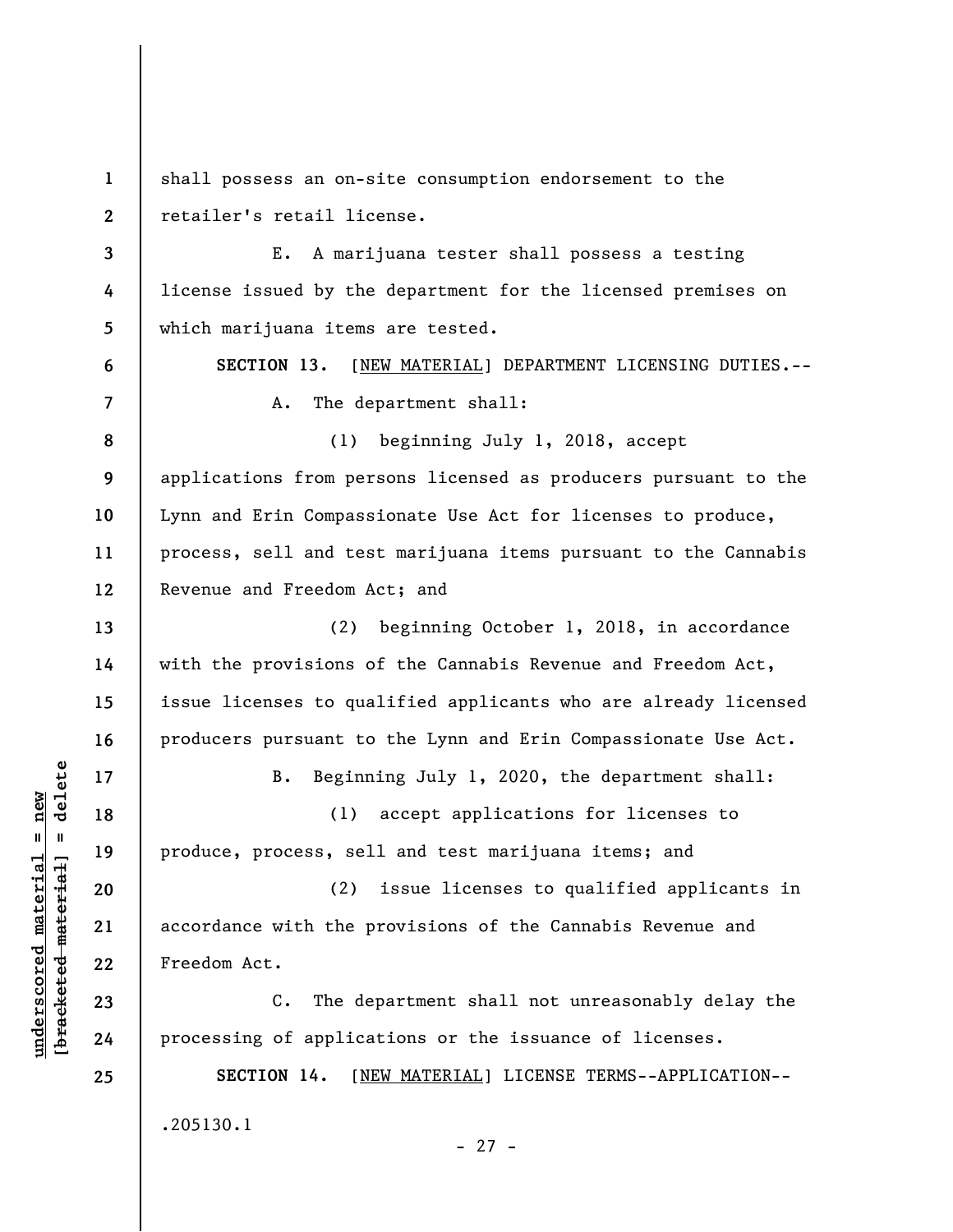**1** 

FEES.--

**2 3 4 5 6 7 8 9 10 11 12 13 14 15 16 17 18 19 20 21 22 23 24 25**  A. An application for a new or renewed license shall be submitted to the department on a form prescribed by the department. The application shall include: (1) the applicant's name and address; (2) the location of the place of business to be operated pursuant to the license; (3) if the application is for a production license, the applicant's certification that, in addition to any other marijuana produced, the applicant will produce at least five hundred thousand grams of marijuana for use by qualified patients of the medical cannabis program; and (4) any other information required by the department. B. A license shall not be issued or renewed unless the applicant has complied with the provisions of the Cannabis Revenue and Freedom Act and rules promulgated pursuant to that act. C. All licenses shall be issued or renewed for a period of one year, except that a license issued to an applicant for the first time may be issued for less than one year. The fee for a license that is issued for less than one year shall be the annual license fee provided in this section. D. The department may deny an application that is not submitted on the prescribed form. If an application is

.205130.1

**underscored material = new [bracketed material] = delete**

 $\frac{1}{2}$  intereted material = delete  $underscored material = new$ 

- 28 -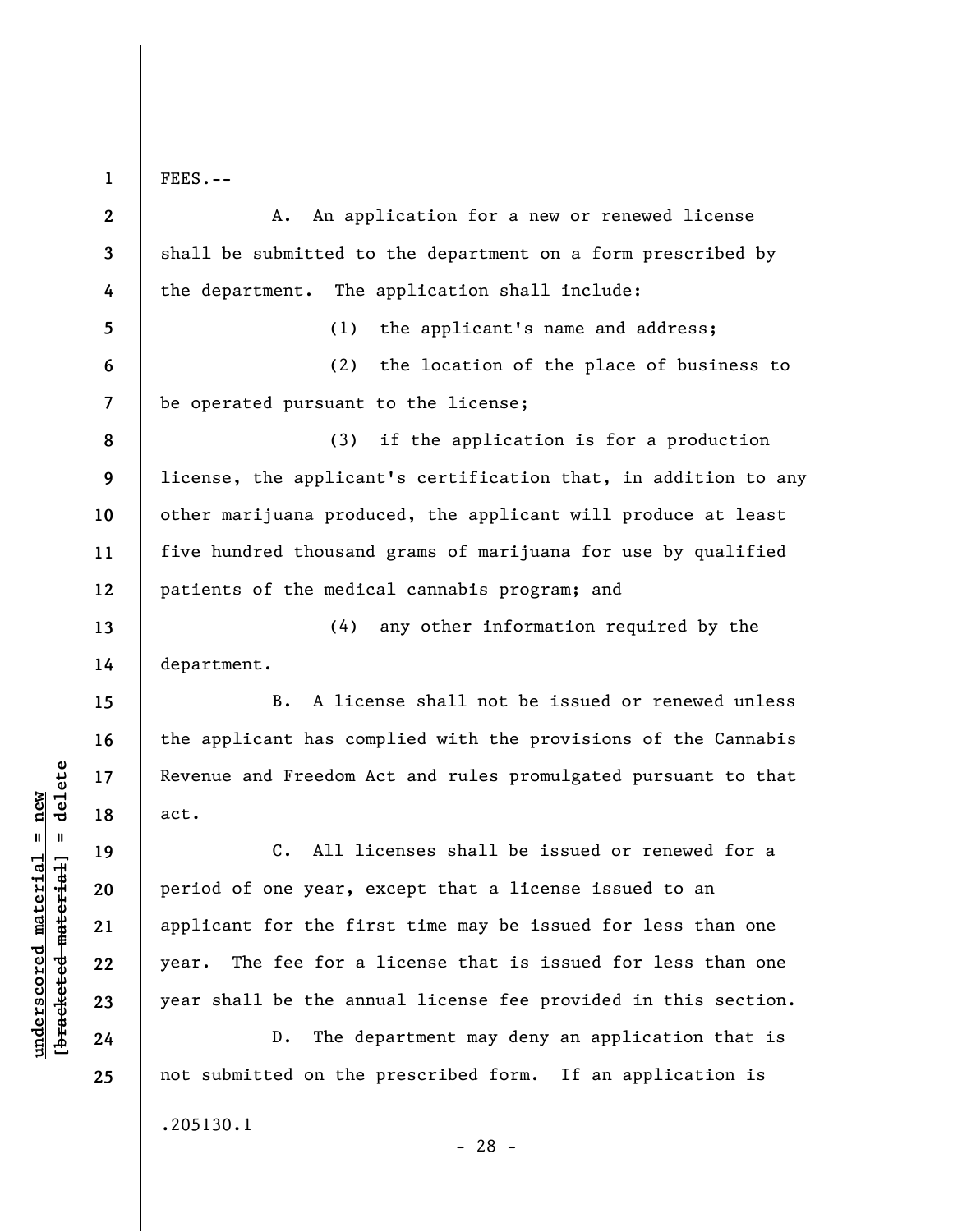denied pursuant to this subsection, the department shall provide the applicant an opportunity to be heard at a hearing that is not subject to the Administrative Procedures Act.

E. Notwithstanding the provisions of Subsections B and C of this section, the department's cancellation of or denial of an application for a license is subject to the Administrative Procedures Act.

**8 9 10**  F. The department shall assess a nonrefundable fee not greater than five hundred dollars (\$500) for processing a new or renewal license application.

G. For a new or renewal processor license, wholesale license or retail license, the department shall charge an annual license fee of not more than two thousand dollars (\$2,000).

H. For a new or renewal testing license, the department shall charge an annual license fee of not more than five hundred dollars (\$500).

I. For a new or renewal production license, the department shall charge an annual license fee of:

(1) fifteen thousand dollars (\$15,000), if the marijuana producer will possess up to one hundred fifty marijuana plants; and

(2) an additional five thousand dollars (\$5,000) for each additional fifty marijuana plants the marijuana producer will possess; provided, however, that the .205130.1

- 29 -

**1** 

**2** 

**3** 

**4** 

**5** 

**6** 

**7** 

**11** 

**12** 

**13** 

**14** 

**15** 

**16** 

**17** 

**18** 

**19** 

**20** 

**21** 

**22** 

**23** 

**24**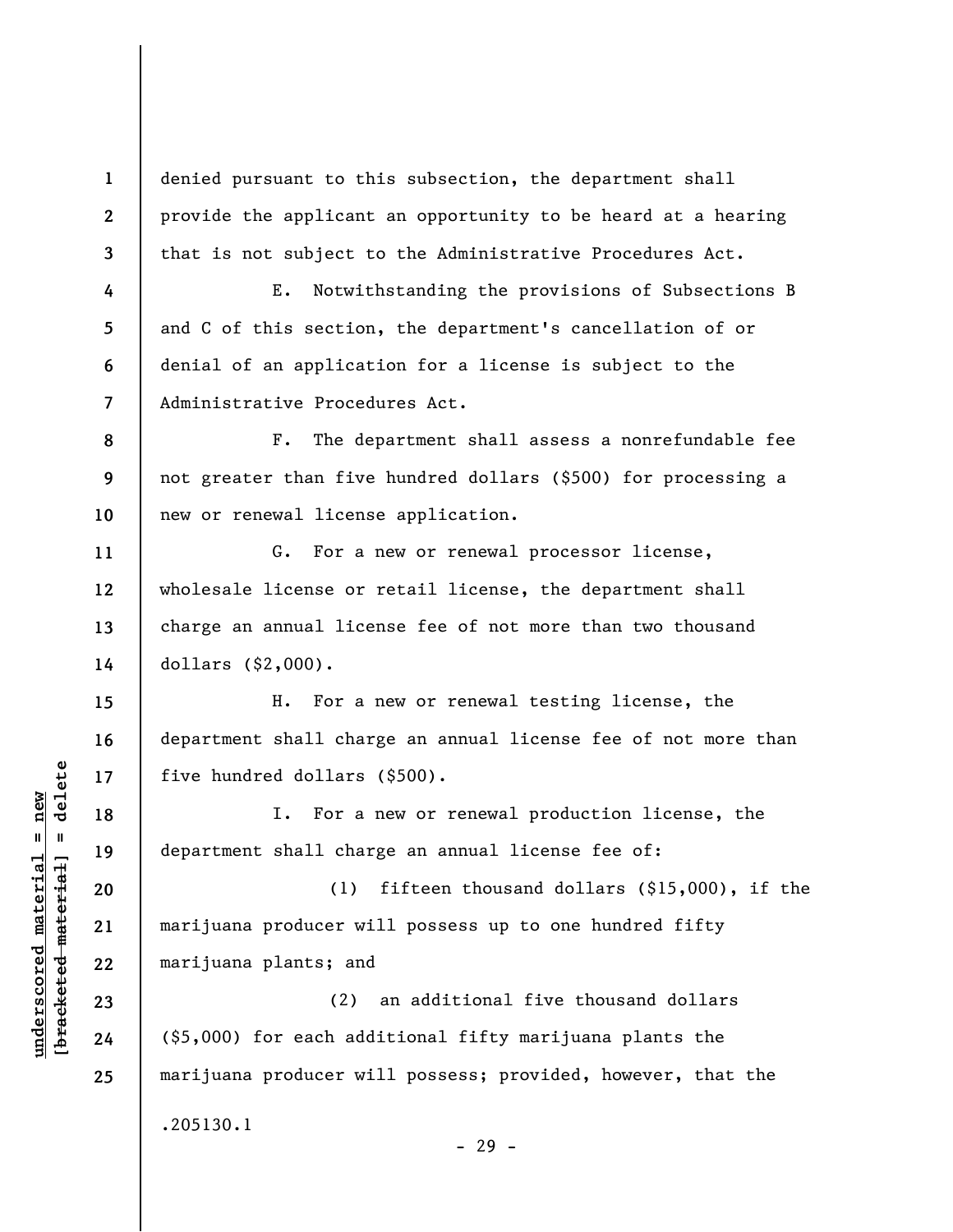| $\mathbf{1}$   | maximum fee charged for a new or renewal production license     |
|----------------|-----------------------------------------------------------------|
| $\mathbf{2}$   | shall not exceed forty-five thousand dollars $(§45,000)$ .      |
| $\mathbf{3}$   | The annual license fees provided in this section<br>J.          |
| 4              | are nonrefundable and shall be paid by an applicant upon the    |
| 5              | issuance of a license.                                          |
| 6              | Money collected by the department for license<br>к.             |
| $\overline{7}$ | fees is appropriated to the department for administrative       |
| 8              | purposes.                                                       |
| 9              | SECTION 15.<br>[NEW MATERIAL] GROUNDS FOR DENYING A LICENSE     |
| 10             | APPLICATION.--                                                  |
| 11             | The department shall not issue a license to an<br>Α.            |
| 12             | applicant who is younger than twenty-one years of age.          |
| 13             | The department may deny a license application if<br>B.          |
| 14             | the department:                                                 |
| 15             | determines, in accordance with rules<br>(1)                     |
| 16             | promulgated by the board, that there are sufficient licensed    |
| 17             | premises in the locality set out in the application; or         |
| 18             | reasonably believes that the applicant:<br>(2)                  |
| 19             | (a) has made false statements to the                            |
| 20             | department;                                                     |
| 21             | (b)<br>is unable to carry on the management                     |
| 22             | of the business proposed to be licensed;                        |
| 23             | notwithstanding the provisions of<br>(c)                        |
| 24             | Subsection C of this section, has been convicted of violating a |
| 25             | federal law or the law of any state or any local government if  |
|                | .205130.1<br>$-30 -$                                            |

**underscored material = new [bracketed material] = delete**

 $[**bracket eted metert et**] = **del et e**$  $underscored material = new$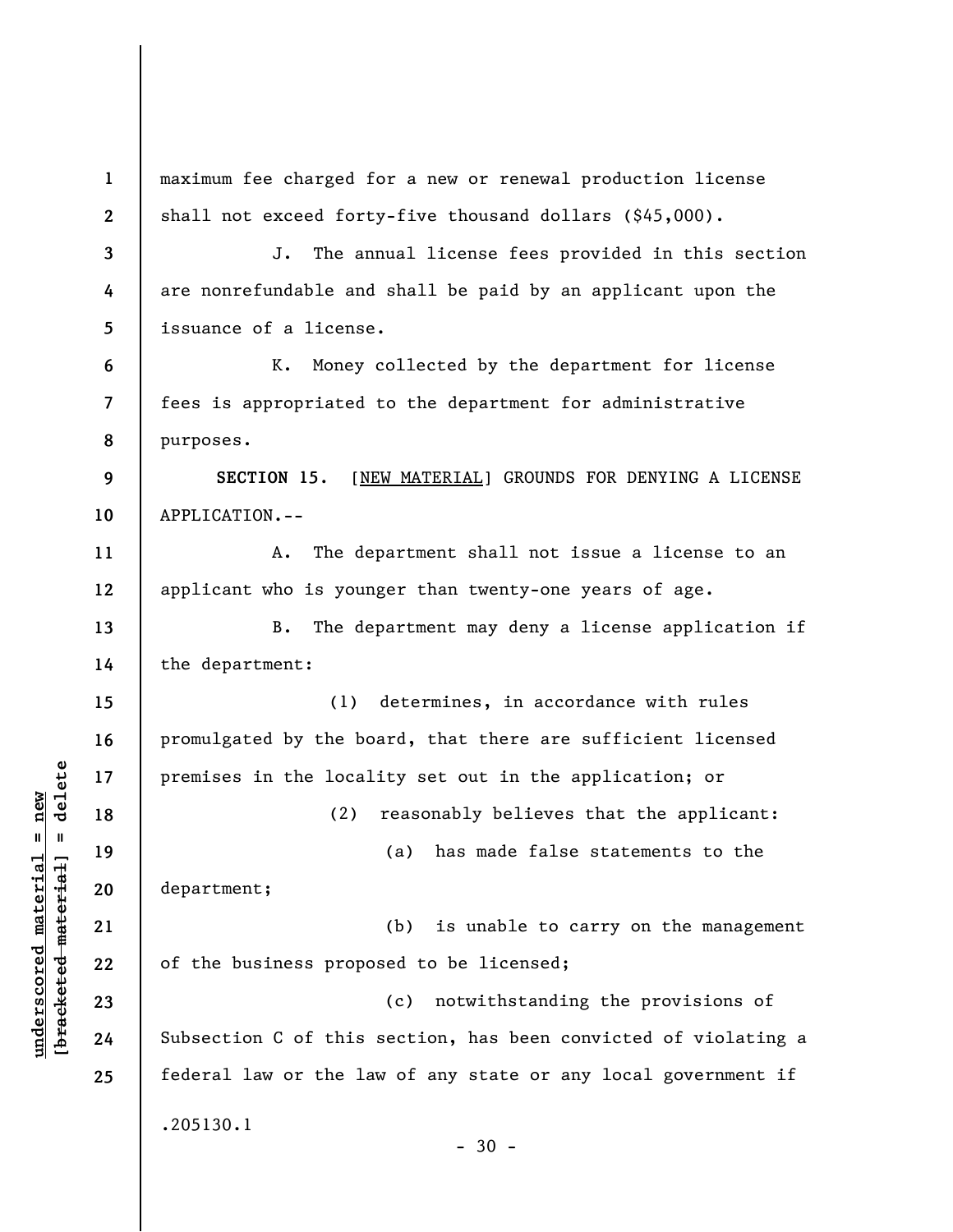**1 2 3 4 5 6 7 8 9 10 11 12 13 14 15 16 17 18 19 20 21 22 23 24 25**  the conviction is substantially related to the applicant's fitness and ability to lawfully carry out activities pursuant to the license; (d) has failed to maintain a sanitary establishment; (e) has a record of noncompliance with the Cannabis Revenue and Freedom Act or rules promulgated pursuant to that act; or (f) is not the owner of the business proposed to be licensed or that additional ownership interests in the business proposed to be licensed have not been disclosed. C. In determining whether the department may deny an application for a license, the department shall: (1) consider whether an applicant who was previously convicted as described in Subparagraph (c) of Paragraph (2) of Subsection B of this section has completed the sentence, including any period of probation or parole, related to the conviction and can demonstrate fitness and ability to fulfill the responsibilities of a licensee; and (2) not consider the prior conviction of the applicant or any owner, director, officer, manager, employee, agent or other representative of the applicant for: (a) the manufacture of marijuana, if: 1) the date of the conviction is more than five years before .205130.1  $-31 -$ 

 $\frac{1}{2}$  bracketed material = delete **[bracketed material] = delete**  $underscored material = new$ **underscored material = new**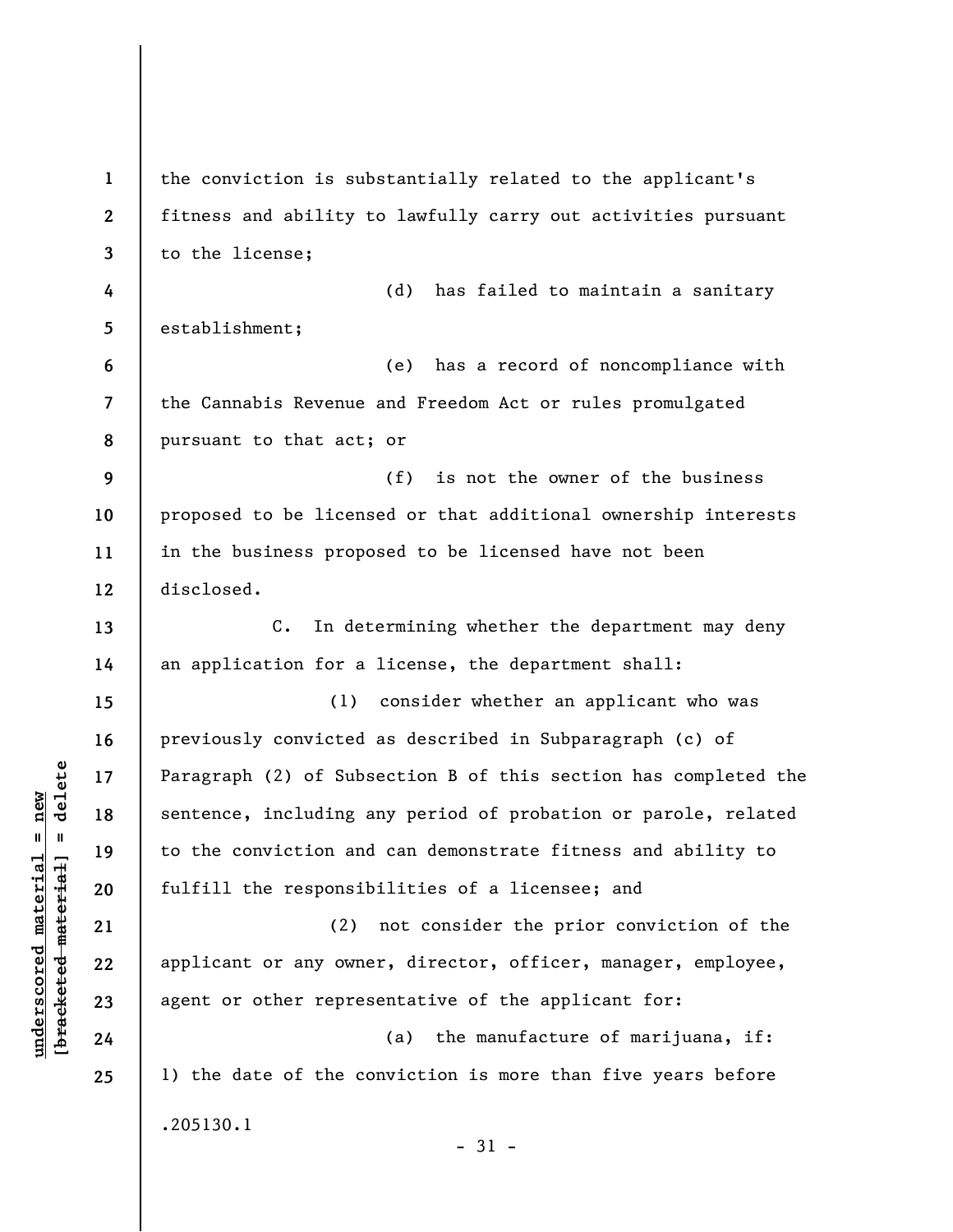**1 2 3**  the date of the application; and 2) the person has not been convicted more than once for the manufacture or delivery of marijuana;

**4 5 6 7 8 9**  (b) the delivery of marijuana to a person who was twenty-one years of age or older at the time of the delivery, if: 1) the date of the conviction is more than five years before the date of the application; and 2) the person has not been convicted more than once for the manufacture or delivery of marijuana; or

**10 11**  (c) the possession of marijuana or another controlled substance.

**SECTION 16.** [NEW MATERIAL] GROUNDS FOR SUSPENDING OR CANCELING A LICENSE.--The department may suspend or cancel a license if the department finds or reasonably believes that the licensee:

A. has violated a provision of the Cannabis Revenue and Freedom Act or a rule promulgated pursuant to that act;

B. has made a false representation or statement to the department to induce or prevent action by the department;

C. has maintained an unsanitary establishment;

D. is insolvent, or otherwise unable to manage the licensee's establishment;

E. has misrepresented a marijuana item sold by the licensee to a customer or to the public; or

F. after receiving a license, is convicted of a .205130.1

- 32 -

 $\frac{1}{2}$  intereted material = delete **[bracketed material] = delete**  $underscored material = new$ **underscored material = new**

**12** 

**13** 

**14** 

**15** 

**16** 

**17** 

**18** 

**19** 

**20** 

**21** 

**22** 

**23** 

**24**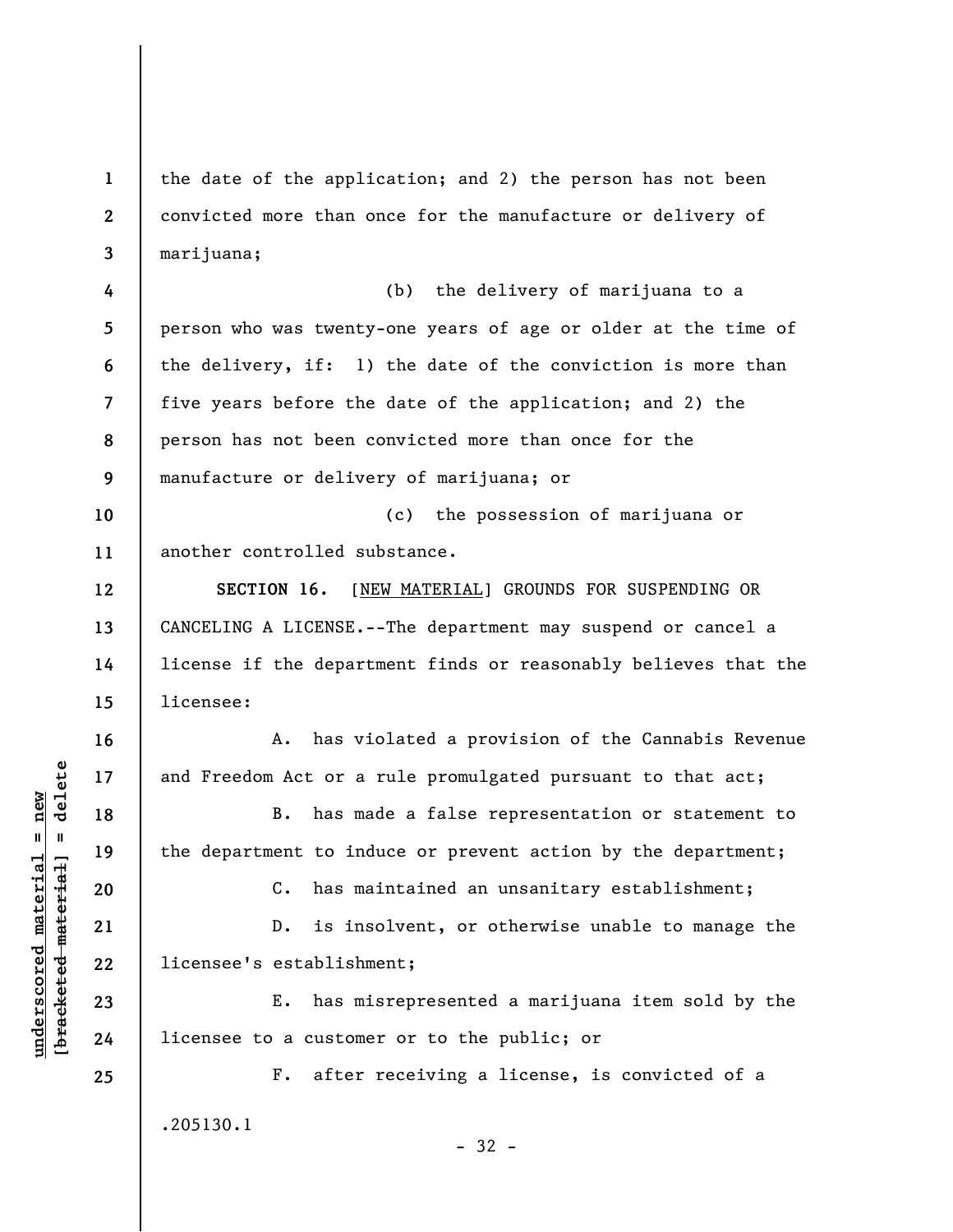felony or of violating any state law relating to marijuana or marijuana items or is convicted of a misdemeanor or violation of a municipal ordinance, if that violation is committed on the licensed premises.

**SECTION 17.** [NEW MATERIAL] LIMITATION ON CIVIL AND CRIMINAL LIABILITY--LICENSEES AND REPRESENTATIVES.--

A. A licensed marijuana producer, marijuana processor, marijuana wholesaler, marijuana retailer or marijuana tester, or a licensee representative of one of those licensees, may produce, possess and deliver marijuana items subject to the provisions of the Cannabis Revenue and Freedom Act, and those acts shall not constitute a criminal or civil offense pursuant to New Mexico law.

B. A licensed grower or the grower's licensed representative or a person who holds an agricultural hemp seed production permit may produce, possess and deliver industrial hemp, agricultural hemp seeds and commodities and products made from industrial hemp, and those acts shall not constitute a criminal or civil offense pursuant to New Mexico law.

**SECTION 18.** [NEW MATERIAL] CHARACTERISTICS OF A LICENSE-- MULTIPLE LICENSES.--

A. A license issued by the department shall:

(2) be valid only for the period stated on the

(1) be a personal privilege;

license;

.205130.1

- 33 -

 $\frac{1}{2}$  intereted material = delete **[bracketed material] = delete**  $underscored material = new$ **underscored material = new**

**1** 

**2** 

**3** 

**4** 

**5** 

**6** 

**7** 

**8** 

**9** 

**10** 

**11** 

**12** 

**13** 

**14** 

**15** 

**16** 

**17** 

**18** 

**19** 

**20** 

**21** 

**22** 

**23** 

**24**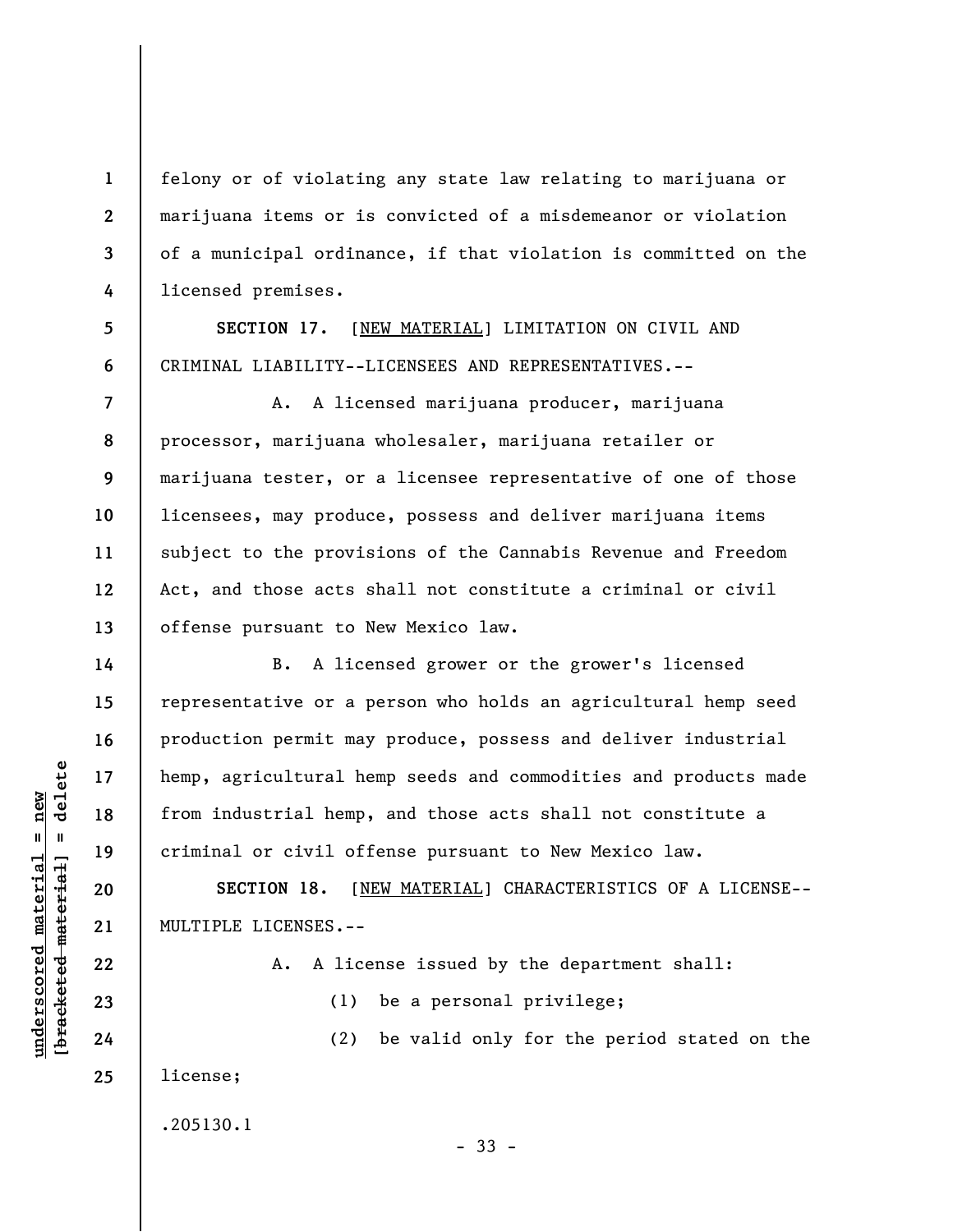**1 2 3 4 5 6 7 8 9 10 11 12 13 14 15 16 17 18 19 20 21 22 23 24 25**  (3) be transferred from the licensed premises for which the license was issued to another location only as provided for in the Cannabis Revenue and Freedom Act, rules promulgated pursuant to that act and any relevant municipal ordinance or local regulation; (4) be void upon the licensee's death, except as provided in Subsection B of this section; (5) not constitute property; (6) not be alienable; (7) not be subject to attachment or execution; and (8) not descend by the laws of testate or intestate devolution. B. The department may provide for procedures and conditions under which: (1) marijuana items left by a deceased, insolvent or bankrupt licensee, or marijuana items that are subject to a security interest, may be foreclosed, sold under execution or otherwise disposed of; (2) the business of a deceased, insolvent or bankrupt licensee may be operated for a reasonable period following the death, insolvency or bankruptcy; and (3) a business licensed by the department that is subject to a security interest may be continued in business by a secured party for a reasonable period after a debtor's .205130.1  $-34 -$ 

**underscored material = new [bracketed material] = delete**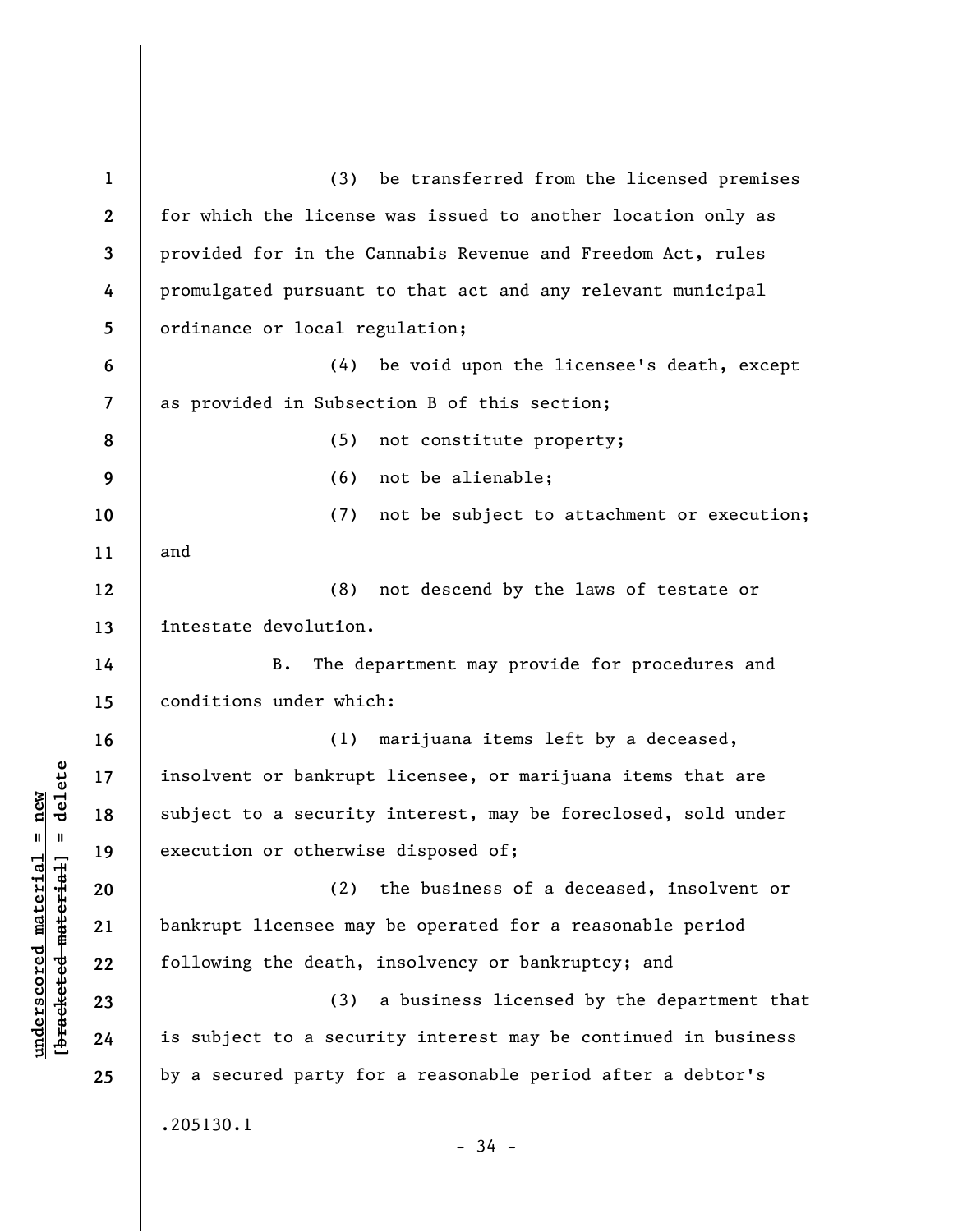**1**  default on the indebtedness.

**2 3 4 5 6 7 8 9 10 11 12 13 14 15 16 17 18 19 20 21 22 23 24 25**  C. A person may hold more than one production license, processor license, wholesale license or retail license, but a person who holds a marijuana testing license shall not hold any other license issued pursuant to the Cannabis Revenue and Freedom Act or the Lynn and Erin Compassionate Use Act. **SECTION 19.** [NEW MATERIAL] AGE RESTRICTION FOR SALE OR DELIVERY OF MARIJUANA ITEMS--PENALTIES--DEFENSE.-- A. A licensed marijuana producer, marijuana processor, marijuana wholesaler or marijuana retailer or a licensee representative of one of those licensees shall not sell or deliver marijuana items to a person who is younger than twenty-one years of age. B. If the department finds that a licensee or licensee representative has violated the provisions of Subsection A of this section, the department: (1) for the first offense, may suspend or revoke the licensee's license or fine the licensee in an amount not to exceed ten thousand dollars (\$10,000), or both; and (2) for a second offense within a twelve-month period, shall suspend or revoke the licensee's license and may fine the licensee in an amount not to exceed ten thousand dollars (\$10,000), or both. C. A licensee whose license is revoked or suspended .205130.1

 $\frac{1}{2}$  bracketed material = delete **[bracketed material] = delete**  $underscored material = new$ **underscored material = new**

 $-35 -$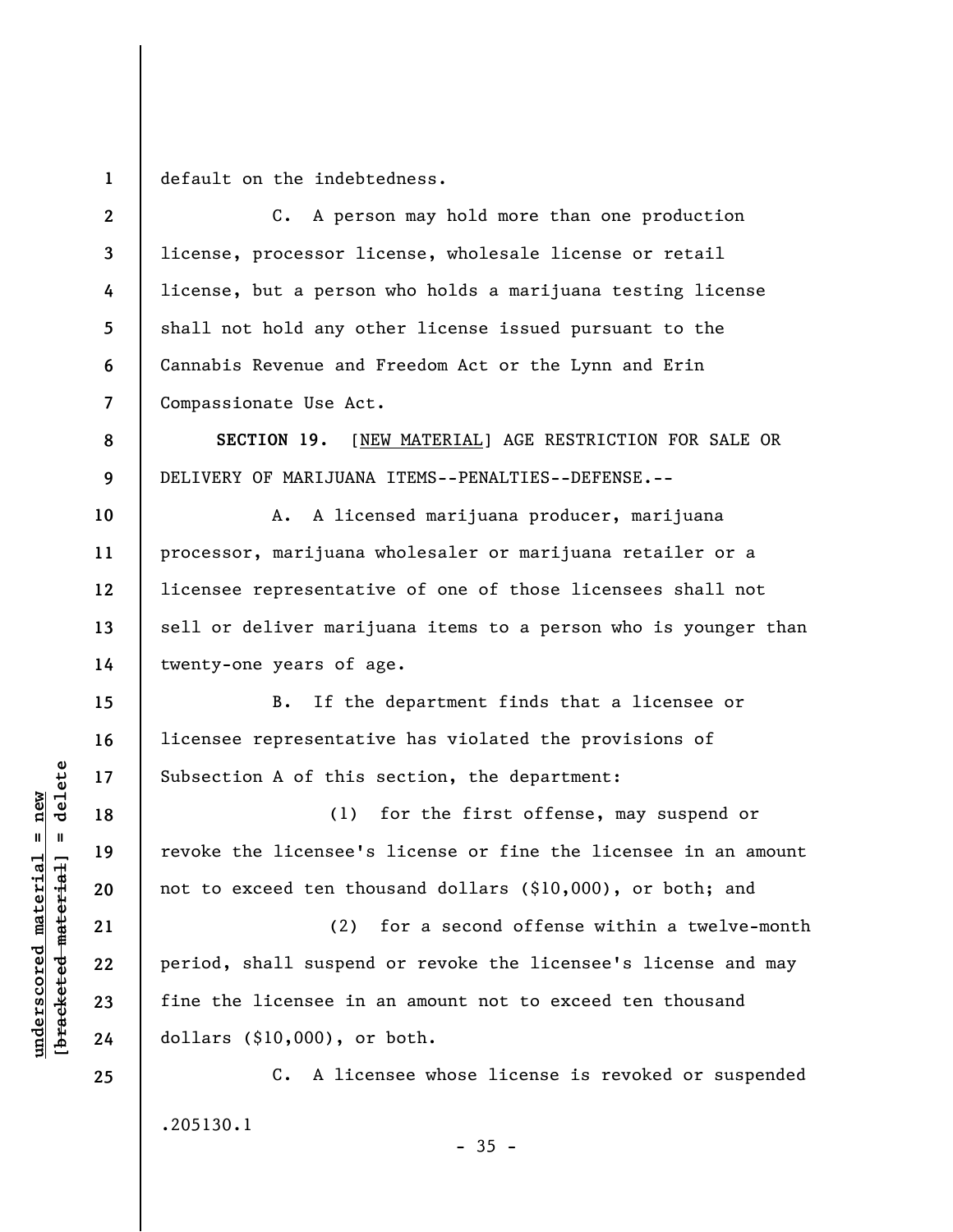**1 2 3 4**  or who is fined in accordance with this section shall be given an opportunity to be heard, in a hearing that is subject to the Administrative Procedures Act, before the revocation, suspension or fine is effective.

**5 6 7 8 9 10 11 12 13 14 15 16 17 18 19 20 21 22 23 24 25**  D. If a licensee or licensee representative has reasonable doubt that a person is twenty-one years of age or older, before selling or delivering marijuana items to the person, the licensee or licensee representative shall require the person to produce one of the following forms of identification to verify the person's age: (1) the person's passport; (2) the person's motor vehicle operator's license that includes a photograph of the person, whether issued in this state or in another state; (3) an identification card issued by the motor vehicle division of the taxation and revenue department; (4) a United States military identification card; or (5) any other identification card that was issued by a state or an Indian nation, tribe or pueblo that includes the person's: (a) photograph; (b) name; (c) date of birth; and (d) physical description. .205130.1  $-36 -$ 

**underscored material = new [bracketed material] = delete**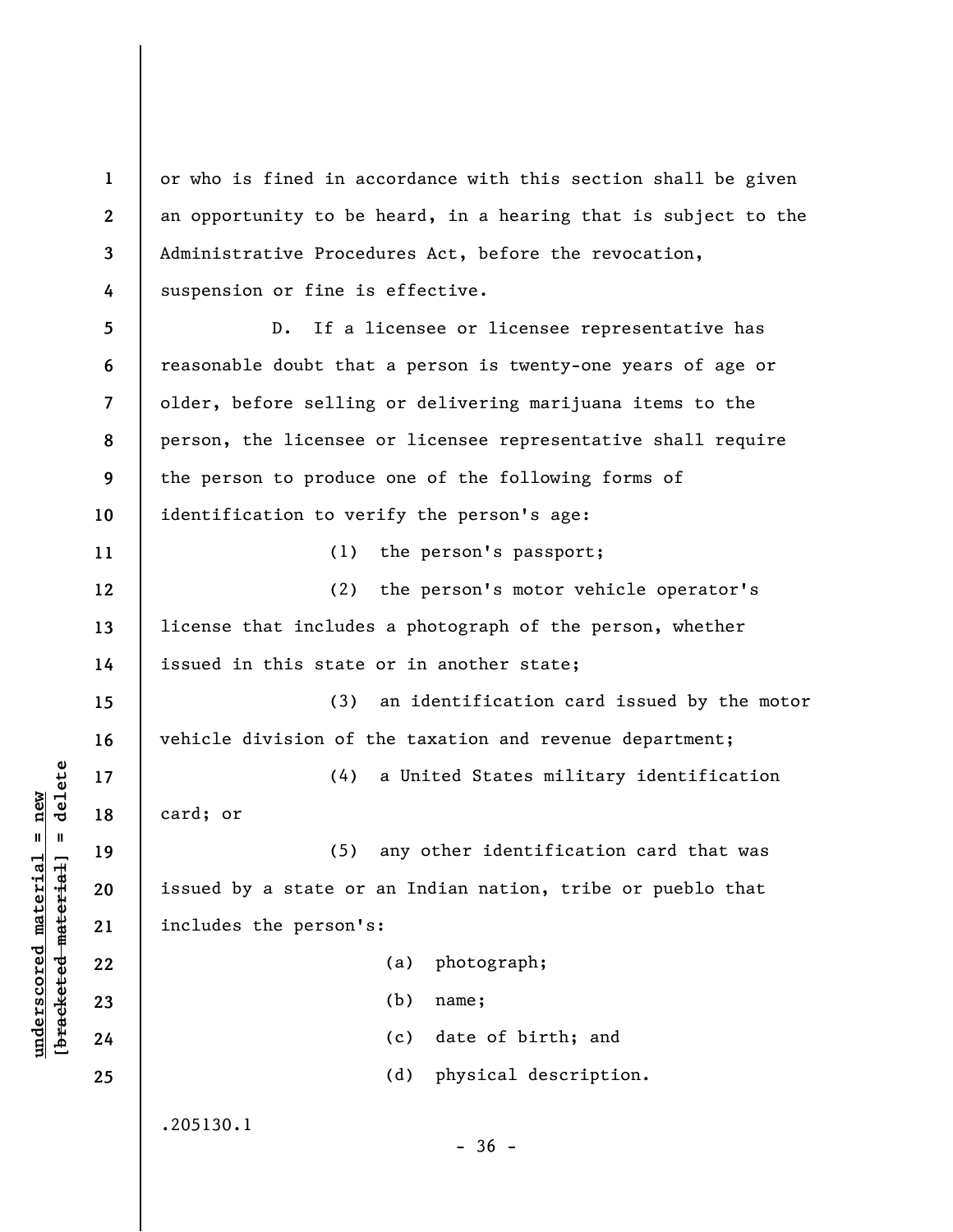E. A person shall not produce a form of identification as provided in this section that falsely indicates the person's age.

F. In an administrative proceeding for a violation of Subsection A of this section, a licensee or licensee representative shall not be found to have committed the violation unless it is demonstrated that a reasonable person would have determined that the form of identification shown to the licensee or licensee representative and that is offered as evidence in the proceeding was altered or did not accurately describe the person to whom the licensee or licensee representative sold or delivered marijuana items.

**SECTION 20.** [NEW MATERIAL] DELIVERY OF MARIJUANA ITEMS-- PENALTY.--A marijuana producer, marijuana processor, marijuana wholesaler or marijuana tester may deliver marijuana items only to or on a licensed premises. The sale of marijuana items pursuant to a retail license shall be restricted to sales made on the licensed premises described in the license; provided that deliveries may be made by the marijuana retailer to consumers pursuant to bona fide orders received by the licensee on the licensed premises prior to delivery. A person who violates the provisions of this section is guilty of a misdemeanor.

**SECTION 21.** [NEW MATERIAL] INSPECTION OF LICENSEE BOOKS AND LICENSED PREMISES.--

- 37 -

.205130.1

delete **[bracketed material] = delete**  $underscored material = new$ **underscored material = new**  $\mathbf{I}$ bracketed material

**1** 

**2** 

**3** 

**4** 

**5** 

**6** 

**7** 

**8** 

**9** 

**10** 

**11** 

**12** 

**13** 

**14** 

**15** 

**16** 

**17** 

**18** 

**19** 

**20** 

**21** 

**22** 

**23** 

**24**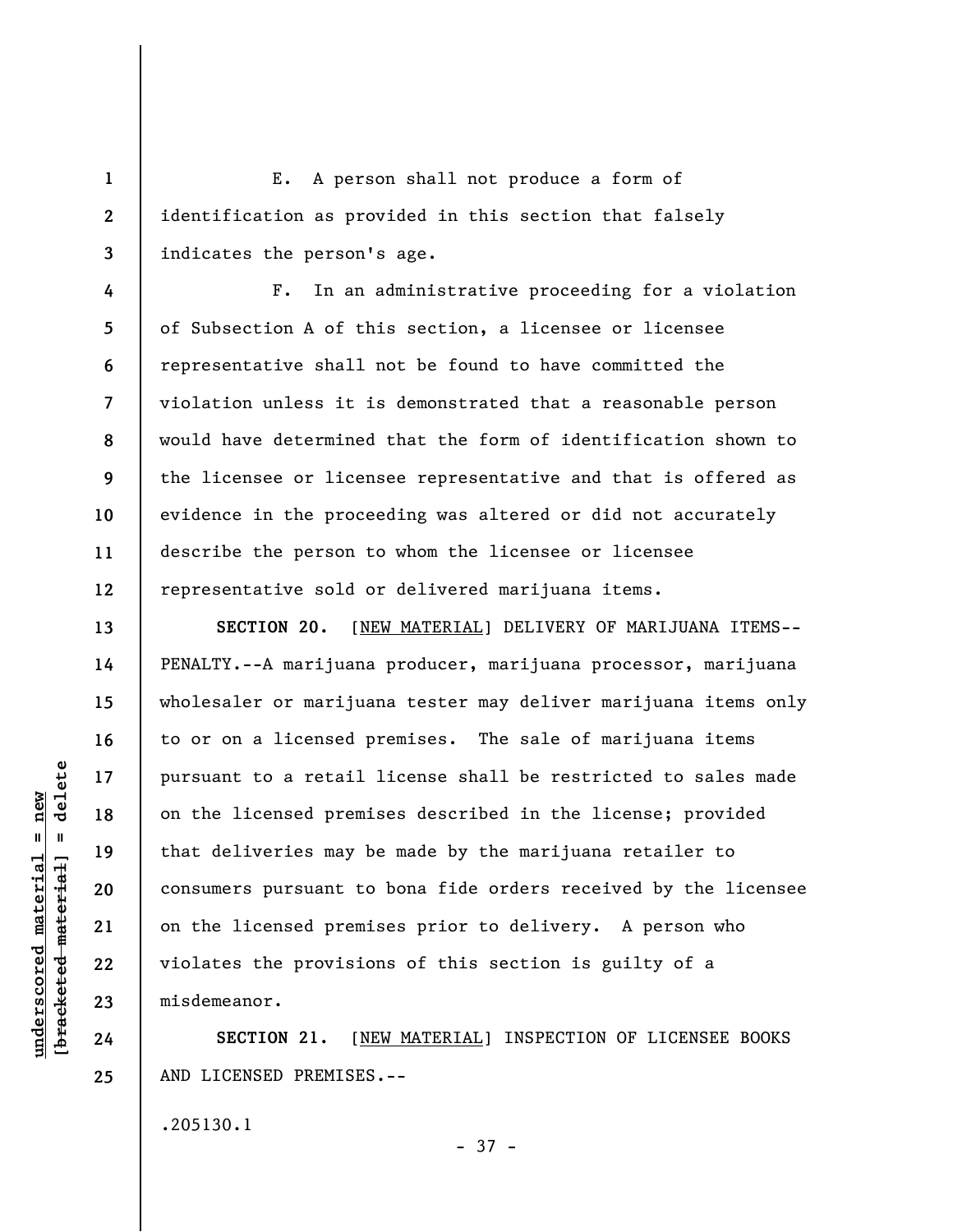**1 2 3 4 5 6 7 8 9 10 11 12 13 14 15 16 17 18 19 20 21 22 23 24 25**  A. The department may: (1) after seventy-two hours' notice to the owner or the owner's agent, inspect a licensee's books; and (2) at any time, inspect the licensed premises of a licensee to determine whether the licensee is in compliance with the provisions of the Cannabis Revenue and Freedom Act and rules promulgated pursuant to that act. B. The department shall not require a licensee's books to be maintained on the licensed premises. **SECTION 22.** [NEW MATERIAL] IMPORTING AND EXPORTING MARIJUANA ITEMS PROHIBITED--PENALTY.--Marijuana items shall not be imported into this state or exported from this state by any licensee or licensee representative. A person who violates the provisions of this section is guilty of a misdemeanor. **SECTION 23.** [NEW MATERIAL] MARIJUANA ITEMS AS A PRIZE PROHIBITED--PENALTY.--Marijuana items shall not be given as a prize, premium or consideration for a lottery, contest, game of chance or skill or competition of any kind. A person who violates the provisions of this section shall be punished by a fifty-dollar (\$50.00) civil penalty. **SECTION 24.** [NEW MATERIAL] PROVIDING MARIJUANA ITEMS TO AN INTOXICATED PERSON PROHIBITED--ALLOWING CONSUMPTION OF MARIJUANA ITEMS BY PERSONS WHO ARE YOUNGER THAN TWENTY-ONE YEARS OF AGE PROHIBITED--PENALTIES.-- A. A person shall not sell, give or otherwise make

.205130.1

 $\frac{1}{2}$  intereted material = delete **[bracketed material] = delete**  $underscored material = new$ **underscored material = new**

- 38 -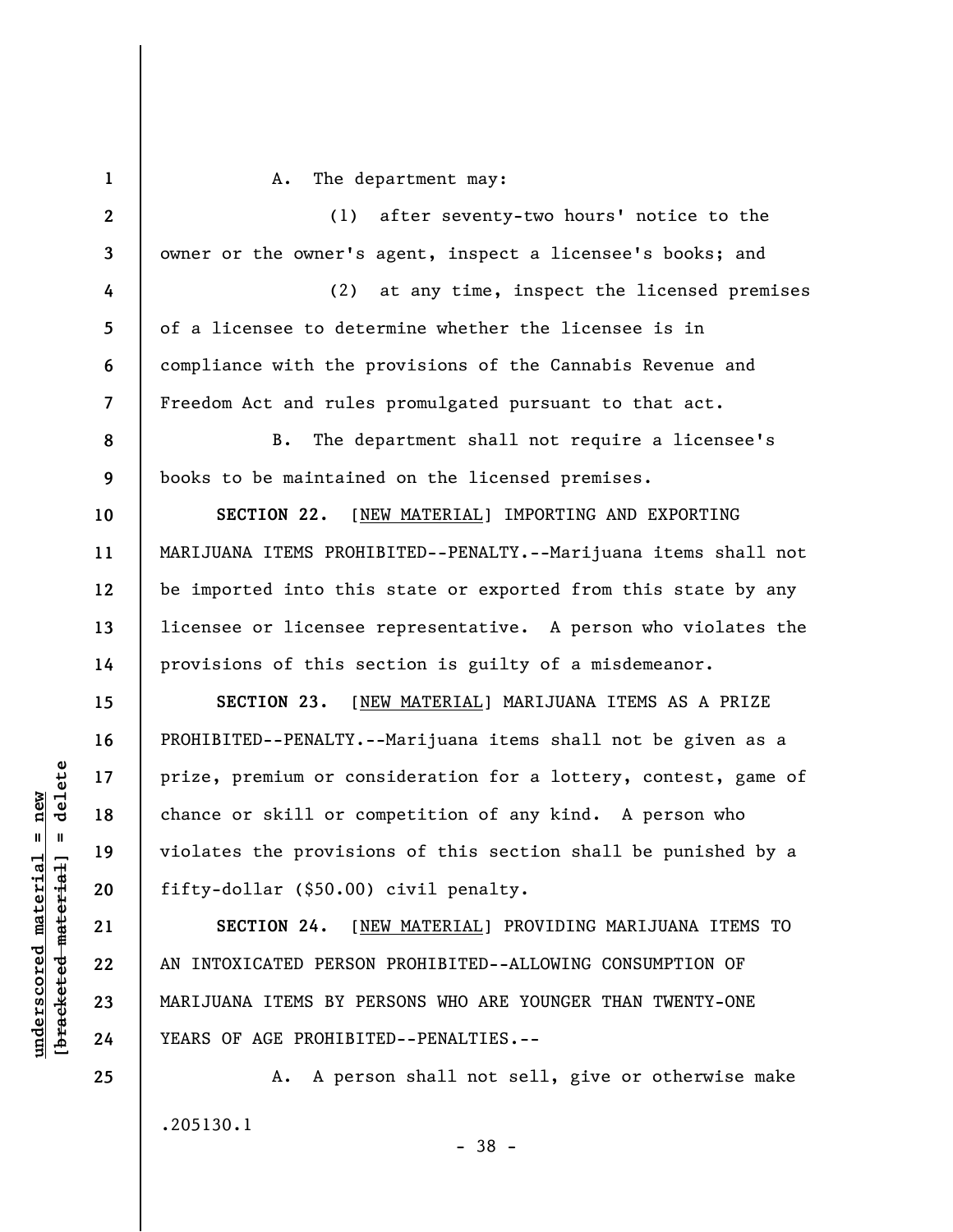**2 3 4 5 6 7 8 9 10 11 12 13 14 15 16 17 18 19 20 21 22 23 24 25**  intoxicated. A person who violates the provisions of this subsection shall be punished by a fifty-dollar (\$50.00) civil penalty. B. A person who exercises control over a licensed premises shall not: (1) knowingly allow a person who is younger than twenty-one years of age to consume marijuana items on the property; or (2) allow a person who is younger than twentyone years of age and who consumes marijuana items on the property to remain on that property. C. A person who violates the provisions of Subsection B of this section is guilty of a misdemeanor. **SECTION 25**. [NEW MATERIAL] LICENSEE MISREPRESENTATIONS-- MAINTENANCE OF DISORDERLY ESTABLISHMENT--PENALTY.-- A. A licensee or licensee representative shall not: (1) make false representations or statements to the department to induce or prevent action by the department; (2) maintain a noisy, lewd, disorderly or unsanitary establishment or supply impure or otherwise deleterious marijuana items; or (3) misrepresent marijuana items to any person. .205130.1 - 39 -

a marijuana item available to a person who is visibly

**underscored material = new [bracketed material] = delete**

 $\frac{1}{2}$  intereted material = delete  $underscored material = new$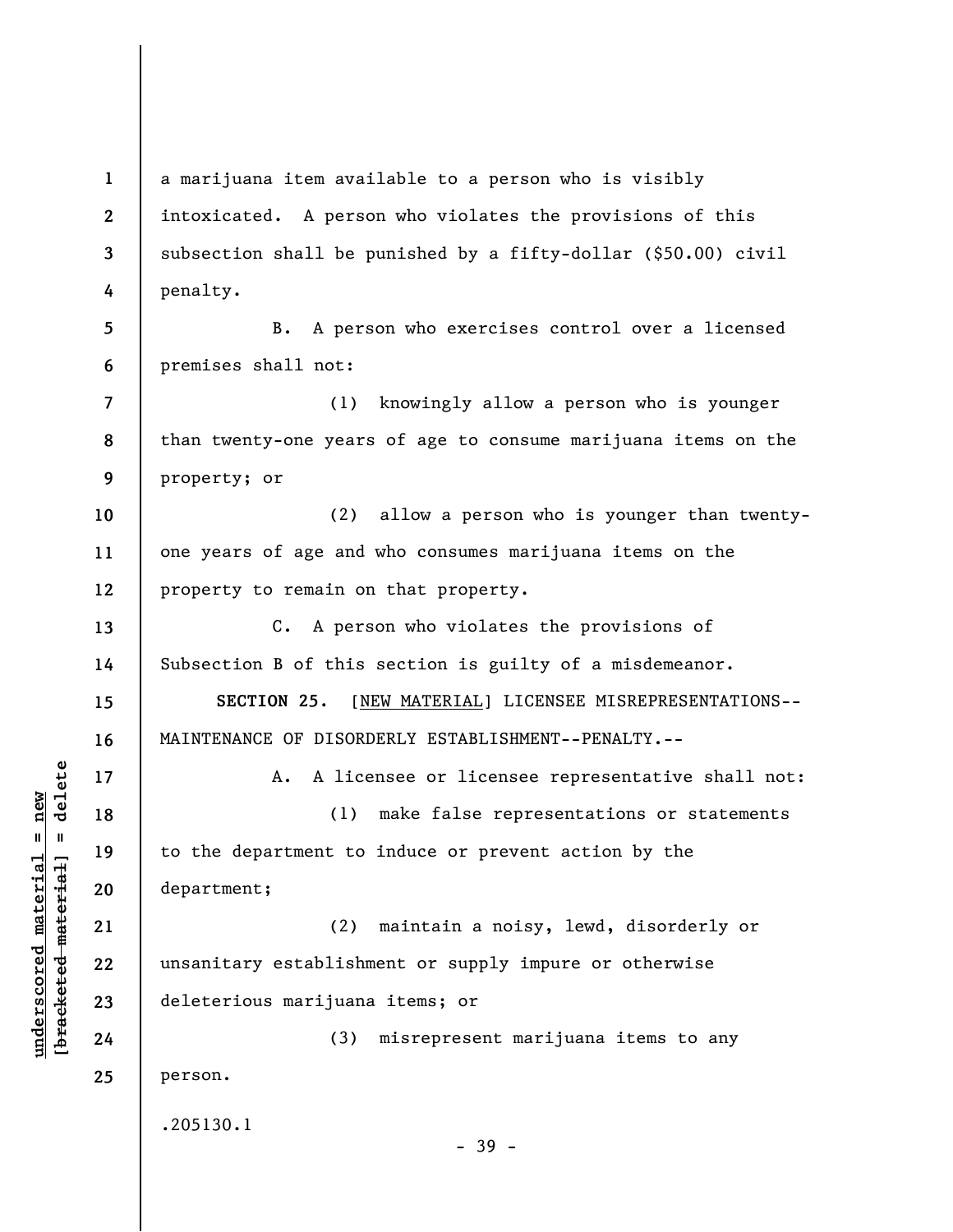**1 2**  B. A person who violates the provisions of this section is guilty of a misdemeanor.

**3 4 5 SECTION 26.** [NEW MATERIAL] UNDERAGE PERSONS--RESTRICTIONS ON PURCHASE OF MARIJUANA ITEMS AND PRESENCE ON LICENSED PREMISES--PENALTY.--

**6 7 8 9 10 11 12**  A. Except as provided in Section 30 of the Cannabis Revenue and Freedom Act or as authorized by rule or as necessitated in an emergency, a person who is younger than twenty-one years of age shall not enter or attempt to enter a licensed premises that is posted or otherwise identified as being prohibited to the use of persons under the age of twentyone years of age.

B. A person who violates Subsection A of this section shall be punished by a fifty-dollar (\$50.00) civil penalty.

**SECTION 27**. [NEW MATERIAL] MARIJUANA ITEMS--MANUFACTURING AND CONSUMER INFORMATION REQUIREMENTS.--Marijuana items:

A. shall not be packaged or labeled to appeal to a minor or so that the items are easily confused with or mistaken for commercially sold candy or other food items that do not contain marijuana; and

B. shall be:

(1) produced and sold with a standardized dosage of cannabinoids of not more than ten milligrams of tetrahydrocannabinol per serving;

 $- 40 -$ 

.205130.1

 $\frac{1}{2}$  intereted material = delete **[bracketed material] = delete 20 21 22 23 24** 

**13** 

**14** 

**15** 

**16** 

**17** 

**18** 

**19** 

**25** 

**underscored material = new**

 $underscored material = new$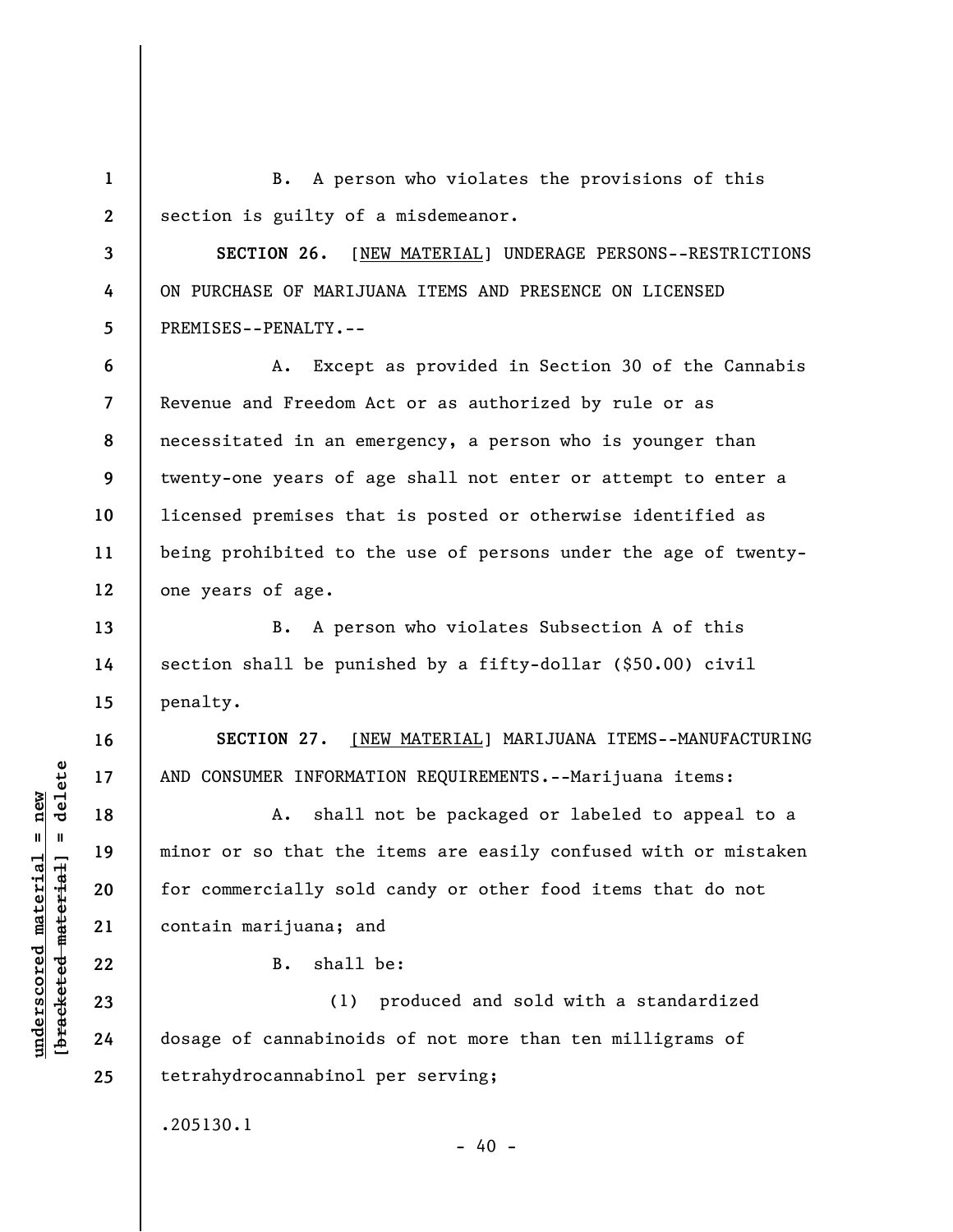**1 2 3 4 5 6 7 8 9 10 11 12 13 14 15 16 17 18 19 20 21 22 23 24 25**  (2) portioned or marked into standardized serving sizes if the marijuana item contains more than one serving and is an edible marijuana item in solid form; (3) homogenized to ensure uniform disbursement of cannabinoids throughout the product; (4) manufactured and sold in compliance with rules promulgated by the board that relate to sanitation and the preparation, storage, handling and sale of food products; and (5) provided to a consumer with sufficient information, including information about the potential effects of the marijuana item and instructions on how to safely consume the item, to allow informed consumption of the item. **SECTION 28.** [NEW MATERIAL] COMPLIANCE WITH STANDARDS FOR MARIJUANA ITEMS--PENALTY.-- A. Marijuana items shall not be sold or offered for sale unless the marijuana items comply with the minimum standards established in the Cannabis Revenue and Freedom Act, rules promulgated pursuant to that act or other state law. B. The department may require a marijuana producer, marijuana processor or marijuana wholesaler to provide a report from a marijuana tester that demonstrates to the department's satisfaction that particular marijuana items comply with minimum standards. C. Marijuana items offered for sale shall not be

.205130.1

 $- 41 -$ 

 $\frac{1}{2}$  of  $\frac{1}{2}$  and  $\frac{1}{2}$  and  $\frac{1}{2}$  and  $\frac{1}{2}$  and  $\frac{1}{2}$  and  $\frac{1}{2}$  and  $\frac{1}{2}$  and  $\frac{1}{2}$  and  $\frac{1}{2}$  and  $\frac{1}{2}$  and  $\frac{1}{2}$  and  $\frac{1}{2}$  and  $\frac{1}{2}$  and  $\frac{1}{2}$  and  $\frac{1}{2}$  an **[bracketed material] = delete**  $underscored material = new$ **underscored material = new**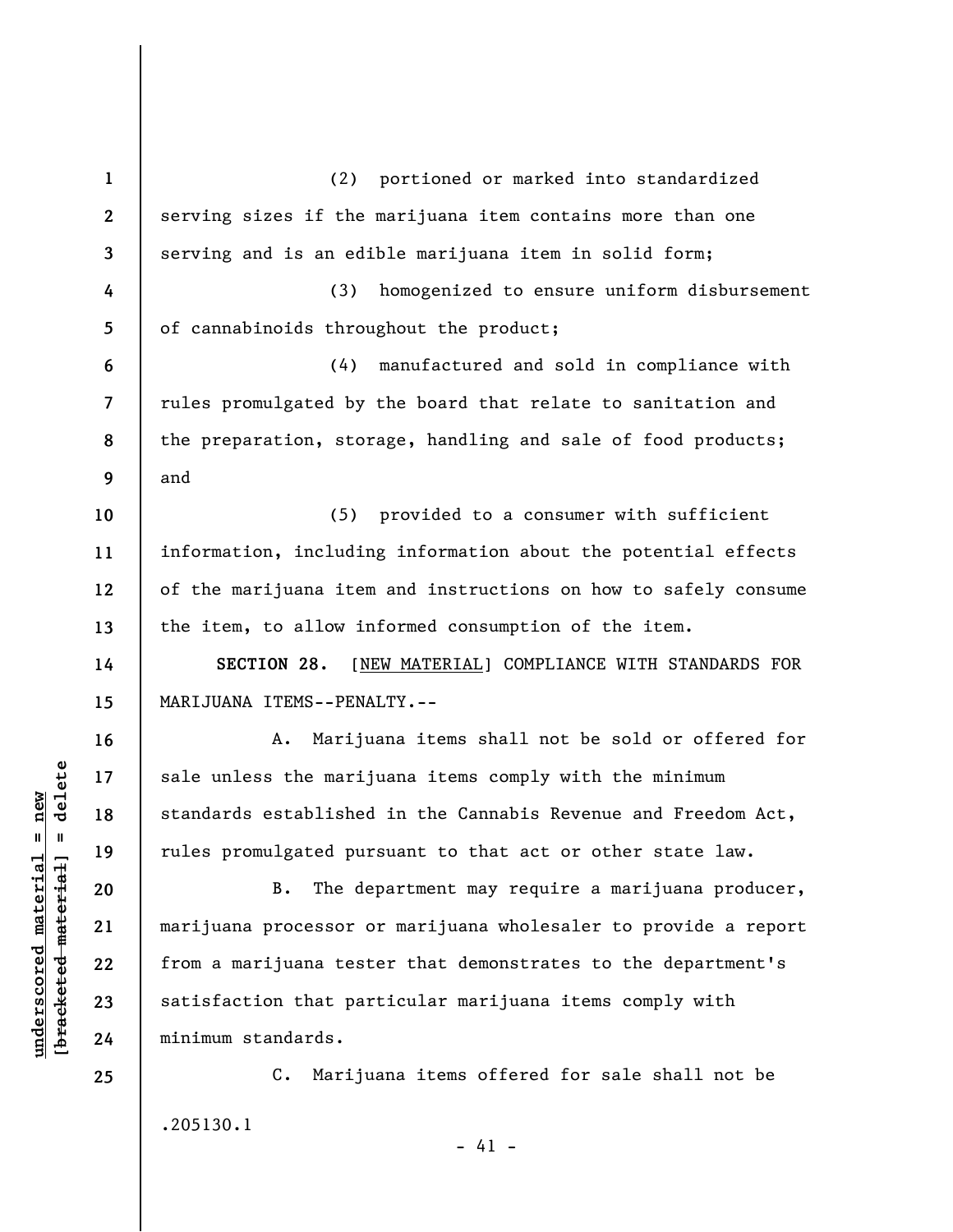**1 2**  altered in any way by a person who is not licensed to alter the items.

**3 4 5 6**  D. The department may prohibit the sale of marijuana items for a reasonable period of time while it determines whether the marijuana items comply with established minimum standards.

E. A person who violates the provisions of Subsection A or C of this section is guilty of a misdemeanor. **SECTION 29.** [NEW MATERIAL] MISLEADING MARKS OR LABELS--

INJURIOUS OR ADULTERATED INGREDIENTS--PENALTY.--

A. A licensee shall not use or allow the use of a mark or label on the container of a marijuana item that is kept for sale if the container does not precisely and clearly indicate the nature of its contents or if the mark or label could deceive a person as to the nature, composition, quantity, age or quality of the marijuana item. A person who violates the provisions of this subsection is guilty of a misdemeanor.

B. The board may prohibit a licensee from selling any brand of marijuana item that, in the board's judgment, is deceptively labeled or branded as to the marijuana item's content or contains injurious or adulterated ingredients.

**SECTION 30.** [NEW MATERIAL] EMPLOYMENT--MINIMUM AGE REQUIREMENT--PENALTY.--

A. A licensee shall not employ a person who is younger than twenty-one years of age in any part of a licensed .205130.1  $- 42 -$ 

 $\frac{1}{2}$  intereted material = delete **[bracketed material] = delete**  $underscored material = new$ **underscored material = new**

**7** 

**8** 

**9** 

**10** 

**11** 

**12** 

**13** 

**14** 

**15** 

**16** 

**17** 

**18** 

**19** 

**20** 

**21** 

**22** 

**23** 

**24**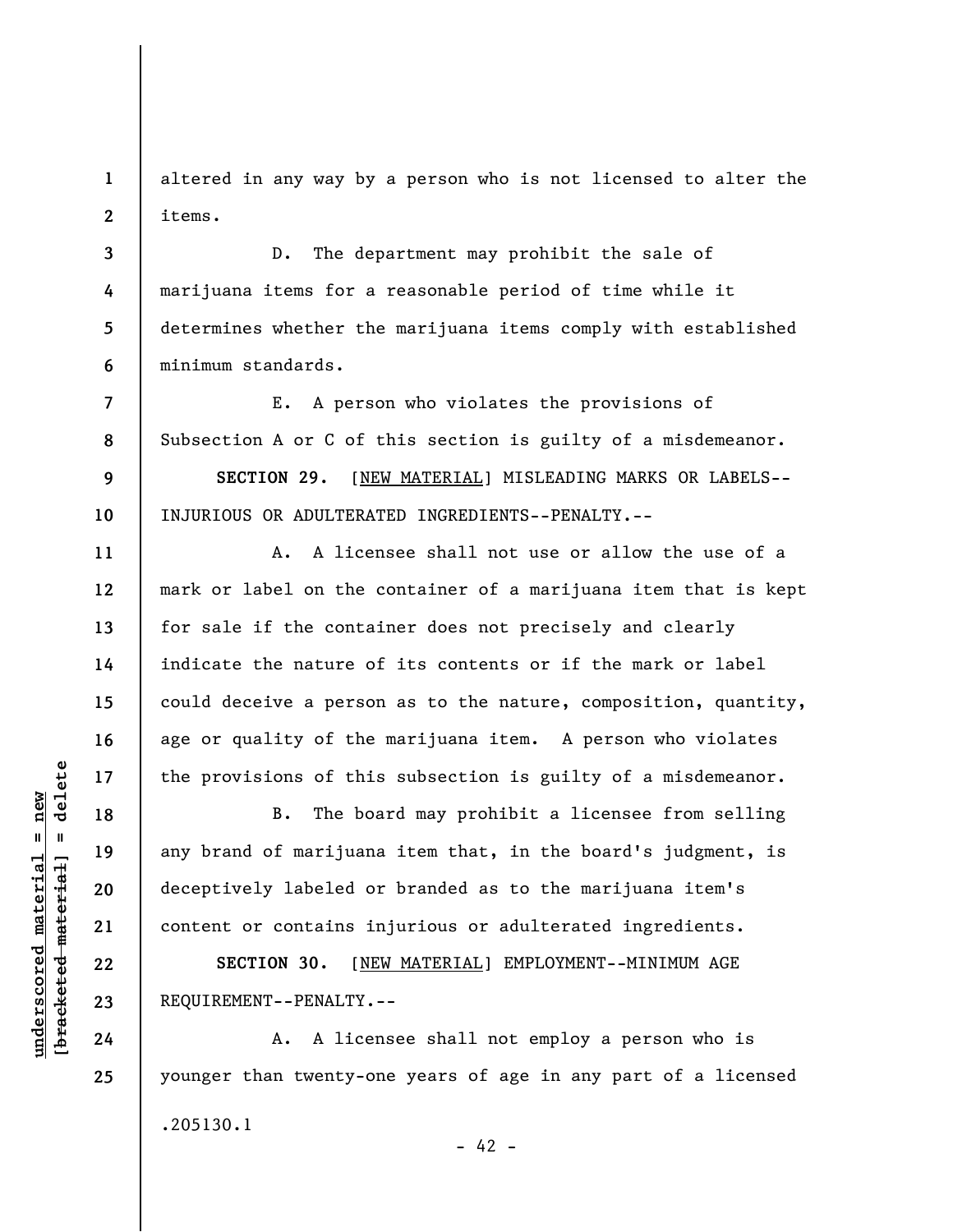**1 2**  premises. A person who violates the provisions of this subsection is guilty of a misdemeanor.

**3 4 5 6 7 8 9 10 11 12 13**  B. During an inspection of a licensed premises, the department may require proof that a person who is performing work at the licensed premises is at least twenty-one years of age. If the person does not provide acceptable proof of age upon request, the department may require the person to immediately leave the licensed premises until the department receives acceptable proof of the person's age. This subsection does not apply to a person who is temporarily at the licensed premises to make a service, maintenance or repair call or for other purposes independent of operations of the licensed premises.

C. If a person performing work at a licensed premises does not provide proof of the person's age as requested by the department pursuant to Subsection B of this section, the department may request that the licensee provide proof that the person is twenty-one years of age or older. The licensee's failure to provide acceptable proof of age as requested shall be prima facie evidence that the licensee has allowed the person to perform work at the licensed premises in violation of the minimum age requirement.

**SECTION 31.** [NEW MATERIAL] MATURE MARIJUANA PLANTS.--Only a licensed marijuana producer and the producer's licensee representatives may possess or sell a mature marijuana plant.

.205130.1

 $\frac{1}{2}$ **[bracketed material] = delete**  $underscored material = new$ **underscored material = new**

**14** 

**15** 

**16** 

**17** 

**18** 

**19** 

**20** 

**21** 

**22** 

**23** 

**24** 

**25** 

 $- 43 -$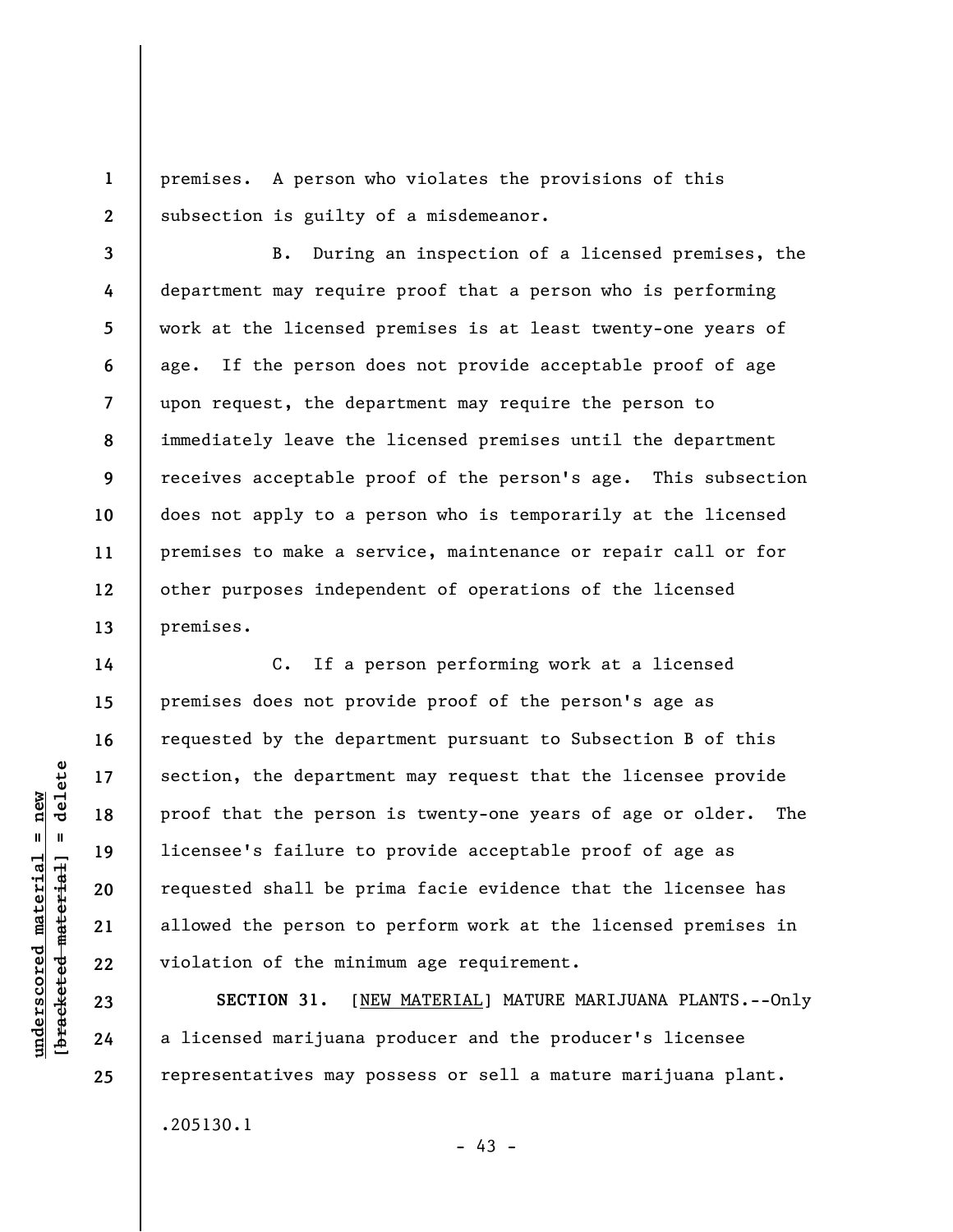**1 2 3 4 5 6 7 8 9 10 11 12 13 14 15 16 17 18 19 20 21 22 23 24 25 SECTION 32.** [NEW MATERIAL] EMPLOYMENT PROTECTIONS.-- A. Unless an employer establishes by a preponderance of the evidence that an employee's use of marijuana in compliance with the Cannabis Revenue and Freedom Act has impaired the employee's ability to perform the employee's job responsibilities, the employer shall not take any adverse employment action against the employee for: (1) the employee's conduct that complies with that act; or (2) the employee's drug test results that show the presence of marijuana components or metabolites. B. For the purpose of this section, an employer may consider an employee's ability to perform the employee's job responsibilities to be impaired if, while working, the employee manifests specific articulable symptoms that decrease the employee's performance of the duties of the employee's job. C. Nothing in this section shall: (1) restrict an employer's ability to prohibit or take adverse employment action for the possession or use of intoxicating substances during work hours; or (2) require an employer to commit any act that would cause the employer to violate federal law, or that would cause the loss of a federal contract or federal funding. D. As used in this section, "adverse employment action" means an employer refusing to hire or employ, barring .205130.1 - 44 -

**underscored material = new [bracketed material] = delete**

 $\frac{1}{2}$  intereted material = delete  $underscored material = new$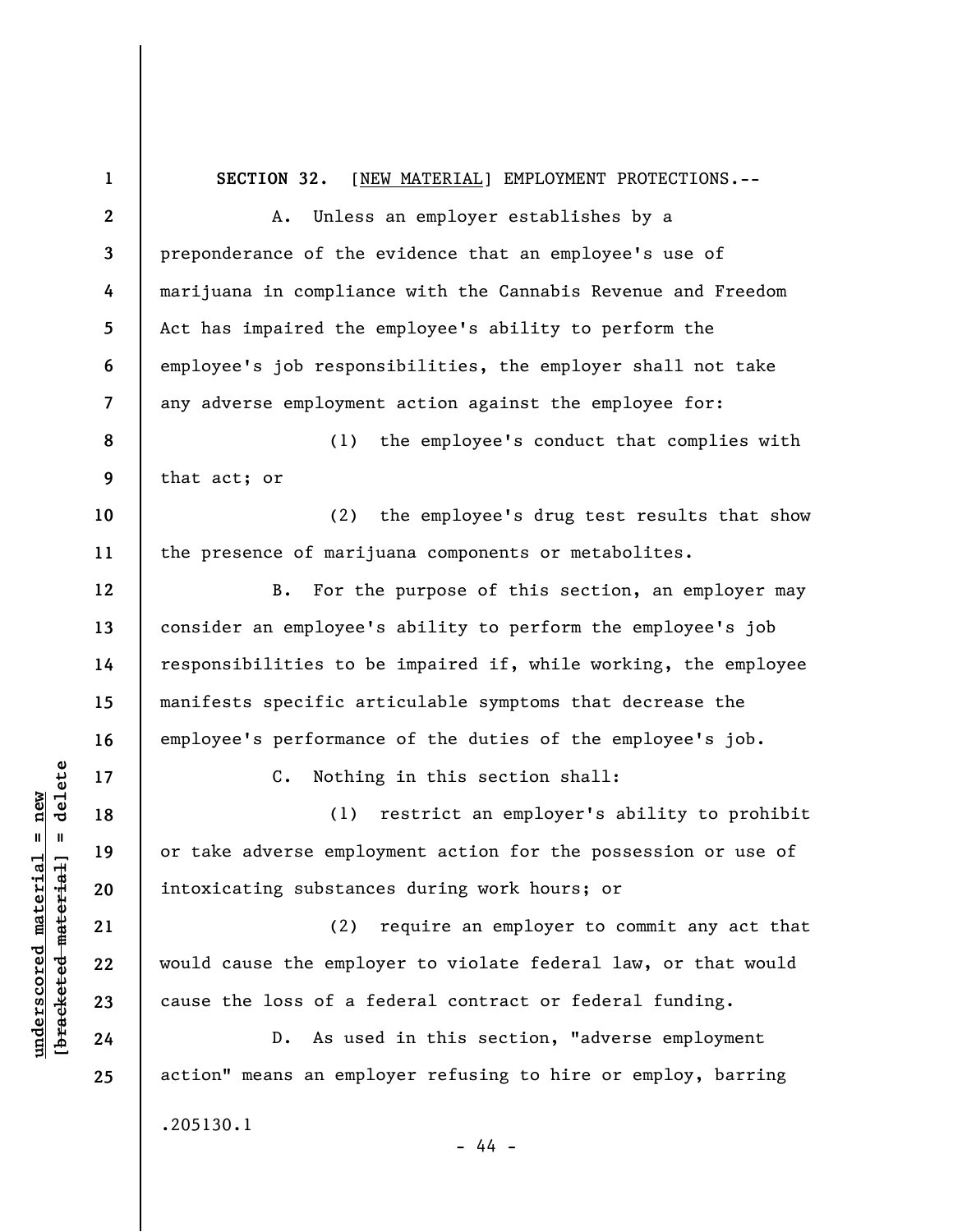or discharging from employment, requiring an employee to retire from employment or discriminating against an employee with respect to compensation or the terms, conditions or privileges of employment.

**5 6 SECTION 33.** [NEW MATERIAL] PROTECTIONS FROM DISCRIMINATION.--

**8**  A. A landlord shall not refuse to lease to or evict a person from property solely based on the person's conduct that complies with the Cannabis Revenue and Freedom Act, unless failing to do so would cause the landlord to lose a monetary or licensing-related benefit pursuant to federal law; provided, however, that a landlord may prohibit a person from cultivating or smoking marijuana on the landlord's property.

B. Unless a person's conduct that complies with the Cannabis Revenue and Freedom Act creates an unreasonable danger to the safety of the person's dependent child as established by clear and convincing evidence, the person's conduct shall not alone:

(1) be a reason to deny the person's custody of or visitation or parenting time with the child; or

(2) create a presumption of the person's neglect or endangerment of the child.

**SECTION 34.** [NEW MATERIAL] RESTRICTION ON THE USE OF MARIJUANA ITEMS IN A PUBLIC PLACE--MARIJUANA RETAILER ON-SITE CONSUMPTION LICENSE ENDORSEMENT--PENALTY.--

 $- 45 -$ 

.205130.1

 $\frac{1}{2}$  intereted material = delete **[bracketed material] = delete**  $underscored material = new$ **underscored material = new**

**1** 

**2** 

**3** 

**4** 

**7** 

**9** 

**10** 

**11** 

**12** 

**13** 

**14** 

**15** 

**16** 

**17** 

**18** 

**19** 

**20** 

**21** 

**22** 

**23** 

**24**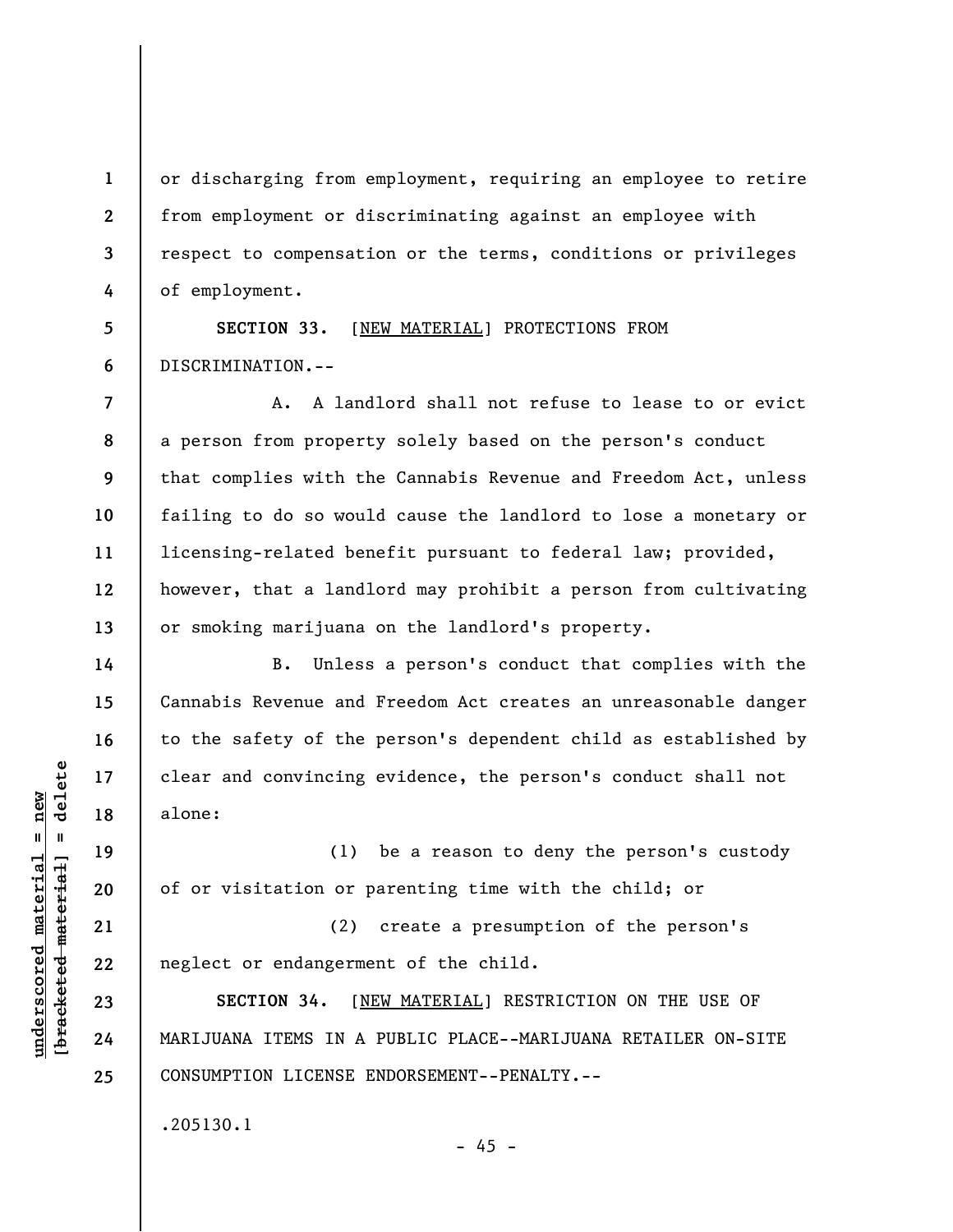**1 2**  A. A person shall not use a marijuana item in a public place except as provided in this section.

**3 4 5 6 7 8**  B. Pursuant to rules promulgated by the department, a marijuana retailer may apply for an on-site consumption endorsement to the retailer's marijuana retailer license to allow the sale of marijuana items for on-site consumption and the consumption of the marijuana items in a marijuana consumption area.

**9 10 11 12**  C. A person may purchase and consume marijuana items in a marijuana consumption area on the licensed premises of a marijuana retailer who has been issued an on-site consumption endorsement.

D. A person who violates Subsection A of this section shall be punished by a fifty-dollar (\$50.00) civil penalty.

**SECTION 35.** [NEW MATERIAL] HOMEGROWN MARIJUANA IN PUBLIC VIEW PROHIBITED--PENALTY.--

A. A person shall not produce, process, keep or store homegrown marijuana or homemade marijuana products if the homegrown marijuana or homemade marijuana products can be readily seen by normal unaided vision from a public place.

B. A person who violates Subsection A of this section shall be punished by a fifty-dollar (\$50.00) civil penalty.

**SECTION 36.** [NEW MATERIAL] CERTAIN HOMEMADE MARIJUANA .205130.1

 $- 46 -$ 

 $\frac{1}{2}$  intereted material = delete **[bracketed material] = delete**  $underscored material = new$ **underscored material = new**

**13** 

**14** 

**15** 

**16** 

**17** 

**18** 

**19** 

**20** 

**21** 

**22** 

**23** 

**24**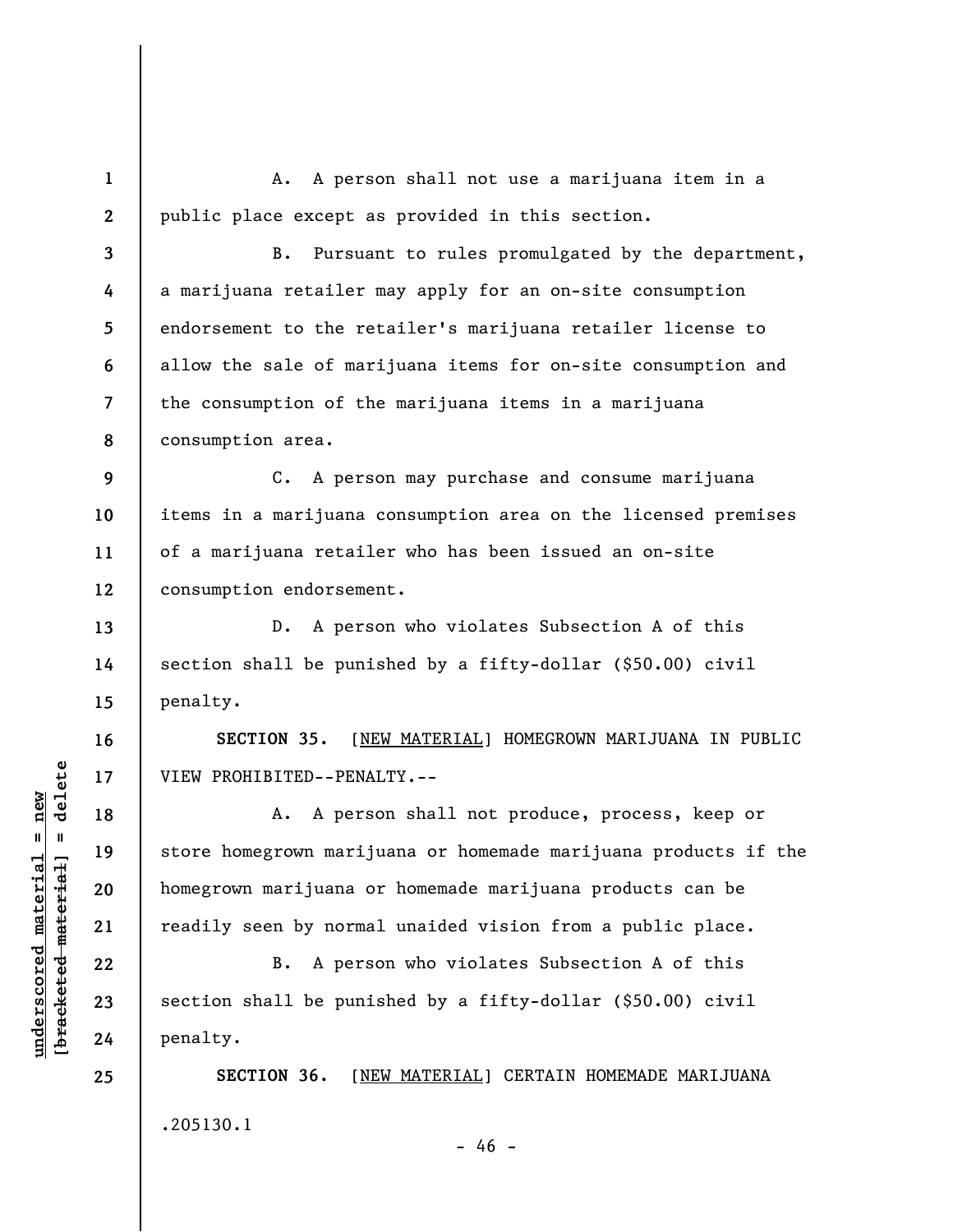EXTRACTS PROHIBITED--PENALTY.--A person shall not produce, process, keep or store a homemade marijuana extract if the extract is produced or processed using a volatile solvent such as butane, hexane, isopropyl alcohol, ethanol or carbon dioxide. A person who violates the provisions of this section shall be punished by a fifty-dollar (\$50.00) civil penalty.

**7 8 9 10 11 12 13 14 15 SECTION 37.** [NEW MATERIAL] INCONSISTENT LOCAL LAWS AND ORDINANCES SUPERSEDED AND REPEALED.--Notwithstanding the provisions of Sections 38 and 39 of the Cannabis Revenue and Freedom Act, the provisions of that act shall operate uniformly throughout the state and shall be superior to and shall supersede all local laws or ordinances, including a law or ordinance of a home rule municipality, that are inconsistent or in conflict with that act. Any conflicting local laws or ordinances are repealed.

**SECTION 38.** [NEW MATERIAL] LOCAL GOVERNMENT AUTHORITY TO REGULATE--LIMITATION.--

A. A municipality or county may adopt reasonable time, place and manner regulations related to nuisance aspects of a licensed marijuana producer's, marijuana retailer's or a marijuana wholesaler's business if the municipality or county makes specific findings that the business would cause adverse effects to occur.

B. The authority granted to a municipality or county by this section is in addition to the authority granted .205130.1 - 47 -

 $\frac{1}{2}$  intereted material = delete **[bracketed material] = delete**  $underscored material = new$ **underscored material = new**

**1** 

**2** 

**3** 

**4** 

**5** 

**6** 

**16** 

**17** 

**18** 

**19** 

**20** 

**21** 

**22** 

**23** 

**24**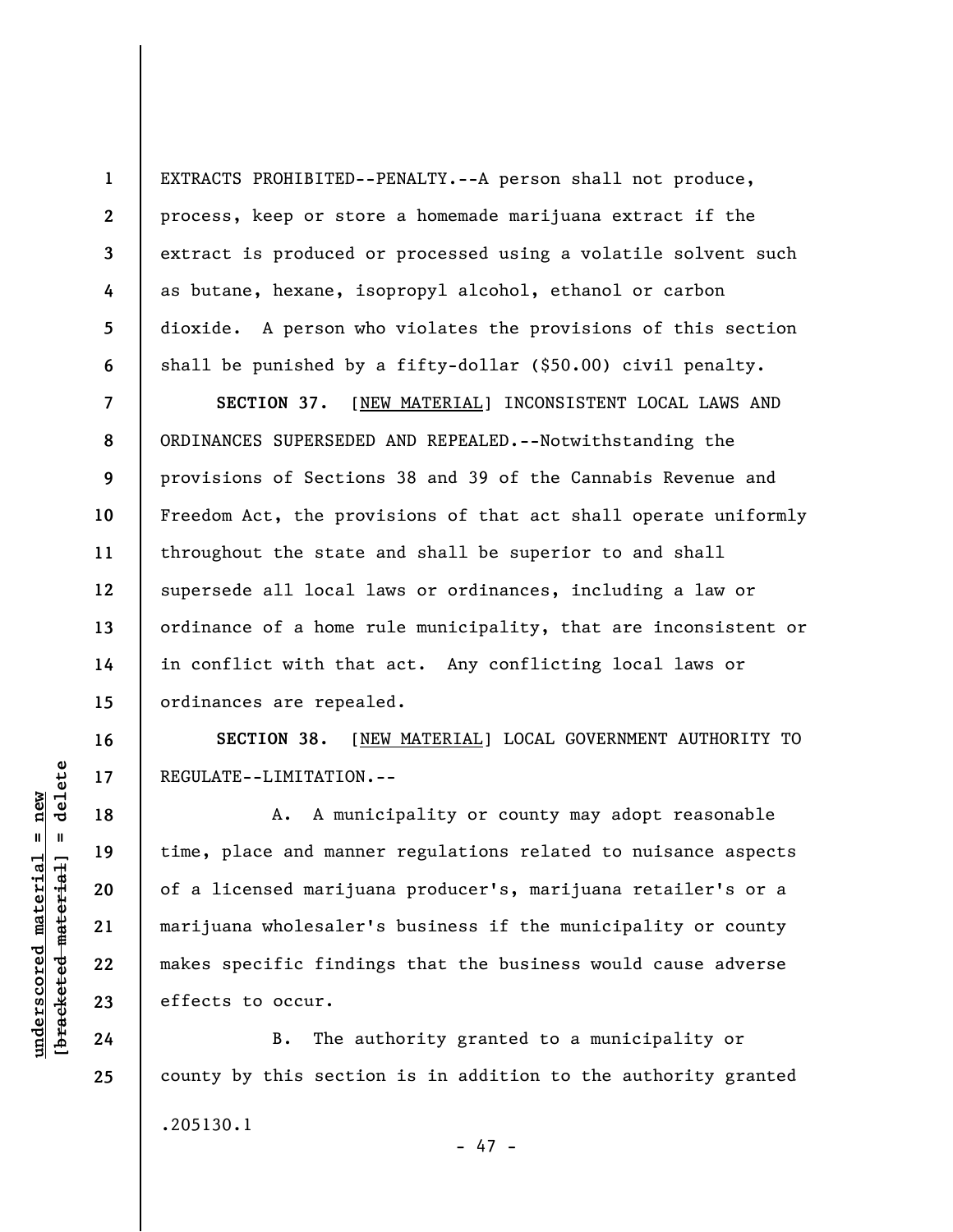**1 2**  to a municipality or county pursuant to its charter, state laws and the constitution of New Mexico.

**3 4 5 6**  C. A municipality or county shall not prevent the transportation on public roads of marijuana items by a licensee transporting marijuana items in compliance with the Cannabis Revenue and Freedom Act.

**SECTION 39.** [NEW MATERIAL] LOCAL OPTION ELECTION--SALES NOT AFFECTED BY LOCAL OPTION.--

A. A municipality with a population greater than five thousand according to the most recent federal decennial census, whether or not the county in which that municipality is situated has held an election provided for in this section, or a county in the state may prohibit the operation of a licensed marijuana processor, marijuana producer, marijuana wholesaler or marijuana retailer upon the following terms and conditions:

(1) at any time after the effective date of the Cannabis Revenue and Freedom Act, the registered qualified electors of the municipality or county may petition the governing body by filing one or more petitions in the appropriate office to hold an election for the purpose of determining whether to prohibit the operations of a licensed marijuana processor, marijuana producer, marijuana wholesaler or marijuana retailer in the municipality or county. If the aggregate of the signatures of such electors on all the petitions equals or exceeds five percent of the number of .205130.1

- 48 -

**7** 

**8** 

**9** 

**10** 

**11** 

**12** 

**13** 

**14** 

**15** 

**16** 

**17** 

**18** 

**19** 

**20** 

**21** 

**22** 

**23** 

**24**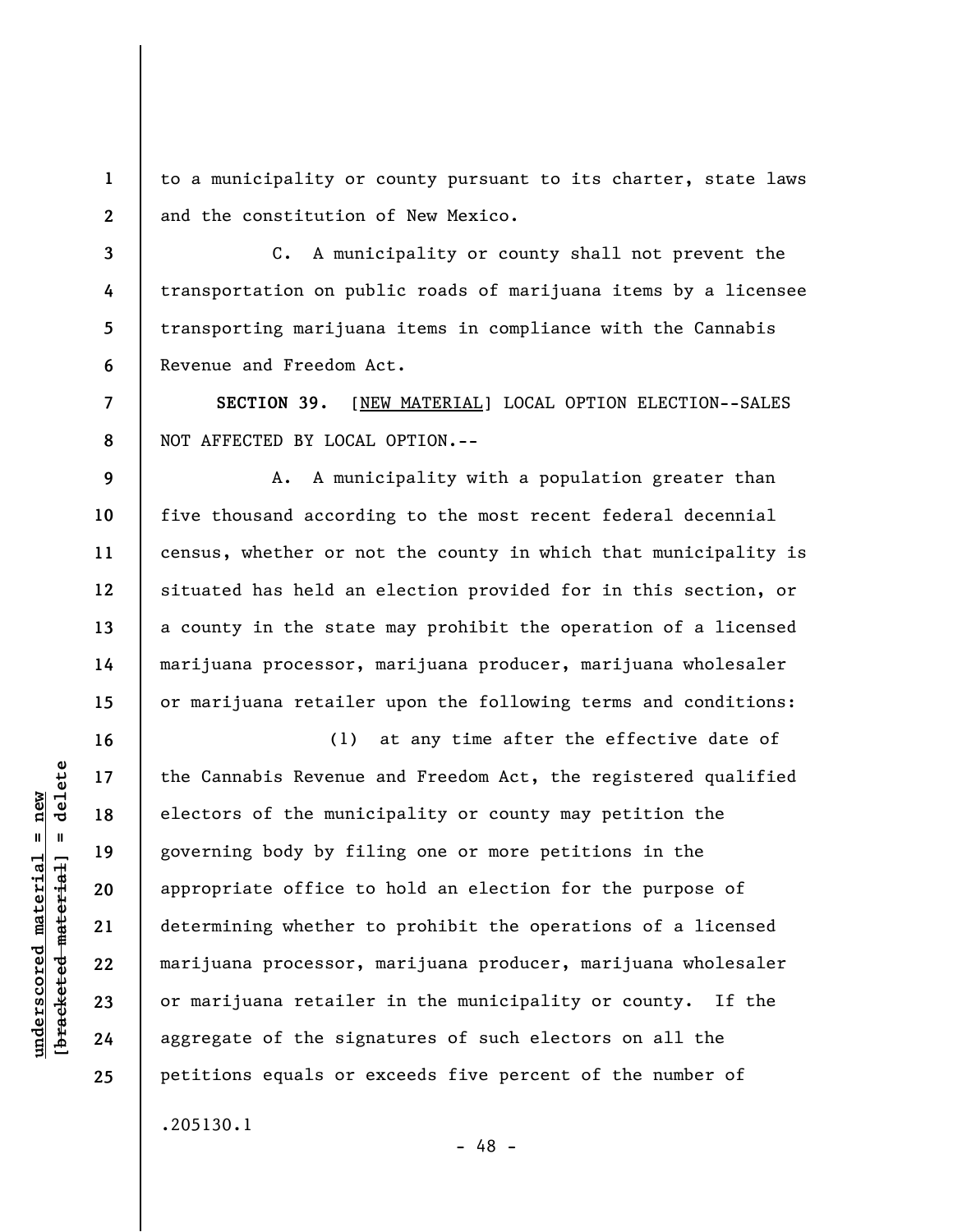**1 2 3 4 5 6 7 8 9 10**  registered voters of the municipality or county, the governing body shall call an election within seventy-five days of the verification of the petition. The date of the filing of the petition shall be the date of the filing of the last petition that brings the number of signatures up to the required five percent; provided, however, that the governing body shall refuse to recognize the petition if more than three months have elapsed between the date of the first signature and the filing of the last petition necessary to bring the number of signatures on the petition up to five percent;

(2) the election shall be called, conducted, counted and canvassed substantially in the manner provided by law for general elections within the county or special municipal elections within the municipality, except as otherwise provided in this section;

(3) the votes at the election shall be counted, returned and canvassed as provided for in the case of general elections within the county or special municipal elections within the municipality;

(4) except as otherwise provided in this section, contests, recounts and rechecks shall be permitted as provided for in the case of candidates for county office in general elections or as provided for in the case of special municipal elections within the municipality. Applications for contests, recounts or rechecks may be filed by any person who .205130.1

 $\frac{1}{2}$  of  $\frac{1}{2}$  and  $\frac{1}{2}$  and  $\frac{1}{2}$  and  $\frac{1}{2}$  and  $\frac{1}{2}$  and  $\frac{1}{2}$  and  $\frac{1}{2}$  and  $\frac{1}{2}$  and  $\frac{1}{2}$  and  $\frac{1}{2}$  and  $\frac{1}{2}$  and  $\frac{1}{2}$  and  $\frac{1}{2}$  and  $\frac{1}{2}$  and  $\frac{1}{2}$  an **[bracketed material] = delete**  $anderscored material = new$ **underscored material = new**

**11** 

**12** 

**13** 

**14** 

**15** 

**16** 

**17** 

**18** 

**19** 

**20** 

**21** 

**22** 

**23** 

**24** 

**25** 

- 49 -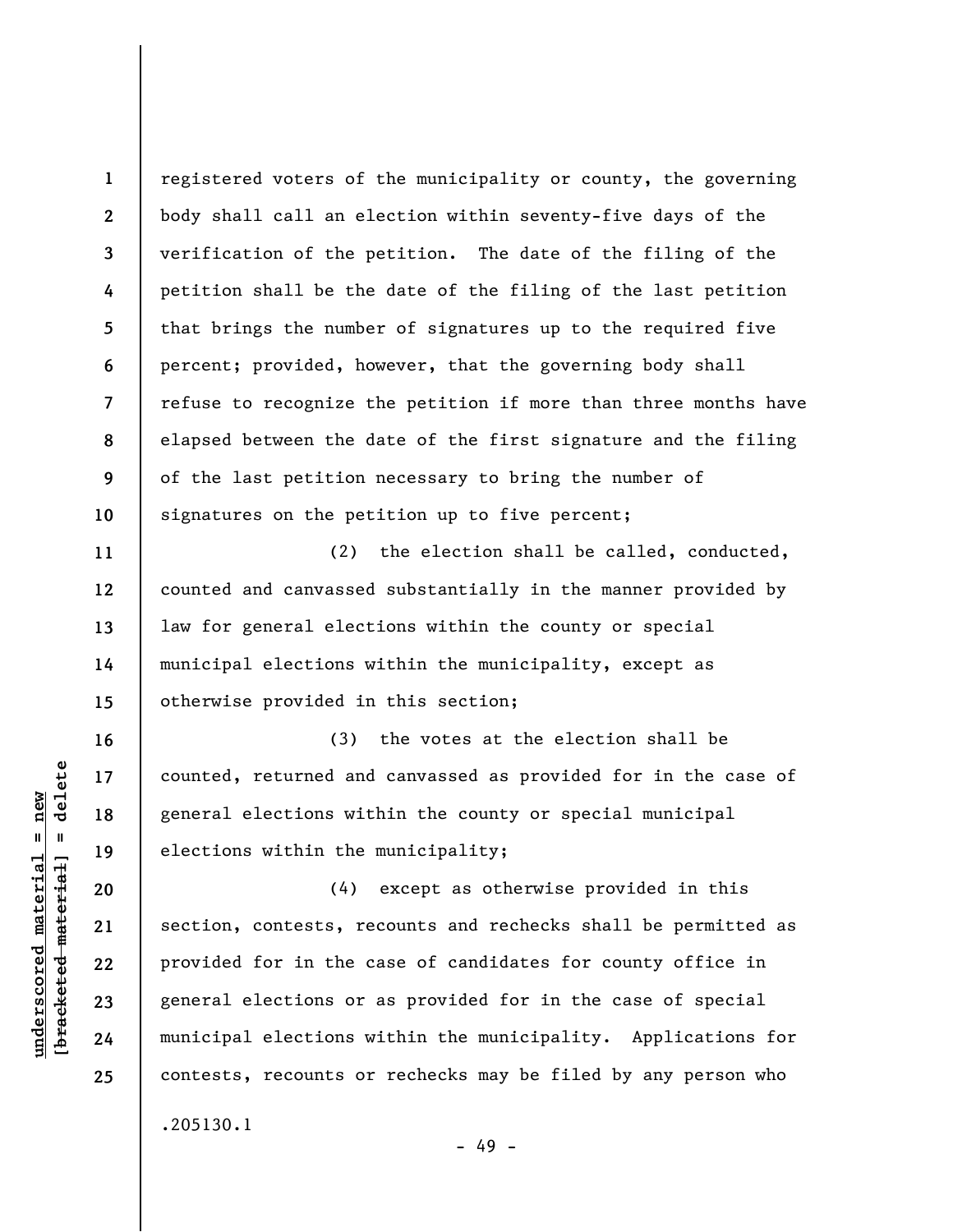voted in the election and service shall be made upon the county clerk or municipal clerk as the case may be;

**3 4 5 6 7 8 9 10 11**  (5) if the majority of all of the votes cast at the election are cast in favor of the prohibition of the operations of a licensed marijuana processor, marijuana producer, marijuana retailer or marijuana wholesaler in the county or municipality, the chair of the governing body shall declare by order entered upon the records of the county or municipality that the county or municipality has approved the prohibition and shall notify the department of the election results;

(6) no election held pursuant to this section shall be held within forty-two days of any primary, general, municipal or school district election. If, within sixty days from the verification of any petition as provided in Paragraph (1) of this subsection, a primary, general, municipal or school election is held, the governing body may call an election for a day not less than sixty days after the primary, general, municipal or school election;

(7) if an election is held pursuant to this section in a county that contains within its limits a municipality of more than five thousand persons according to the most recent federal decennial census, it is not necessary for the registered qualified electors in the municipality to file a separate petition asking for a separate or different .205130.1

 $\frac{1}{2}$  of  $\frac{1}{2}$  and  $\frac{1}{2}$  and  $\frac{1}{2}$  and  $\frac{1}{2}$  and  $\frac{1}{2}$  and  $\frac{1}{2}$  and  $\frac{1}{2}$  and  $\frac{1}{2}$  and  $\frac{1}{2}$  and  $\frac{1}{2}$  and  $\frac{1}{2}$  and  $\frac{1}{2}$  and  $\frac{1}{2}$  and  $\frac{1}{2}$  and  $\frac{1}{2}$  an **[bracketed material] = delete**  $underscored material = new$ **underscored material = new**

**1** 

**2** 

**12** 

**13** 

**14** 

**15** 

**16** 

**17** 

**18** 

**19** 

**20** 

**21** 

**22** 

**23** 

**24** 

**25** 

 $-50 -$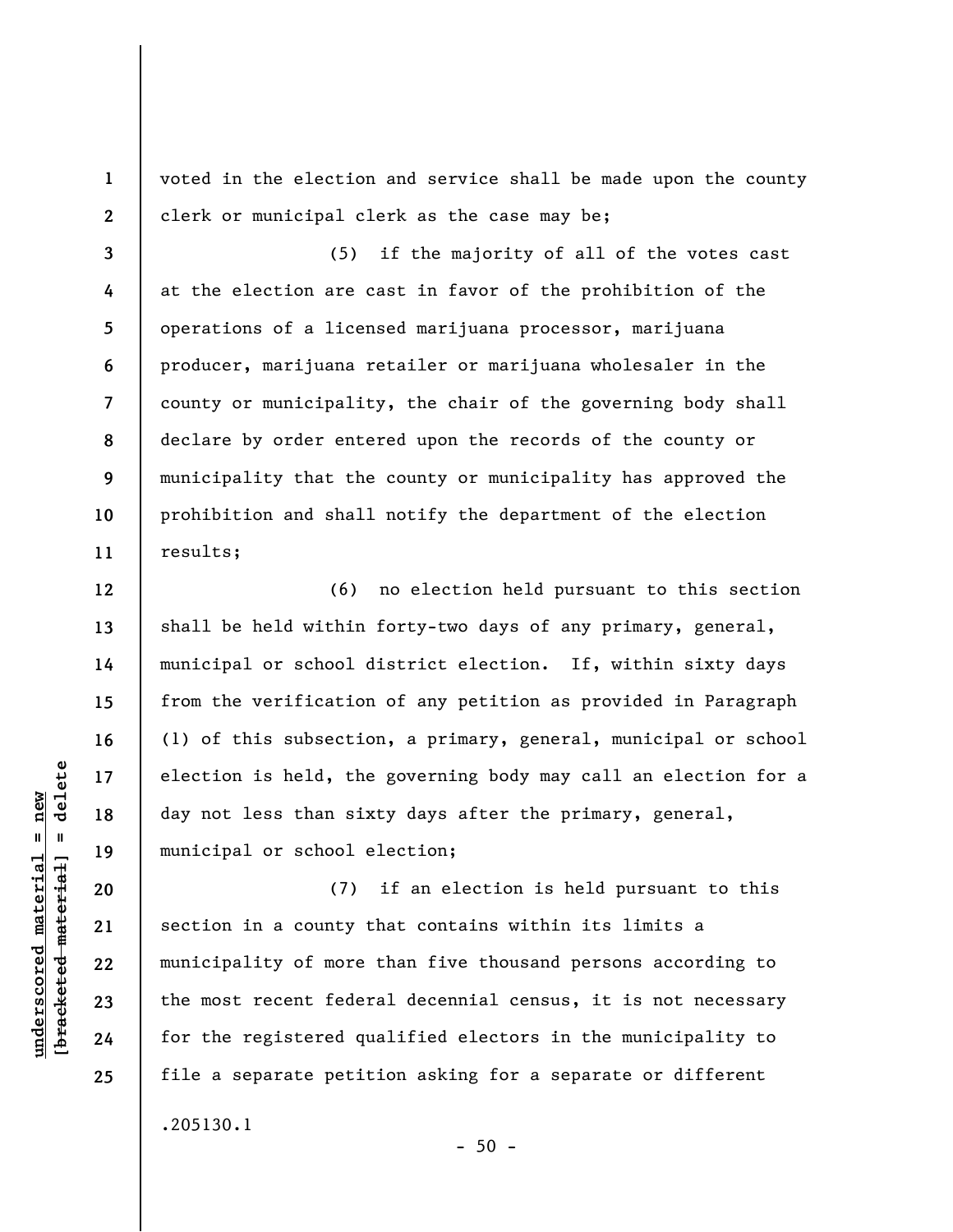vote on the question of whether to prohibit the operations of a licensed marijuana processor, marijuana producer, marijuana retailer or marijuana wholesaler. The election in the county shall be conducted so as to separate the votes in the municipality from those in the remaining parts of the county. If the majority of the voters in the county, including the voters in the municipality, vote to prohibit the operations of a licensed marijuana processor, marijuana producer, marijuana retailer or marijuana wholesaler, the county shall not allow the prohibited operations; but if the majority of the votes in the municipality are in favor of allowing the operations of a licensed marijuana processor, marijuana producer, marijuana retailer or marijuana wholesaler, the municipality shall have allowed the approved operations in the municipality. Nothing contained in this paragraph shall prevent any municipality from having a separate election under the terms of this section; and

(8) any county or municipality that has voted to prohibit the operations of a licensed marijuana processor, marijuana producer, marijuana retailer or marijuana wholesaler may vote to discontinue the prohibition and to allow the previously prohibited operations in that county or municipality; the discontinuance shall become effective on the ninetieth day after the local option election is held as provided for in this paragraph.

B. The provisions of Subsection A of this section .205130.1

delete **[bracketed material] = delete**  $underscored material = new$ **underscored material = new**  $\frac{1}{2}$ 

**1** 

**2** 

**3** 

**4** 

**5** 

**6** 

**7** 

**8** 

**9** 

**10** 

**11** 

**12** 

**13** 

**14** 

**15** 

**16** 

**17** 

**18** 

**19** 

**20** 

**21** 

**22** 

**23** 

**24** 

**25** 

 $-51 -$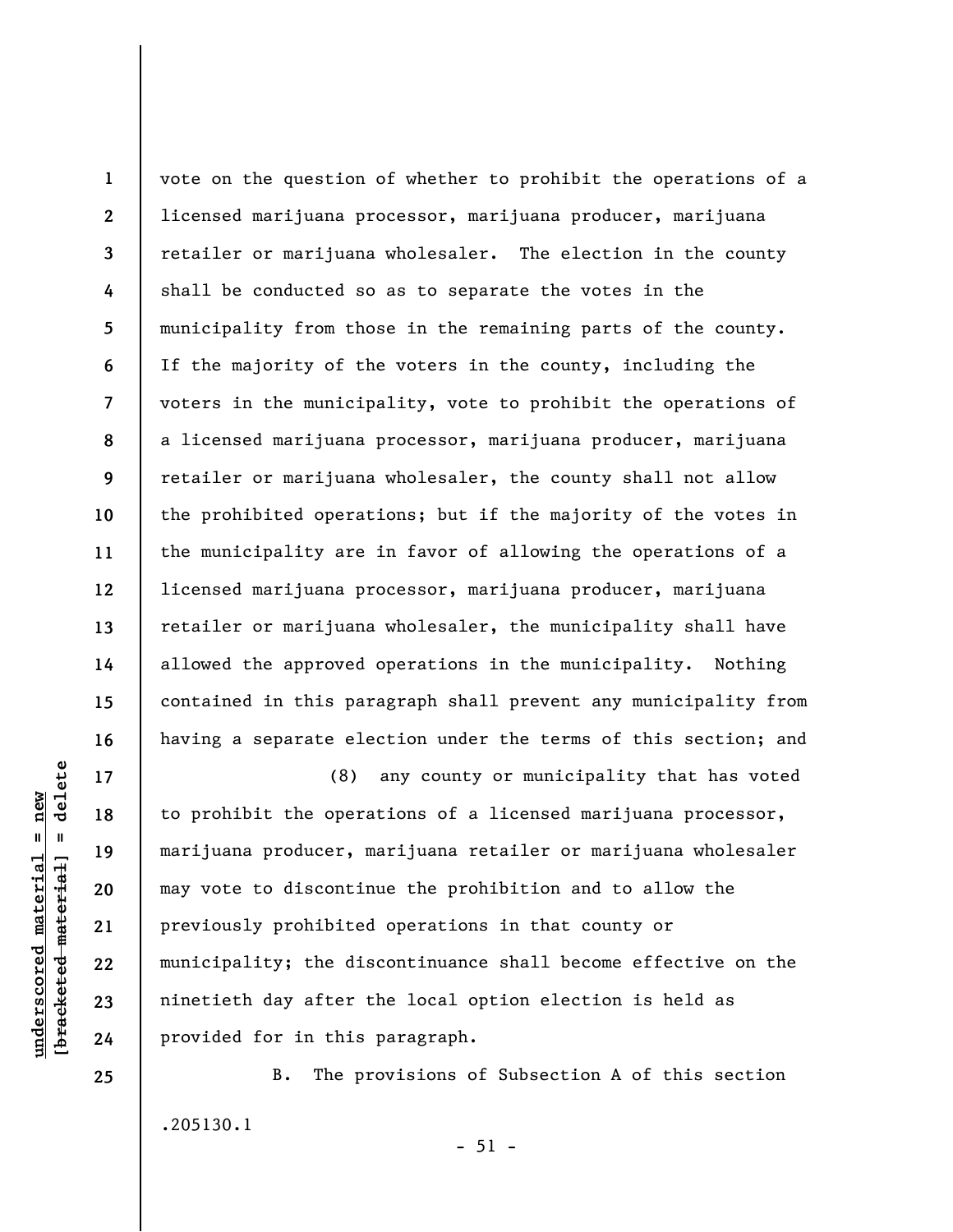shall not prevent a person who resides in a municipality or county that has elected to prohibit the operations of a licensed marijuana processor, marijuana producer, marijuana retailer or marijuana wholesaler from possessing marijuana items that were purchased from licensed marijuana retailers for the person's personal use.

**SECTION 40.** [NEW MATERIAL] ENFORCEMENT--DUTY OF LAW ENFORCEMENT OFFICERS.--The state and local law enforcement officers in the state shall enforce the Cannabis Revenue and Freedom Act and shall assist the department with identifying violations of that act and with apprehending offenders. Any state or local law enforcement officer that has notice or knowledge of or reasonable belief regarding a violation of that act shall immediately notify the district attorney and provide the district attorney with the names and addresses of any witnesses to the violation and other information related to the violation.

**SECTION 41.** [NEW MATERIAL] CONVICTION OF LICENSEE--DUTY TO NOTIFY THE DEPARTMENT.--All court officials, district attorneys and municipal authorities in the state shall notify the department as soon as possible following the conviction of a person who is licensed pursuant to the Cannabis Revenue and Freedom Act for a violation of any provision of that act or of a state or local law that relates in any way to marijuana items. The notification shall include information about any .205130.1

**1** 

**2** 

**3** 

**4** 

**5** 

**6** 

**7** 

**8** 

**9** 

**10** 

**11** 

**12** 

**13** 

**14** 

**15** 

**16** 

**17** 

**18** 

**19** 

**20** 

**21** 

**22** 

**23** 

**24** 

**25** 

 $-52 -$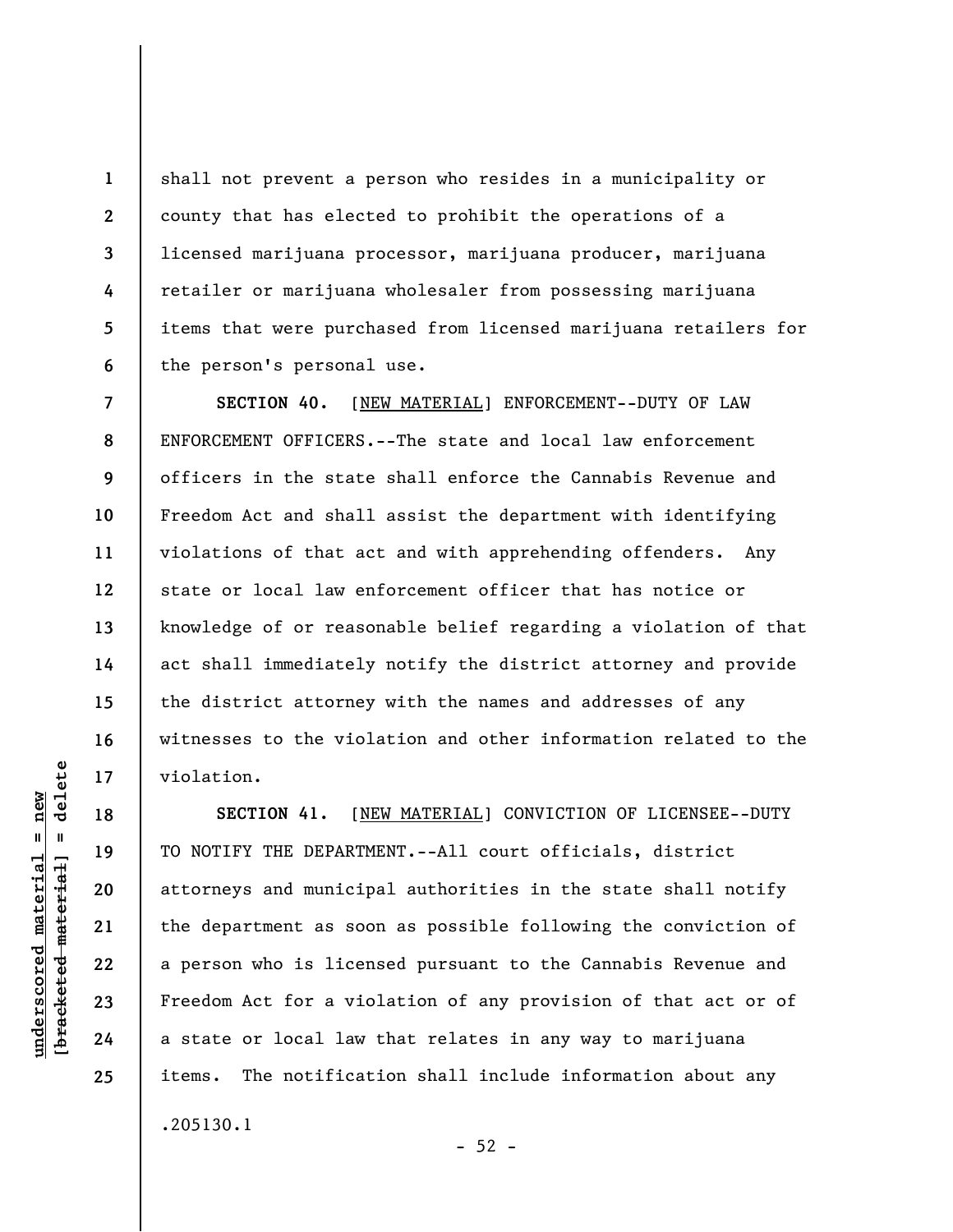**1 2 3 4 5**  acts, practices or other conduct of the licensee that may be subversive of the general welfare or contrary to the spirit of that act and shall make recommendations that the department could take to remedy the acts, practices or conduct of the licensee.

**SECTION 42.** [NEW MATERIAL] PROPERTY AND PLACES AS COMMON NUISANCES--PENALTY.--

**8 9**  A. For the purpose of the Cannabis Revenue and Freedom Act, a common nuisance is:

**10 12**  (1) a room, house, building, boat, structure or other place where marijuana items are sold, manufactured, bartered or given away in violation of state law;

(2) a room, house, building, boat, structure or other place where persons are permitted to resort for the purpose of using marijuana items in violation of state law;

(3) a place where marijuana items are kept for sale, barter or gift in violation of state law; or

(4) all marijuana items or property subject to confiscation pursuant to the Cannabis Revenue and Freedom Act that are kept and used in a place described in this section.

B. A person who maintains or assists in maintaining a common nuisance or who knowingly allows a common nuisance to exist in a place of which the person is the owner, manager or lessor shall be punished by a fifty-dollar (\$50.00) civil penalty.

.205130.1

 $-53 -$ 

 $\frac{1}{2}$  of  $\frac{1}{2}$  and  $\frac{1}{2}$  and  $\frac{1}{2}$  and  $\frac{1}{2}$  and  $\frac{1}{2}$  and  $\frac{1}{2}$  and  $\frac{1}{2}$  and  $\frac{1}{2}$  and  $\frac{1}{2}$  and  $\frac{1}{2}$  and  $\frac{1}{2}$  and  $\frac{1}{2}$  and  $\frac{1}{2}$  and  $\frac{1}{2}$  and  $\frac{1}{2}$  an **[bracketed material] = delete**  $underscored material = new$ **underscored material = new**

**6** 

**7** 

**11** 

**13** 

**14** 

**15** 

**16** 

**17** 

**18** 

**19** 

**20** 

**21** 

**22** 

**23** 

**24**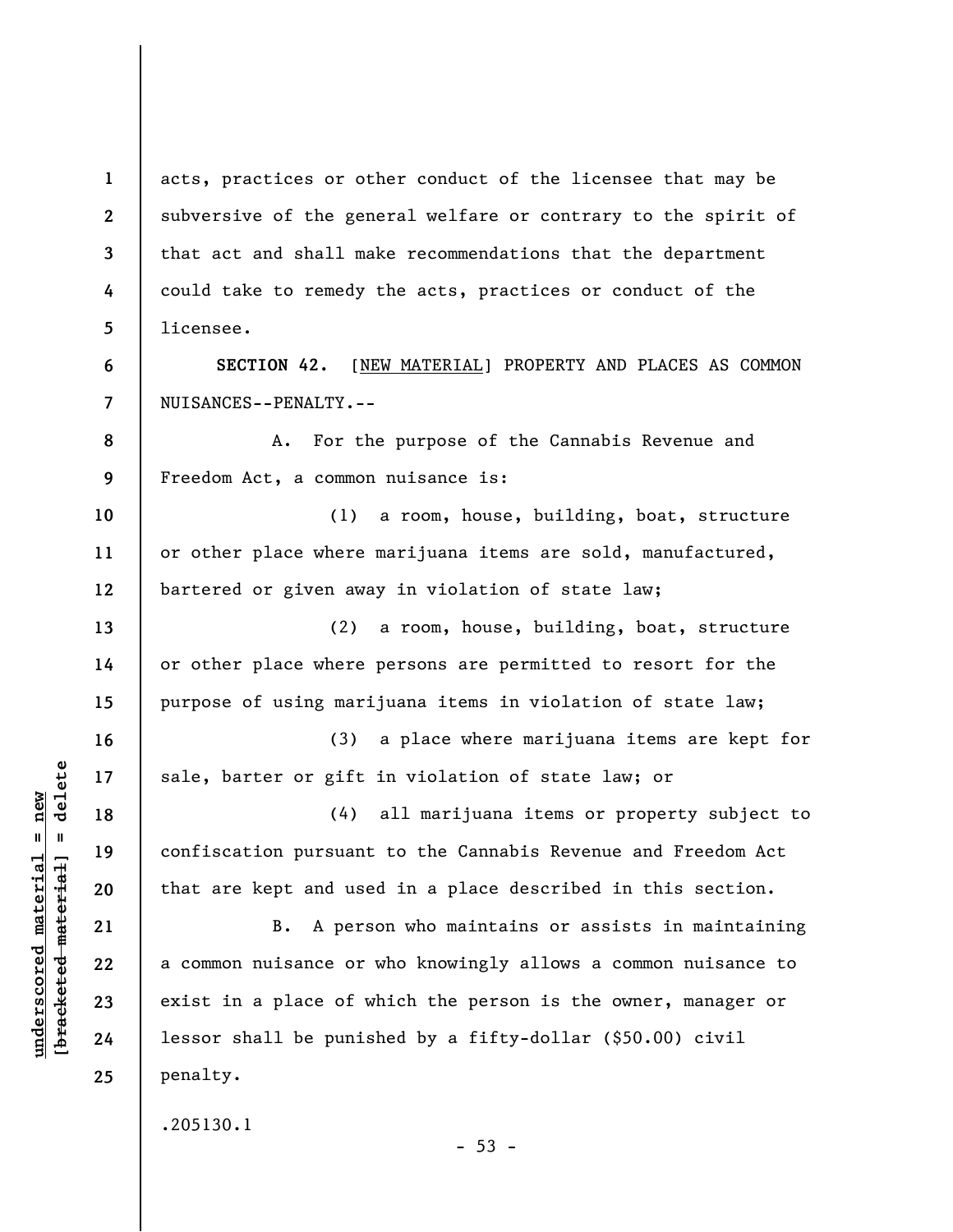**SECTION 43.** [NEW MATERIAL] PENALTIES.--Except as otherwise specifically provided in the Cannabis Revenue and Freedom Act, a violation of a provision of that act shall be punished by a fifty-dollar (\$50.00) civil penalty.

**SECTION 44**. [NEW MATERIAL] DESTRUCTION OF ARREST AND CONVICTION RECORDS--PROCEDURE--EXCEPTIONS.--

A. Records held by a court, or an agency of the state or a local government, that relate to a person's arrest or conviction for trafficking marijuana in violation of Section 30-31-20 NMSA 1978, distribution of marijuana, possession with intent to distribute marijuana in violation of Section 30-31-22 NMSA 1978 or possession of marijuana in violation of Section 30-31-23 NMSA 1978 shall not be kept beyond two years from the date of the person's conviction or from the date of the person's arrest if there was no conviction. If the person was a juvenile at the time of the arrest or conviction, the records shall be retained until the offender is eighteen years of age and shall then be destroyed. The records shall also be removed from any statewide criminal databases.

B. If a person whose records would be subject to destruction pursuant to Subsection A of this section is incarcerated for an offense listed in that subsection at the time the person's records would be destroyed, the two-year record retention period shall begin upon the person's release from incarceration.

 $-54 -$ 

.205130.1

delete **[bracketed material] = delete**  $underscored material = new$ **underscored material = new**  $\mathbf{I}$ bracketed material

**1** 

**2** 

**3** 

**4** 

**5** 

**6** 

**7** 

**8** 

**9** 

**10** 

**11** 

**12** 

**13** 

**14** 

**15** 

**16** 

**17** 

**18** 

**19** 

**20** 

**21** 

**22** 

**23** 

**24**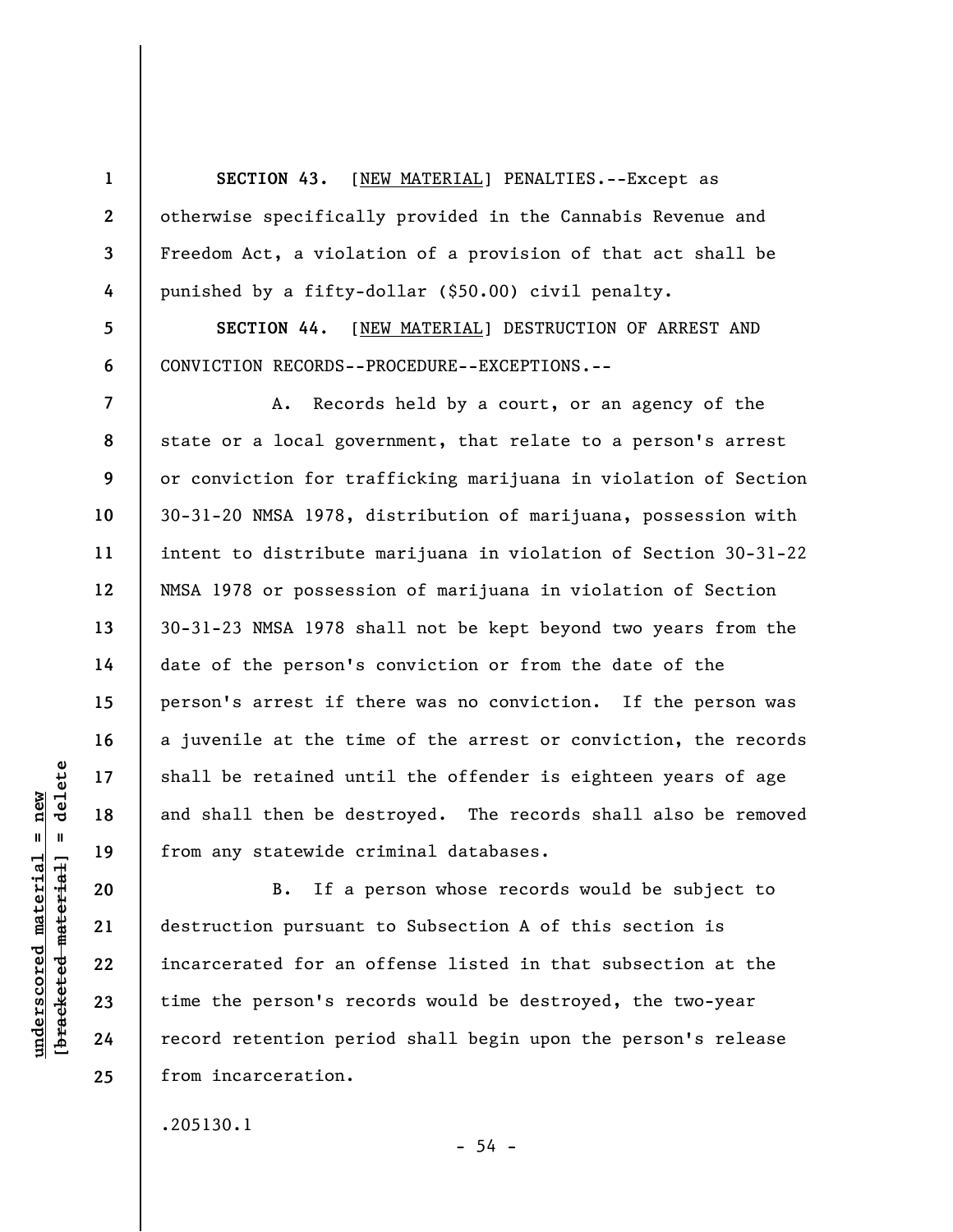C. For the purpose of this section, "records" includes records of arrests resulting in a criminal proceeding and records relating to other offenses charged in the accusatory pleading, whether the defendant was acquitted or the charges were dismissed.

**6** 

**7** 

**8** 

**9** 

**10** 

**11** 

**12** 

**13** 

**14** 

**15** 

**16** 

**17** 

**18** 

**19** 

**20** 

**21** 

**22** 

**23** 

**24** 

**25** 

**1** 

**2** 

**3** 

**4** 

**5** 

**SECTION 45**. [NEW MATERIAL] PETITION FOR DISMISSAL.--

A. A person currently serving a sentence for a conviction, whether by trial or by open or negotiated plea, who would not have been guilty of an offense or who would have been guilty of a lesser offense as provided in this 2017 act, had that act been in effect at the time of the offense, may petition the trial court that convicted the person for a recall or dismissal of the person's sentence.

B. A court shall grant a petition submitted pursuant to Subsection A of this section and recall the sentence or dismiss the sentence because it is legally invalid, unless the court determines that granting the petition would pose an unreasonable risk of danger to public safety.

C. A person who is resentenced after a petition to recall the person's sentence shall be given credit against the person's new sentence for time already served.

D. A person who is resentenced after a petition to recall the person's sentence shall not be sentenced to a term longer than the person's original sentence and shall not have any charges reinstated that were originally dismissed pursuant

.205130.1

 $- 55 -$ 

 $\frac{1}{2}$  intereted material = delete **[bracketed material] = delete**  $anderscored material = new$ **underscored material = new**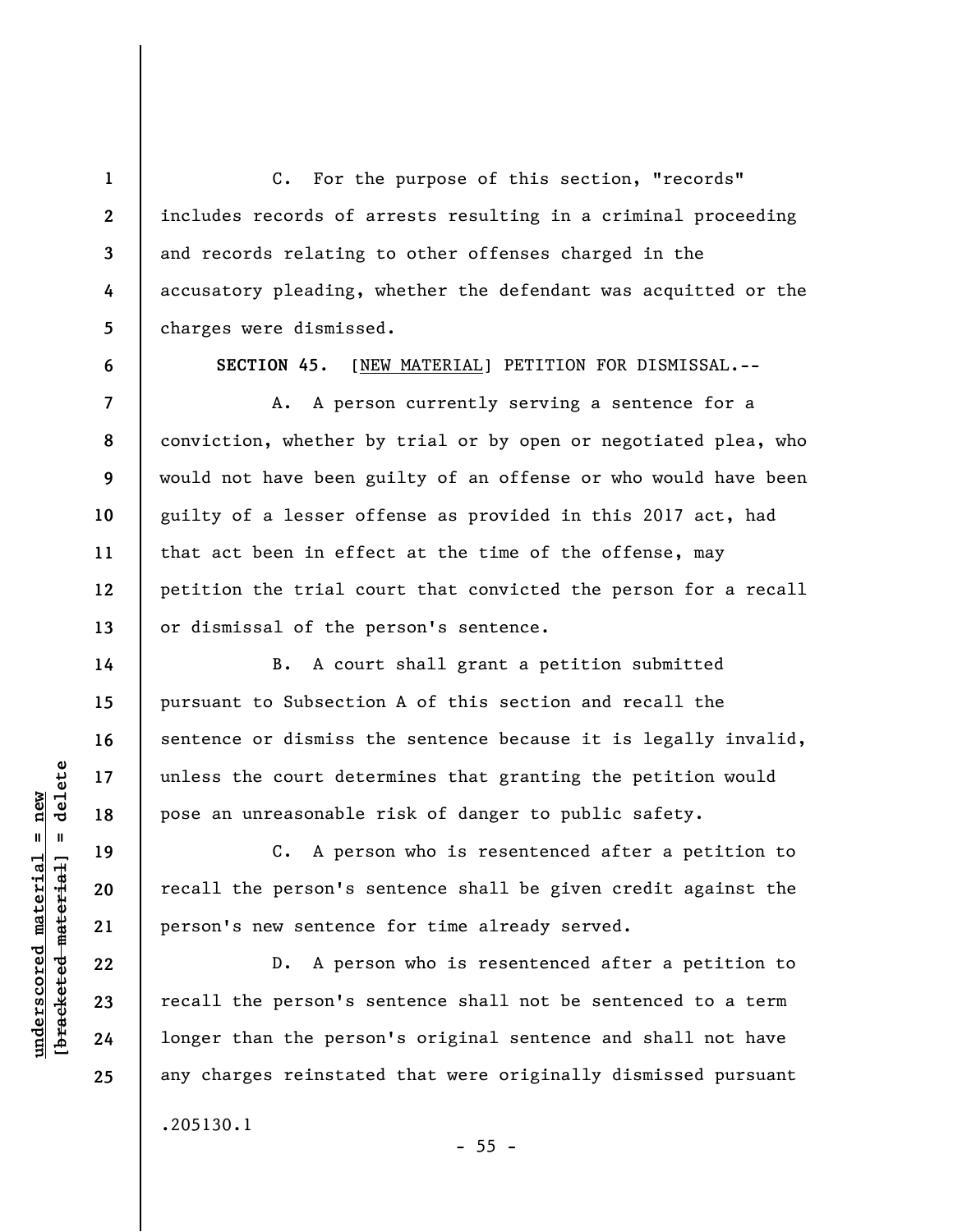**1**  to a negotiated plea agreement.

**2 3 4 5 6 7 8 9 10 11 12 13 14**  E. A person who has completed the person's sentence for a conviction, whether by trial or open or negotiated plea, who would not have been guilty of an offense or who would have been guilty of a lesser offense as provided in this 2017 act, had that act been in effect at the time of the offense, may file an application before the trial court that convicted the person to have the conviction dismissed and sealed because the prior conviction is now legally invalid or redesignated as an infraction. The court shall redesignate the conviction as an infraction or dismiss and seal the conviction as legally invalid as provided in this 2017 act unless it makes a finding that the conviction is not legally invalid or was not redesignated as an infraction pursuant to this 2017 act.

F. Nothing in this section is intended to diminish or abrogate any rights or remedies otherwise available to a petitioner or applicant.

G. The provisions of this section shall apply equally to juvenile delinquency adjudications and convictions of a juvenile person if the juvenile would not have been guilty of an offense or would have been guilty of a lesser offense as provided in this 2017 act.

**SECTION 46**. [NEW MATERIAL] SEVERABILITY.--If any part or application of the Cannabis Revenue and Freedom Act is held invalid, unconstitutional or illegal, the remainder or its .205130.1

 $\frac{1}{2}$  of  $\frac{1}{2}$  and  $\frac{1}{2}$  and  $\frac{1}{2}$  and  $\frac{1}{2}$  and  $\frac{1}{2}$  and  $\frac{1}{2}$  and  $\frac{1}{2}$  and  $\frac{1}{2}$  and  $\frac{1}{2}$  and  $\frac{1}{2}$  and  $\frac{1}{2}$  and  $\frac{1}{2}$  and  $\frac{1}{2}$  and  $\frac{1}{2}$  and  $\frac{1}{2}$  an **[bracketed material] = delete**  $anderscored material = new$ **underscored material = new**

**15** 

**16** 

**17** 

**18** 

**19** 

**20** 

**21** 

**22** 

**23** 

**24**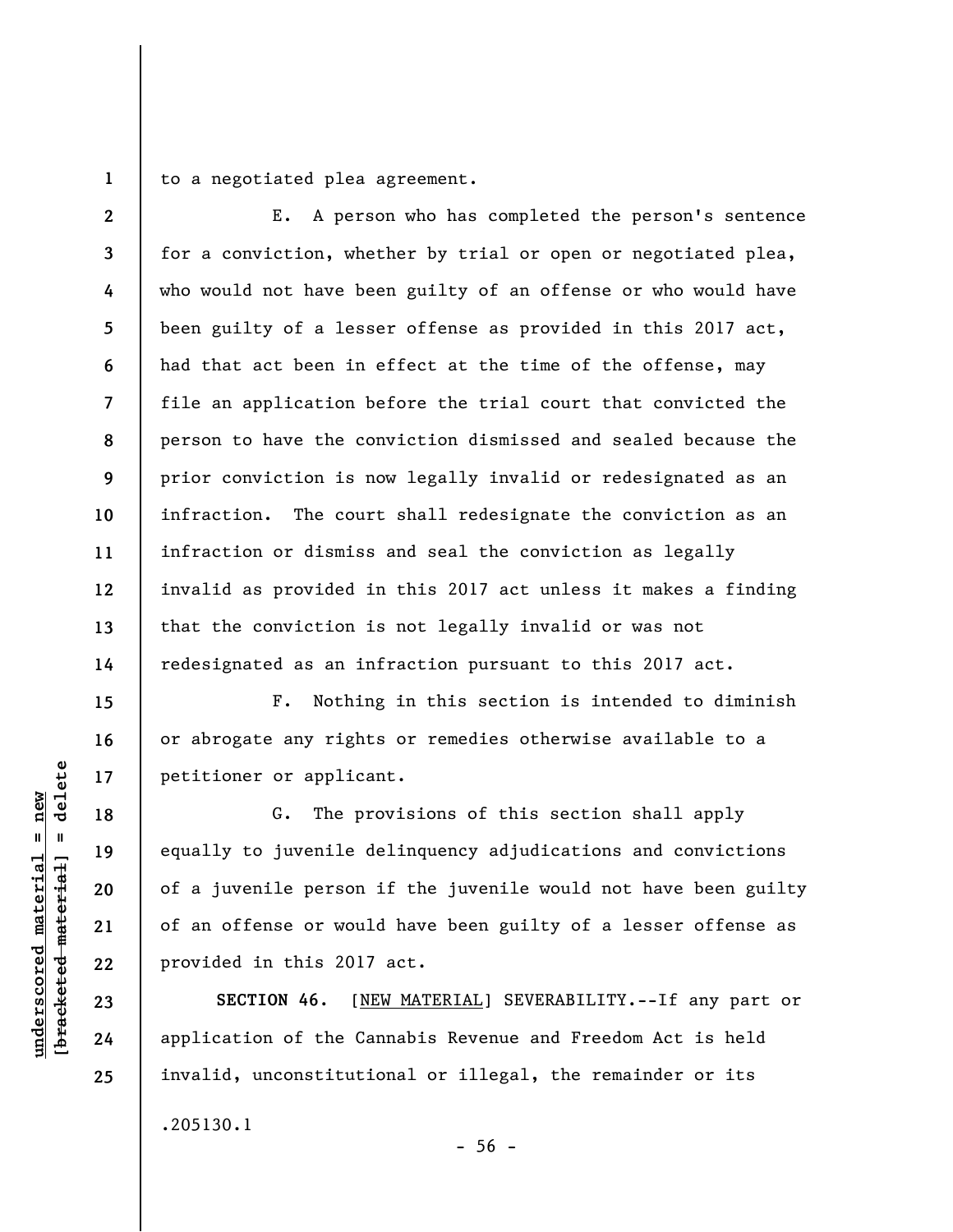**1 2**  application to other situations or persons shall not be affected.

**3 4 5 6 7 8 9 10 11 12 13 14 15 16 SECTION 47**. [NEW MATERIAL] SUBSTANCE ABUSE PREVENTION AND BEHAVIORAL HEALTH FUND.--The "substance abuse prevention and behavioral health fund" is created in the state treasury. The fund consists of appropriations, other money deposited in the fund and money otherwise accruing to the fund. The department of health shall administer the fund, and money in the fund is appropriated to the department of health to establish, operate and maintain alcohol and substance abuse prevention, early intervention and treatment and related behavioral health services. Money in the fund shall be disbursed on warrants signed by the secretary of finance and administration pursuant to vouchers signed by the secretary of health or the secretary's designee. Any balance remaining in the fund at the end of a fiscal year shall not revert to the general fund.

**SECTION 48**. [NEW MATERIAL] DISTRICT ATTORNEY PUBLIC SAFETY FUND.--The "district attorney public safety fund" is created in the state treasury. The fund consists of appropriations, other money deposited in the fund and money otherwise accruing to the fund. The administrative office of the district attorneys shall administer the fund, and money in the fund is appropriated to the administrative office of the district attorneys to support evidence-based arrest and incarceration diversion programs for low-level nonviolent drug .205130.1

 $- 57 -$ 

**17** 

**18** 

**19** 

**20** 

**21** 

**22** 

**23** 

**24**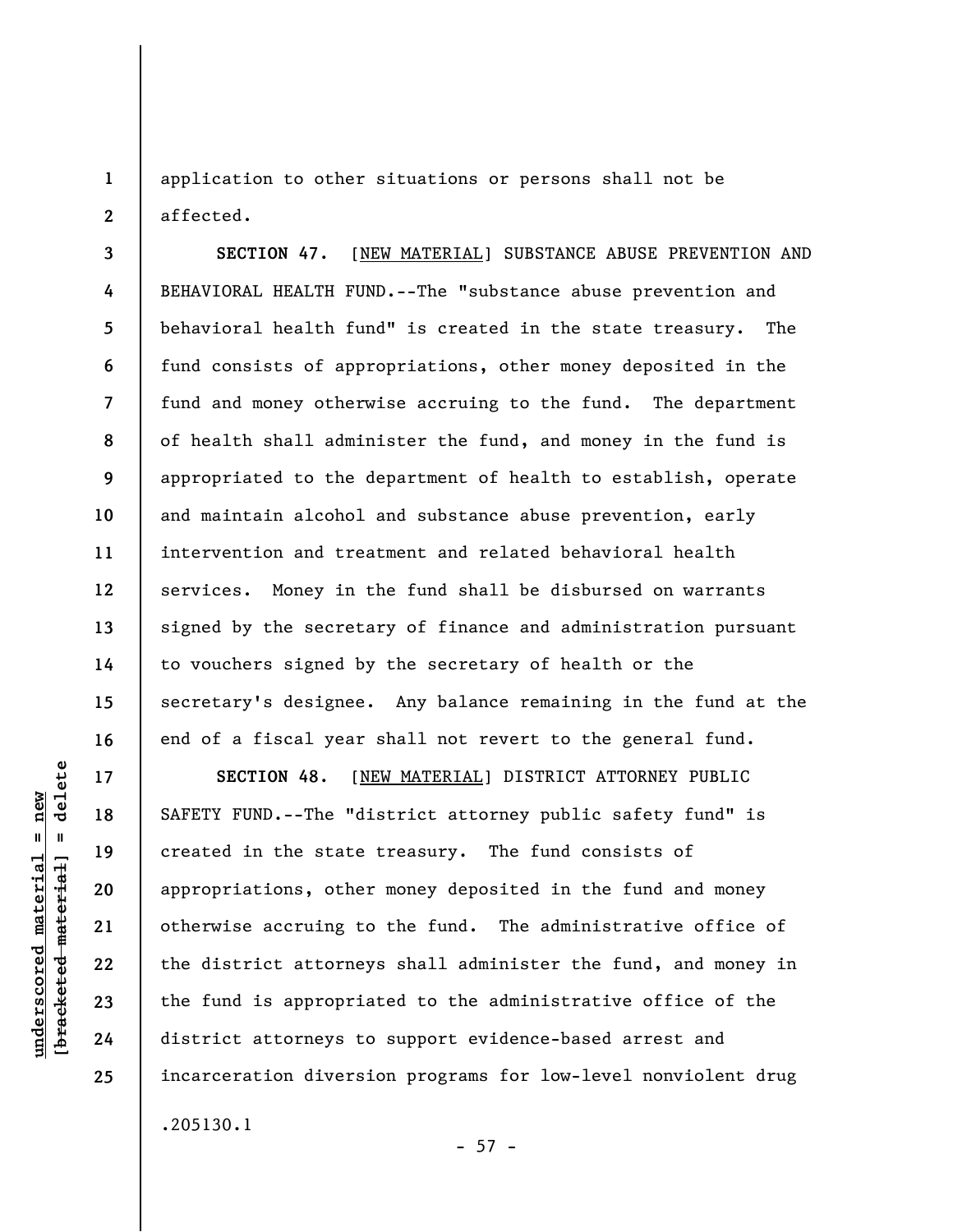related offenses and to support development of intoxicated driving detection programs. Money in the fund shall be disbursed on warrants signed by the secretary of finance and administration pursuant to vouchers signed by the director of the administrative office of the district attorneys or the director's designee. Any balance remaining in the fund at the end of a fiscal year shall not revert to the general fund.

**SECTION 49.** [NEW MATERIAL] PUBLIC DEFENDER PUBLIC SAFETY FUND.--The "public defender public safety fund" is created in the state treasury. The fund consists of appropriations, other money deposited in the fund and money otherwise accruing to the fund. The public defender department shall administer the fund, and money in the fund is appropriated to the public defender for operations. Money in the fund shall be disbursed on warrants signed by the secretary of finance and administration pursuant to vouchers signed by the chief public defender or the chief's designee. Any balance remaining in the fund at the end of a fiscal year shall not revert to the general fund.

**SECTION 50.** [NEW MATERIAL] CANNABIS REVENUE ECONOMIC DEVELOPMENT FUND.--The "cannabis revenue economic development fund" is created in the state treasury. The fund consists of appropriations, other money deposited in the fund and money otherwise accruing to the fund. The economic development department shall administer the fund. Money in the fund is .205130.1

 $\frac{1}{2}$  intereted material = delete **[bracketed material] = delete**  $underscored material = new$ **underscored material = new**

**1** 

**2** 

**3** 

**4** 

**5** 

**6** 

**7** 

**8** 

**9** 

**10** 

**11** 

**12** 

**13** 

**14** 

**15** 

**16** 

**17** 

**18** 

**19** 

**20** 

**21** 

**22** 

**23** 

**24** 

**25** 

- 58 -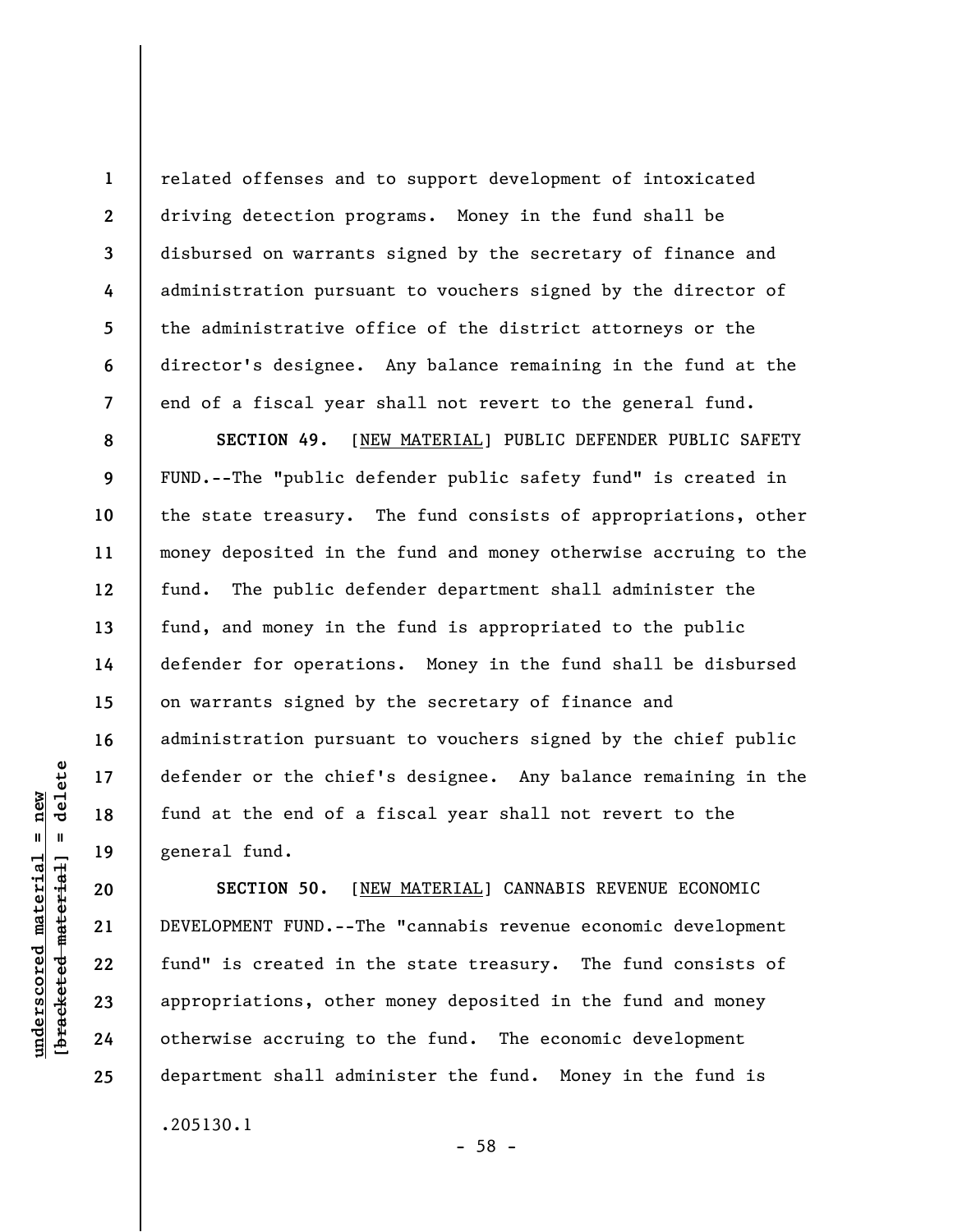**1 2 3 4 5 6 7 8 9 10 11 12**  appropriated to the economic development department for: training to support local entrepreneurs; local business development through small business development centers and community college and university programs; business growth and marketing programs through regional economic development organizations; and community reinvestment grant programs to support job training for and placement of formerly incarcerated persons. Money in the fund shall be disbursed on warrants signed by the secretary of finance and administration pursuant to vouchers signed by the secretary of economic development or the secretary's designee. Any balance remaining in the fund at the end of a fiscal year shall not revert to the general fund.

**SECTION 51.** [NEW MATERIAL] SHORT TITLE.--Sections 51 through 57 of this act may be cited as the "Cannabis Tax Act".

**SECTION 52.** [NEW MATERIAL] DEFINITIONS.--As used in the Cannabis Tax Act:

A. "county area" means that portion of a county located outside the boundaries of any municipality, except that for H class counties, "county area" means the entire county;

B. "department" means the taxation and revenue department;

C. "governing body" means:

(1) in the case of a municipality, the city council or city commission of a city, the board of trustees of a town or village or the board of county commissioners of H .205130.1 - 59 -

 $b$ racketed material] = delete **[bracketed material] = delete**  $underscored material = new$ **underscored material = new**

**13** 

**14** 

**15** 

**16** 

**17** 

**18** 

**19** 

**20** 

**21** 

**22** 

**23** 

**24**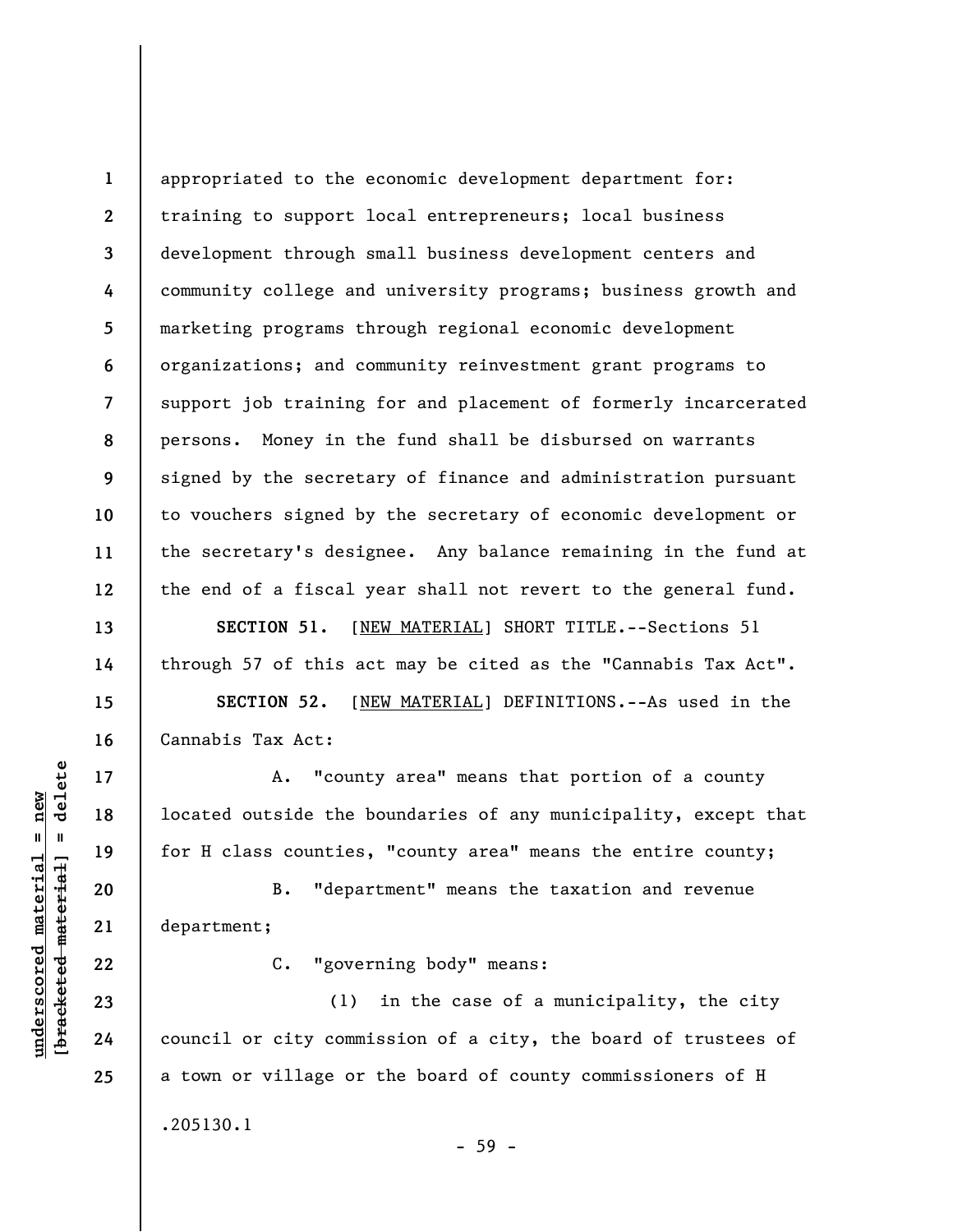**1**  class counties; or

**2 3 4**  (2) in the case of a county, the county commission of a county or the county council of an H class county;

**5 6 7**  D. "marijuana items" means "marijuana items" as that term is defined in the Cannabis Revenue and Freedom Act; and

**8 9 10**  E. "marijuana retailer" means "marijuana retailer" as that term is defined in the Cannabis Revenue and Freedom Act.

**11 12 SECTION 53.** [NEW MATERIAL] IMPOSITION AND RATE OF CANNABIS TAX.--

A. There is imposed an excise tax on a marijuana retailer that sells marijuana items in this state on which the tax imposed by this section has not been paid. If the price paid does not represent the value of the marijuana item, the tax rate shall be applied to the reasonable value of the marijuana item at the time the item was purchased. The excise tax imposed by this section may be referred to as the "cannabis tax".

B. The rate of the cannabis tax is fifteen percent and is applied to the price paid for the marijuana item.

**SECTION 54.** [NEW MATERIAL] MUNICIPAL CANNABIS TAX.--

A. A majority of the members of the governing body of a municipality may enact an ordinance imposing an excise tax .205130.1  $- 60 -$ 

 $\frac{1}{2}$  intereted material = delete **[bracketed material] = delete**  $underscored material = new$ **underscored material = new**

**13** 

**14** 

**15** 

**16** 

**17** 

**18** 

**19** 

**20** 

**21** 

**22** 

**23** 

**24**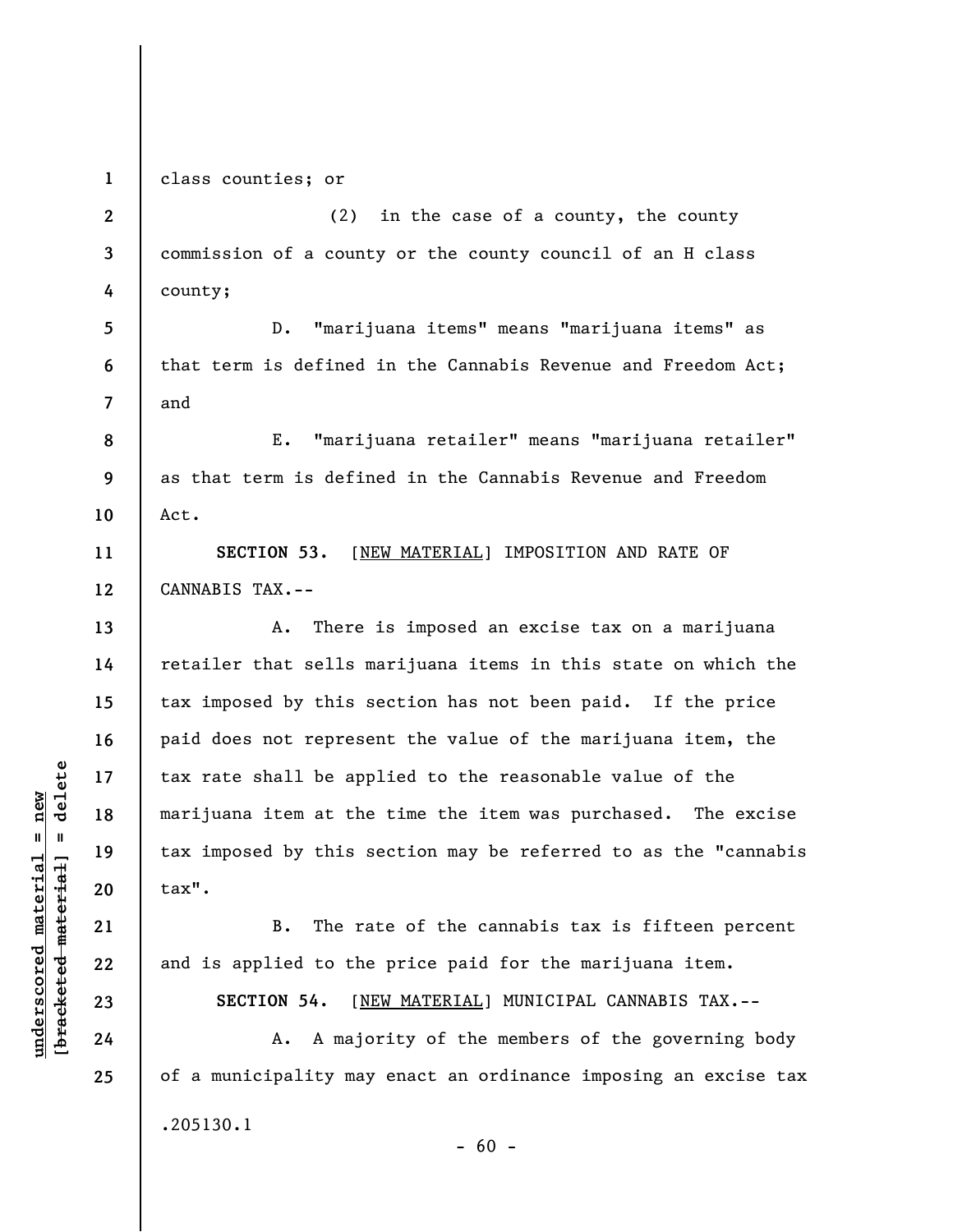on a marijuana retailer that sells marijuana items in the municipality on which the tax imposed by this section has not been paid. The tax imposed pursuant to this section may be referred to as the "municipal cannabis tax".

B. The rate of the municipal cannabis tax is five percent and is applied to the price paid for the marijuana item. If the price paid does not represent the value of the marijuana item, the tax rate shall be applied to the reasonable value of the marijuana item at the time that the item was purchased.

C. The governing body of a municipality, at the time of enacting any ordinance imposing a municipal cannabis tax, may dedicate the revenue for municipal general purposes.

D. Any ordinance enacted under the provisions of Subsection A of this section shall include an effective date of either July 1 or January 1.

E. An ordinance imposing the municipal cannabis tax shall not go into effect until after an election is held and the majority of the voters of the municipality voting in the election vote in favor of imposing the tax. The governing body shall adopt a resolution calling for an election within seventy-five days of the date the ordinance is adopted on the question of imposing the tax. The question shall be submitted to the voters of the municipality as a separate question at a regular municipal election or at a special election called for .205130.1

 $\frac{1}{2}$  of  $\frac{1}{2}$  and  $\frac{1}{2}$  and  $\frac{1}{2}$  and  $\frac{1}{2}$  and  $\frac{1}{2}$  and  $\frac{1}{2}$  and  $\frac{1}{2}$  and  $\frac{1}{2}$  and  $\frac{1}{2}$  and  $\frac{1}{2}$  and  $\frac{1}{2}$  and  $\frac{1}{2}$  and  $\frac{1}{2}$  and  $\frac{1}{2}$  and  $\frac{1}{2}$  an **[bracketed material] = delete**  $underscored material = new$ **underscored material = new**

**1** 

**2** 

**3** 

**4** 

**5** 

**6** 

**7** 

**8** 

**9** 

**10** 

**11** 

**12** 

**13** 

**14** 

**15** 

**16** 

**17** 

**18** 

**19** 

**20** 

**21** 

**22** 

**23** 

**24** 

**25** 

 $- 61 -$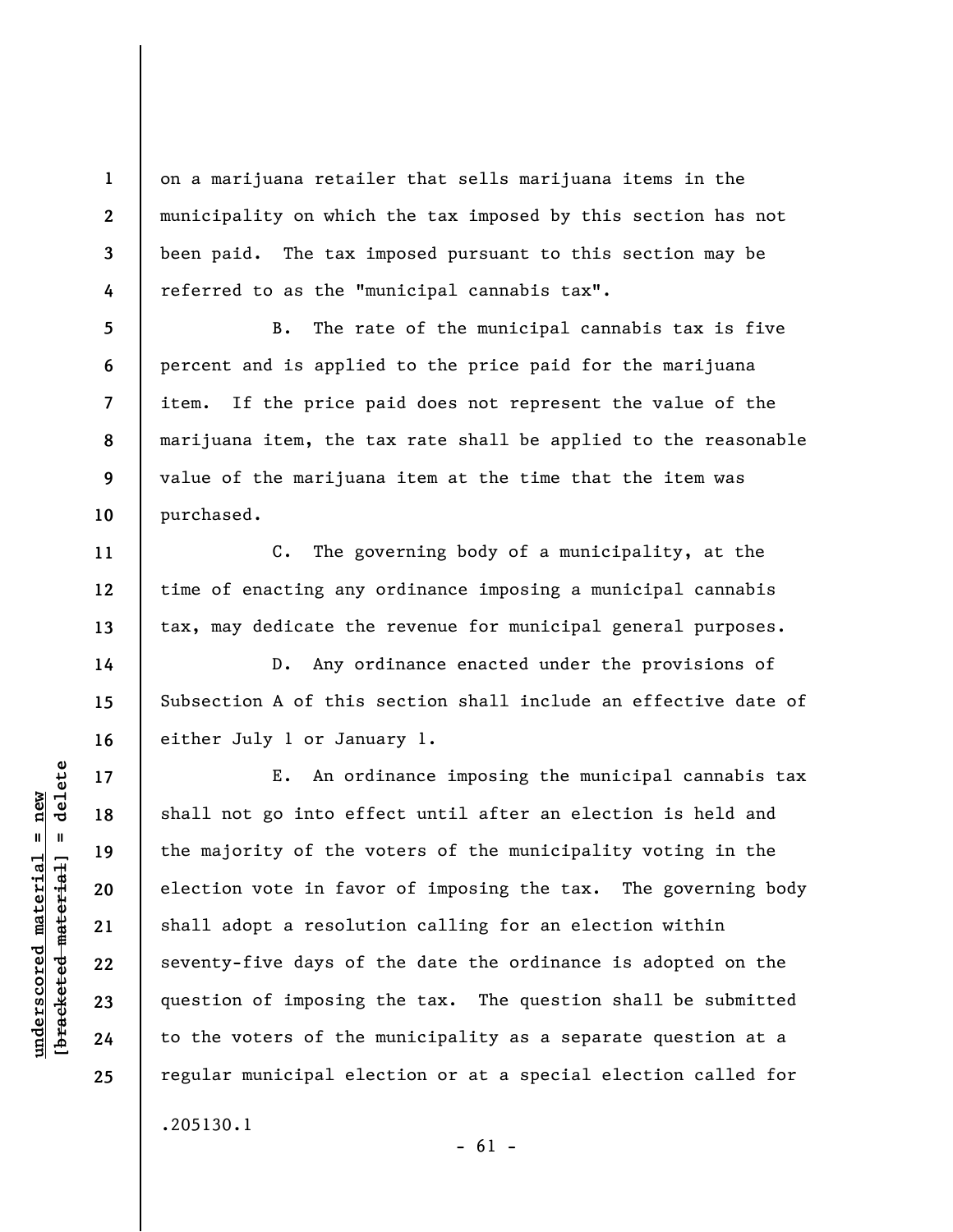**1 2 3 4 5 6 7 8 9 10**  that purpose by the governing body. A special municipal election shall be called, conducted and canvassed as provided in the Municipal Election Code. If the majority of the voters voting on the question approves the ordinance imposing the municipal cannabis tax, the ordinance shall become effective in accordance with the provisions of the Cannabis Tax Act. If the question of imposing the municipal cannabis tax fails, the governing body shall not again propose the imposition of the tax for a period of one year from the date of the election. **SECTION 55.** [NEW MATERIAL] COUNTY CANNABIS TAX.--

A. The majority of the members of the governing body of a county may enact an ordinance imposing an excise tax on a marijuana retailer that sells marijuana items in the county area on which the tax imposed by this section has not been paid. The tax imposed pursuant to this section may be referred to as the "county cannabis tax".

B. The rate of the county cannabis tax is five percent and is applied to the price paid for the marijuana item. If the price paid does not represent the value of the marijuana item, the tax rate shall be applied to the reasonable value of the marijuana item at the time that the item was purchased.

C. The governing body of a county, at the time of enacting any ordinance imposing a county cannabis tax, may dedicate the revenue for county general purposes.

 $- 62 -$ 

.205130.1

delete **[bracketed material] = delete**  $underscored material = new$ **underscored material = new**  $\mathbf{u}$ bracketed material

**11** 

**12** 

**13** 

**14** 

**15** 

**16** 

**17** 

**18** 

**19** 

**20** 

**21** 

**22** 

**23** 

**24**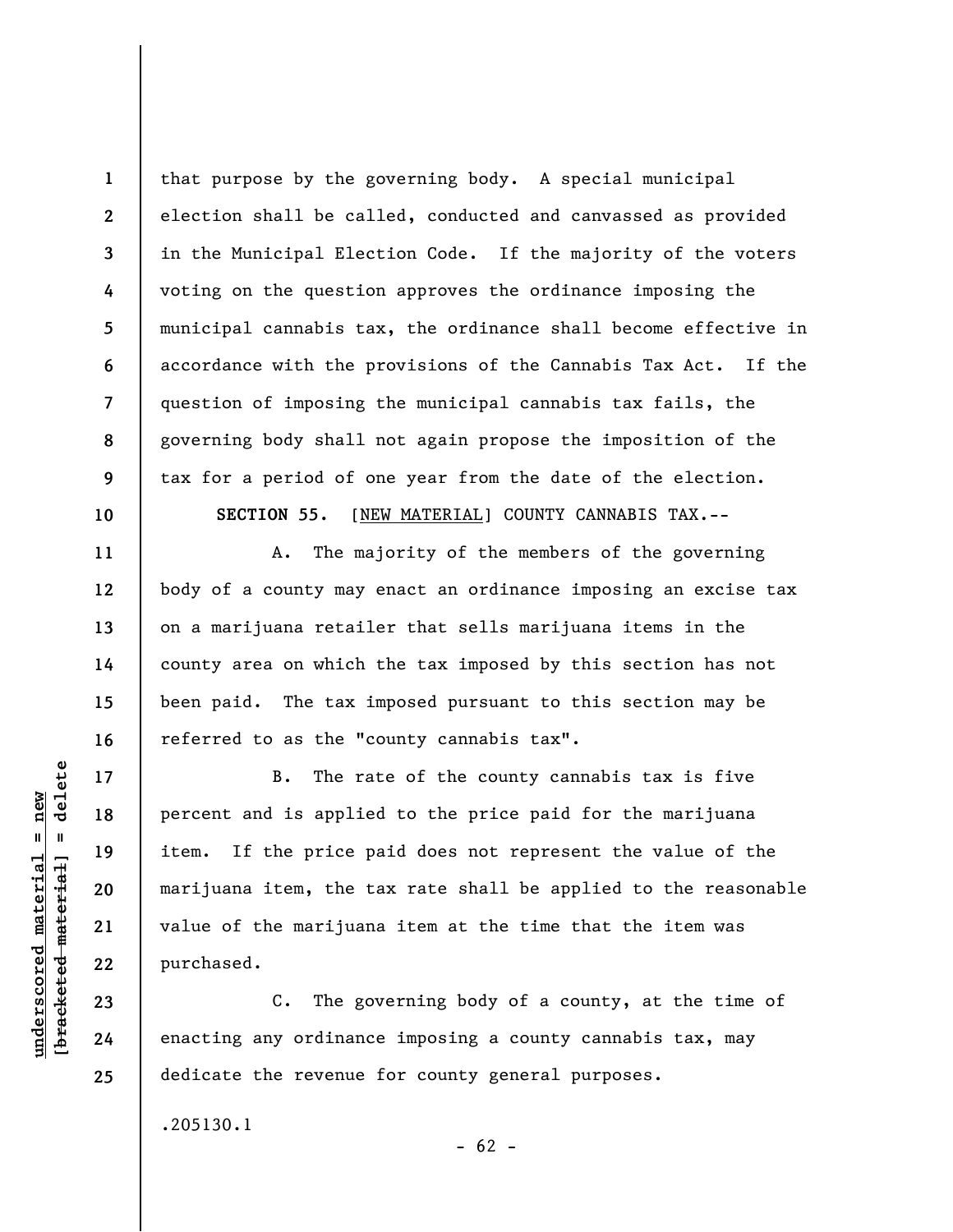D. Any ordinance enacted under the provisions of Subsection A of this section shall include an effective date of either July 1 or January 1.

**4 5 6 7 8 9 10 11 12 13 14 15 16 17 18**  E. An ordinance imposing the county cannabis tax shall not go into effect until after an election is held and the majority of the qualified electors of the county area voting in the election vote in favor of imposing the tax. The governing body shall adopt a resolution calling for an election within seventy-five days of the date that the ordinance is adopted on the question of imposing the tax. The question may be submitted to the qualified electors and voted upon as a separate question at any special election called for that purpose by the governing body. The election on the question shall be called, held, conducted and canvassed in substantially the same manner as provided by law for general elections. If the question of imposing a county cannabis tax fails, the governing body shall not again propose a county cannabis tax for a period of one year after the election.

**SECTION 56.** [NEW MATERIAL] DATE PAYMENT DUE.--The taxes imposed pursuant to the Cannabis Tax Act are to be paid on or before the twenty-fifth day of the month following the month in which the taxable event occurs.

**SECTION 57.** [NEW MATERIAL] ADMINISTRATIVE CHARGE.--The department may deduct an amount not to exceed three percent of the proceeds of the municipal cannabis tax and county cannabis .205130.1

 $\frac{1}{2}$  intereted material = delete **[bracketed material] = delete**  $underscored material = new$ **underscored material = new**

**19** 

**20** 

**21** 

**22** 

**23** 

**24** 

**25** 

**1** 

**2**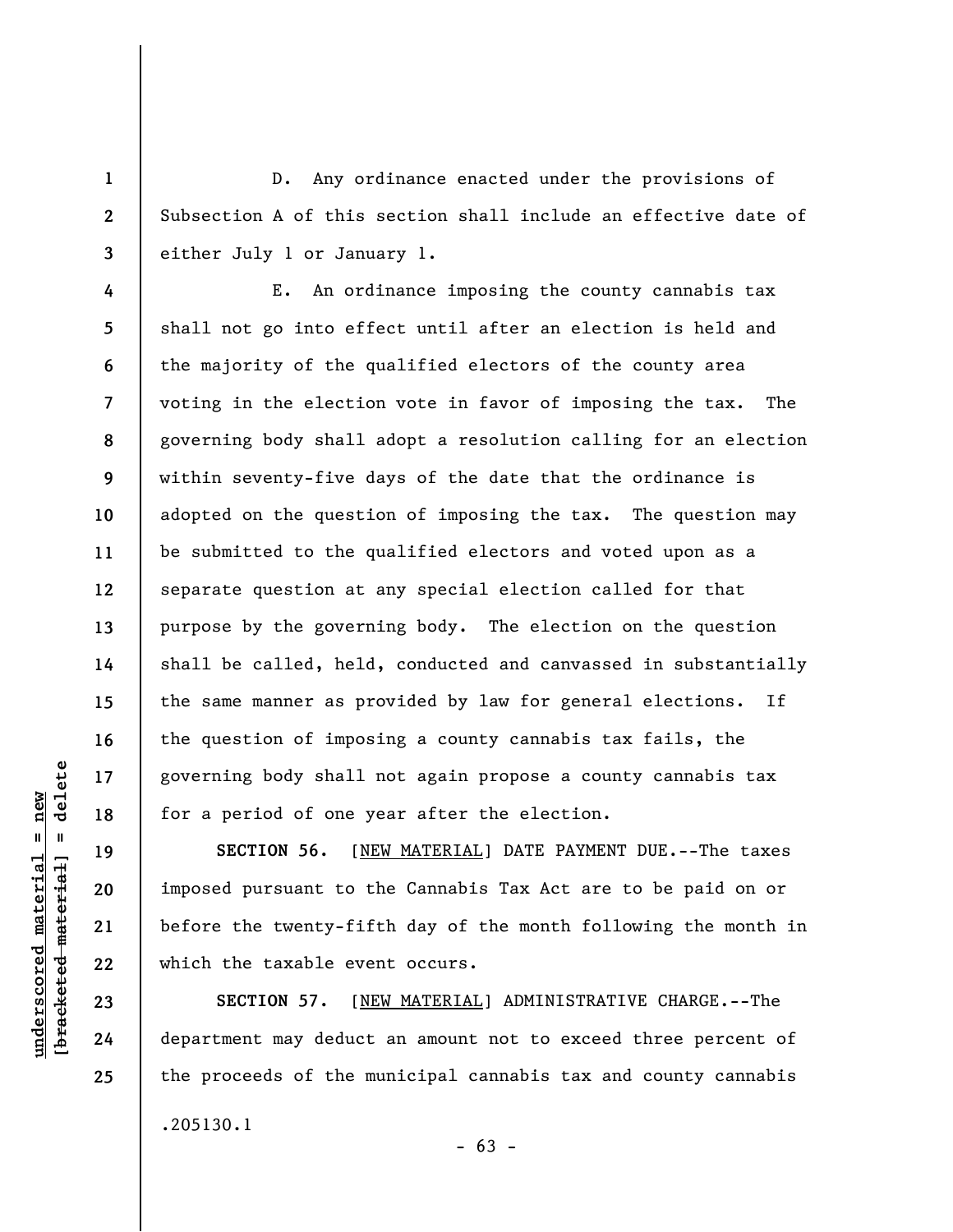tax as a charge for the administrative costs of collection, which amount shall be retained by the department for use in administration of those taxes.

**4 5 SECTION 58.** A new section of the Tax Administration Act is enacted to read:

**6 7 8 9 10 11 12**  "[NEW MATERIAL] DISTRIBUTION--PUBLIC SCHOOL FUND FOR STATE EQUALIZATION GUARANTEE DISTRIBUTION--SUBSTANCE ABUSE PREVENTION AND BEHAVIORAL HEALTH FUND--CANNABIS REVENUE ECONOMIC DEVELOPMENT FUND--DISTRICT ATTORNEY PUBLIC SAFETY FUND--PUBLIC DEFENDER PUBLIC SAFETY FUND--DEPARTMENT OF HEALTH--CANNABIS TAX.--A distribution pursuant to Section 7-1-6.1 NMSA 1978 shall be made to:

A. the public school fund to augment the appropriations for the state equalization guarantee distribution in an amount equal to forty percent of the net receipts attributable to the cannabis tax;

B. the substance abuse prevention and behavioral health fund in an amount equal to twenty-three percent of the net receipts attributable to the cannabis tax;

C. the cannabis revenue economic development fund in an amount equal to twenty percent of the net receipts attributable to the cannabis tax;

D. the district attorney public safety fund in an amount equal to seven and one-half percent of the net receipts attributable to the cannabis tax;

.205130.1

 $=$  delete **[bracketed material] = delete**  $underscored material = new$ **underscored material = new** bracketed material

**1** 

**2** 

**3** 

**13** 

**14** 

**15** 

**16** 

**17** 

**18** 

**19** 

**20** 

**21** 

**22** 

**23** 

**24** 

**25** 

- 64 -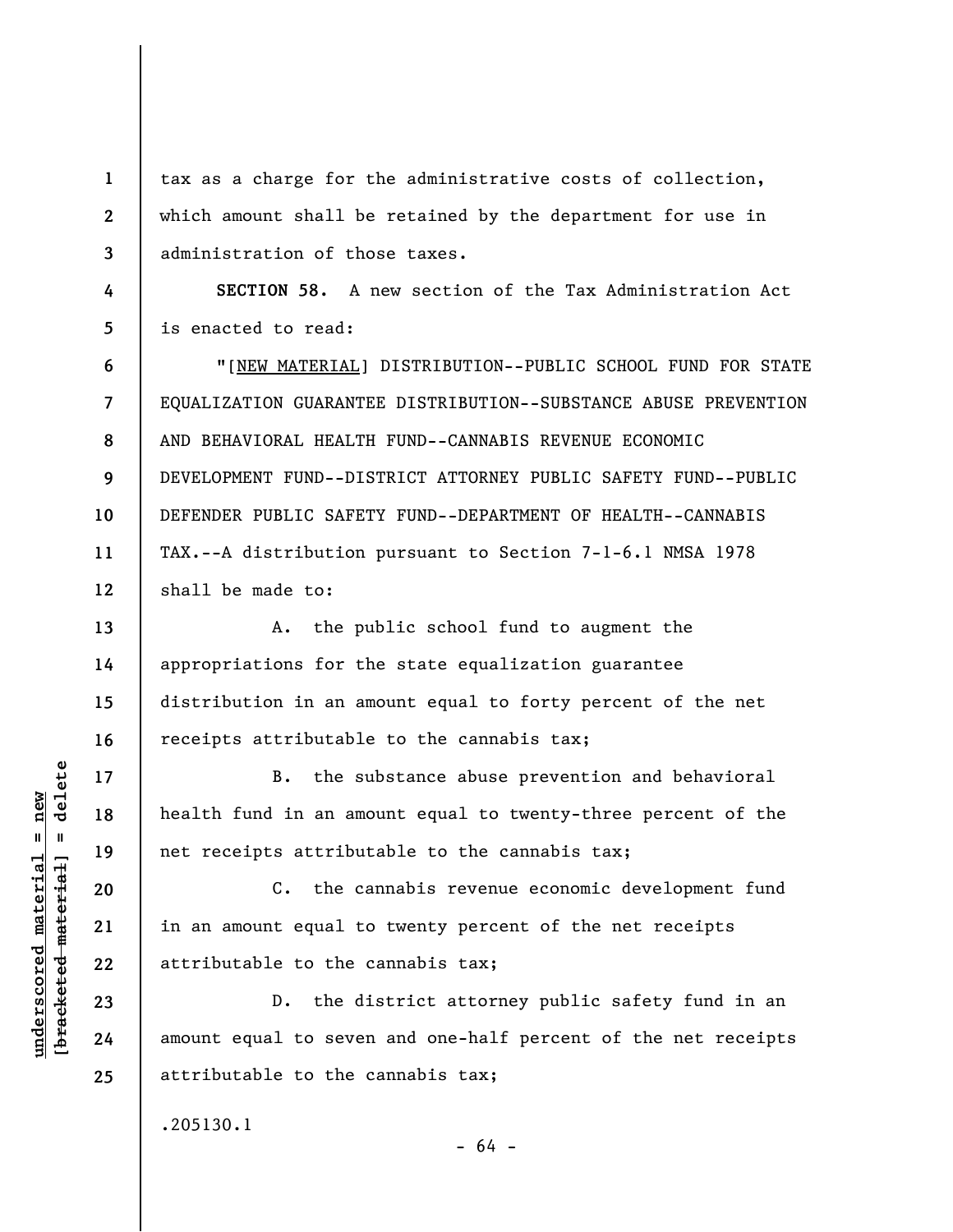**1 2 3**  E. the public defender public safety fund in an amount equal to seven and one-half percent of the net receipts attributable to the cannabis tax; and

F. the department of health in an amount equal to two percent of the net receipts attributable to the cannabis tax to support qualified patients pursuant to the medical cannabis subsidy program."

**8 9 SECTION 59.** A new section of the Tax Administration Act is enacted to read:

"[NEW MATERIAL] TRANSFER--REVENUES FROM MUNICIPAL CANNABIS TAX AND COUNTY CANNABIS TAX.--

A. A transfer pursuant to Section 7-1-6.1 NMSA 1978 shall be made to each municipality for which the department is collecting a municipal cannabis tax imposed by that municipality in an amount, subject to any increase or decrease made pursuant to Section 7-1-6.15 NMSA 1978, equal to the net receipts attributable to the municipal cannabis tax, less any deduction for administrative costs determined and made by the department pursuant to the Cannabis Tax Act.

B. A transfer pursuant to Section 7-1-6.1 NMSA 1978 shall be made to each county for which the department is collecting a county cannabis tax imposed by that county in an amount, subject to any increase or decrease made pursuant to Section 7-1-6.15 NMSA 1978, equal to the net receipts attributable to the county cannabis tax, less any deduction for .205130.1

 $- 65 -$ 

 $\frac{1}{2}$  of  $\frac{1}{2}$  and  $\frac{1}{2}$  and  $\frac{1}{2}$  and  $\frac{1}{2}$  and  $\frac{1}{2}$  and  $\frac{1}{2}$  and  $\frac{1}{2}$  and  $\frac{1}{2}$  and  $\frac{1}{2}$  and  $\frac{1}{2}$  and  $\frac{1}{2}$  and  $\frac{1}{2}$  and  $\frac{1}{2}$  and  $\frac{1}{2}$  and  $\frac{1}{2}$  an **[bracketed material] = delete**  $underscored material = new$ **underscored material = new**

**4** 

**5** 

**6** 

**7** 

**10** 

**11** 

**12** 

**13** 

**14** 

**15** 

**16** 

**17** 

**18** 

**19** 

**20** 

**21** 

**22** 

**23** 

**24**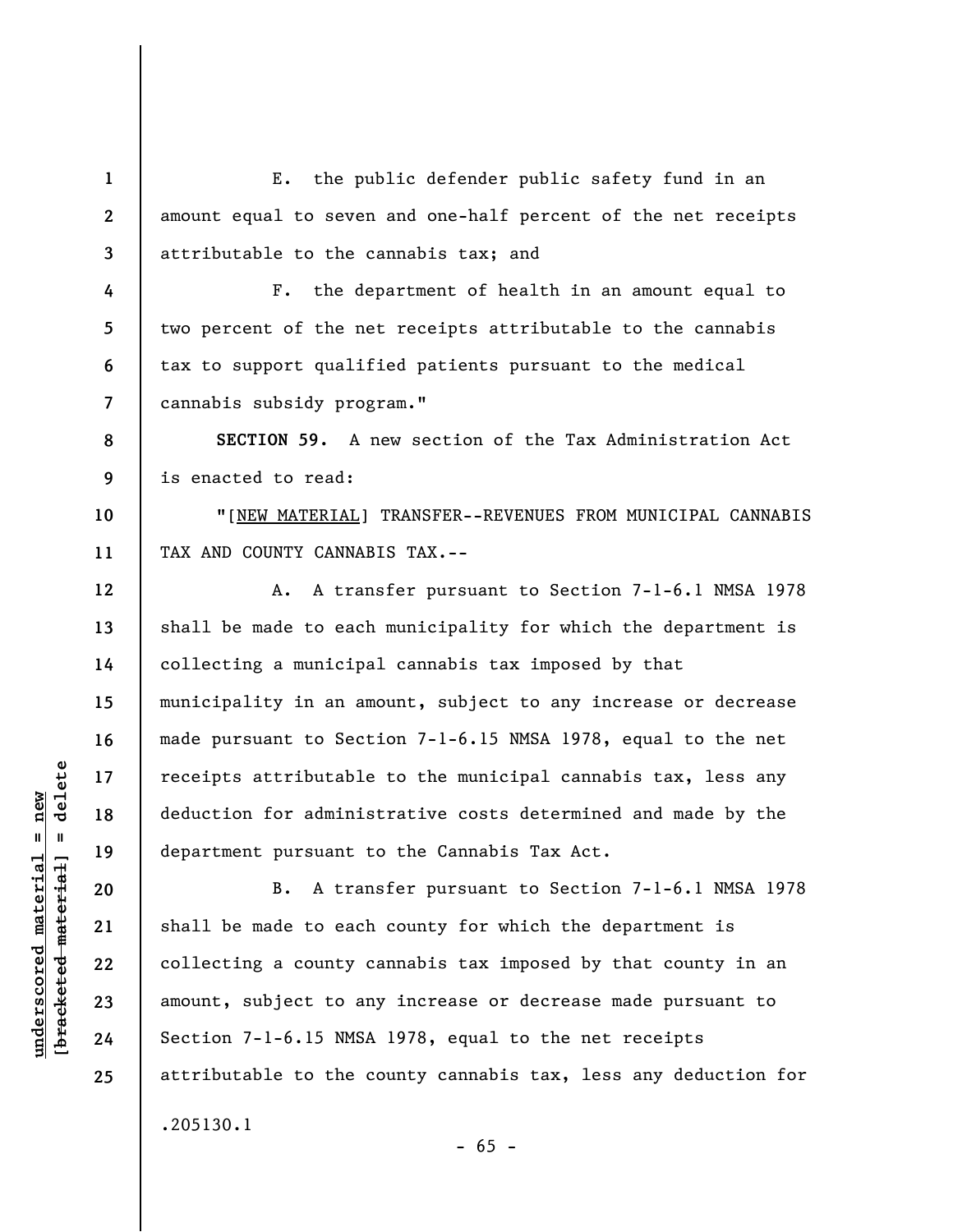**1 2 3 4 5 6 7 8 9 10 11 12 13 14 15 16 17 18 19 20 21 22 23 24 25**  administrative costs determined and made by the department pursuant to the Cannabis Tax Act." **SECTION 60**. Section 7-1-2 NMSA 1978 (being Laws 1965, Chapter 248, Section 2, as amended) is amended to read: "7-1-2. APPLICABILITY.--The Tax Administration Act applies to and governs: A. the administration and enforcement of the following taxes or tax acts as they now exist or may hereafter be amended: (1) Income Tax Act; (2) Withholding Tax Act; (3) Venture Capital Investment Act; (4) Gross Receipts and Compensating Tax Act and any state gross receipts tax; (5) Liquor Excise Tax Act; (6) Local Liquor Excise Tax Act; (7) any municipal local option gross receipts tax; (8) any county local option gross receipts tax; (9) Special Fuels Supplier Tax Act; (10) Gasoline Tax Act; (11) petroleum products loading fee, which fee shall be considered a tax for the purpose of the Tax Administration Act; .205130.1 - 66 -

**underscored material = new [bracketed material] = delete**

 $b$ racketed material] = delete  $underscored material = new$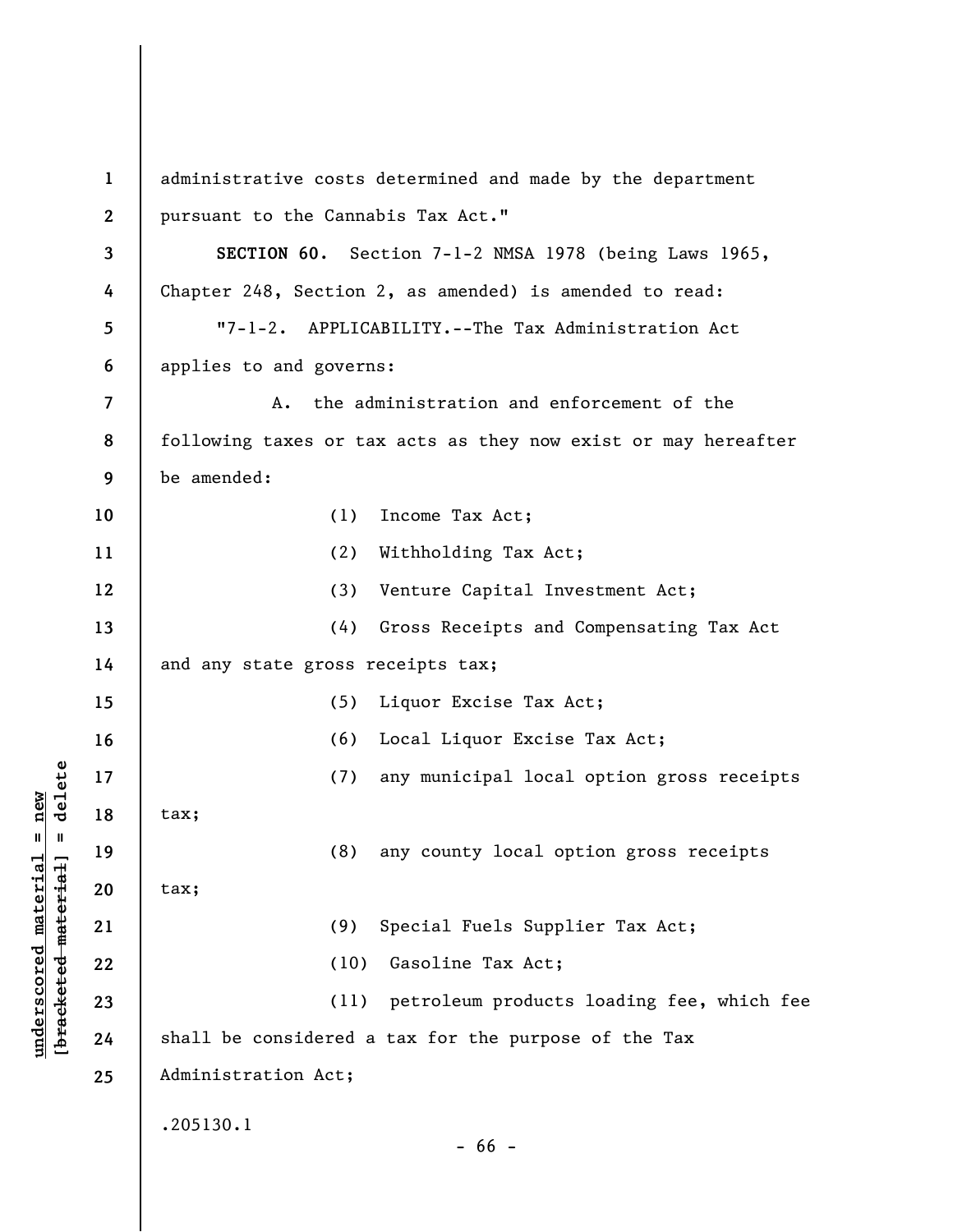| $\mathbf{1}$ | Alternative Fuel Tax Act;<br>(12)                               |
|--------------|-----------------------------------------------------------------|
| $\mathbf{2}$ | Cigarette Tax Act;<br>(13)                                      |
| 3            | (14)<br>Estate Tax Act;                                         |
| 4            | Railroad Car Company Tax Act;<br>(15)                           |
| 5            | (16)<br>Investment Credit Act, rural job tax                    |
| 6            | credit, Laboratory Partnership with Small Business Tax Credit   |
| 7            | Act, Technology Jobs and Research and Development Tax Credit    |
| 8            | Act, Film Production Tax Credit Act, Affordable Housing Tax     |
| 9            | Credit Act and high-wage jobs tax credit;                       |
| 10           | Corporate Income and Franchise Tax Act;<br>(17)                 |
| 11           | Uniform Division of Income for Tax<br>(18)                      |
| 12           | Purposes Act;                                                   |
| 13           | (19)<br>Multistate Tax Compact;                                 |
| 14           | (20)<br>Tobacco Products Tax Act; [and]                         |
| 15           | (21)<br>the telecommunications relay service                    |
| 16           | surcharge imposed by Section 63-9F-11 NMSA 1978, which          |
| 17           | surcharge shall be considered a tax for the purposes of the Tax |
| 18           | Administration Act; and                                         |
| 19           | the Cannabis Tax Act;<br>(22)                                   |
| 20           | the administration and enforcement of the<br><b>B.</b>          |
| 21           | following taxes, surtaxes, advanced payments or tax acts as     |
| 22           | they now exist or may hereafter be amended:                     |
| 23           | (1)<br>Resources Excise Tax Act;                                |
| 24           | (2)<br>Severance Tax Act;                                       |
| 25           | (3)<br>any severance surtax;                                    |
|              | .205130.1<br>$-67 -$                                            |

**underscored material = new [bracketed material] = delete**

 $[**bracket eted metert et**] = **del et e**$  $underscored material = new$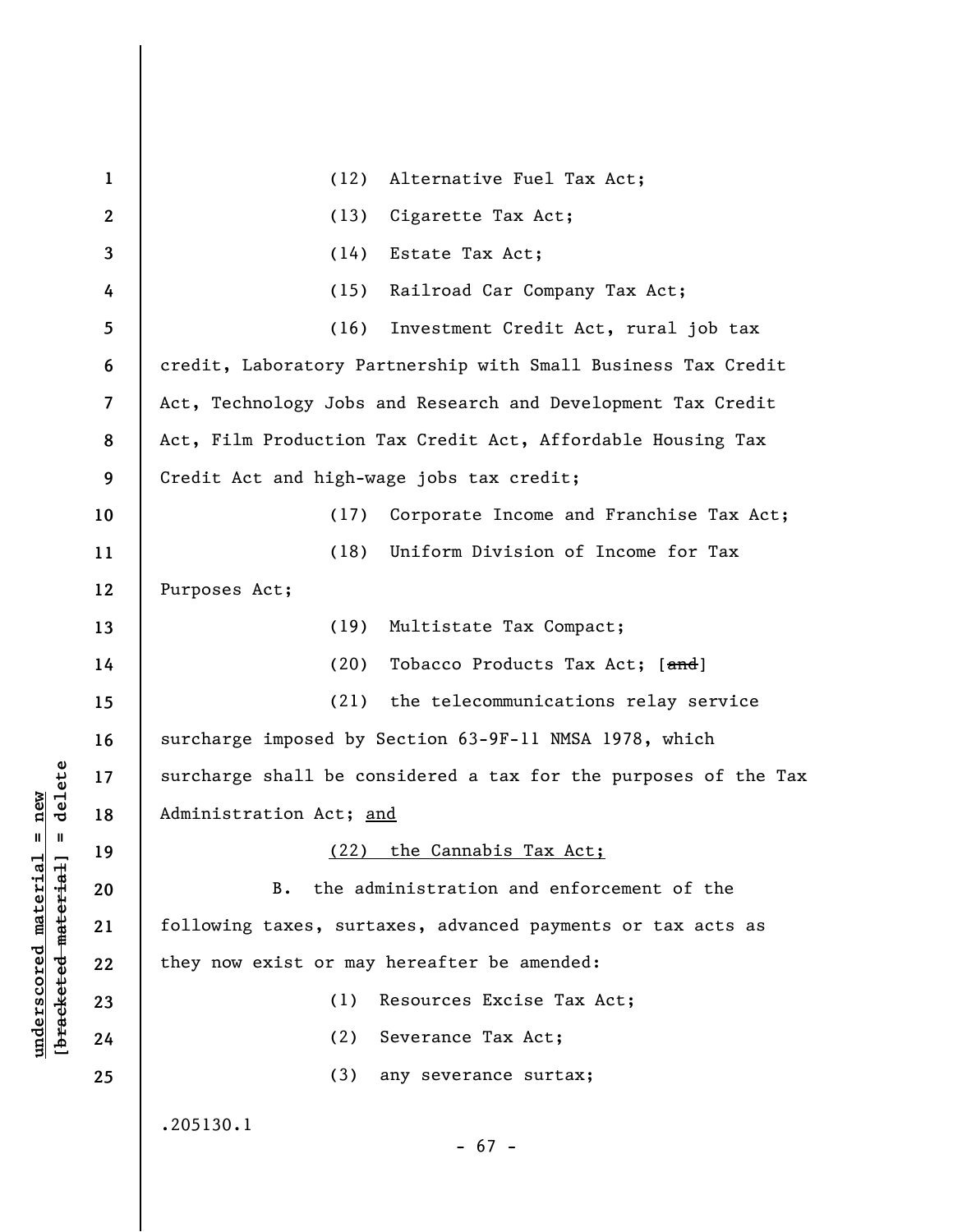| $\mathbf{1}$             | (4)<br>Oil and Gas Severance Tax Act;                          |
|--------------------------|----------------------------------------------------------------|
| $\mathbf{2}$             | (5)<br>Oil and Gas Conservation Tax Act;                       |
| 3                        | (6)<br>Oil and Gas Emergency School Tax Act;                   |
| 4                        | (7)<br>Oil and Gas Ad Valorem Production Tax Act;              |
| 5                        | (8)<br>Natural Gas Processors Tax Act;                         |
| 6                        | (9)<br>Oil and Gas Production Equipment Ad                     |
| $\overline{\mathcal{L}}$ | Valorem Tax Act;                                               |
| 8                        | (10) Copper Production Ad Valorem Tax Act;                     |
| 9                        | (11) any advance payment required to be made                   |
| 10                       | by any act specified in this subsection, which advance payment |
| 11                       | shall be considered a tax for the purposes of the Tax          |
| 12                       | Administration Act;                                            |
| 13                       | (12)<br>Enhanced Oil Recovery Act;                             |
| 14                       | Natural Gas and Crude Oil Production<br>(13)                   |
| 15                       | Incentive Act; and                                             |
| 16                       | intergovernmental production tax credit<br>(14)                |
| 17                       | and intergovernmental production equipment tax credit;         |
| 18                       | C. the administration and enforcement of the                   |
| 19                       | following taxes, surcharges, fees or acts as they now exist or |
| 20                       | may hereafter be amended:                                      |
| 21                       | (1)<br>Weight Distance Tax Act;                                |
| 22                       | (2)<br>the workers' compensation fee authorized                |
| 23                       | by Section 52-5-19 NMSA 1978, which fee shall be considered a  |
| 24                       | tax for purposes of the Tax Administration Act;                |
| 25                       | (3)<br>Uniform Unclaimed Property Act (1995);                  |
|                          | .205130.1                                                      |
|                          | $-68 -$                                                        |

**underscored material = new [bracketed material] = delete**

 $[**bracket eted metert et**] = **del et e**$  $underscored material = new$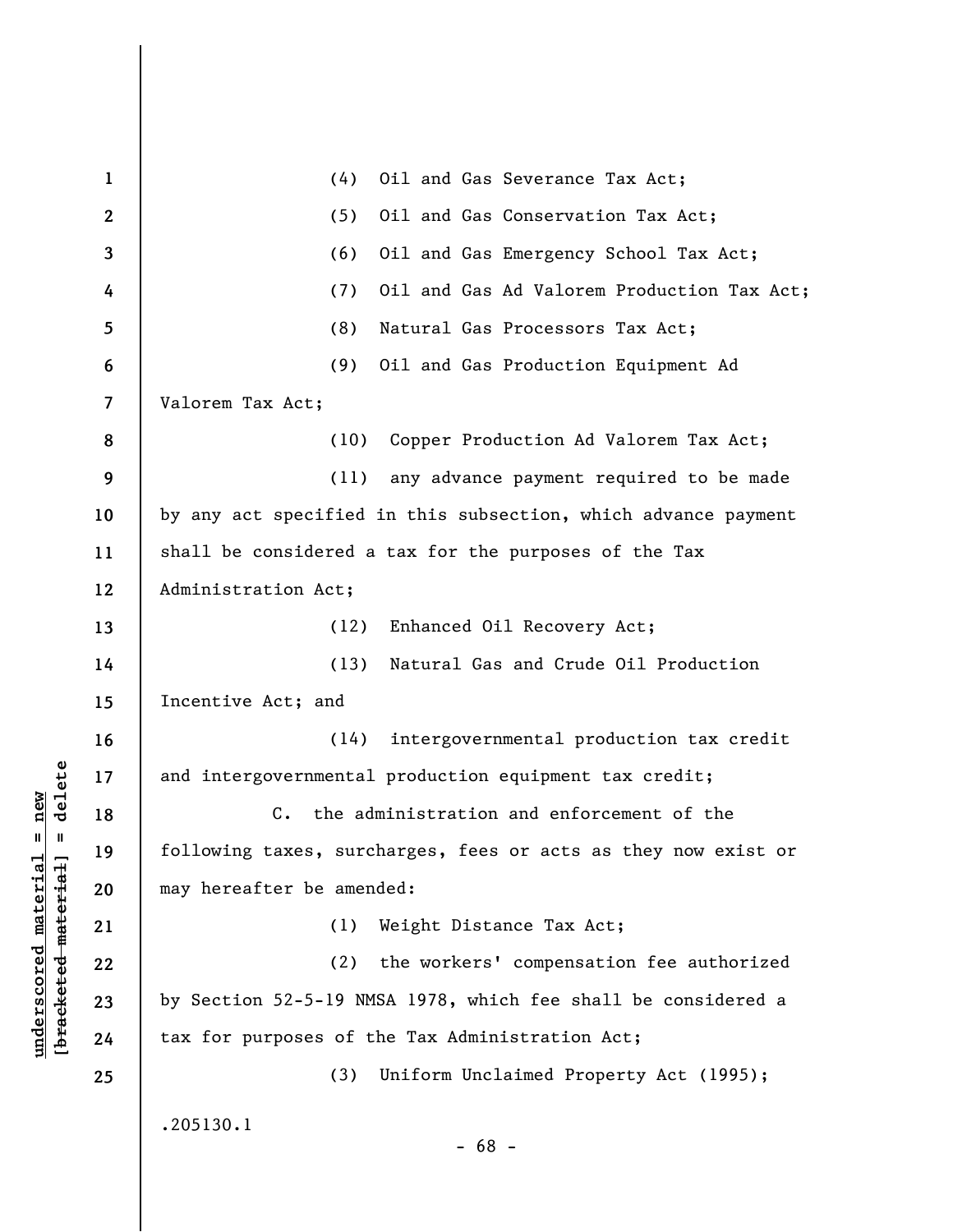**1 2 3 4 5 6 7 8 9 10 11 12 13 14 15 16 17 18 19 20 21 22 23 24 25**  (4) 911 emergency surcharge and the network and database surcharge, which surcharges shall be considered taxes for purposes of the Tax Administration Act; (5) the solid waste assessment fee authorized by the Solid Waste Act, which fee shall be considered a tax for purposes of the Tax Administration Act; (6) the water conservation fee imposed by Section 74-1-13 NMSA 1978, which fee shall be considered a tax for the purposes of the Tax Administration Act; and (7) the gaming tax imposed pursuant to the Gaming Control Act; and D. the administration and enforcement of all other laws, with respect to which the department is charged with responsibilities pursuant to the Tax Administration Act, but only to the extent that the other laws do not conflict with the Tax Administration Act." **SECTION 61.** Section 7-1-6.15 NMSA 1978 (being Laws 1983, Chapter 211, Section 20, as amended by Laws 2015, Chapter 89, Section 1 and by Laws 2015, Chapter 100, Section 1) is amended to read: "7-1-6.15. ADJUSTMENTS OF DISTRIBUTIONS OR TRANSFERS TO MUNICIPALITIES OR COUNTIES.-- A. The provisions of this section apply to: (1) any distribution to a municipality pursuant to Section 7-1-6.4, 7-1-6.36 or 7-1-6.46 NMSA 1978; .205130.1 - 69 -

 $\frac{1}{2}$  intereted material = delete **[bracketed material] = delete**  $underscored material = new$ **underscored material = new**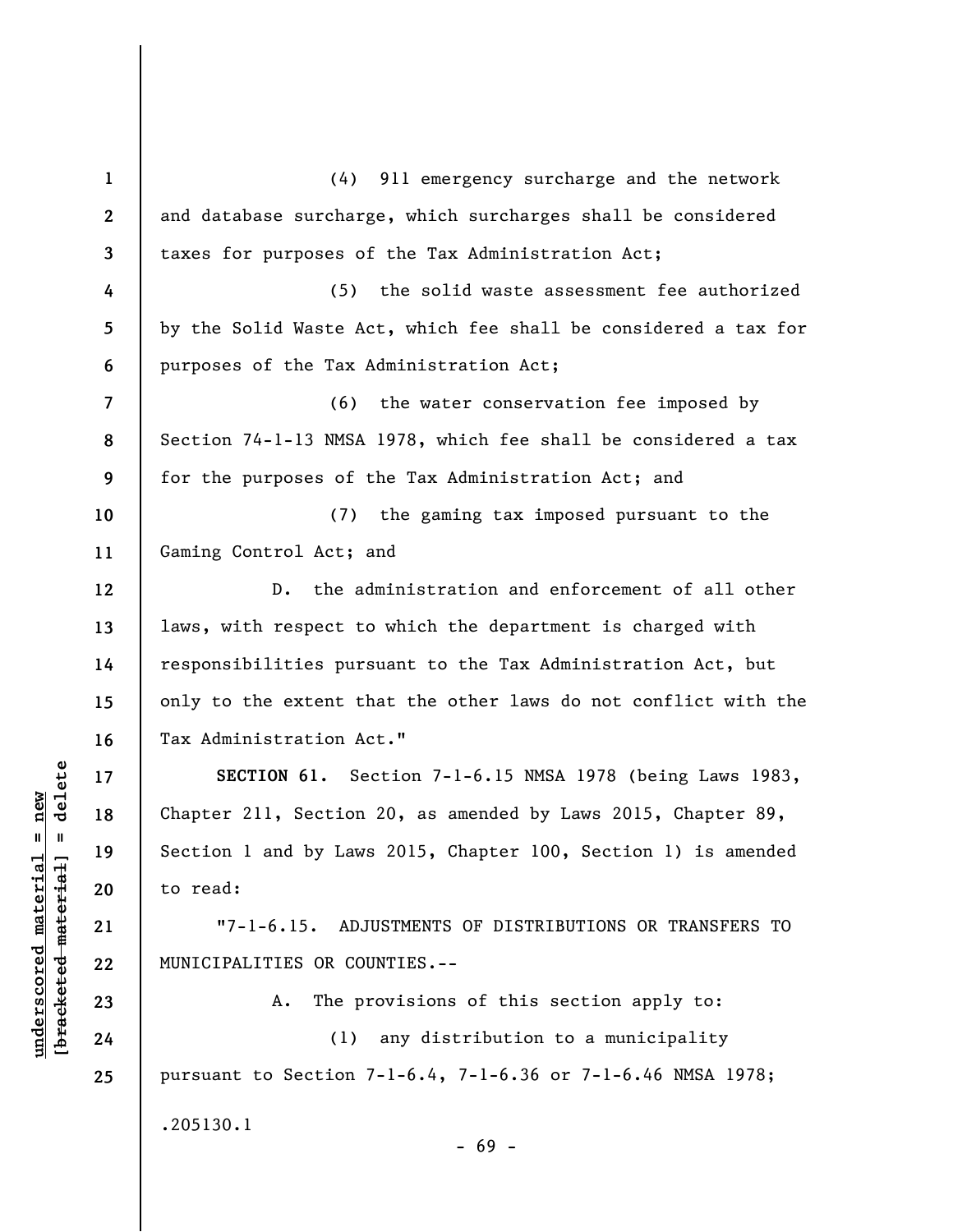**1 2 3 4 5 6 7 8 9 10 11 12 13 14 15 16 17 18 19 20 21 22 23 24 25**  (2) any transfer to a municipality with respect to any local option gross receipts tax or municipal cannabis tax imposed by that municipality; (3) any transfer to a county with respect to any local option gross receipts tax or county cannabis tax imposed by that county; (4) any distribution to a county pursuant to Section 7-1-6.16 or 7-1-6.47 NMSA 1978; (5) any distribution to a municipality or a county of gasoline taxes pursuant to Section 7-1-6.9 NMSA 1978; (6) any transfer to a county with respect to any tax imposed in accordance with the Local Liquor Excise Tax Act; (7) any distribution to a county from the county government road fund pursuant to Section 7-1-6.26 NMSA 1978; (8) any distribution to a municipality of gasoline taxes pursuant to Section 7-1-6.27 NMSA 1978; and (9) any distribution to a municipality of compensating taxes pursuant to Section 7-1-6.55 NMSA 1978. B. Before making a distribution or transfer specified in Subsection A of this section to a municipality or county for the month, amounts comprising the net receipts shall be segregated into two mutually exclusive categories. One category shall be for amounts relating to the current month, .205130.1  $- 70 -$ 

**underscored material = new [bracketed material] = delete**

 $\frac{1}{2}$  of  $\frac{1}{2}$  and  $\frac{1}{2}$  and  $\frac{1}{2}$  and  $\frac{1}{2}$  and  $\frac{1}{2}$  and  $\frac{1}{2}$  and  $\frac{1}{2}$  and  $\frac{1}{2}$  and  $\frac{1}{2}$  and  $\frac{1}{2}$  and  $\frac{1}{2}$  and  $\frac{1}{2}$  and  $\frac{1}{2}$  and  $\frac{1}{2}$  and  $\frac{1}{2}$  an  $underscored material = new$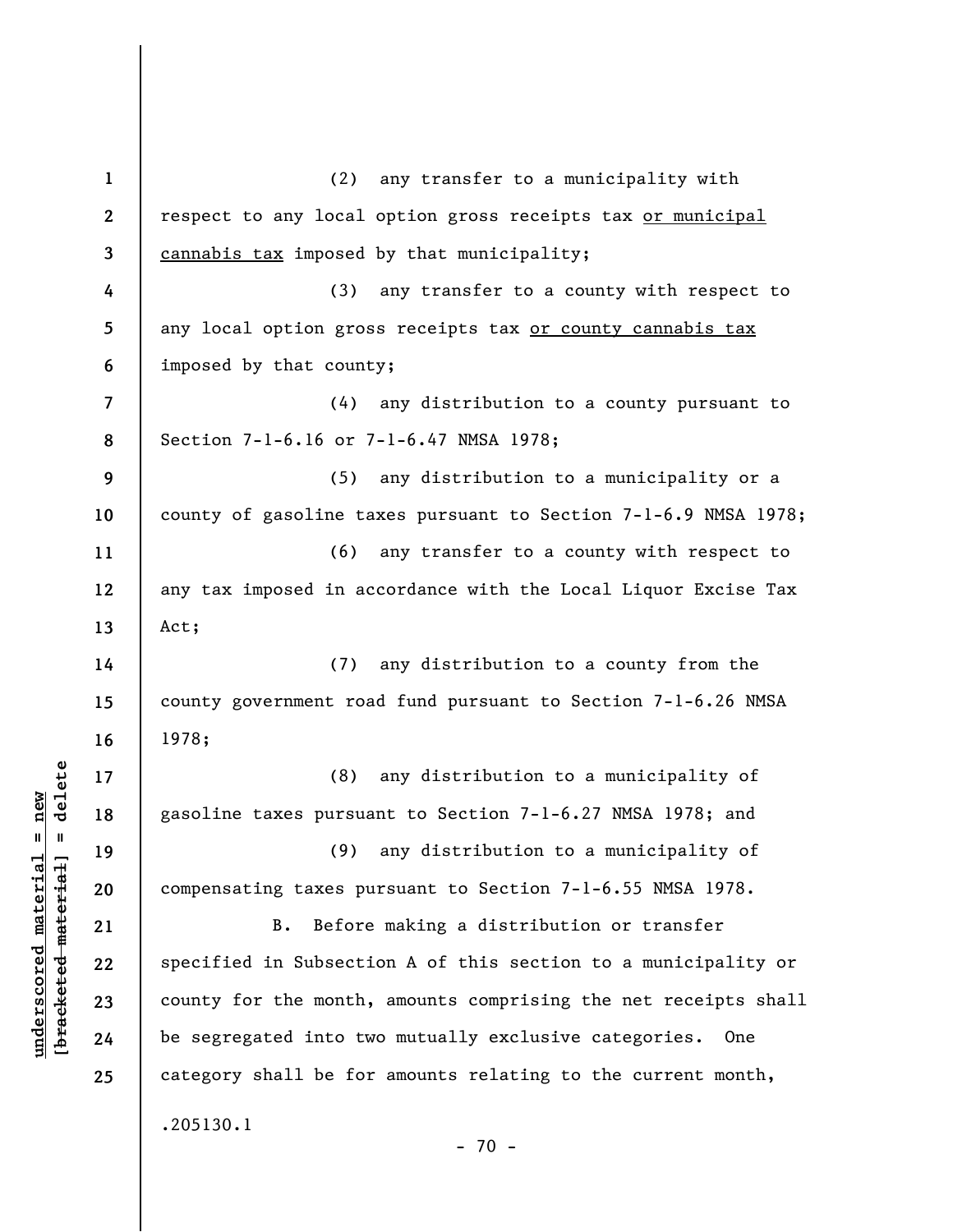**1 2 3 4 5 6 7 8 9**  and the other category shall be for amounts relating to prior periods. The total of each category for a municipality or county shall be reported each month to that municipality or county. If the total of the amounts relating to prior periods is less than zero and its absolute value exceeds the greater of one hundred dollars (\$100) or an amount equal to twenty percent of the average distribution or transfer amount for that municipality or county, then the following procedures shall be carried out:

(1) all negative amounts relating to any period prior to the three calendar years preceding the year of the current month, net of any positive amounts in that same time period for the same taxpayers to which the negative amounts pertain, shall be excluded from the total relating to prior periods. Except as provided in Paragraph (2) of this subsection, the net receipts to be distributed or transferred to the municipality or county shall be adjusted to equal the amount for the current month plus the revised total for prior periods; and

(2) if the revised total for prior periods determined pursuant to Paragraph (1) of this subsection is negative and its absolute value exceeds the greater of one hundred dollars (\$100) or an amount equal to twenty percent of the average distribution or transfer amount for that municipality or county, the revised total for prior periods .205130.1

- 71 -

**10** 

**11** 

**12** 

**13** 

**14** 

**15** 

**16** 

**17** 

**18** 

**19** 

**20** 

**21** 

**22** 

**23** 

**24**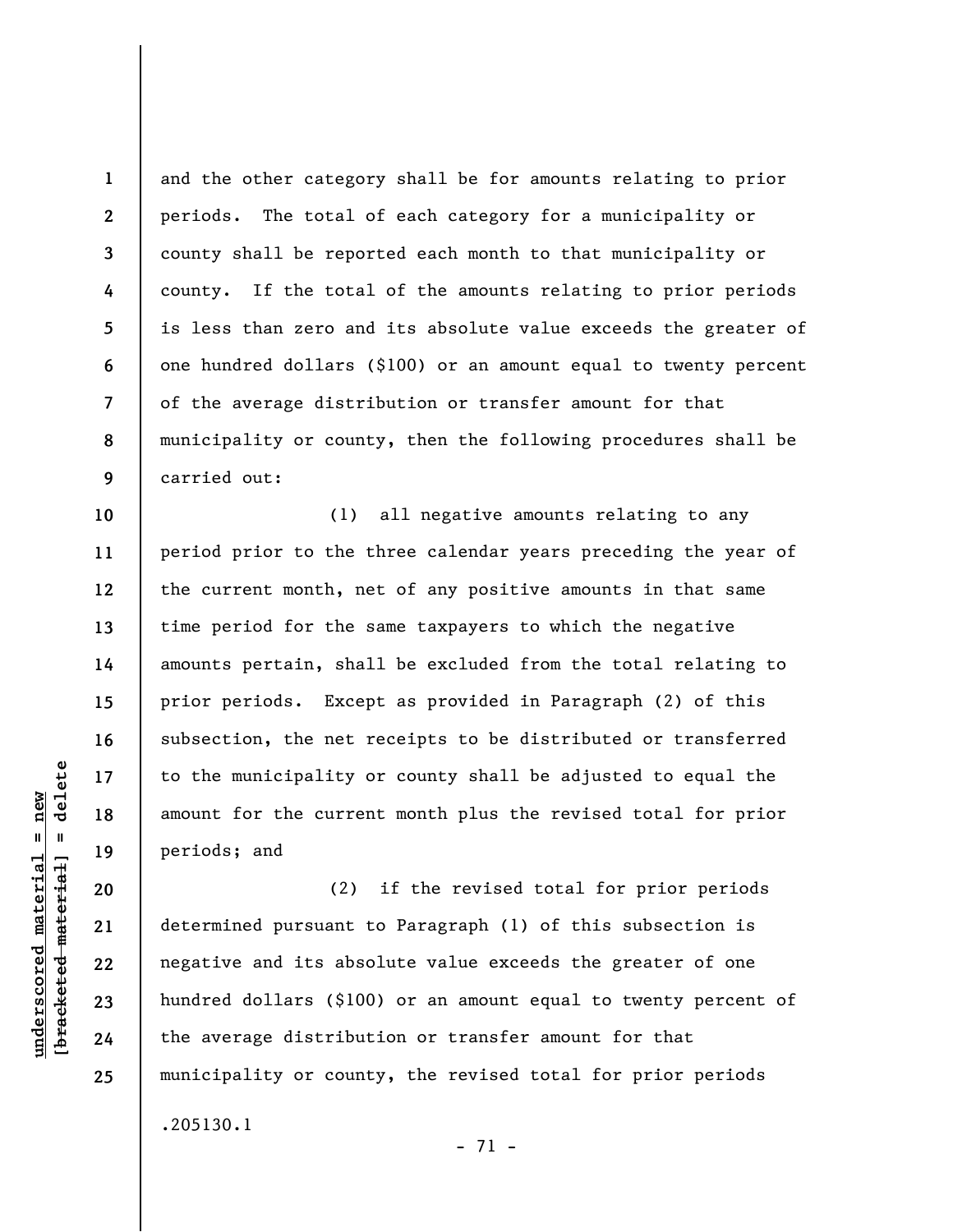**1 2 3 4**  shall be excluded from the distribution or transfers and the net receipts to be distributed or transferred to the municipality or county shall be equal to the amount for the current month.

C. The department shall recover from a municipality or county the amount excluded by Paragraph (2) of Subsection B of this section. This amount may be referred to as the "recoverable amount".

D. Prior to or concurrently with the distribution or transfer to the municipality or county of the adjusted net receipts, the department shall notify the municipality or county whose distribution or transfer has been adjusted pursuant to Paragraph (2) of Subsection B of this section:

(1) that the department has made such an adjustment, that the department has determined that a specified amount is recoverable from the municipality or county and that the department intends to recover that amount from future distributions or transfers to the municipality or county;

(2) that the municipality or county has ninety days from the date notice is made to enter into a mutually agreeable repayment agreement with the department;

(3) that if the municipality or county takes no action within the ninety-day period, the department will recover the amount from the next six distributions or transfers following the expiration of the ninety days; and

- 72 -

.205130.1

 $\frac{1}{2}$  of  $\frac{1}{2}$  and  $\frac{1}{2}$  and  $\frac{1}{2}$  and  $\frac{1}{2}$  and  $\frac{1}{2}$  and  $\frac{1}{2}$  and  $\frac{1}{2}$  and  $\frac{1}{2}$  and  $\frac{1}{2}$  and  $\frac{1}{2}$  and  $\frac{1}{2}$  and  $\frac{1}{2}$  and  $\frac{1}{2}$  and  $\frac{1}{2}$  and  $\frac{1}{2}$  an **[bracketed material] = delete**  $underscored material = new$ **underscored material = new**

**5** 

**6** 

**7** 

**8** 

**9** 

**10** 

**11** 

**12** 

**13** 

**14** 

**15** 

**16** 

**17** 

**18** 

**19** 

**20** 

**21** 

**22** 

**23** 

**24**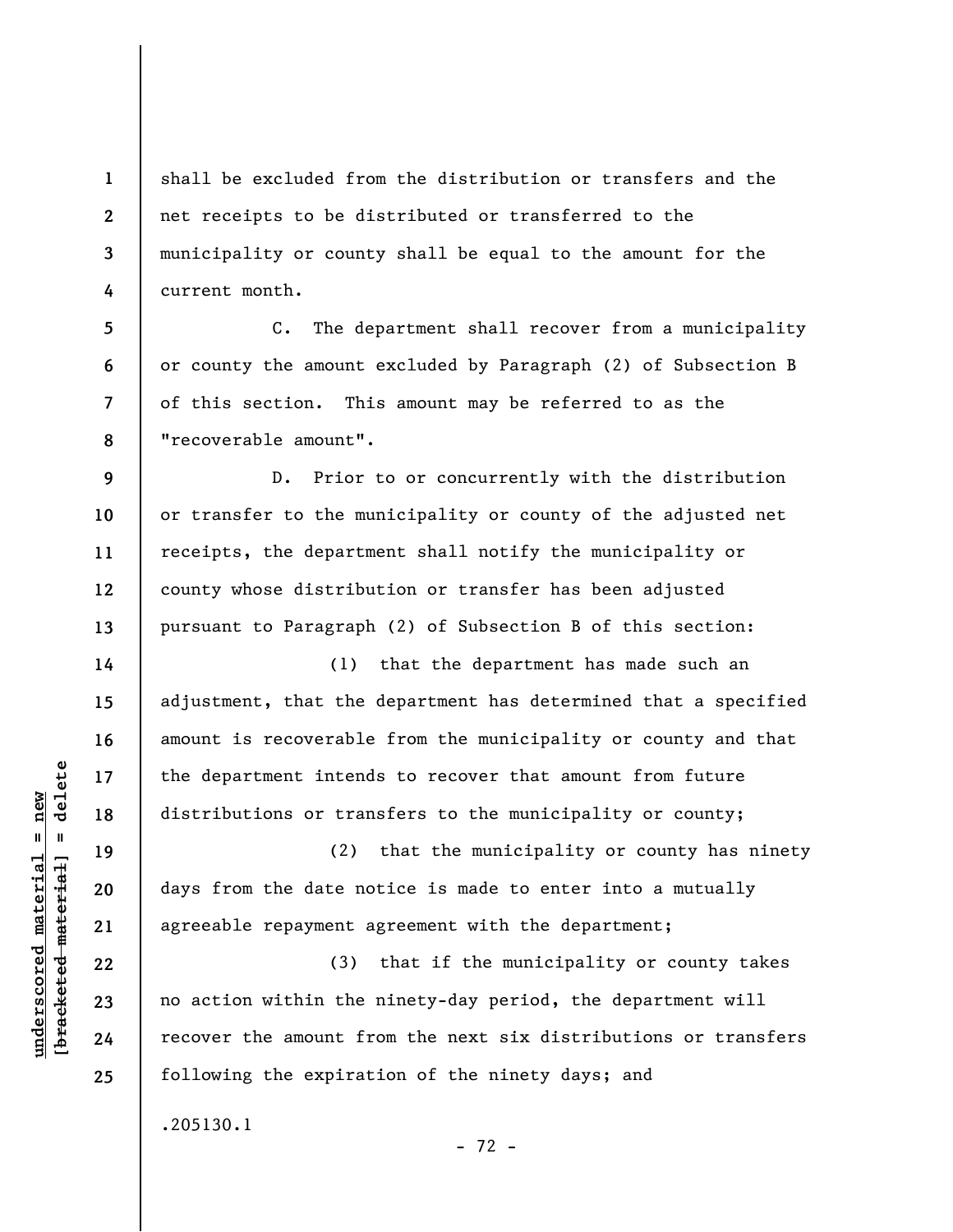**1 2 3 4 5 6 7 8 9 10 11 12 13 14 15 16 17 18 19 20 21 22 23 24 25**  (4) that the municipality or county may inspect, pursuant to Section 7-1-8.9 NMSA 1978, an application for a claim for refund that gave rise to the recoverable amount, exclusive of any amended returns that may be attached to the application. E. No earlier than ninety days from the date notice pursuant to Subsection D of this section is given, the department shall begin recovering the recoverable amount from a municipality or county as follows: (1) the department may collect the recoverable amount by: (a) decreasing distributions or transfers to the municipality or county in accordance with a repayment agreement entered into with the municipality or county; or (b) except as provided in Paragraphs (2) and (3) of this subsection, if the municipality or county fails to act within the ninety days, decreasing the amount of the next six distributions or transfers to the municipality or county following expiration of the ninety-day period in increments as nearly equal as practicable and sufficient to recover the amount; (2) if, pursuant to Subsection B of this section, the secretary determines that the recoverable amount is more than fifty percent of the average distribution or .205130.1

- 73 -

 $b$ racketed material] = delete **[bracketed material] = delete**  $underscored material = new$ **underscored material = new**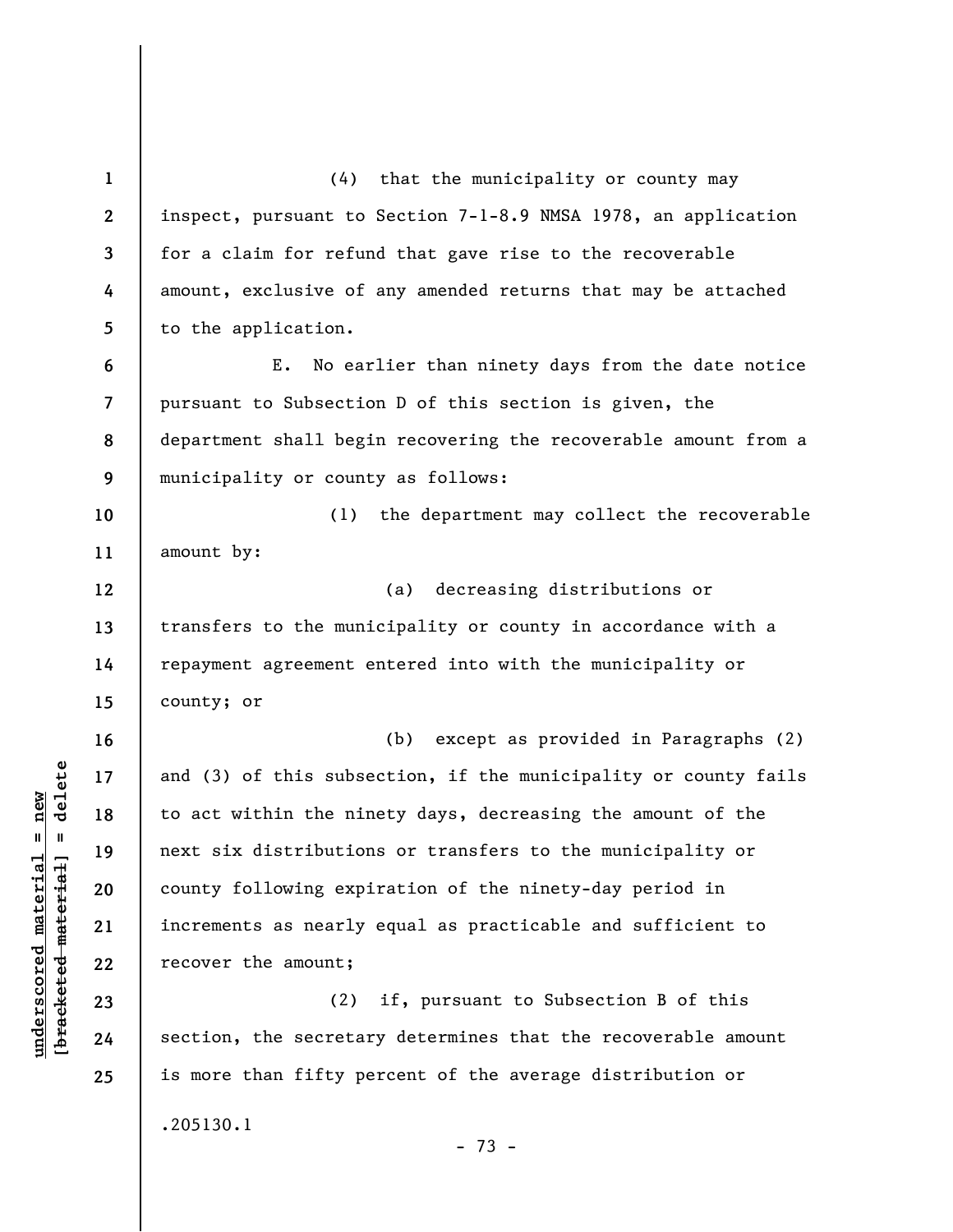**1 2 3 4 5 6 7 8 9 10 11 12 13 14 15 16 17 18 19 20 21 22 23 24 25**  transfer of net receipts for that municipality or county, the secretary: (a) shall recover only up to fifty percent of the average distribution or transfer of net receipts for that municipality or county; and (b) may, in the secretary's discretion, waive recovery of any portion of the recoverable amount, subject to approval by the state board of finance; and (3) if, after application of a refund claim, audit adjustment, correction of a mistake by the department or other adjustment of a prior period, but prior to any recovery of the department pursuant to this section, the total net receipts of a municipality or county for the twelve-month period beginning with the current month are reduced or are projected to be reduced to less than fifty percent of the average distribution or transfer of net receipts, the secretary may waive recovery of any portion of the recoverable amount, subject to approval by the state board of finance. F. No later than ninety days from the date notice pursuant to Subsection D of this section is given, the department shall provide the municipality or county adequate opportunity to review an application for a claim for refund that gave rise to the recoverable amount, exclusive of any amended returns that may be attached to the application, pursuant to Section 7-1-8.9 NMSA 1978.

.205130.1

 $b$ racketed material] = delete **[bracketed material] = delete**  $underscored material = new$ **underscored material = new**

- 74 -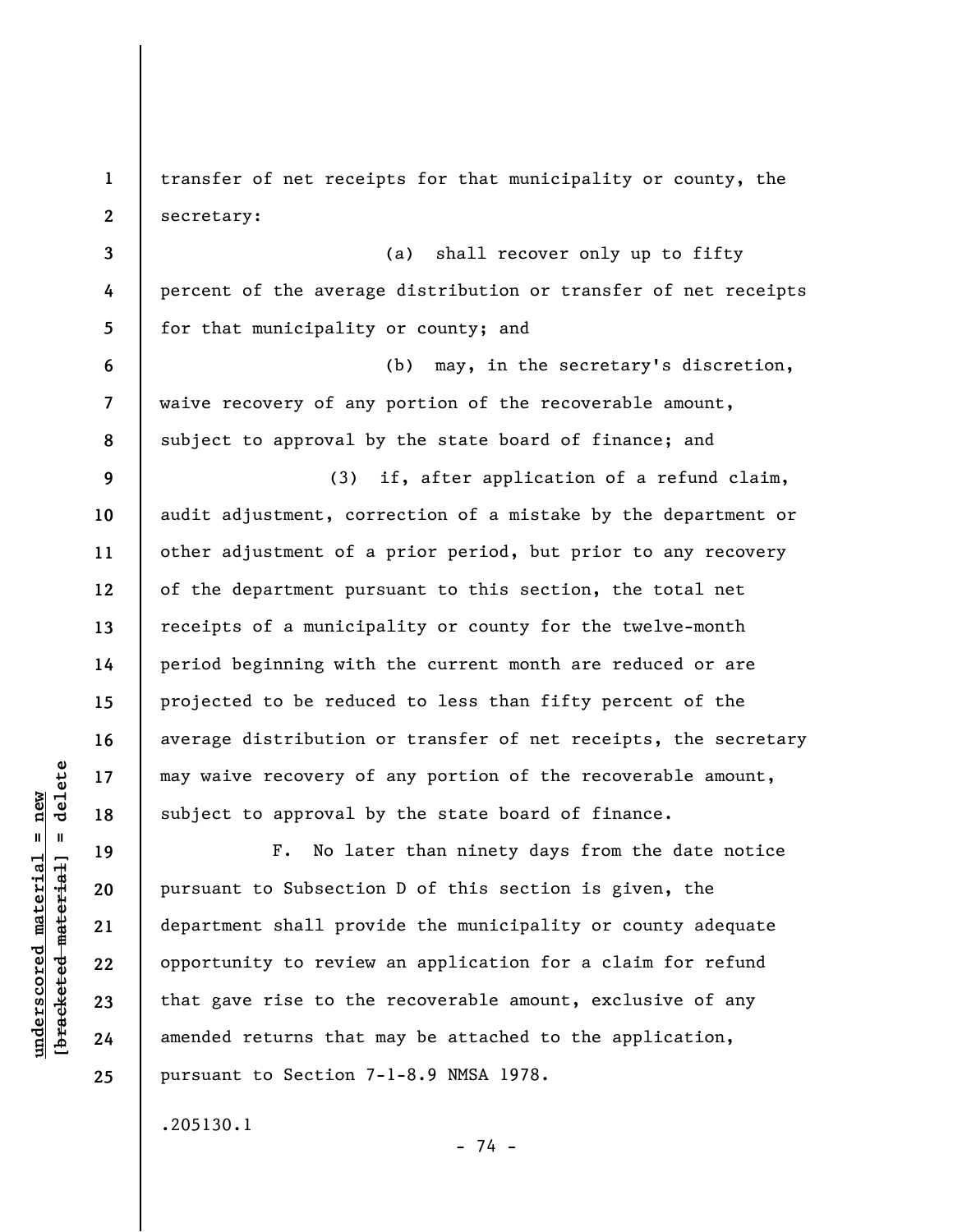**1 2 3 4 5 6 7 8 9 10 11 12 13 14 15 16 17 18 19 20 21 22 23 24 25**  G. On or before September 1 of each year beginning in 2016, the secretary shall report to the state board of finance and the legislative finance committee the total recoverable amount waived pursuant to Subparagraph (b) of Paragraph (2) and Paragraph (3) of Subsection E of this section for each municipality and county in the prior fiscal year. H. The secretary is authorized to decrease a distribution or transfer to a municipality or county upon being directed to do so by the secretary of finance and administration pursuant to the State Aid Intercept Act or to redirect a distribution or transfer to the New Mexico finance authority pursuant to an ordinance or a resolution passed by the county or municipality and a written agreement of the municipality or county and the New Mexico finance authority. Upon direction to decrease a distribution or transfer or notice to redirect a distribution or transfer to a municipality or county, the secretary shall decrease or redirect the next designated distribution or transfer, and succeeding distributions or transfers as necessary, by the amount of the state distributions intercept authorized by the secretary of finance and administration pursuant to the State Aid Intercept Act or by the amount of the state distribution intercept authorized pursuant to an ordinance or a resolution passed by the county or municipality and a written agreement with the New Mexico finance authority. The secretary shall transfer the .205130.1

 $- 75 -$ 

delete **[bracketed material] = delete**  $underscored material = new$ **underscored material = new**  $\frac{1}{2}$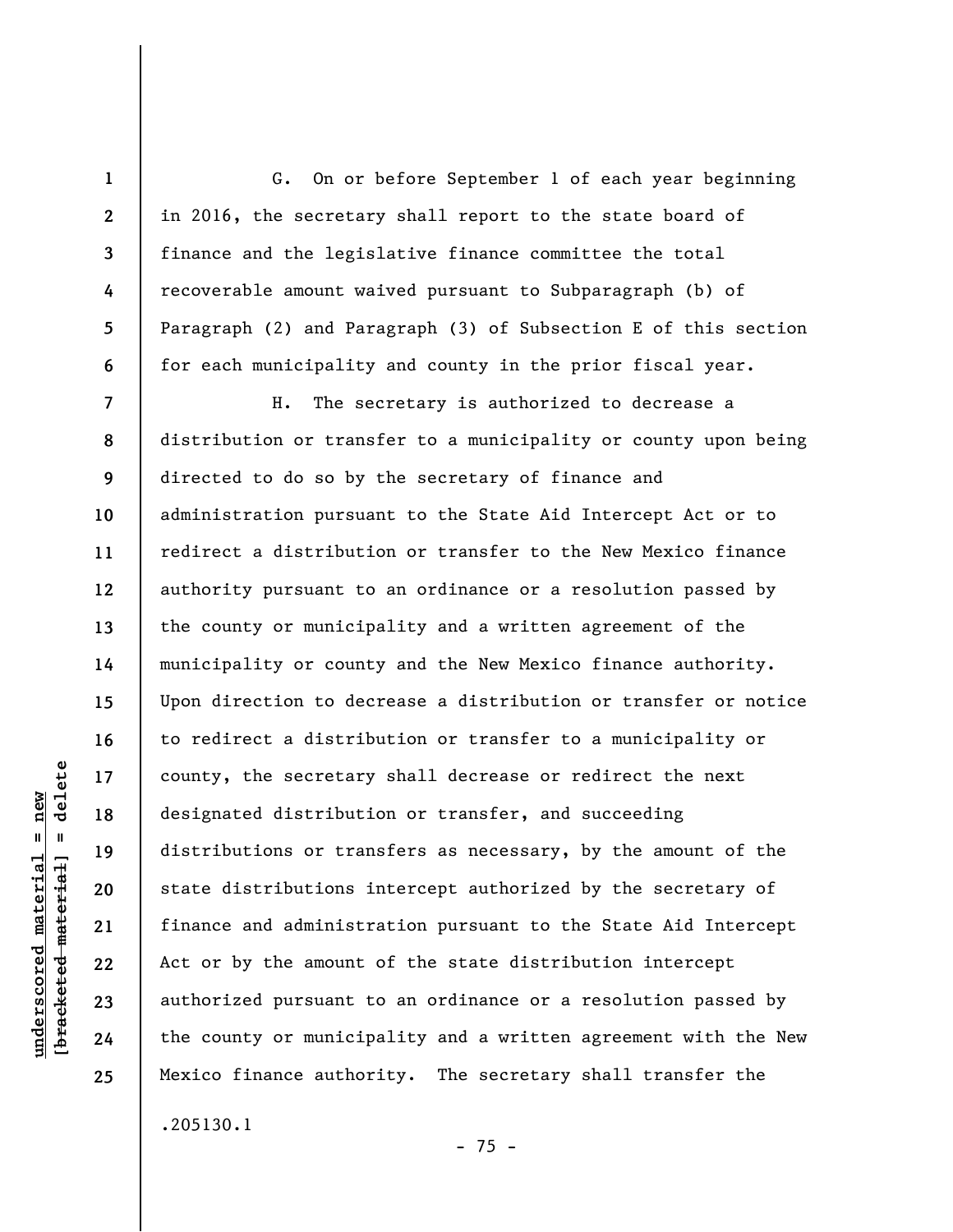**1 2 3 4 5 6 7 8 9**  state distributions intercept amount to the municipal or county treasurer or other person designated by the secretary of finance and administration or to the New Mexico finance authority pursuant to written agreement to pay the debt service to avoid default on qualified local revenue bonds or meet other local revenue bond, loan or other debt obligations of the municipality or county to the New Mexico finance authority. A decrease to or redirection of a distribution or transfer pursuant to this subsection that arose:

(1) prior to an adjustment of a distribution or transfer of net receipts creating a recoverable amount owed to the department takes precedence over any collection of any recoverable amount pursuant to Paragraph (2) of Subsection B of this section, which may be made only from the net amount of the distribution or transfer remaining after application of the decrease or redirection pursuant to this subsection; and

(2) after an adjustment of a distribution or transfer of net receipts creating a recoverable amount owed to the department shall be subordinate to any collection of any recoverable amount pursuant to Paragraph (2) of Subsection B of this section.

I. Upon the direction of the secretary of finance and administration pursuant to Section 9-6-5.2 NMSA 1978, the secretary shall temporarily withhold the balance of a distribution to a municipality or county, net of any decrease .205130.1

 $\frac{1}{2}$  intereted material = delete **[bracketed material] = delete**  $underscored material = new$ **underscored material = new**

**10** 

**11** 

**12** 

**13** 

**14** 

**15** 

**16** 

**17** 

**18** 

**19** 

**20** 

**21** 

**22** 

**23** 

**24** 

**25** 

- 76 -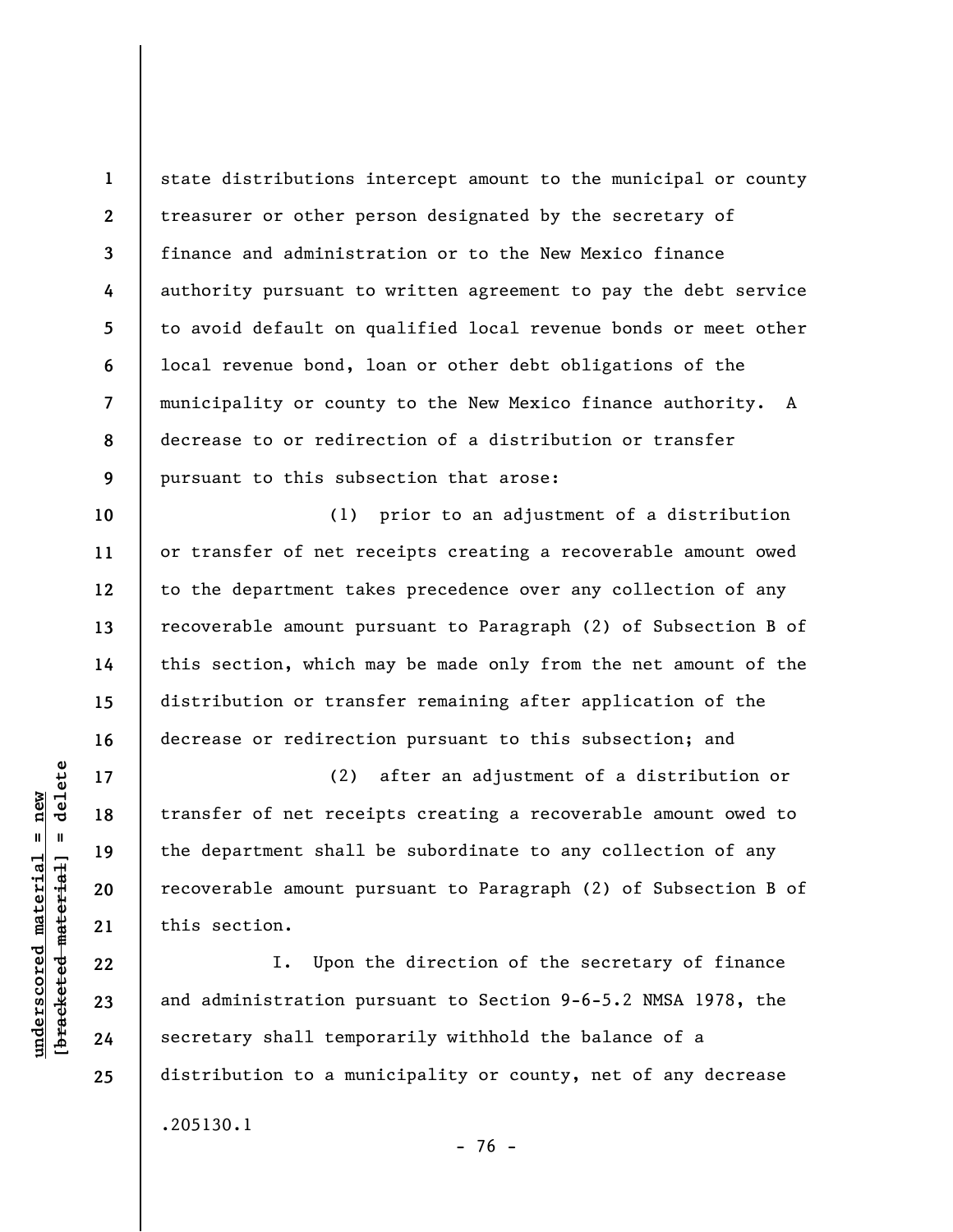**1 2 3 4 5 6 7 8 9 10 11 12 13 14 15**  or redirected amount pursuant to Subsection H of this section and any recoverable amount pursuant to Paragraph (2) of Subsection B of this section, that has failed to submit an audit report required by the Audit Act or a financial report required by Subsection F of Section 6-6-2 NMSA 1978. The amount to be withheld, the source of the withheld distribution and the number of months that the distribution is to be withheld shall be as directed by the secretary of finance and administration. A distribution withheld pursuant to this subsection shall remain in the tax administration suspense fund until distributed to the municipality or county and shall not be distributed to the general fund. An amount withheld pursuant to this subsection shall be distributed to the municipality or county upon direction of the secretary of finance and administration.

**16** 

**17** 

**18** 

**19** 

**20** 

**21** 

**22** 

**23** 

**24** 

**25** 

J. As used in this section:

(1) "amounts relating to the current month" means any amounts included in the net receipts of the current month that represent payment of tax due for the current month, correction of amounts processed in the current month that relate to the current month or that otherwise relate to obligations due for the current month;

(2) "amounts relating to prior periods" means any amounts processed during the current month that adjust amounts processed in a period or periods prior to the current .205130.1

- 77 -

 $\frac{1}{2}$  intereted material = delete **[bracketed material] = delete**  $underscored material = new$ **underscored material = new**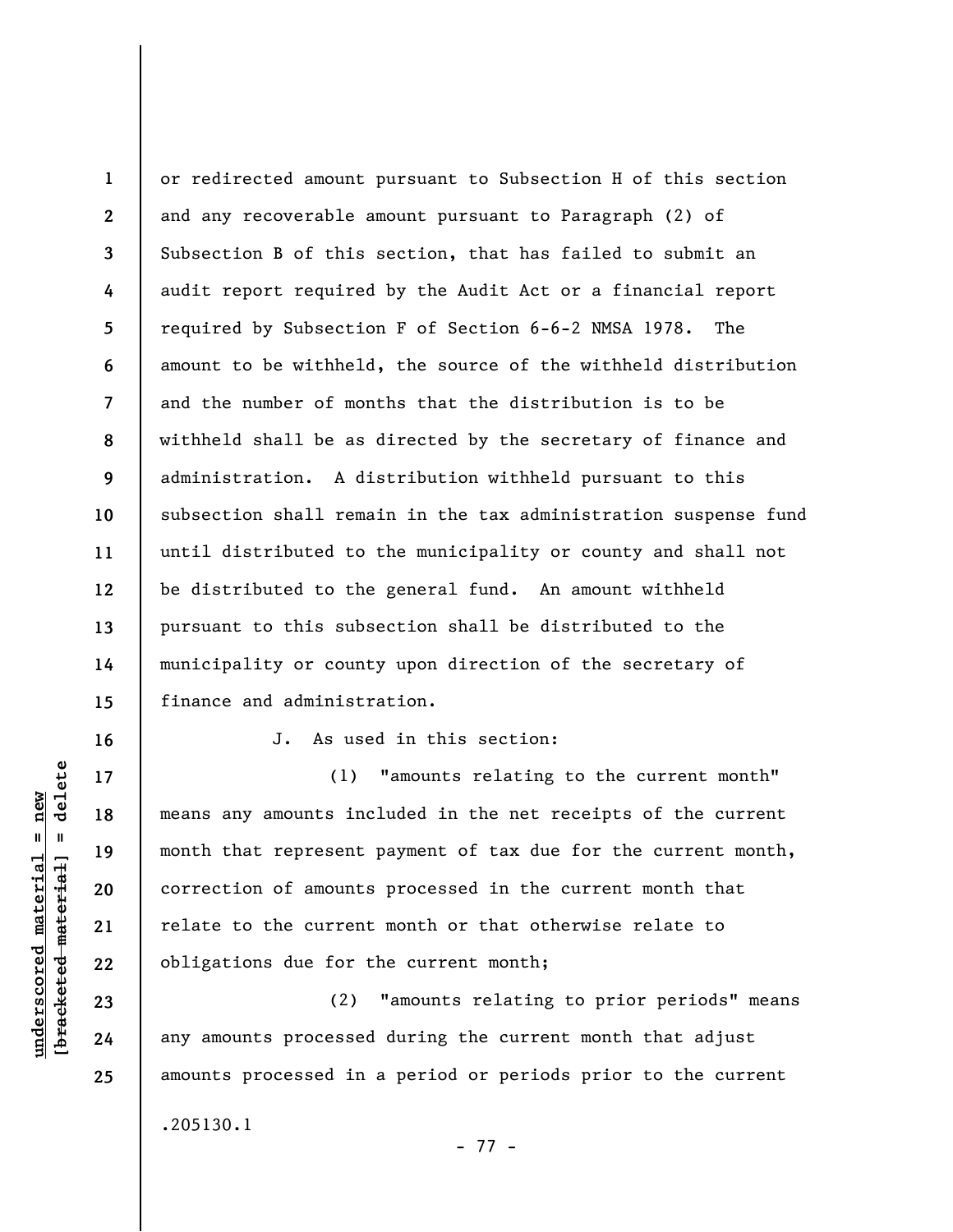**1 2 3 4 5 6 7 8 9 10 11 12 13 14 15 16 17 18 19 20 21 22 23 24 25**  month regardless of whether the adjustment is a correction of a department error or due to the filing of amended returns, payment of department-issued assessments, filing or approval of claims for refund, audit adjustments or other cause; (3) "average distribution or transfer amount" means the following amounts; provided that a distribution or transfer that is negative shall not be used in calculating the amounts: (a) the annual average of the total amount distributed or transferred to a municipality or county in each of the three twelve-month periods preceding the current month; (b) if a distribution or transfer to a municipality or county has been made for less than three years, the total amount distributed or transferred in the year preceding the current month; or (c) if a municipality or county has not received distributions or transfers of net receipts for twelve or more months, the monthly average of net receipts distributed or transferred to the municipality or county preceding the current month multiplied by twelve; (4) "current month" means the month for which the distribution or transfer is being prepared; and (5) "repayment agreement" means an agreement between the department and a municipality or county under which .205130.1

- 78 -

 $\frac{1}{2}$  of  $\frac{1}{2}$  and  $\frac{1}{2}$  and  $\frac{1}{2}$  and  $\frac{1}{2}$  and  $\frac{1}{2}$  and  $\frac{1}{2}$  and  $\frac{1}{2}$  and  $\frac{1}{2}$  and  $\frac{1}{2}$  and  $\frac{1}{2}$  and  $\frac{1}{2}$  and  $\frac{1}{2}$  and  $\frac{1}{2}$  and  $\frac{1}{2}$  and  $\frac{1}{2}$  an **[bracketed material] = delete**  $underscored material = new$ **underscored material = new**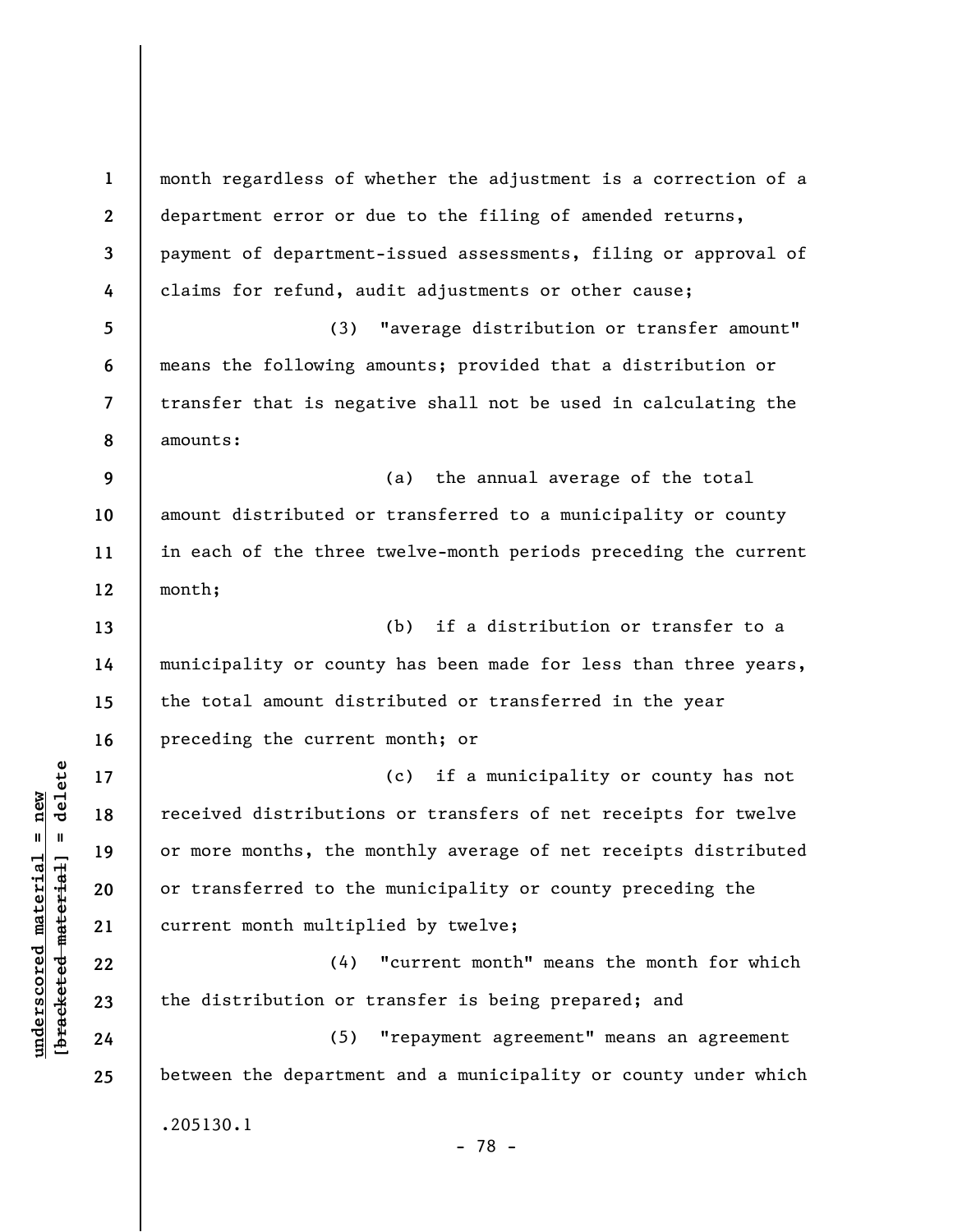**1 2 3 4 5 6 7 8 9 10 11 12 13 14 15 16 17 18 19 20 21 22**  the municipality or county agrees to allow the department to recover an amount determined pursuant to Paragraph (2) of Subsection B of this section by decreasing distributions or transfers to the municipality or county for one or more months beginning with the distribution or transfer to be made with respect to a designated month. No interest shall be charged." **SECTION 62.** Section 26-2B-1 NMSA 1978 (being Laws 2007, Chapter 210, Section 1) is amended to read: "26-2B-1. SHORT TITLE.--[Sections 1 through 7 of this act] Chapter 26, Article 2B NMSA 1978 may be cited as the "Lynn and Erin Compassionate Use Act" in honor of Lynn Pierson and Erin Armstrong." **SECTION 63.** Section 26-2B-3 NMSA 1978 (being Laws 2007, Chapter 210, Section 3) is amended to read: "26-2B-3. DEFINITIONS.--As used in the Lynn and Erin Compassionate Use Act: A. "adequate supply" means an amount of cannabis, in any form approved by the department, possessed by a qualified patient or collectively possessed by a qualified patient and the qualified patient's primary caregiver that is determined by rule of the department to be no more than reasonably necessary to ensure the uninterrupted availability

of cannabis for a period of three months and that is derived solely from an intrastate source;

B. "debilitating medical condition" means: .205130.1

- 79 -

delete **[bracketed material] = delete**  $underscored material = new$ **underscored material = new**  $\mathbf{u}$ bracketed material

**23** 

**24**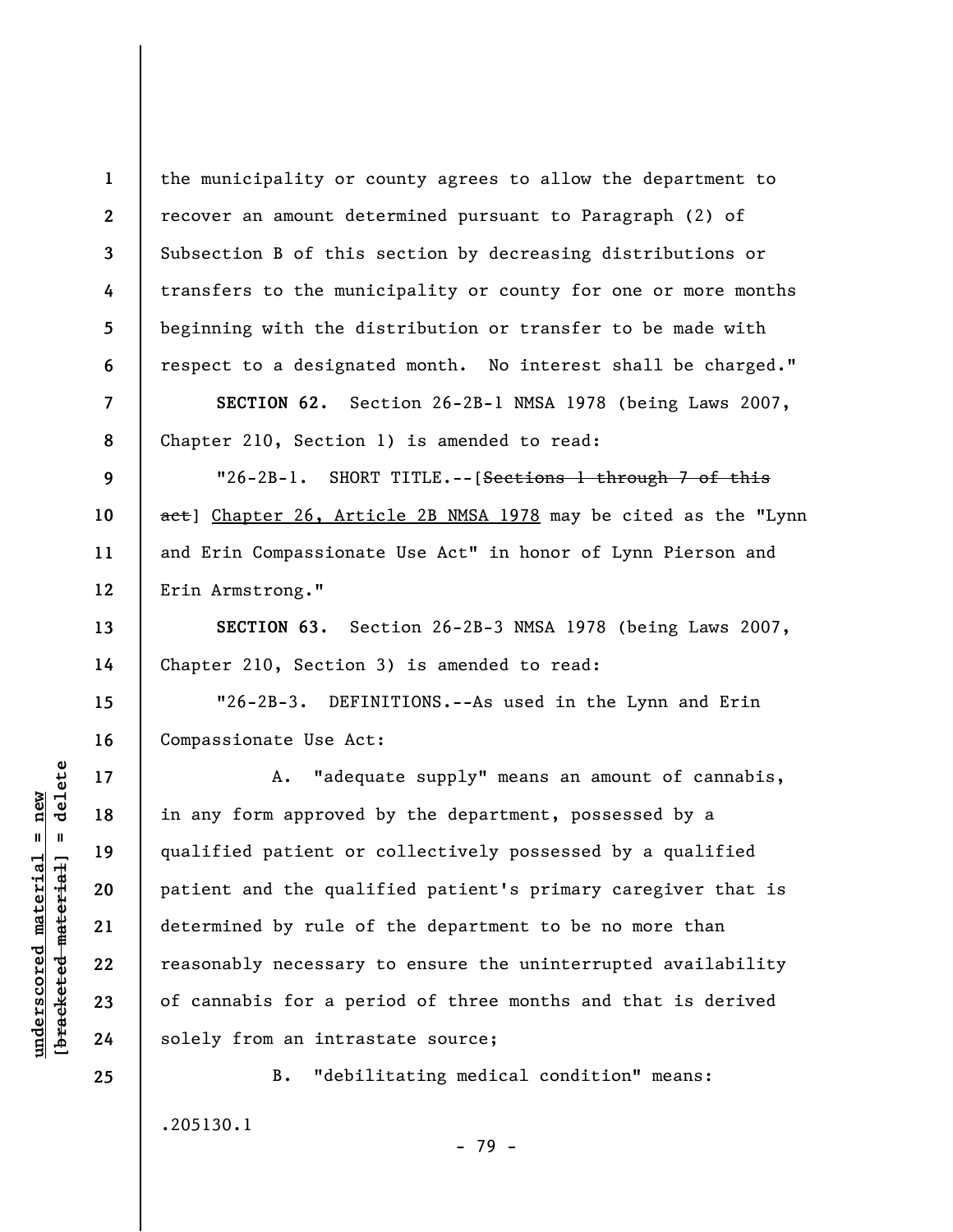**1 2 3 4 5 6 7 8 9 10 11 12 13 14 15 16 17 18 19 20 21 22 23 24 25**  (1) cancer; (2) glaucoma; (3) multiple sclerosis; (4) damage to the nervous tissue of the spinal cord, with objective neurological indication of intractable spasticity; (5) epilepsy; (6) positive status for human immunodeficiency virus or acquired immune deficiency syndrome; (7) admitted into hospice care in accordance with rules promulgated by the department; or (8) any other medical condition, medical treatment or disease as approved by the department; C. "department" means the department of health; D. "licensed producer" means any person or association of persons within New Mexico that the [department] cannabis control board determines to be qualified to produce, possess, distribute and dispense cannabis pursuant to the Lynn and Erin Compassionate Use Act and that is licensed by the department; E. "personal production license" means a license issued to a qualified patient that allows the qualified patient to produce medical cannabis for that qualified patient's personal use in accordance with cannabis control board rules; [E.] F. "practitioner" means a person licensed in .205130.1

 $\frac{1}{2}$  of  $\frac{1}{2}$  and  $\frac{1}{2}$  and  $\frac{1}{2}$  and  $\frac{1}{2}$  and  $\frac{1}{2}$  and  $\frac{1}{2}$  and  $\frac{1}{2}$  and  $\frac{1}{2}$  and  $\frac{1}{2}$  and  $\frac{1}{2}$  and  $\frac{1}{2}$  and  $\frac{1}{2}$  and  $\frac{1}{2}$  and  $\frac{1}{2}$  and  $\frac{1}{2}$  an **[bracketed material] = delete**

**underscored material = new**

 $underscored material = new$ 

- 80 -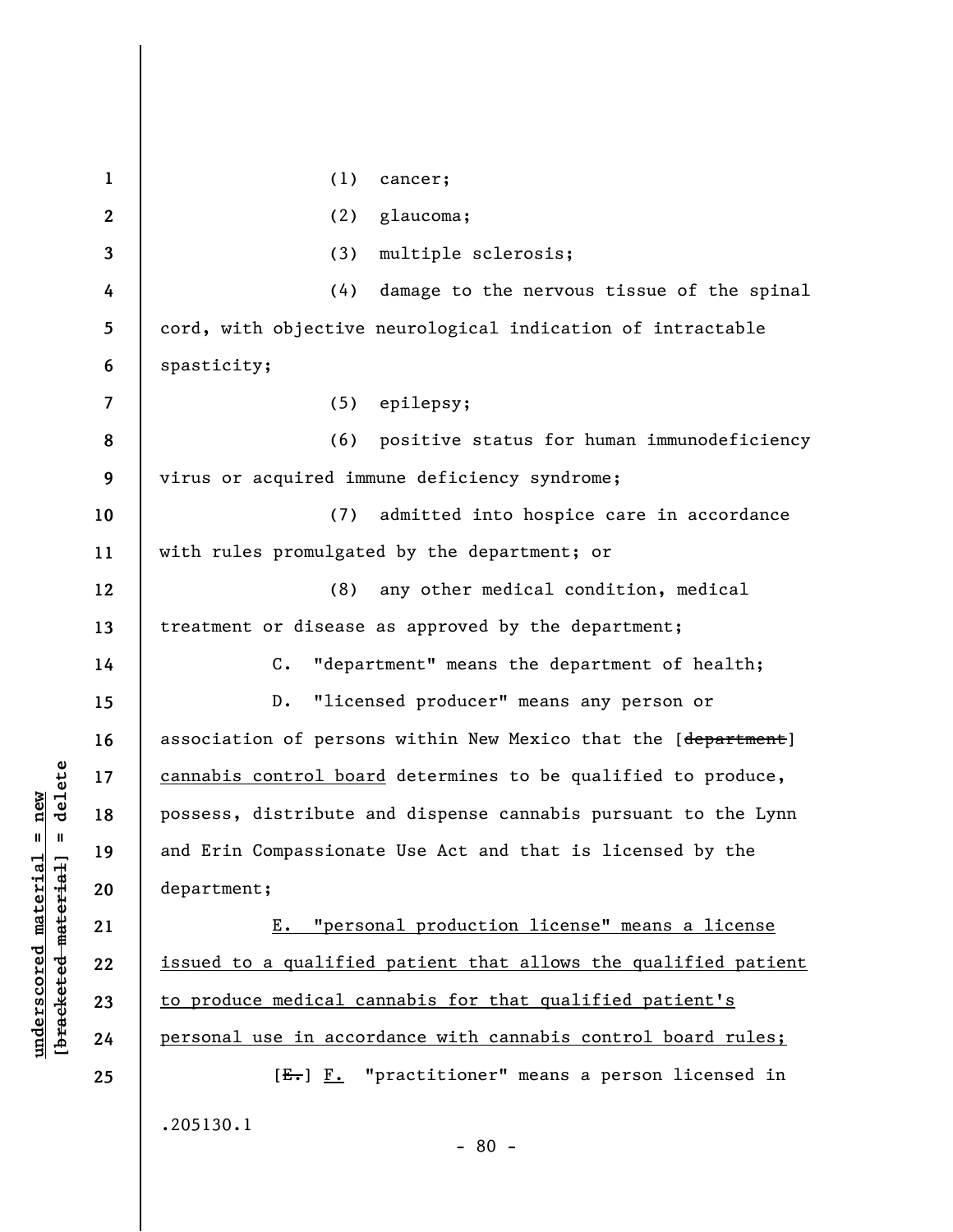New Mexico to prescribe and administer drugs that are subject to the Controlled Substances Act;

[F.] G. "primary caregiver" means a resident of New Mexico who is at least eighteen years of age and who has been designated by the patient's practitioner as being necessary to take responsibility for managing the well-being of a qualified patient with respect to the medical use of cannabis pursuant to the provisions of the Lynn and Erin Compassionate Use Act;

 $[G<sub>r</sub>]$  H. "qualified patient" means a resident of New Mexico who has been diagnosed by a practitioner as having a debilitating medical condition and has received written certification and a registry identification card issued pursuant to the Lynn and Erin Compassionate Use Act; and

[H.] I. "written certification" means a statement in a patient's medical records or a statement signed by a patient's practitioner that, in the practitioner's professional opinion, the patient has a debilitating medical condition and the practitioner believes that the potential health benefits of the medical use of cannabis would likely outweigh the health risks for the patient. A written certification is not valid for more than one year from the date of issuance."

**SECTION 64.** Section 26-2B-7 NMSA 1978 (being Laws 2007, Chapter 210, Section 7) is amended to read:

"26-2B-7. [REGISTRY IDENTIFICATION CARDS] DEPARTMENT RULES--DUTIES--REGISTRY IDENTIFICATION CARDS.--

.205130.1

delete **[bracketed material] = delete**  $underscored material = new$ **underscored material = new**  $\mathbf{I}$ bracketed material

**1** 

**2** 

**3** 

**4** 

**5** 

**6** 

**7** 

**8** 

**9** 

**10** 

**11** 

**12** 

**13** 

**14** 

**15** 

**16** 

**17** 

**18** 

**19** 

**20** 

**21** 

**22** 

**23** 

**24**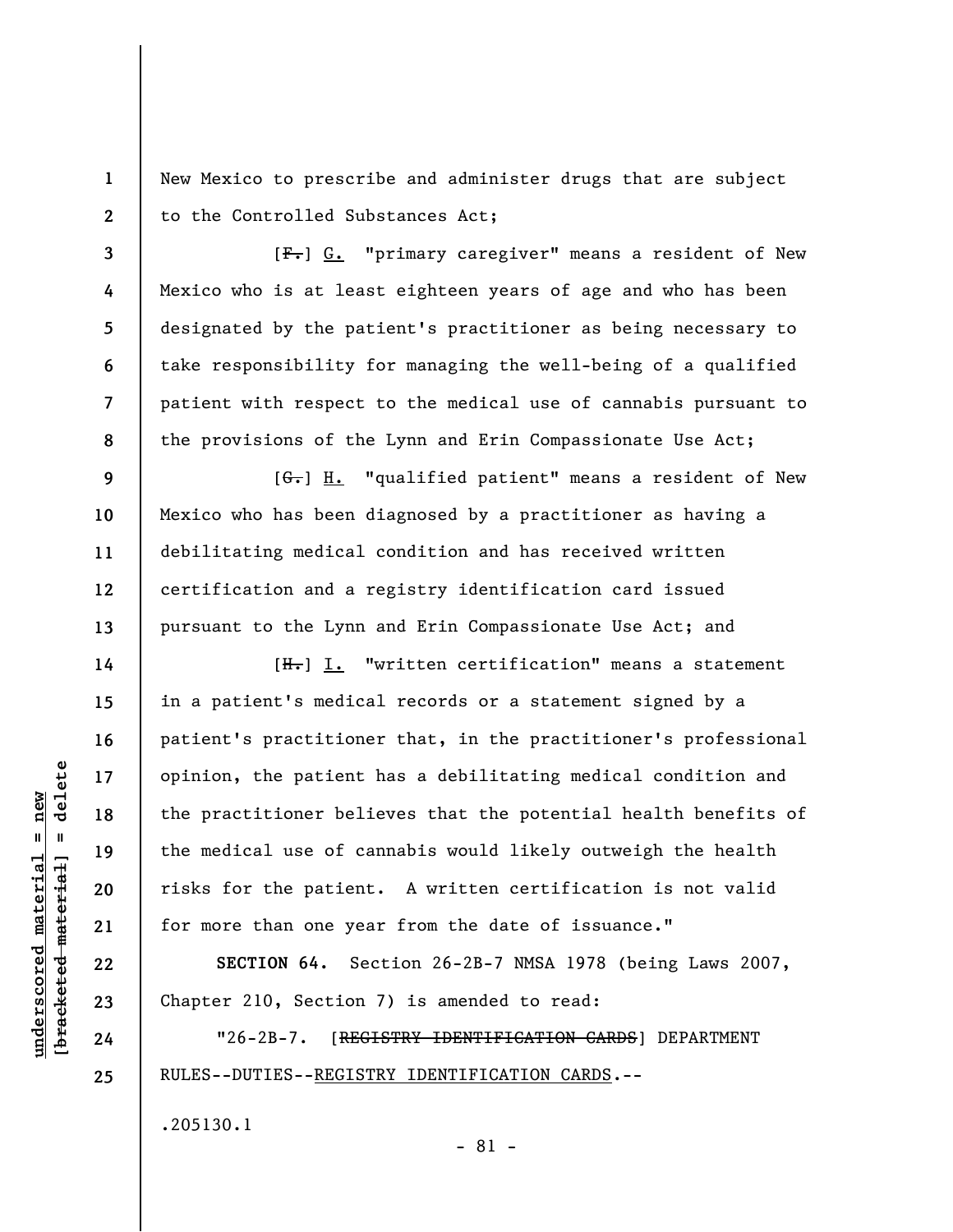**1 2 3 4 5 6 7 8 9 10 11 12 13 14 15 16 17 18 19 20 21 22 23 24 25**  A. No later than [October 1, 2007] October 1, 2017, and after consultation with the advisory board, the department shall promulgate rules in accordance with the State Rules Act to: [implement the purpose of the Lynn and Erin Compassionate Use Act. The rules shall: (1) govern the manner in which] (1) address how the department will [consider applications for] issue and renew registry identification cards [and for the renewal of identification cards] for qualified patients and primary caregivers; (2) define the amount of cannabis that is necessary to constitute an adequate supply, including amounts for topical treatments; (3) identify criteria and set forth procedures for including additional medical conditions, medical treatments or diseases to the list of debilitating medical conditions that qualify for the medical use of cannabis. Procedures shall include a petition process and shall allow for public comment and public hearings before the advisory board; (4) set forth additional medical conditions, medical treatments or diseases to the list of debilitating medical conditions that qualify for the medical use of cannabis as recommended by the advisory board; [(5) identify requirements for the licensure of producers and cannabis production facilities and set forth .205130.1 - 82 -

**underscored material = new [bracketed material] = delete**

 $\frac{1}{2}$  intereted material = delete  $anderscored material = new$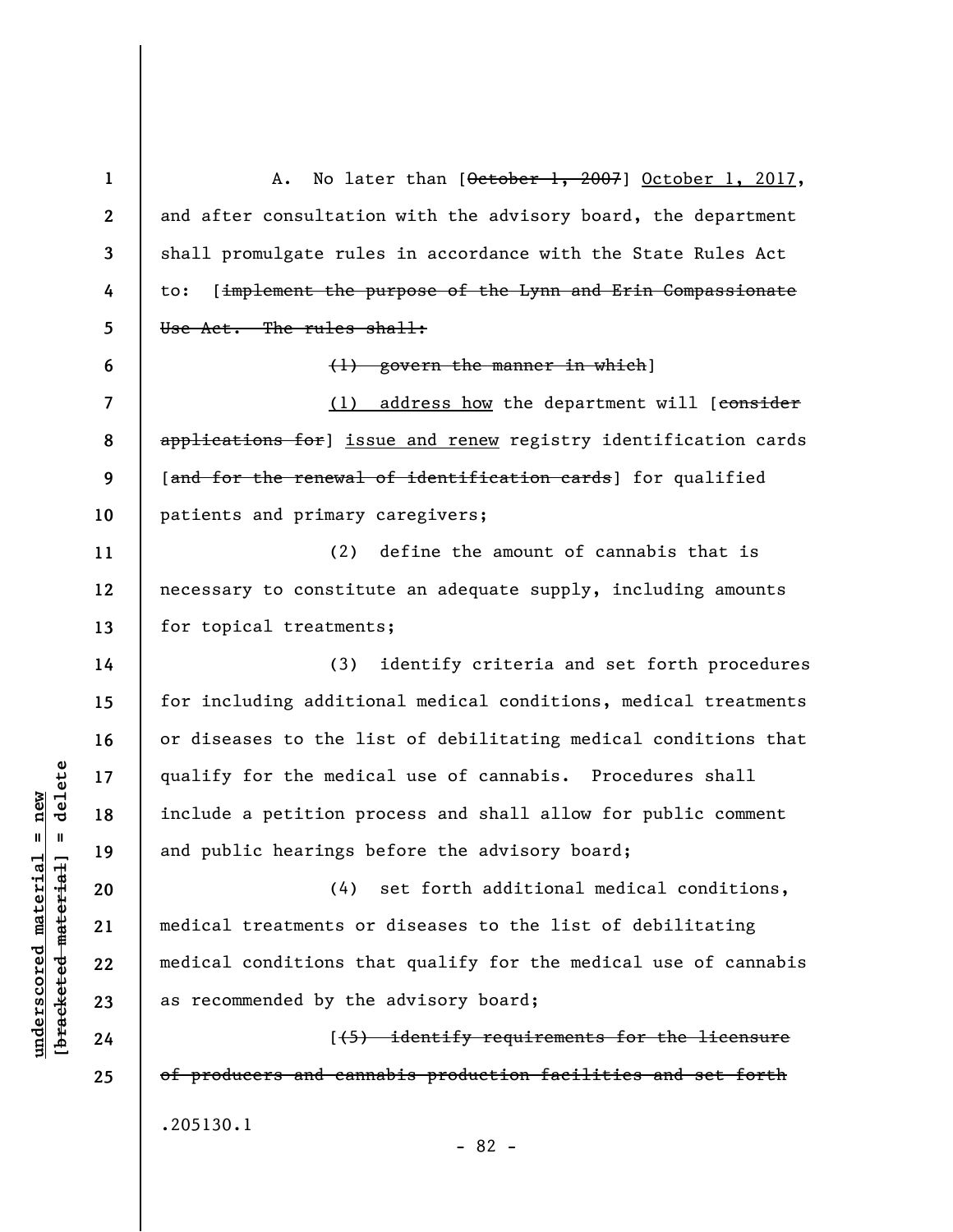**1 2 3 4 5 6 7 8 9 10 11 12 13 14 15 16 17 18 19 20 21 22 23 24 25**  procedures to obtain licenses; (6) develop a distribution system for medical cannabis that provides for: (a) cannabis production facilities within New Mexico housed on secured grounds and operated by licensed producers; and (b) distribution of medical cannabis to qualified patients or their primary caregivers to take place at locations that are designated by the department and that are not within three hundred feet of any school, church or daycare center]  $[**(7)**]$  (5) determine additional duties and responsibilities of the advisory board; and  $[$   $($ 8 $)$ ]  $($  6) be revised and updated as necessary. B. The department shall issue registry identification cards to a patient and to the primary caregiver, if any, for that patient  $[\frac{if \text{ any}}{if} \text{ and } \text{b} \text{ is the following}]$ , in accordance with [the department's] applicable rules: (1) a written certification; (2) the name, address and date of birth of the patient; (3) the name, address and telephone number of the patient's practitioner; and (4) the name, address and date of birth of the patient's primary caregiver, if any. .205130.1 - 83 -

**underscored material = new [bracketed material] = delete**

 $b$ racketed material] = delete  $underscored material = new$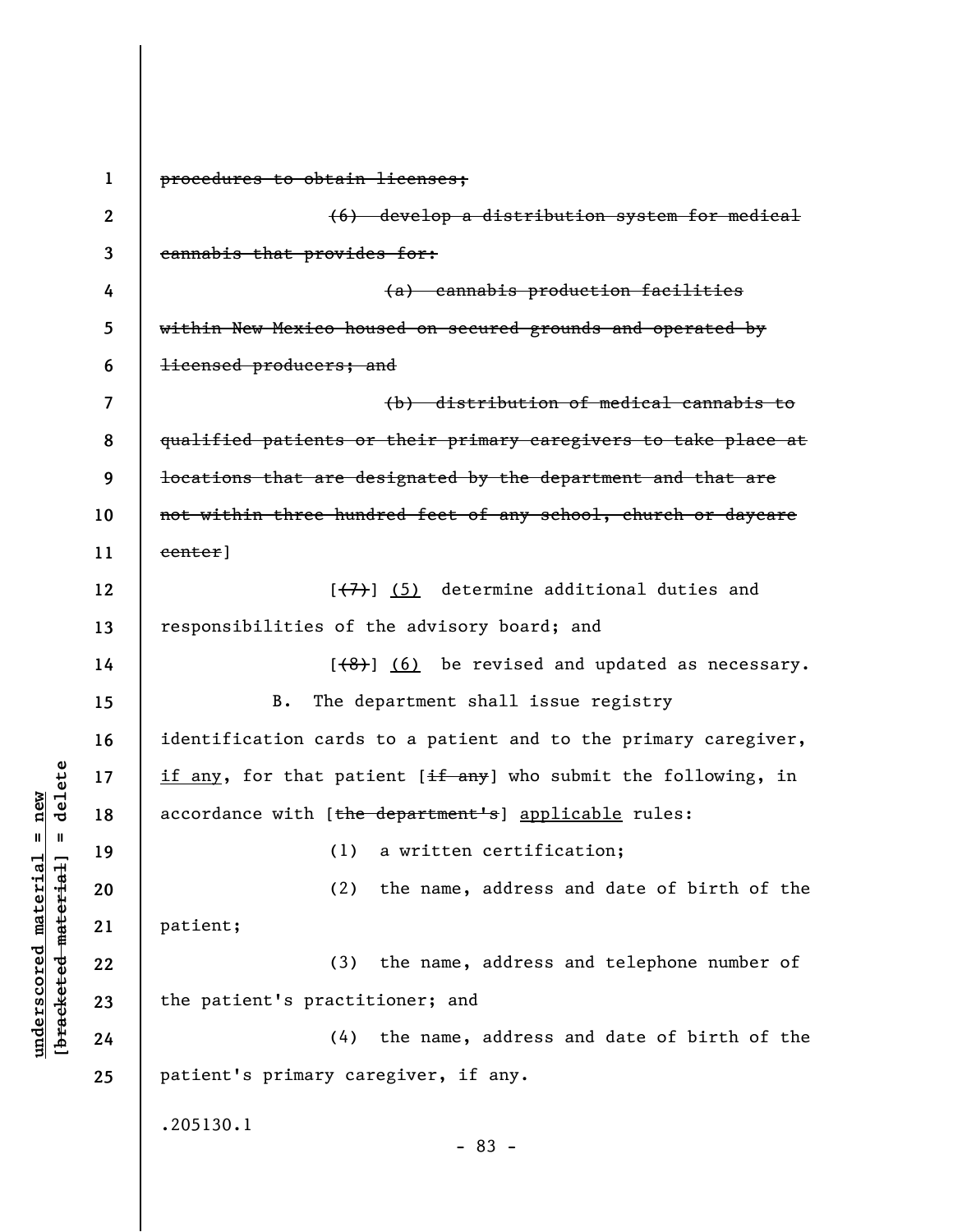**1 2 3 4 5 6 7 8 9 10 11 12**  C. The department shall verify the information contained in an application submitted [pursuant to] as provided in Subsection B of this section and shall approve or deny  $[4\pi]$ the application within thirty days of receipt. The department may deny an application only if the applicant did not provide the information required [pursuant to] as provided in Subsection B of this section or if the department determines that the information provided is false. A person whose application has been denied shall not reapply for six months from the date of the denial unless otherwise authorized by [the department] rule. D. The department shall issue a registry

identification card within five days of approving an application, and  $[a]$  the card shall expire one year after the date of issuance. A registry identification card shall contain:

(1) the name, address and date of birth of the qualified patient and primary caregiver, if any;

(2) the date of issuance and expiration date of the registry identification card; and

(3) other information  $f$ that the department may require] as required by rule.

E. A person who possesses a registry identification card shall notify the department of any change in the person's name, address, qualified patient's practitioner, qualified .205130.1

- 84 -

 $\frac{1}{2}$  of  $\frac{1}{2}$  and  $\frac{1}{2}$  and  $\frac{1}{2}$  and  $\frac{1}{2}$  and  $\frac{1}{2}$  and  $\frac{1}{2}$  and  $\frac{1}{2}$  and  $\frac{1}{2}$  and  $\frac{1}{2}$  and  $\frac{1}{2}$  and  $\frac{1}{2}$  and  $\frac{1}{2}$  and  $\frac{1}{2}$  and  $\frac{1}{2}$  and  $\frac{1}{2}$  an **[bracketed material] = delete**  $underscored material = new$ **underscored material = new**

**13** 

**14** 

**15** 

**16** 

**17** 

**18** 

**19** 

**20** 

**21** 

**22** 

**23** 

**24**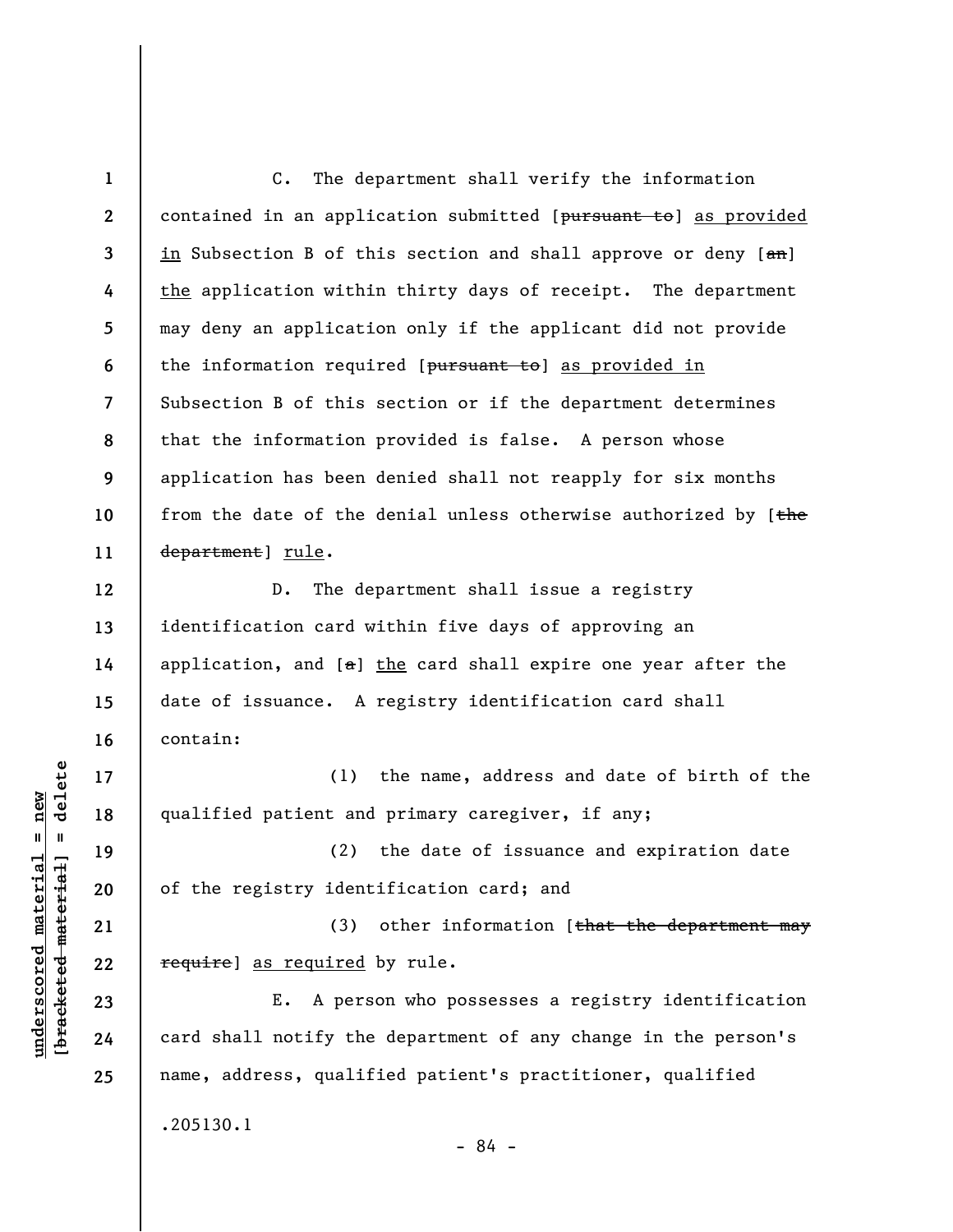patient's primary caregiver or change in status of the qualified patient's debilitating medical condition within ten days of the change.

F. Possession of or application for a registry identification card shall not constitute probable cause or give rise to reasonable suspicion for a governmental agency to search the person or property of the person possessing or applying for the card.

G. The department shall maintain a confidential file containing the names and addresses of the persons who have either applied for or received a registry identification card. Individual names on the list shall be confidential and not subject to disclosure, except:

(1) to authorized employees or agents of the department as necessary to perform the duties of the department pursuant to the provisions of the Lynn and Erin Compassionate Use Act;

(2) to authorized employees of state or local law enforcement agencies, but only for the purpose of verifying that a person is lawfully in possession of a registry identification card; or

(3) as provided in the federal Health Insurance Portability and Accountability Act of 1996."

**SECTION 65.** Section 30-31-2 NMSA 1978 (being Laws 1972, Chapter 84, Section 2, as amended) is amended to read: .205130.1

**1** 

**2** 

**3** 

**4** 

**5** 

**6** 

**7** 

**8** 

**9** 

**10** 

**11** 

**12** 

**13** 

**14** 

**15** 

**16** 

**17** 

**18** 

**19** 

**20** 

**21** 

**22** 

**23** 

**24** 

**25** 

**underscored material = new [bracketed material] = delete**

 $b$ racketed material] = delete  $underscored material = new$ 

- 85 -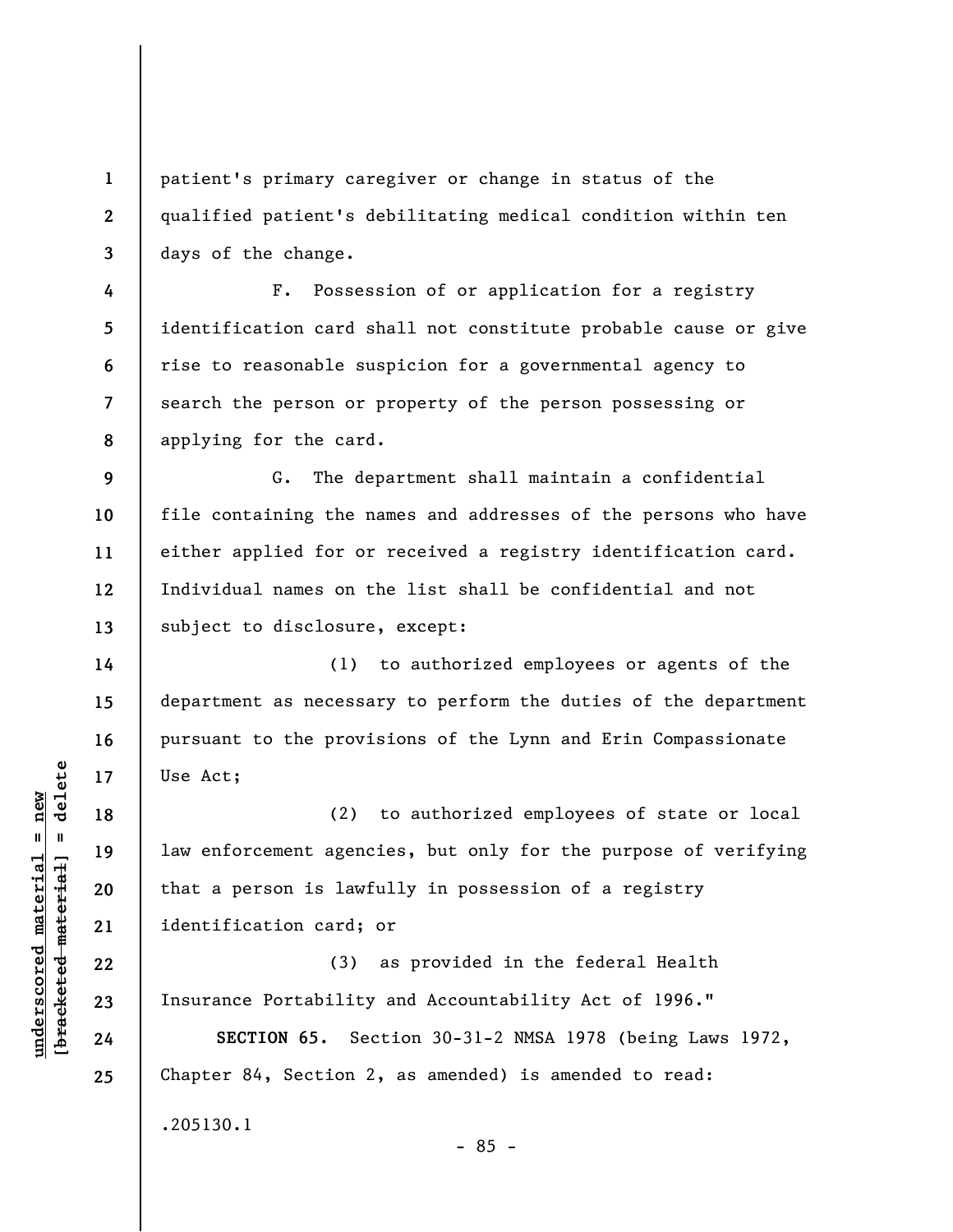**1 2 3 4 5 6 7 8 9 10 11 12 13 14 15 16 17 18 19 20 21 22 23 24 25**  "30-31-2. DEFINITIONS.--As used in the Controlled Substances Act: A. "administer" means the direct application of a controlled substance by any means to the body of a patient or research subject by a practitioner or the practitioner's agent; B. "agent" includes an authorized person who acts on behalf of a manufacturer, distributor or dispenser. It does not include a common or contract carrier, public warehouseperson or employee of the carrier or warehouseperson; C. "board" means the board of pharmacy; D. "bureau" means the narcotic and dangerous drug section of the criminal division of the United States department of justice, or its successor agency; E. "controlled substance": (1) means a drug or substance listed in Schedules I through V of the Controlled Substances Act or rules adopted thereto; and (2) does not include industrial hemp, marijuana or hashish for the purpose of conduct that complies with the Cannabis Revenue and Freedom Act; F. "counterfeit substance" means a controlled substance that bears the unauthorized trademark, trade name, imprint, number, device or other identifying mark or likeness of a manufacturer, distributor or dispenser other than the person who in fact manufactured, distributed or dispensed the .205130.1 - 86 -

**underscored material = new [bracketed material] = delete**

 $\frac{1}{2}$  of  $\frac{1}{2}$  and  $\frac{1}{2}$  and  $\frac{1}{2}$  and  $\frac{1}{2}$  and  $\frac{1}{2}$  and  $\frac{1}{2}$  and  $\frac{1}{2}$  and  $\frac{1}{2}$  and  $\frac{1}{2}$  and  $\frac{1}{2}$  and  $\frac{1}{2}$  and  $\frac{1}{2}$  and  $\frac{1}{2}$  and  $\frac{1}{2}$  and  $\frac{1}{2}$  an  $underscored material = new$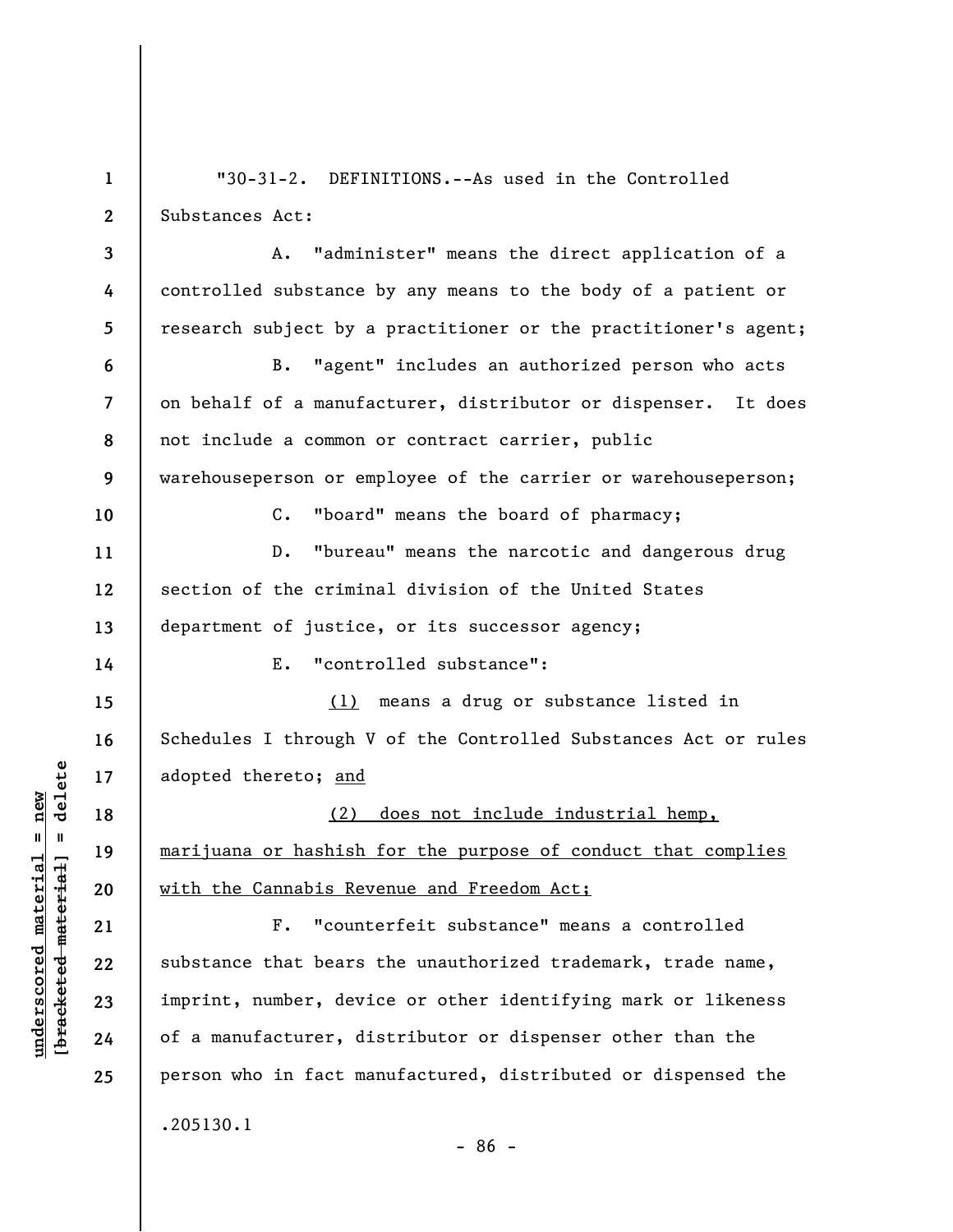**1** 

**12** 

**13** 

**14** 

**15** 

**16** 

**17** 

**18** 

**19** 

**20** 

**21** 

**22** 

**23** 

**24** 

**25** 

controlled substance;

**2 3 4 5**  G. "deliver" means the actual, constructive or attempted transfer from one person to another of a controlled substance or controlled substance analog, whether or not there is an agency relationship;

**6 7 8 9 10 11**  H. "dispense" means to deliver a controlled substance to an ultimate user or research subject pursuant to the lawful order of a practitioner, including the administering, prescribing, packaging, labeling or compounding necessary to prepare the controlled substance for that delivery;

I. "dispenser" means a practitioner who dispenses and includes hospitals, pharmacies and clinics where controlled substances are dispensed;

J. "distribute" means to deliver other than by administering or dispensing a controlled substance or controlled substance analog;

K. "drug" or "substance" means substances recognized as drugs in the official United States pharmacopoeia, official homeopathic pharmacopoeia of the United States or official national formulary or any respective supplement to those publications. It does not include devices or their components, parts or accessories;

L. "hashish" means the resin extracted from any part of marijuana, whether growing or not, and every compound, .205130.1 - 87 -

 $\frac{1}{2}$  intereted material = delete **[bracketed material] = delete**  $underscored material = new$ **underscored material = new**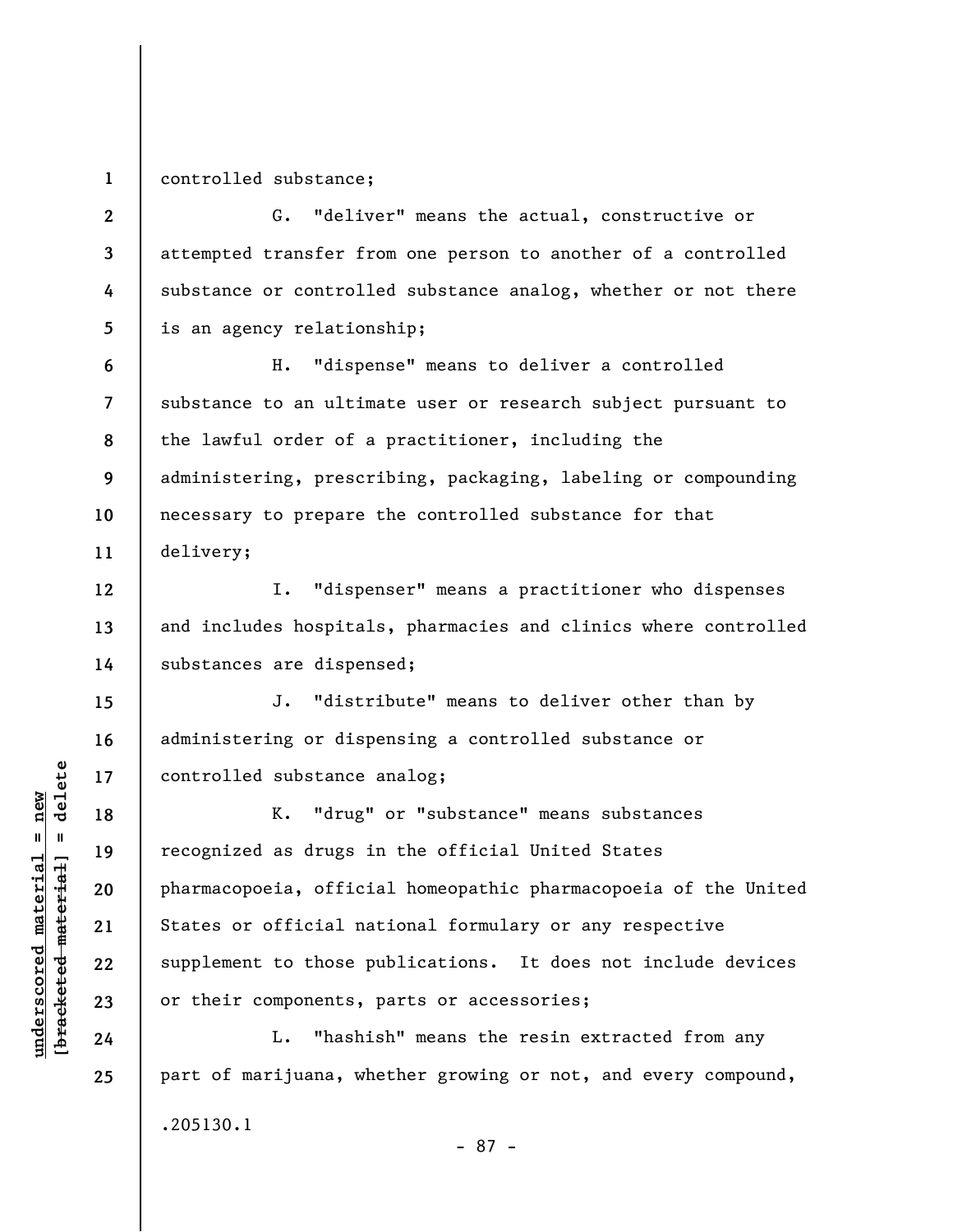**1 2**  manufacture, salt, derivative, mixture or preparation of such resins;

**3 4 5 6 7 8 9 10 11**  M. "manufacture" means the production, preparation, compounding, conversion or processing of a controlled substance or controlled substance analog by extraction from substances of natural origin or independently by means of chemical synthesis or by a combination of extraction and chemical synthesis and includes any packaging or repackaging of the substance or labeling or relabeling of its container, except that this term does not include the preparation or compounding of a controlled substance:

(1) by a practitioner as an incident to administering or dispensing a controlled substance in the course of the practitioner's professional practice; or

(2) by a practitioner, or by the practitioner's agent under the practitioner's supervision, for the purpose of or as an incident to research, teaching or chemical analysis and not for sale;

N. "marijuana":

(1) means all parts of the plant cannabis, including any and all varieties, species and subspecies of the genus Cannabis, whether growing or not, the seeds thereof and every compound, manufacture, salt, derivative, mixture or preparation of the plant or its seeds; [Ht] and

- 88 -

(2) does not include:

.205130.1

 $\frac{1}{2}$  intereted material = delete **[bracketed material] = delete**  $underscored material = new$ **underscored material = new**

**12** 

**13** 

**14** 

**15** 

**16** 

**17** 

**18** 

**19** 

**20** 

**21** 

**22** 

**23** 

**24**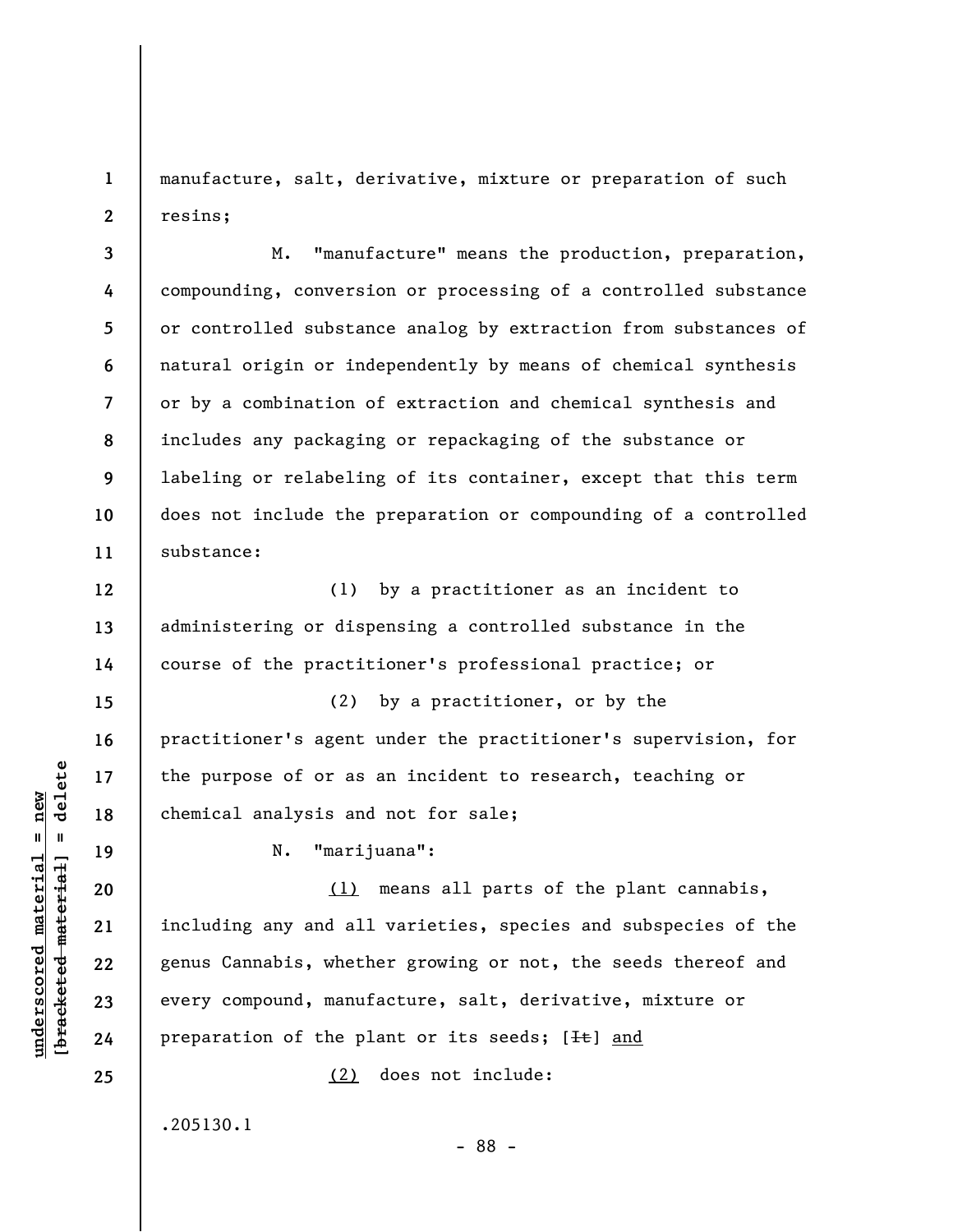| $\mathbf 1$ | the mature stalks of the plant;<br><u>(a)</u>                  |
|-------------|----------------------------------------------------------------|
| 2           | hashish;<br>(b)                                                |
| 3           | tetrahydrocannabinols extracted or<br>(c)                      |
| 4           | isolated from marijuana;                                       |
| 5           | fiber produced from the stalks;<br>(d)                         |
| 6           | oil or cake made from the seeds of<br>(e)                      |
| 7           | the plant;                                                     |
| 8           | (f)<br>any other compound, manufacture,                        |
| 9           | salt, derivative, mixture or preparation of the mature stalks, |
| 10          | fiber, oil or cake; $[\theta r]$                               |
| 11          | the sterilized seed of the plant<br>(g)                        |
| 12          | that is incapable of germination; or                           |
| 13          | industrial hemp or commodities or<br>(h)                       |
| 14          | products made from industrial hemp;                            |
| 15          | "narcotic drug" means any of the following,<br>0.              |
| 16          | whether produced directly or indirectly by extraction from     |
| 17          | substances of vegetable origin or independently by means of    |
| 18          | chemical synthesis or by a combination of extraction and       |
| 19          | chemical synthesis:                                            |
| 20          | opium and opiate and any salt, compound,<br>(1)                |
| 21          | derivative or preparation of opium or opiate;                  |
| 22          | (2)<br>any salt, compound, isomer, derivative or               |
| 23          | preparation that is a chemical equivalent of any of the        |
| 24          | substances referred to in Paragraph (1) of this subsection,    |
| 25          | except the isoquinoline alkaloids of opium;                    |
|             | .205130.1<br>$-89 -$                                           |

**underscored material = new [bracketed material] = delete**

 $[**bracket** etc.**eted** meter $at$ ]. = delete$  $underscored material = new$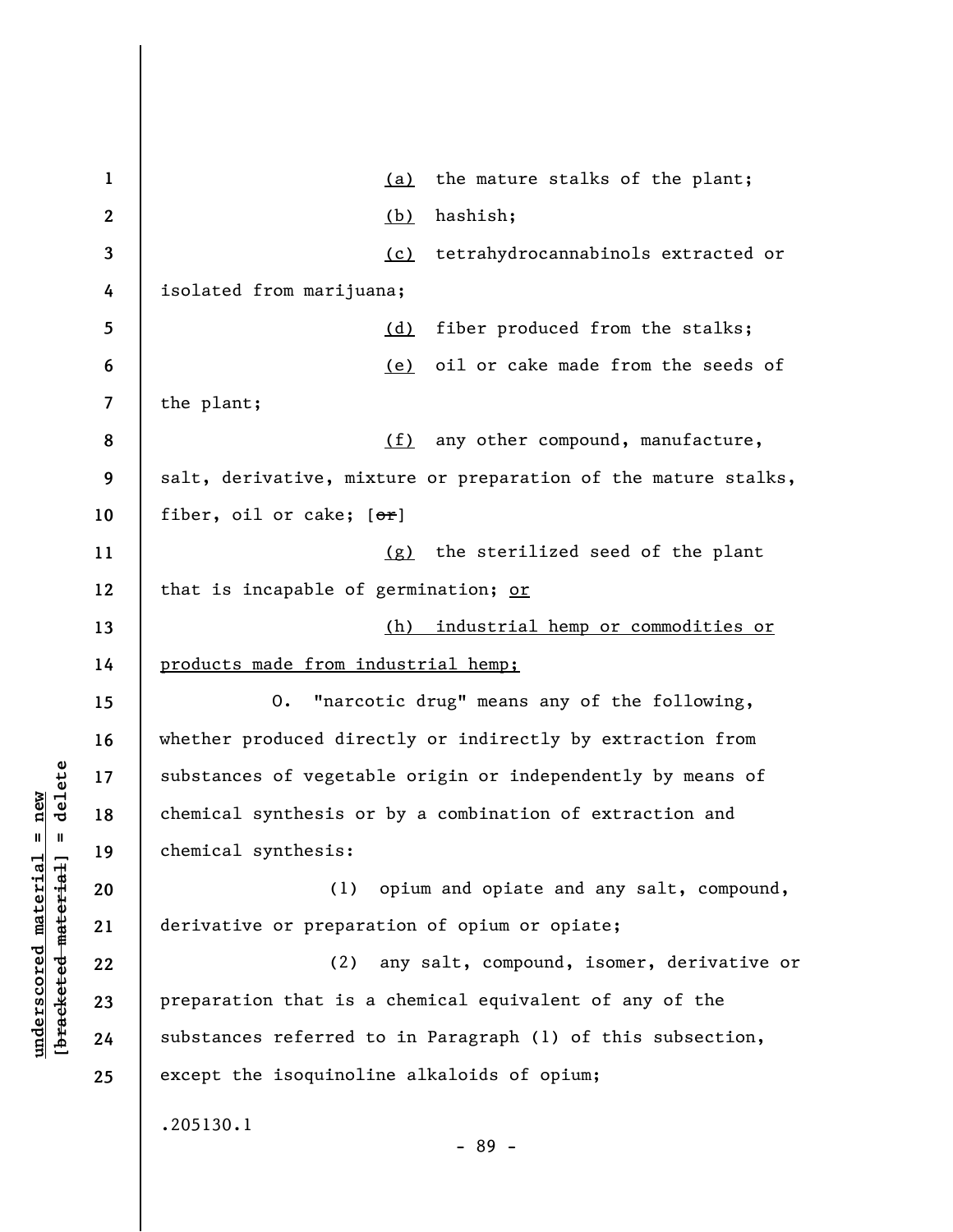(3) opium poppy and poppy straw, including all parts of the plant of the species Papaver somniferum L. except its seeds; or

**8 9**  (4) coca leaves and any salt, compound, derivative or preparation of coca leaves, any salt, compound, isomer, derivative or preparation that is a chemical equivalent of any of these substances except decocainized coca leaves or extractions of coca leaves that do not contain cocaine or ecgonine;

P. "opiate" means any substance having an addiction-forming or addiction-sustaining liability similar to morphine or being capable of conversion into a drug having addiction-forming or addiction-sustaining liability. "Opiate" does not include, unless specifically designated as controlled under Section 30-31-5 NMSA 1978, the dextrorotatory isomer of 3-methoxy-n-methylmorphinan and its salts, dextromethorphan. "Opiate" does include its racemic and levorotatory forms;

Q. "person" means an individual, partnership, corporation, association, institution, political subdivision, government agency or other legal entity;

R. "practitioner" means a physician, certified advanced practice chiropractic physician, doctor of oriental medicine, dentist, physician assistant, certified nurse practitioner, clinical nurse specialist, certified nursemidwife, prescribing psychologist, veterinarian, euthanasia .205130.1

 $-90 -$ 

 $\frac{1}{2}$ **[bracketed material] = delete**  $underscored material = new$ **underscored material = new**

**1** 

**2** 

**3** 

**4** 

**5** 

**6** 

**7** 

**10** 

**11** 

**12** 

**13** 

**14** 

**15** 

**16** 

**17** 

**18** 

**19** 

**20** 

**21** 

**22** 

**23** 

**24**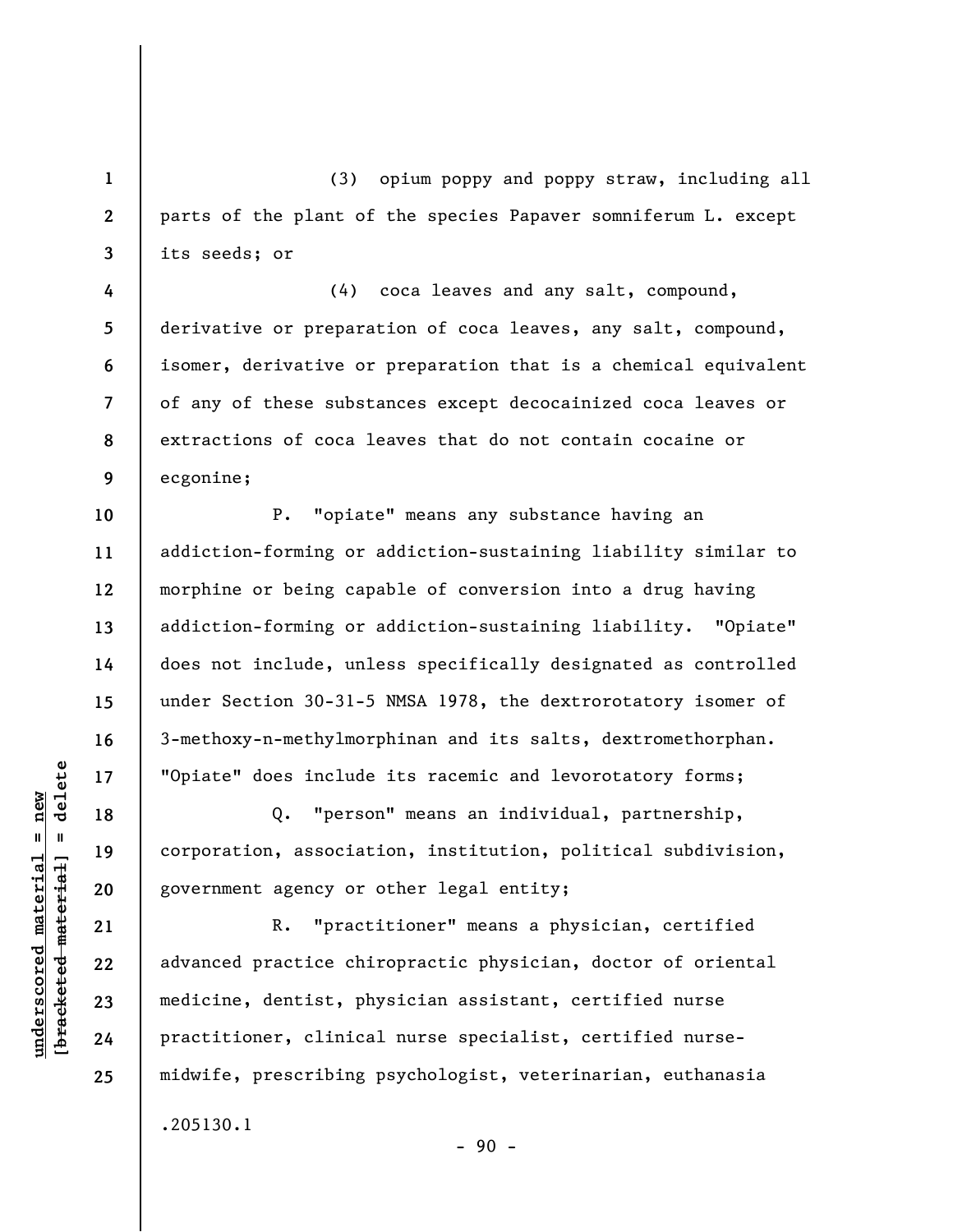technician, pharmacist, pharmacist clinician or other person licensed or certified to prescribe and administer drugs that are subject to the Controlled Substances Act;

S. "prescription" means an order given individually for the person for whom is prescribed a controlled substance, either directly from a licensed practitioner or the practitioner's agent to the pharmacist, including by means of electronic transmission, or indirectly by means of a written order signed by the prescriber, bearing the name and address of the prescriber, the prescriber's license classification, the name and address of the patient, the name and quantity of the drug prescribed, directions for use and the date of issue and in accordance with the Controlled Substances Act or rules adopted thereto;

T. "scientific investigator" means a person registered to conduct research with controlled substances in the course of the person's professional practice or research and includes analytical laboratories;

U. "ultimate user" means a person who lawfully possesses a controlled substance for the person's own use or for the use of a member of the person's household or for administering to an animal under the care, custody and control of the person or by a member of the person's household;

V. "drug paraphernalia" means all equipment, products and materials of any kind that are used, intended for .205130.1

 $\frac{1}{2}$  intereted material = delete **[bracketed material] = delete**  $underscored material = new$ **underscored material = new**

**1** 

**2** 

**3** 

**4** 

**5** 

**6** 

**7** 

**8** 

**9** 

**10** 

**11** 

**12** 

**13** 

**14** 

**15** 

**16** 

**17** 

**18** 

**19** 

**20** 

**21** 

**22** 

**23** 

**24**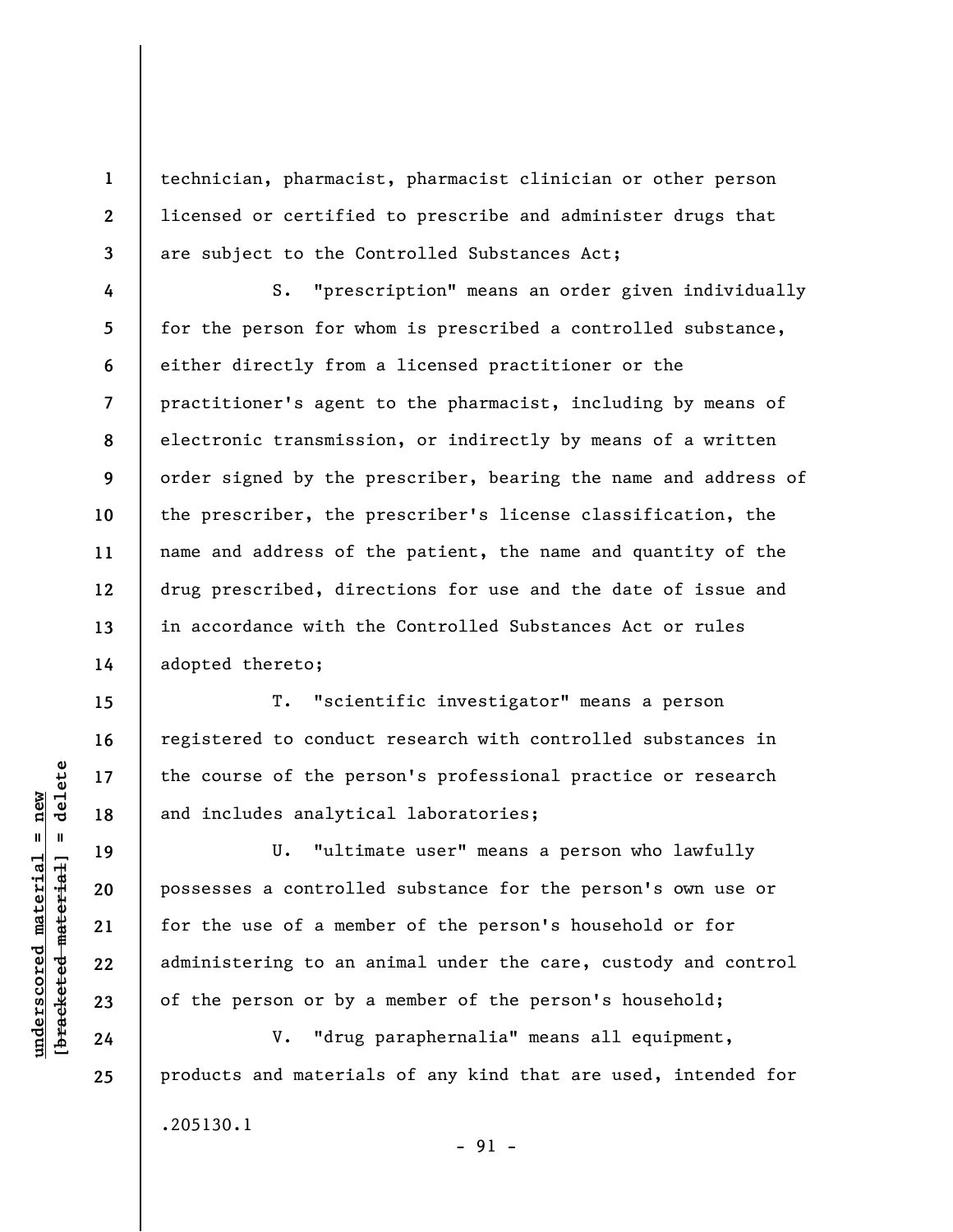**1 2 3 4 5 6 7 8**  use or designed for use in planting, propagating, cultivating, growing, harvesting, manufacturing, compounding, converting, producing, processing, preparing, testing, analyzing, packaging, repackaging, storing, containing, concealing, injecting, ingesting, inhaling or otherwise introducing into the human body a controlled substance or controlled substance analog, other than marijuana, in violation of the Controlled Substances Act. It includes:

**9 10 11 12 13**  (1) kits used, intended for use or designed for use in planting, propagating, cultivating, growing or harvesting any species of plant that is a controlled substance or controlled substance analog or from which a controlled substance can be derived;

(2) kits used, intended for use or designed for use in manufacturing, compounding, converting, producing, processing or preparing controlled substances or controlled substance analogs;

(3) isomerization devices used, intended for use or designed for use in increasing the potency of any species of plant that is a controlled substance;

(4) testing equipment used, intended for use or designed for use in identifying or in analyzing the strength, effectiveness or purity of controlled substances or controlled substance analogs;

(5) scales or balances used, intended for use .205130.1

- 92 -

 $\frac{1}{2}$  intereted material = delete **[bracketed material] = delete**  $underscored material = new$ **underscored material = new**

**14** 

**15** 

**16** 

**17** 

**18** 

**19** 

**20** 

**21** 

**22** 

**23** 

**24**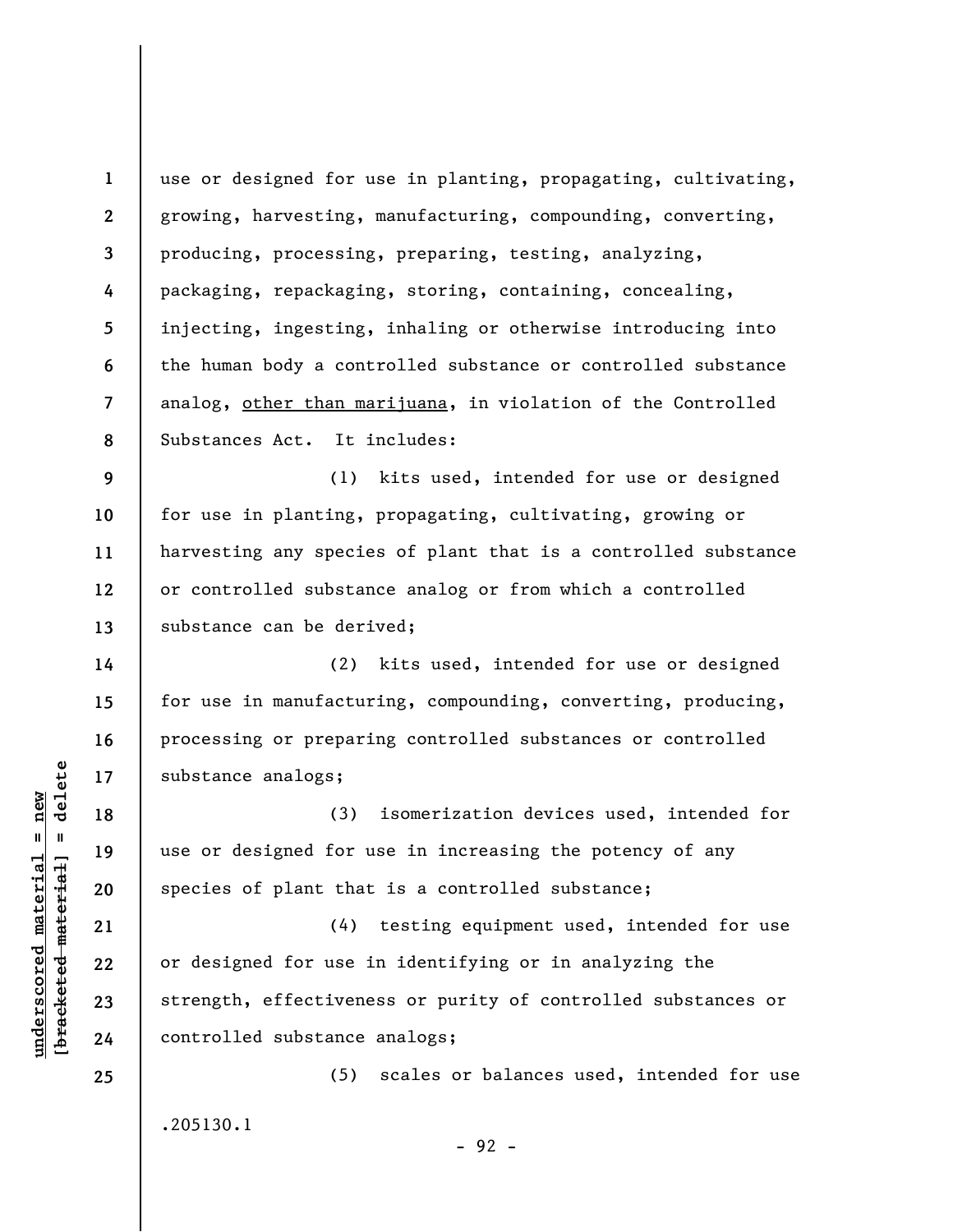**1 2 3 4 5 6 7 8 9 10 11 12 13 14 15 16 17 18 19 20 21 22 23 24 25**  or designed for use in weighing or measuring controlled substances or controlled substance analogs; (6) diluents and adulterants, such as quinine hydrochloride, mannitol, mannite dextrose and lactose, used, intended for use or designed for use in cutting controlled substances or controlled substance analogs; (7) separation gins and sifters used, intended for use or designed for use in removing twigs and seeds from, or in otherwise cleaning and refining, marijuana; (8) blenders, bowls, containers, spoons and mixing devices used, intended for use or designed for use in compounding controlled substances or controlled substance analogs; (9) capsules, balloons, envelopes and other containers used, intended for use or designed for use in packaging small quantities of controlled substances or controlled substance analogs; (10) containers and other objects used, intended for use or designed for use in storing or concealing controlled substances or controlled substance analogs; (11) hypodermic syringes, needles and other objects used, intended for use or designed for use in parenterally injecting controlled substances or controlled substance analogs into the human body; (12) objects used, intended for use or .205130.1 - 93 -

**underscored material = new [bracketed material] = delete**

 $\frac{1}{2}$  of  $\frac{1}{2}$  and  $\frac{1}{2}$  and  $\frac{1}{2}$  and  $\frac{1}{2}$  and  $\frac{1}{2}$  and  $\frac{1}{2}$  and  $\frac{1}{2}$  and  $\frac{1}{2}$  and  $\frac{1}{2}$  and  $\frac{1}{2}$  and  $\frac{1}{2}$  and  $\frac{1}{2}$  and  $\frac{1}{2}$  and  $\frac{1}{2}$  and  $\frac{1}{2}$  an  $underscored material = new$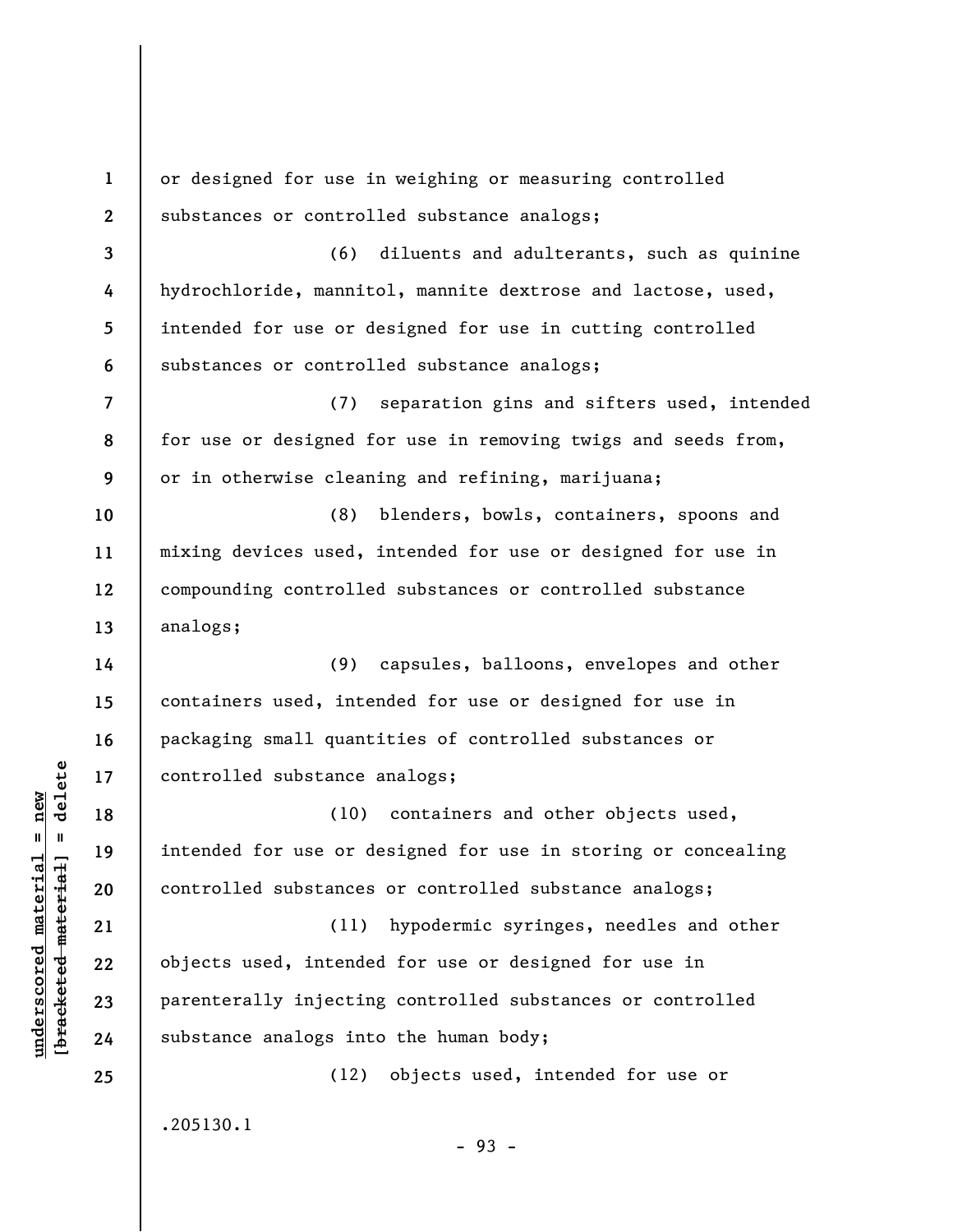**1 2 3 4 5 6 7 8 9 10 11 12 13 14 15 16 17 18 19 20 21 22 23 24 25**  designed for use in ingesting, inhaling or otherwise introducing [marijuana] cocaine [hashish or hashish oil] into the human body, such as: (a) metal, wooden, acrylic, glass, stone, plastic or ceramic pipes, with or without screens, permanent screens [hashish heads] or punctured metal bowls; (b) water pipes; (c) carburetion tubes and devices; (d) smoking and carburetion masks; [(e) roach clips, meaning objects used to hold burning material, such as a marijuana cigarette, that has become too small to hold in the hand;  $(f)$  (e) miniature cocaine spoons and cocaine vials;  $[\frac{1}{2}, \frac{1}{2}]$  (f) chamber pipes;  $[\frac{h}{h}]$  (g) carburetor pipes;  $[\frac{1}{1}]$  (h) electric pipes; or  $[\left(\frac{1}{1}\right)]$  (i) air-driven pipes;  $(\star)$  chilams;  $(1)$  bongs; or (m) ice pipes or chillers;] and (13) in determining whether an object is drug paraphernalia, a court or other authority should consider, in addition to all other logically relevant factors, the following: .205130.1 - 94 -

 $\frac{1}{2}$  intereted material = delete **[bracketed material] = delete**  $underscored material = new$ **underscored material = new**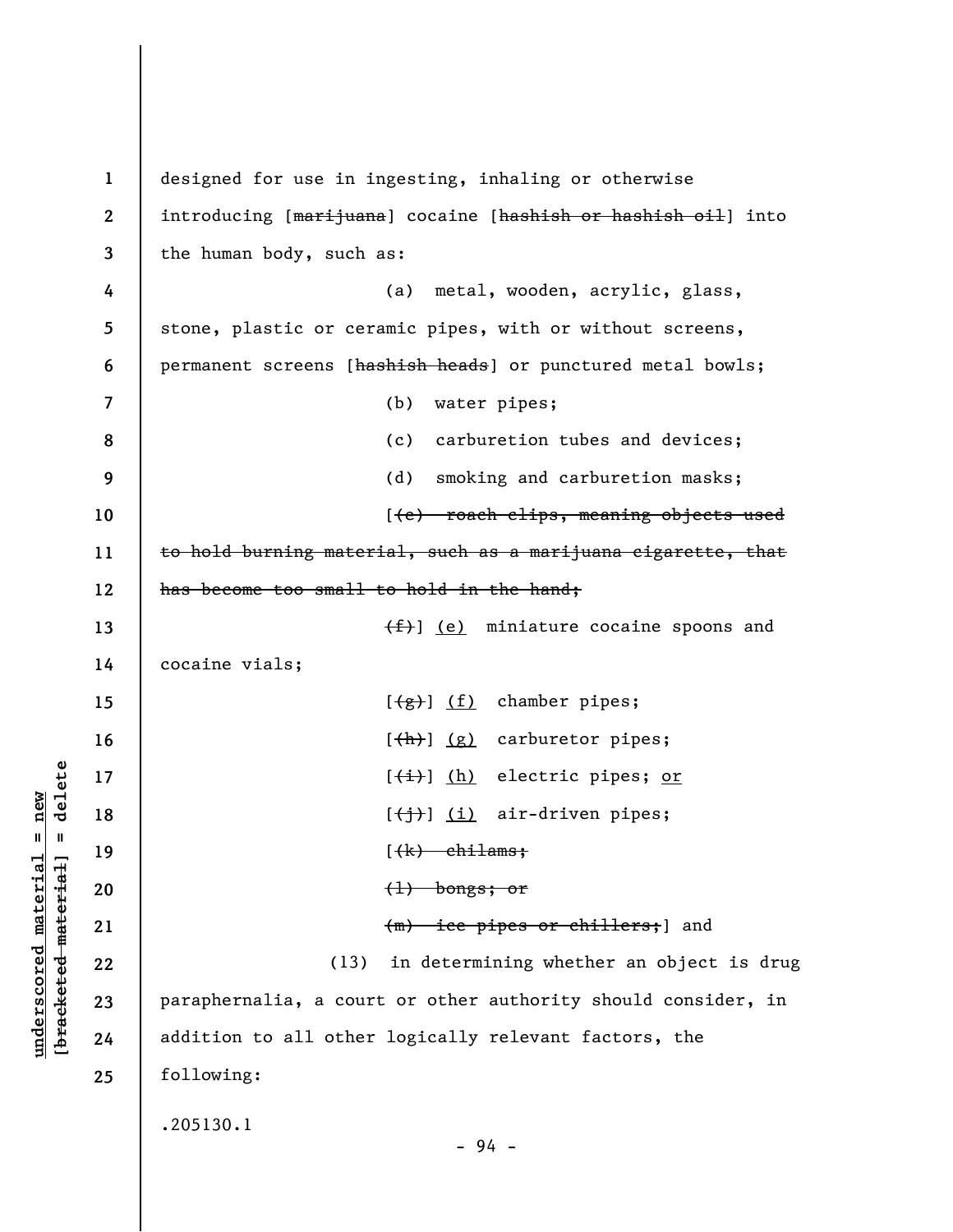**1 2 3 4 5 6 7 8 9 10 11 12 13 14 15 16 17 18 19 20 21 22 23 24 25**  (a) statements by the owner or by anyone in control of the object concerning its use; (b) the proximity of the object, in time and space, to a direct violation of the Controlled Substances Act or any other law relating to controlled substances or controlled substance analogs; (c) the proximity of the object to controlled substances or controlled substance analogs; (d) the existence of any residue of a controlled substance or controlled substance analog on the object; (e) instructions, written or oral, provided with the object concerning its use; (f) descriptive materials accompanying the object that explain or depict its use; (g) the manner in which the object is displayed for sale; and (h) expert testimony concerning its use; W. "controlled substance analog" means a substance other than a controlled substance that has a chemical structure substantially similar to that of a controlled substance in Schedule I, II, III, IV or V or that was specifically designed to produce effects substantially similar to that of controlled substances in Schedule I, II, III, IV or V. Examples of chemical classes in which controlled substance analogs are .205130.1 - 95 -

**underscored material = new [bracketed material] = delete**

 $\frac{1}{2}$  intereted material = delete  $underscored material = new$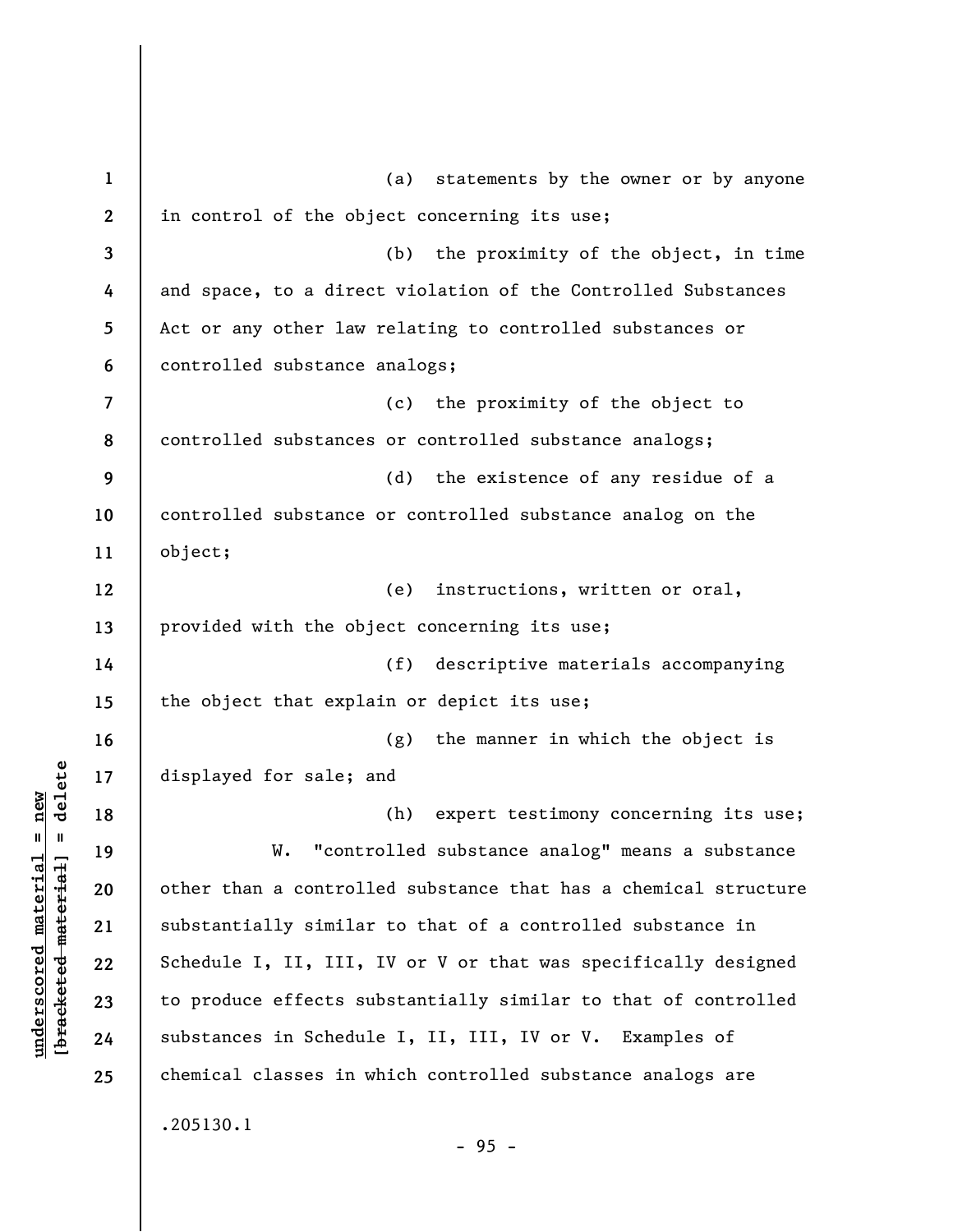**1 2 3 4 5 6 7 8 9 10 11 12 13 14 15 16 17 18 19 20 21 22 23 24 25**  found include the following: (1) phenethylamines; (2) N-substituted piperidines; (3) morphinans; (4) ecgonines; (5) quinazolinones; (6) substituted indoles; and (7) arylcycloalkylamines. Specifically excluded from the definition of "controlled substance analog" are those substances that are generally recognized as safe and effective within the meaning of the Federal Food, Drug, and Cosmetic Act or have been manufactured, distributed or possessed in conformance with the provisions of an approved new drug application or an exemption for investigational use within the meaning of Section 505 of the Federal Food, Drug, and Cosmetic Act; X. "human consumption" includes application, injection, inhalation, ingestion or any other manner of introduction; Y. "drug-free school zone" means a public school, parochial school or private school or property that is used for a public, parochial or private school purpose and the area within one thousand feet of the school property line, but it does not mean any post-secondary school; and Z. "valid practitioner-patient relationship" means

.205130.1

**underscored material = new [bracketed material] = delete**

 $\frac{1}{2}$  of  $\frac{1}{2}$  and  $\frac{1}{2}$  and  $\frac{1}{2}$  and  $\frac{1}{2}$  and  $\frac{1}{2}$  and  $\frac{1}{2}$  and  $\frac{1}{2}$  and  $\frac{1}{2}$  and  $\frac{1}{2}$  and  $\frac{1}{2}$  and  $\frac{1}{2}$  and  $\frac{1}{2}$  and  $\frac{1}{2}$  and  $\frac{1}{2}$  and  $\frac{1}{2}$  an  $underscored material = new$ 

- 96 -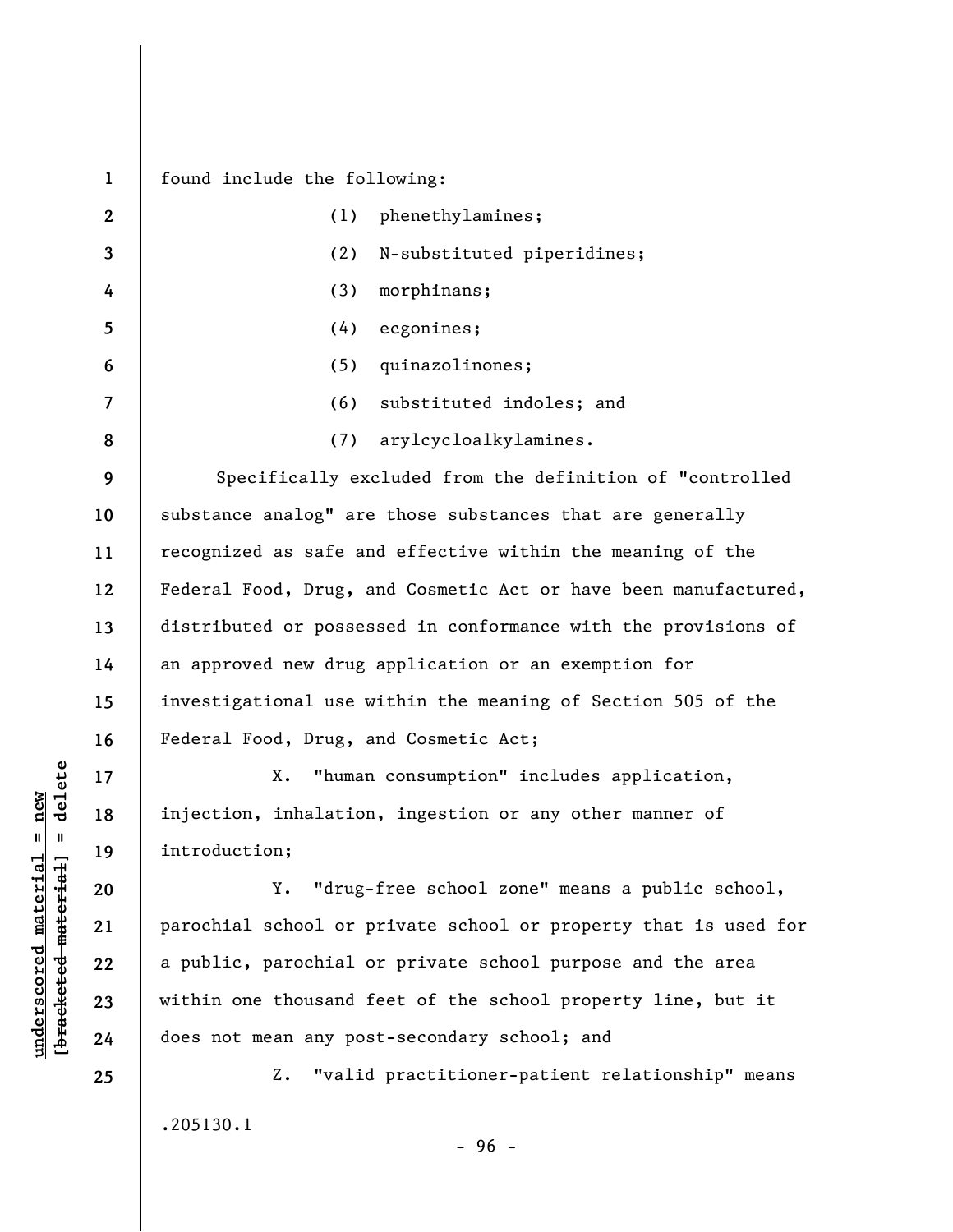**1 2 3 4 5 6 7 8 9 10 11 12 13 14 15 16 17 18 19 20 21 22 23 24 25**  a professional relationship, as defined by the practitioner's licensing board, between the practitioner and the patient." **SECTION 66.** Section 30-31-6 NMSA 1978 (being Laws 1972, Chapter 84, Section 6, as amended) is amended to read: "30-31-6. SCHEDULE I.--The following controlled substances are included in Schedule I: A. any of the following opiates, including their isomers, esters, ethers, salts, and salts of isomers, esters and ethers, unless specifically exempted, whenever the existence of these isomers, esters, ethers and salts is possible within the specific chemical designation: (1) acetylmethadol; (2) allylprodine; (3) alphacetylmethadol; (4) alphameprodine; (5) alphamethadol; (6) benzethidine; (7) betacetylmethadol; (8) betameprodine; (9) betamethadol; (10) betaprodine; (11) clonitazene; (12) dextromoramide; (13) dextrorphan; (14) diampromide; .205130.1

**underscored material = new [bracketed material] = delete**

 $\frac{1}{2}$  intereted material = delete  $underscored material = new$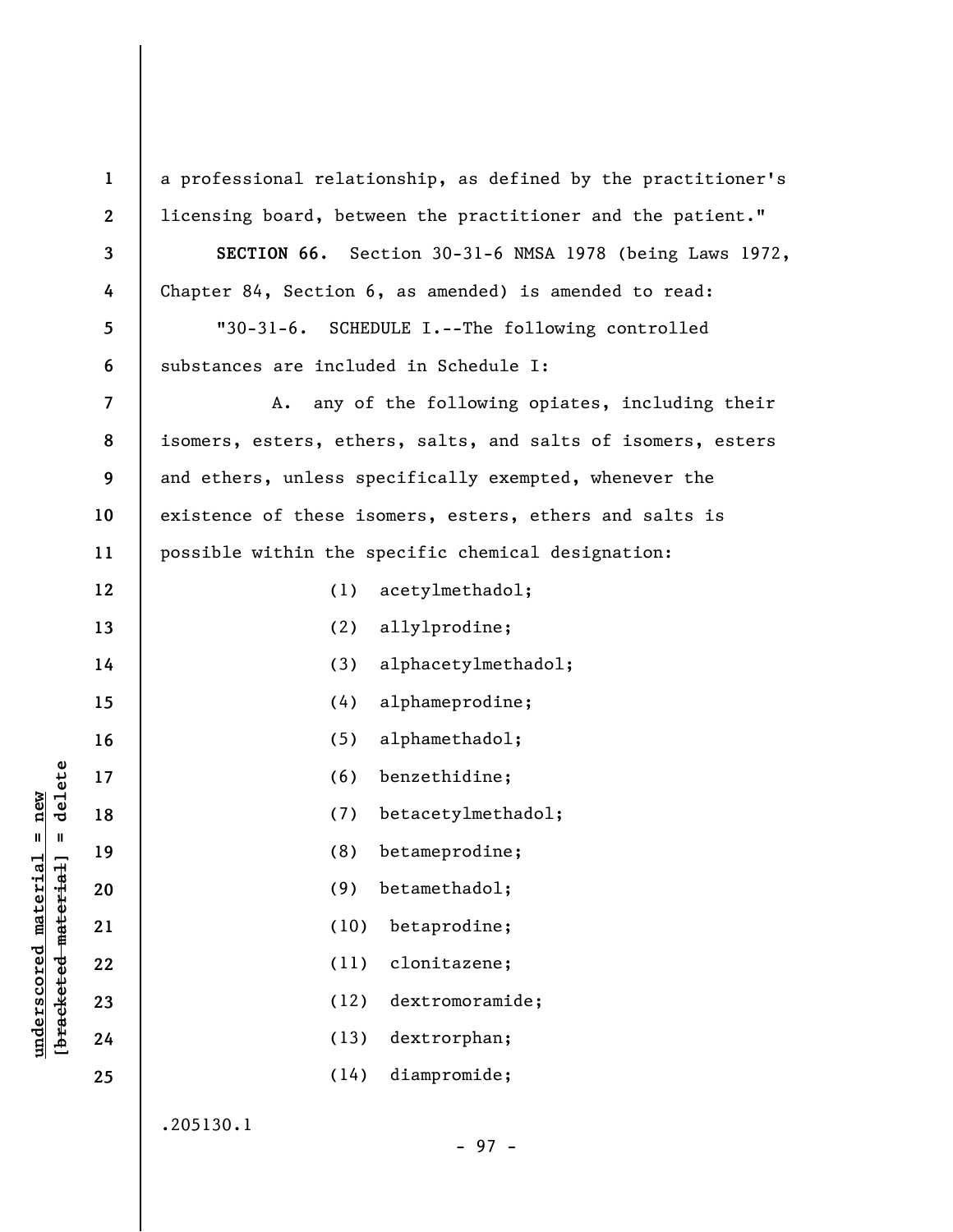|                                             | $\mathbf 1$ | (15) | diethylthiambutene;     |
|---------------------------------------------|-------------|------|-------------------------|
|                                             | $\mathbf 2$ | (16) | dimenoxadol;            |
|                                             | 3           | (17) | dimepheptanol;          |
|                                             | 4           | (18) | dimethylthiambutene;    |
|                                             | 5           | (19) | dioxaphetyl butyrate;   |
|                                             | 6           | (20) | dipipanone;             |
|                                             | 7           | (21) | ethylmethylthiambutene; |
|                                             | 8           | (22) | etonitazene;            |
|                                             | 9           | (23) | etoxeridine;            |
|                                             | 10          | (24) | furethidine;            |
|                                             | 11          | (25) | hydroxypethidine;       |
|                                             | 12          | (26) | ketobemidone;           |
|                                             | 13          | (27) | levomoramide;           |
|                                             | 14          | (28) | levophenacylmorphan;    |
|                                             | 15          | (29) | morpheridine;           |
|                                             | 16          | (30) | noracymethadol;         |
| delete                                      | 17          | (31) | norlevorphanol;         |
| new                                         | 18          | (32) | normethadone;           |
| Ш<br>Ш                                      | 19          | (33) | norpipanone;            |
|                                             | 20          | (34) | phenadoxone;            |
|                                             | 21          | (35) | phenampromide;          |
|                                             | 22          | (36) | phenomorphan;           |
|                                             | 23          | (37) | phenoperidine;          |
| underscored material<br>[bracketed material | 24          | (38) | piritramide;            |
|                                             | 25          | (39) | proheptazine;           |
|                                             |             |      |                         |

.205130.1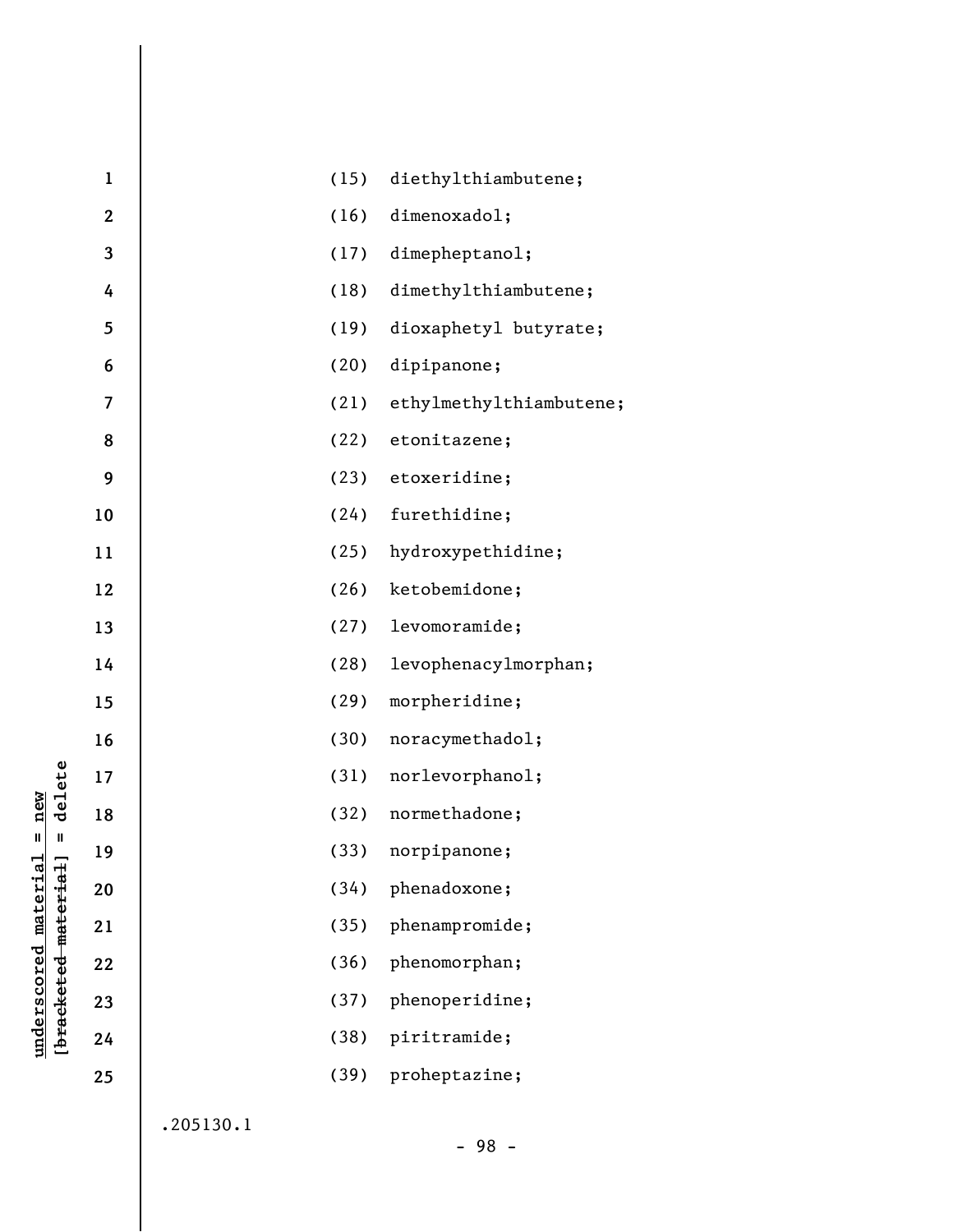| $\mathbf{1}$ | (40)<br>properidine;                                         |
|--------------|--------------------------------------------------------------|
| $\mathbf{2}$ | (41)<br>racemoramide; and                                    |
| 3            | trimeperidine;<br>(42)                                       |
| 4            | any of the following opium derivatives, their<br><b>B.</b>   |
| 5            | salts, isomers and salts of isomers, unless specifically     |
| 6            | exempted, whenever the existence of these salts, isomers and |
| 7            | salts of isomers is possible within the specific chemical    |
| 8            | designation:                                                 |
| 9            | (1)<br>acetorphine;                                          |
| 10           | acetyldihydrocodeine;<br>(2)                                 |
| 11           | benzylmorphine;<br>(3)                                       |
| 12           | codeine methylbromide;<br>(4)                                |
| 13           | codeine-N-oxide;<br>(5)                                      |
| 14           | (6)<br>cyprenorphine;                                        |
| 15           | desomorphine;<br>(7)                                         |
| 16           | dihydromorphine;<br>(8)                                      |
| 17           | etorphine;<br>(9)                                            |
| 18           | heroin;<br>(10)                                              |
| 19           | (11)<br>hydromorphinol;                                      |
| 20           | methyldesorphine;<br>(12)                                    |
| 21           | methyldihydromorphine;<br>(13)                               |
| 22           | morphine methylbromide;<br>(14)                              |
| 23           | morphine methylsulfonate;<br>(15)                            |
| 24           | morphine-N-oxide;<br>(16)                                    |
| 25           | (17)<br>myrophine;                                           |
|              | 2051301                                                      |

.205130.1

**underscored material = new [bracketed material] = delete**

 $[**bracket**et~~ed matched~~ + **net** + **1** + **1**$  = delete  $underscored material = new$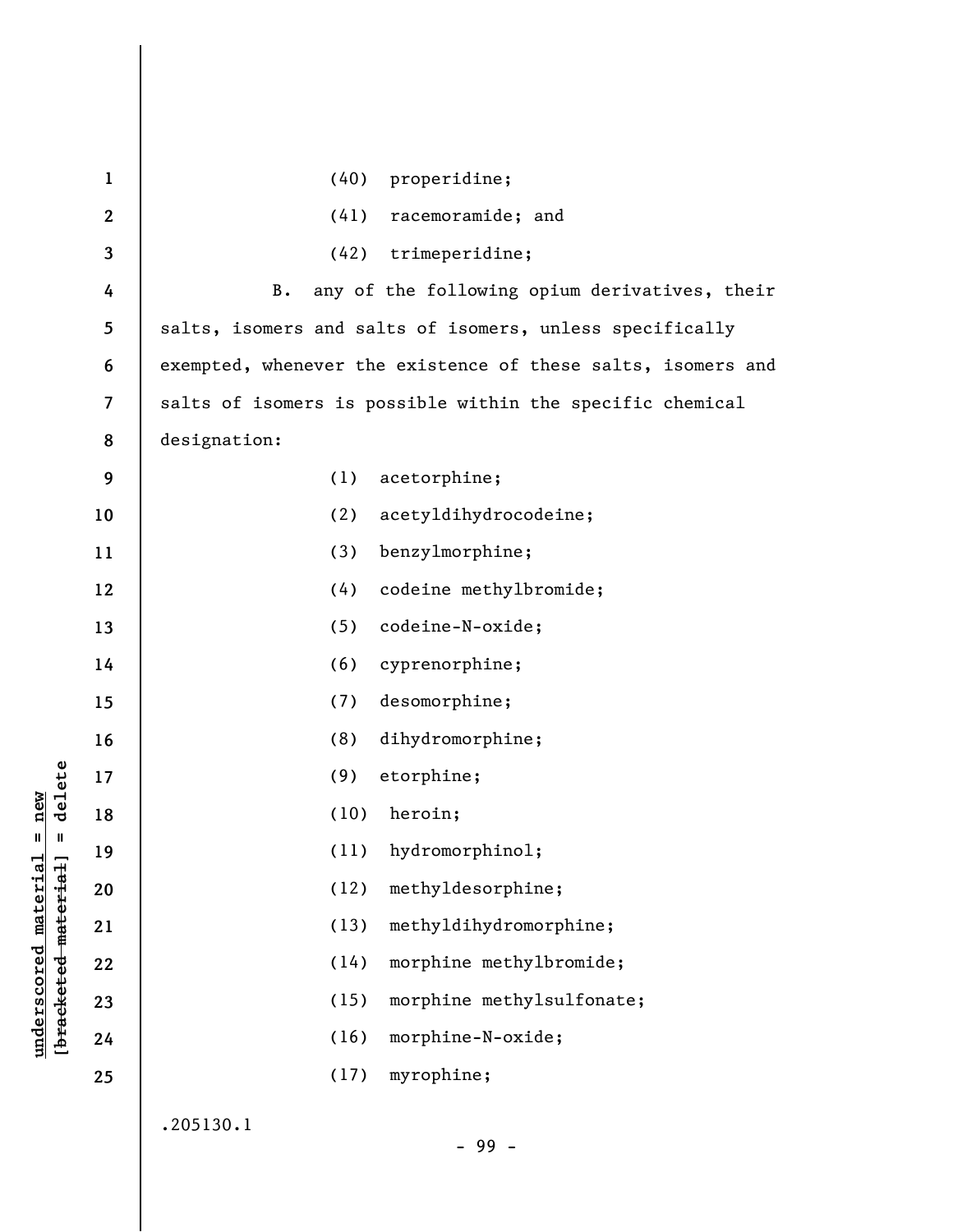| $\mathbf{1}$             | nicocodeine;<br>(18)                                            |
|--------------------------|-----------------------------------------------------------------|
| $\mathbf{2}$             | nicomorphine;<br>(19)                                           |
| 3                        | normorphine;<br>(20)                                            |
| 4                        | pholcodine; and<br>(21)                                         |
| 5                        | thebacon;<br>(22)                                               |
| 6                        | $C_{\bullet}$<br>any material, compound, mixture or preparation |
| $\overline{\mathcal{L}}$ | that contains any quantity of the following hallucinogenic      |
| 8                        | substances, their salts, isomers and salts of isomers, unless   |
| 9                        | specifically exempted, whenever the existence of these salts,   |
| 10                       | isomers and salts of isomers is possible within the specific    |
| 11                       | chemical designation:                                           |
| 12                       | 3,4-methylenedioxy amphetamine;<br>(1)                          |
| 13                       | (2)<br>5-methoxy-3,4-methylenedioxy amphetamine;                |
| 14                       | 3,4,5-trimethoxy amphetamine;<br>(3)                            |
| 15                       | bufotenine;<br>(4)                                              |
| 16                       | (5)<br>diethyltryptamine;                                       |
| 17                       | dimethyltryptamine;<br>(6)                                      |
| 18                       | 4-methyl-2,5-dimethoxy amphetamine;<br>(7)                      |
| 19                       | ibogaine;<br>(8)                                                |
| 20                       | (9)<br>lysergic acid diethylamide;                              |
| 21                       | (10)<br>marijuana;                                              |
| 22                       | mescaline;<br>(11)                                              |
| 23                       | (12)<br>peyote, except as otherwise provided in                 |
| 24                       | the Controlled Substances Act;                                  |
| 25                       | (13)<br>N-ethyl-3-piperidyl benzilate;                          |
|                          | .205130.1                                                       |
|                          | $-100 -$                                                        |

**underscored material = new [bracketed material] = delete**

 $[**bracket eted metert et**] = **del et e**$  $underscored material = new$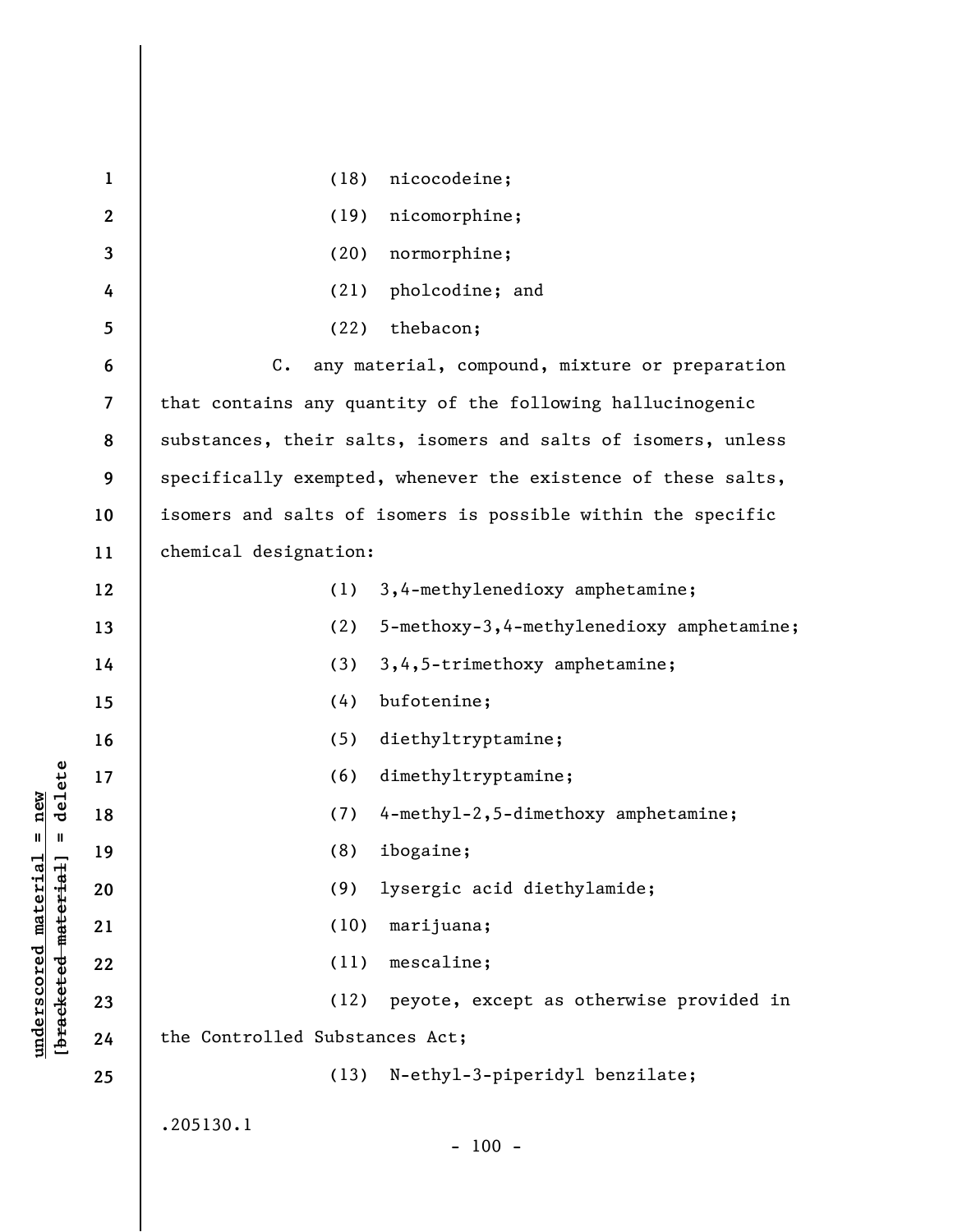| $\mathbf{1}$             | N-methyl-3-piperidyl benzilate;<br>(14)                  |  |
|--------------------------|----------------------------------------------------------|--|
| $\boldsymbol{2}$         | psilocybin;<br>(15)                                      |  |
| 3                        | psilocyn;<br>(16)                                        |  |
| 4                        | tetrahydrocannabinols;<br>(17)                           |  |
| 5                        | hashish;<br>(18)                                         |  |
| 6                        | synthetic cannabinoids, including:<br>(19)               |  |
| $\overline{\mathcal{L}}$ | (a) $l - [2 - (4 - (morpholiny1)ethyl]$                  |  |
| 8                        | -3-(1-naphthoyl)indole;                                  |  |
| 9                        | (b)<br>l-butyl-3-(l-napthoyl)indole;                     |  |
| 10                       | l-hexyl-3-(l-naphthoyl)indole;<br>(c)                    |  |
| 11                       | (d)<br>l-pentyl-3-(l-naphthoyl)indole;                   |  |
| 12                       | l-pentyl-3-(2-methoxyphenylacetyl)<br>(e)                |  |
| 13                       | indole;                                                  |  |
| 14                       | cannabicyclohexanol (CP 47, 497 and<br>(f)               |  |
| 15                       | homologues: 5-(1,1-dimethylheptyl)-2-[(1R,3S)            |  |
| 16                       | -3-hydroxycyclohexyl]-phenol (CP-47,497); and 5-(1,      |  |
| 17                       | l-dimethyloctyl)-2-[(lR,3S)-3-hydroxycyclohexyl]-phenol; |  |
| 18                       | 6aR, 10aR) -9-(hydroxymethyl)<br>(g)                     |  |
| 19                       | $-6$ , $6$ -dimethyl-3-(2-methyloctan-2-yl)-6a, 7, 10,   |  |
| 20                       | l0a-tetrahydrobenzo[c]chromen-l-ol);                     |  |
| 21                       | dexanabinol, (6aS, 10aS)<br>(h)                          |  |
| 22                       | -9-(hydroxymethyl)-6,6-dimethyl-3-(2-methyloctan-2-yl)   |  |
| 23                       | -6a, 7, 10, 10a-tetrahydrobenzo [c] chromen-1-o1;        |  |
| 24                       | l-pentyl-3-(4-chloro naphthoyl)<br>(i)                   |  |
| 25                       | indole;                                                  |  |
|                          | .205130.1                                                |  |
|                          | $-101 -$                                                 |  |

**underscored material = new [bracketed material] = delete**

 $[bracketeed-materiat] = delete$  $underscored material = new$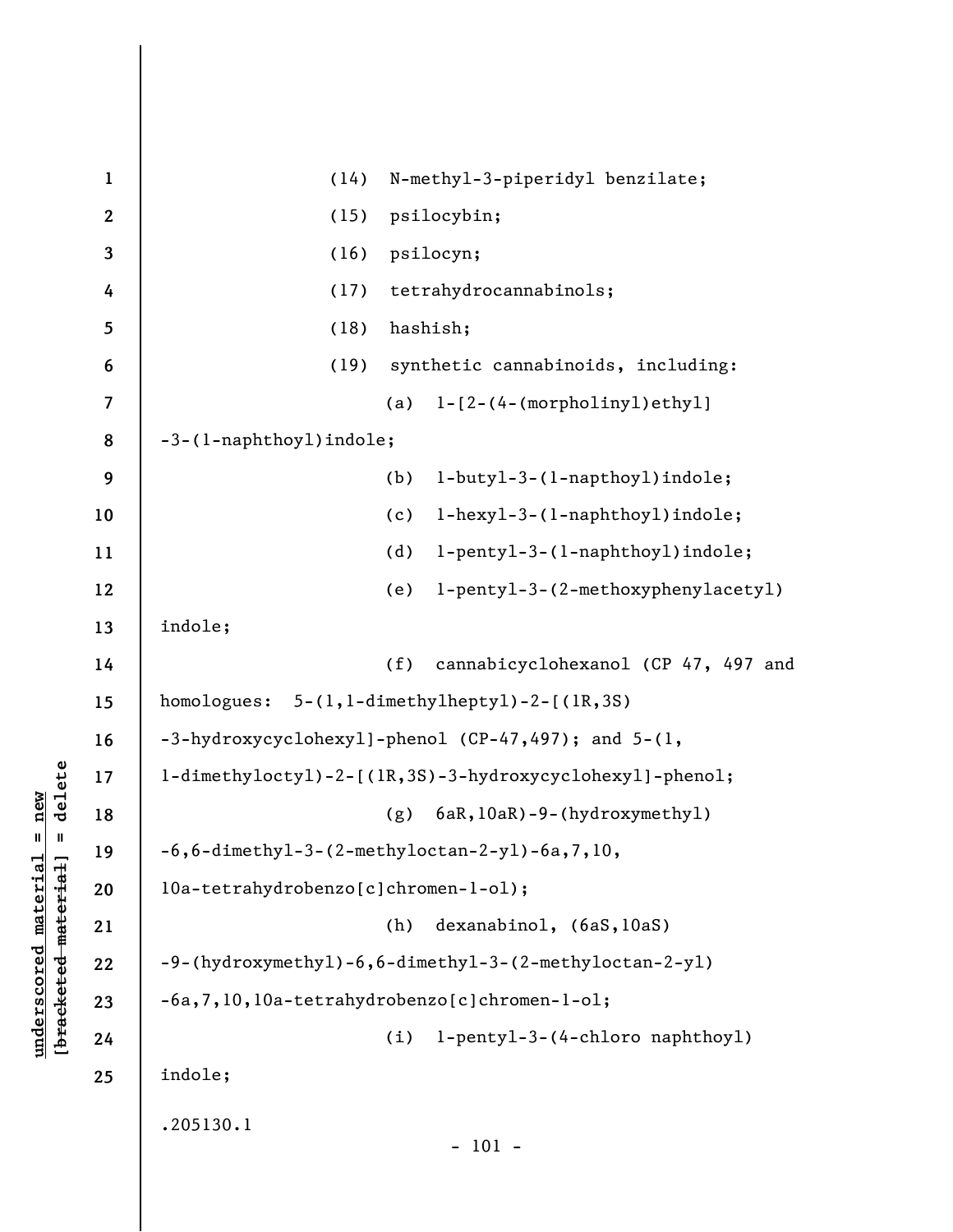| $\mathbf 1$      | $(2-methyl-1-propy1-1H-indol-3-y1)$<br>(i)                                   |
|------------------|------------------------------------------------------------------------------|
| $\boldsymbol{2}$ | -1-naphthalenyl-methanone; and                                               |
| 3                | $(k)$ 5- $(l, l$ -dimethylheptyl)-2- $(3$ -hydroxy                           |
| 4                | cyclohexy1)-phenol;                                                          |
| 5                | 3,4-methylenedioxymethcathinone;<br>(20)                                     |
| 6                | 3,4-methylenedioxypyrovalerone;<br>(21)                                      |
| 7                | 4-methylmethcathinone;<br>(22)                                               |
| 8                | 4-methoxymethcathinone;<br>(23)                                              |
| 9                | 3-fluoromethcathinone; and<br>(24)                                           |
| 10               | 4-fluoromethcathinone;<br>(25)                                               |
| 11               | the enumeration of peyote as a controlled<br>$D$ .                           |
| 12               | substance does not apply to the use of peyote in bona fide                   |
| 13               | religious ceremonies by a bona fide religious organization, and              |
| 14               | members of the organization so using peyote are exempt from                  |
| 15               | registration. Any person who manufactures peyote for or                      |
| 16               | distributes peyote to the organization or its members shall                  |
| 17               | comply with the federal Comprehensive Drug Abuse Prevention and              |
| 18               | Control Act of 1970 and all other requirements of law;                       |
| 19               | the enumeration of marijuana, hashish,<br>Ε.                                 |
| 20               | tetrahydrocannabinols or chemical derivatives of                             |
| 21               | tetrahydrocannabinol as Schedule I controlled substances does                |
| 22               | not apply to the use of marijuana, tetrahydrocannabinols or                  |
| 23               | chemical derivatives of tetrahydrocannabinol by:                             |
| 24               | (1) a certified [patients] patient pursuant to                               |
| 25               | the Controlled Substances Therapeutic Research Act $[\theta f + \theta g]$ ; |
|                  | .205130.1<br>102                                                             |

 $[bracketeed-materiat] = delete$ **[bracketed material] = delete**  $underscored material = new$ **underscored material = new**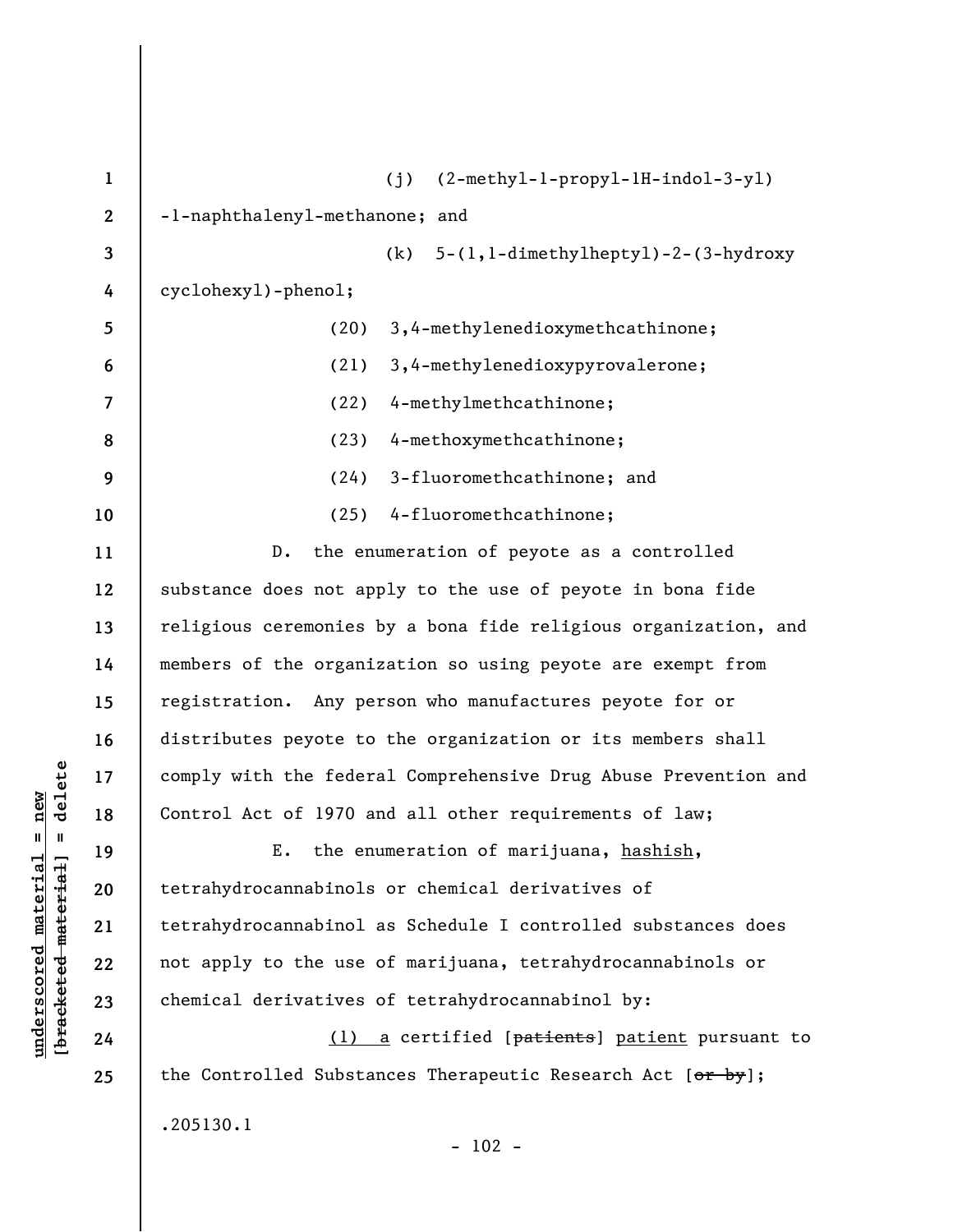| $\mathbf{1}$             | (2) a qualified [patients] patient pursuant to                  |
|--------------------------|-----------------------------------------------------------------|
| $\mathbf{2}$             | the provisions of the Lynn and Erin Compassionate Use Act;      |
| $\mathbf{3}$             | [ <del>and</del> ] <u>or</u>                                    |
| 4                        | (3) a person whose conduct complies with the                    |
| 5                        | Cannabis Revenue and Freedom Act; and                           |
| 6                        | controlled substances added to Schedule I by<br>F <sub>z</sub>  |
| $\overline{\mathcal{L}}$ | rule adopted by the board pursuant to Section 30-31-3 NMSA      |
| 8                        | 1978."                                                          |
| 9                        | SECTION 67. Section 30-31-20 NMSA 1978 (being Laws 1972,        |
| 10                       | Chapter 84, Section 20, as amended) is amended to read:         |
| 11                       | "30-31-20. TRAFFICKING CONTROLLED SUBSTANCES--                  |
| 12                       | VIOLATION.--                                                    |
| 13                       | As used in the Controlled Substances Act,<br>Α.                 |
| 14                       | "traffic" means the:                                            |
| 15                       | (1) manufacture of a controlled substance                       |
| 16                       | enumerated in Schedules I through V or a controlled substance   |
| 17                       | analog as defined in Subsection W of Section 30-31-2 NMSA 1978; |
| 18                       | distribution, sale, barter or giving away<br>(2)                |
| 19                       | of:                                                             |
| 20                       | a controlled substance enumerated in<br>(a)                     |
| 21                       | Schedule I or II that is a narcotic drug;                       |
| 22                       | (b) a controlled substance analog of a                          |
| 23                       | controlled substance enumerated in Schedule I or II that is a   |
| 24                       | narcotic drug; or                                               |
| 25                       | methamphetamine, its salts, isomers<br>(c)                      |
|                          | .205130.1                                                       |
|                          | $-103 -$                                                        |

 $[**bracket eted metert et**] = **del et e**$ **[bracketed material] = delete**  $underscored material = new$ **underscored material = new**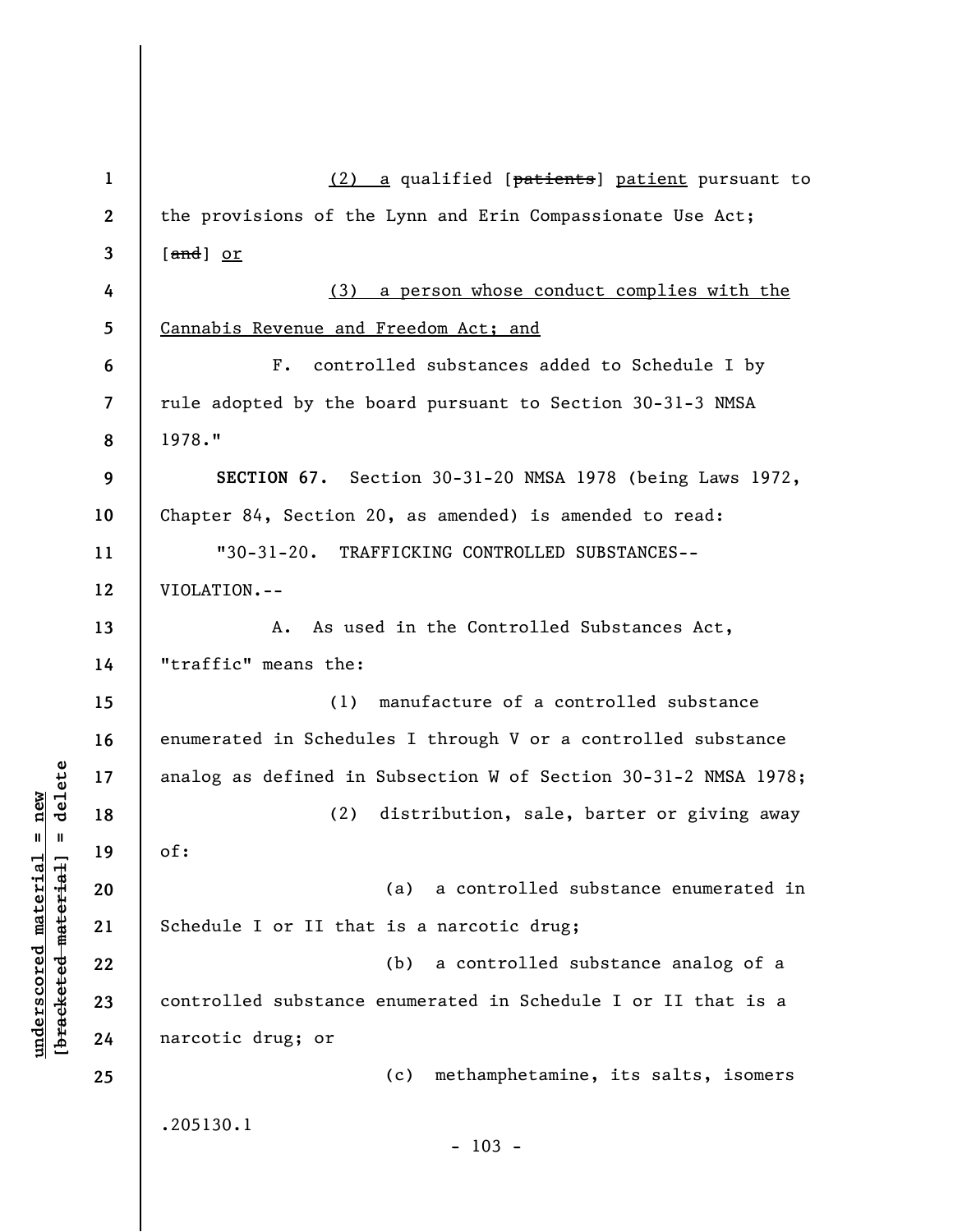**1 2 3 4 5 6 7 8 9 10 11 12 13 14 15 16 17 18 19 20 21 22 23 24 25**  and salts of isomers; or (3) possession with intent to distribute: (a) a controlled substance enumerated in Schedule I or II that is a narcotic drug; (b) a controlled substance analog of a controlled substance enumerated in Schedule I or II that is a narcotic drug; or (c) methamphetamine, its salts, isomers and salts of isomers. B. Except as authorized by the Controlled Substances Act, it is unlawful for a person to intentionally traffic. A person who violates this subsection is: (1) if the controlled substance is marijuana, guilty of a misdemeanor and shall be sentenced pursuant to the provisions of Section 31-19-1 NMSA 1978; (2) for the first offense if the controlled substance is not marijuana, guilty of a second degree felony and shall be sentenced pursuant to the provisions of Section 31-18-15 NMSA 1978; and  $[\frac{2}{3}]$  (3) for the second and subsequent offenses if the controlled substance is not marijuana, guilty of a first degree felony and shall be sentenced pursuant to the provisions of Section 31-18-15 NMSA 1978. C. A person who knowingly violates Subsection B of this section within a drug-free school zone excluding private .205130.1  $- 104 -$ 

**underscored material = new [bracketed material] = delete**

 $\frac{1}{2}$  intereted material = delete  $underscored material = new$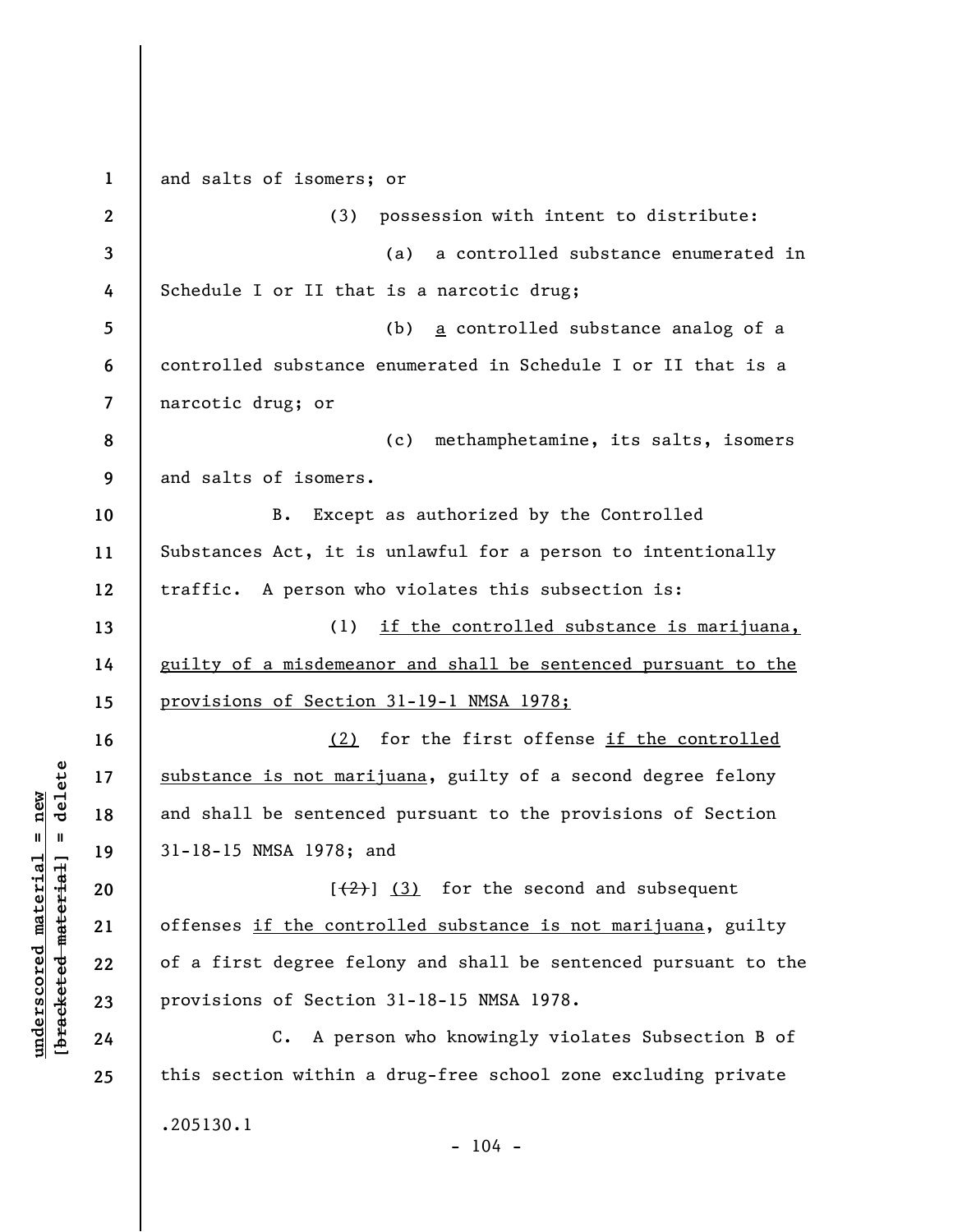**1 2 3 4 5 6 7 8 9 10 11 12 13 14 15 16 17 18 19 20 21 22 23 24 25**  property residentially zoned or used primarily as a residence is guilty of: (1) if the controlled substance is marijuana, a misdemeanor and shall be sentenced pursuant to the provisions of Section 31-19-1 NMSA 1978; or (2) if the controlled substance is not marijuana, a first degree felony and shall be sentenced pursuant to the provisions of Section 31-18-15 NMSA 1978." **SECTION 68.** Section 30-31-22 NMSA 1978 (being Laws 1972, Chapter 84, Section 22, as amended) is amended to read: "30-31-22. CONTROLLED OR COUNTERFEIT SUBSTANCES-- DISTRIBUTION PROHIBITED.-- A. Except as authorized by the Controlled Substances Act, it is unlawful for a person to intentionally distribute or possess with intent to distribute a controlled substance or a controlled substance analog except a substance enumerated in Schedule I or II that is a narcotic drug, a controlled substance analog of a controlled substance enumerated in Schedule I or II that is a narcotic drug or methamphetamine, its salts, isomers and salts of isomers. A person who violates this subsection with respect to: (1) marijuana or synthetic cannabinoids is:  $[$ (a) for the first offense, guilty of a fourth degree felony and shall be sentenced pursuant to the provisions of Section 31-18-15 NMSA 1978; .205130.1

 $- 105 -$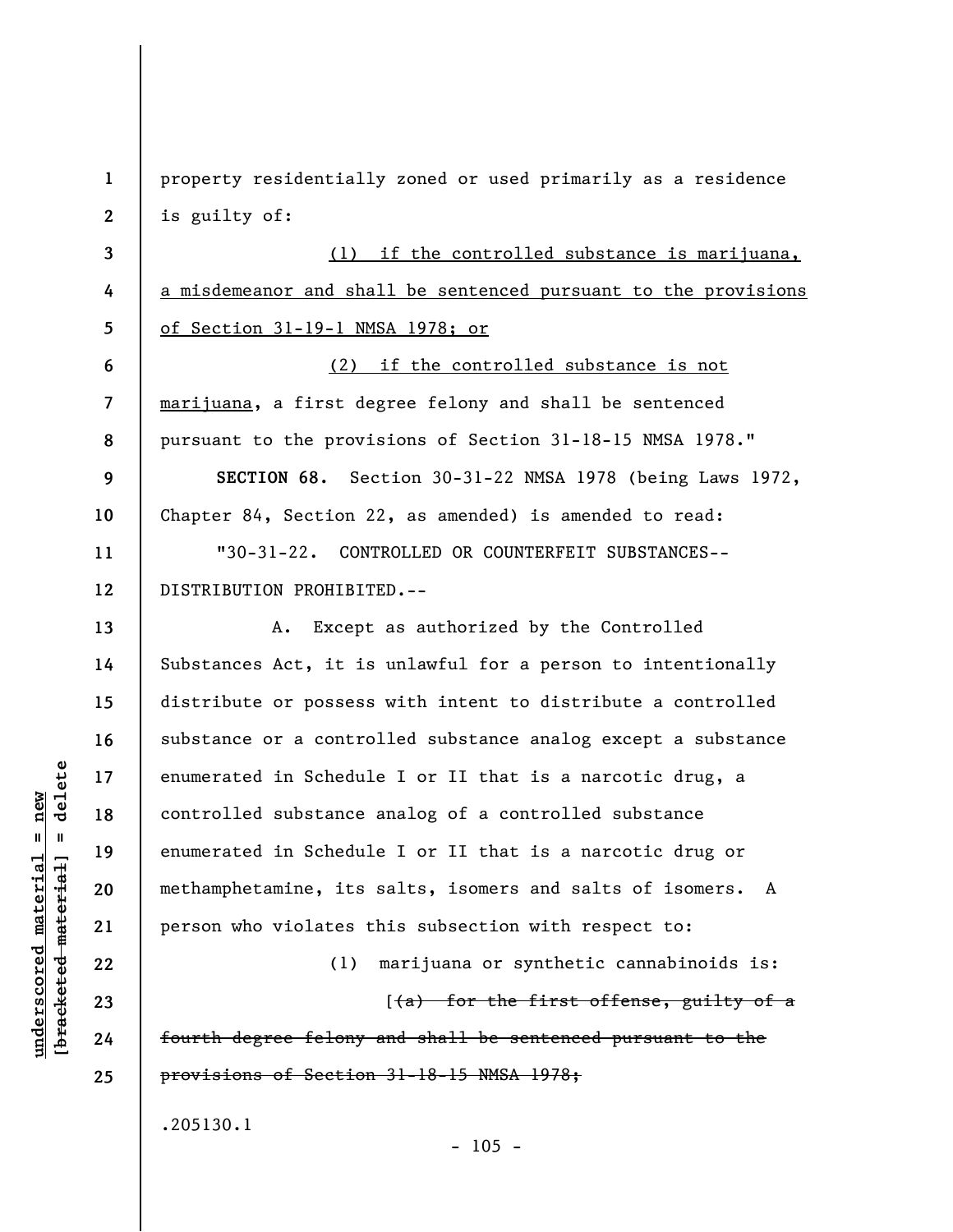**1**  (b) for the second and subsequent **2**  offenses, guilty of a third degree felony and shall be sentenced pursuant to the provisions of Section 31-18-15 NMSA **3 4**  1978; **5**  (c) for the first offense, if more than **6**  one hundred pounds is possessed with intent to distribute or distributed or both, guilty of a third degree felony and shall **7**  be sentenced pursuant to the provisions of Section 31-18-15 **8 9**  NMSA 1978; and **10**  (d) for the second and subsequent **11**  offenses, if more than one hundred pounds is possessed with intent to distribute or distributed or both, guilty of a second **12**  degree felony and shall be sentenced pursuant to the provisions **13 14**  of Section 31-18-15] guilty of a misdemeanor and shall be sentenced pursuant to the provisions of Section 31-19-1 NMSA **15 16**  1978; delete **[bracketed material] = delete 17**  (2) any other controlled substance enumerated in  $underscored material = new$ **underscored material = new** Schedule I, II, III or IV or a controlled substance analog of a **18**   $\mathbf{I}$ controlled substance enumerated in Schedule I, II, III or IV **19**  bracketed material except a substance enumerated in Schedule I or II that is a **20**  narcotic drug, a controlled substance analog of a controlled **21**  substance enumerated in Schedule I or II that is a narcotic **22**  drug or methamphetamine, its salts, isomers and salts of **23**  isomers, is: **24**  (a) for the first offense, guilty of a third **25** 

.205130.1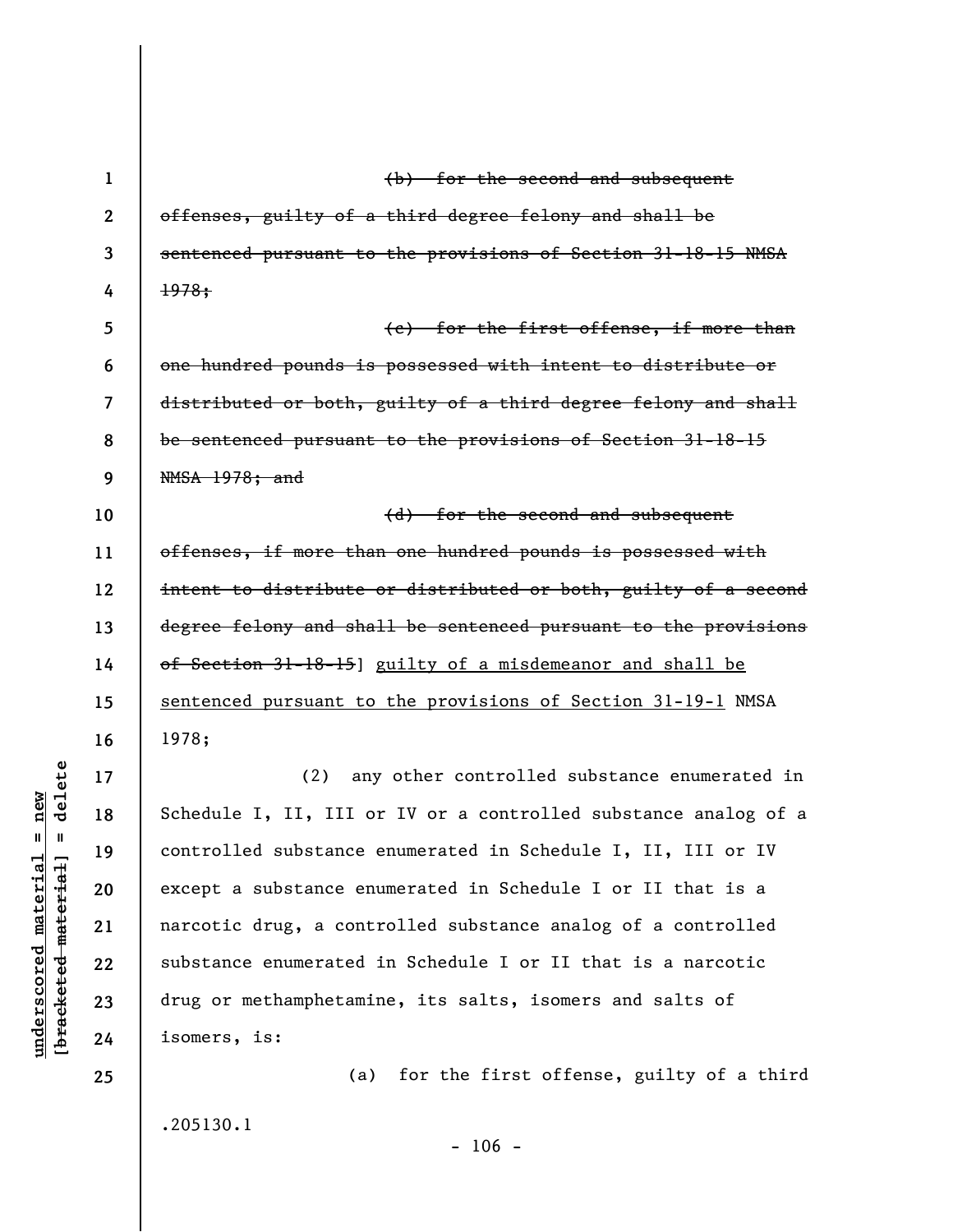degree felony and shall be sentenced pursuant to the provisions of Section 31-18-15 NMSA 1978; and

(b) for the second and subsequent offenses, guilty of a second degree felony and shall be sentenced pursuant to the provisions of Section 31-18-15 NMSA 1978; and

(3) a controlled substance enumerated in Schedule V or a controlled substance analog of a controlled substance enumerated in Schedule V is guilty of a misdemeanor and shall be punished by a fine of not less than one hundred dollars (\$100) or more than five hundred dollars (\$500) or by imprisonment for a definite term not less than one hundred eighty days but less than one year, or both.

B. It is unlawful for a person to distribute gamma hydroxybutyric acid or flunitrazepam to another person without that person's knowledge and with intent to commit a crime against that person, including criminal sexual penetration. For the purposes of this subsection, "without that person's knowledge" means the person is unaware that a substance with the ability to alter that person's ability to appraise conduct or to decline participation in or communicate unwillingness to participate in conduct is being distributed to that person. Any person who violates this subsection is:

(1) for the first offense, guilty of a third degree felony and shall be sentenced pursuant to the provisions of Section 31-18-15 NMSA 1978; and

 $- 107 -$ 

.205130.1

 $\frac{1}{2}$  intereted material = delete **[bracketed material] = delete**  $underscored material = new$ **underscored material = new**

**1** 

**2** 

**3** 

**4** 

**5** 

**6** 

**7** 

**8** 

**9** 

**10** 

**11** 

**12** 

**13** 

**14** 

**15** 

**16** 

**17** 

**18** 

**19** 

**20** 

**21** 

**22** 

**23** 

**24**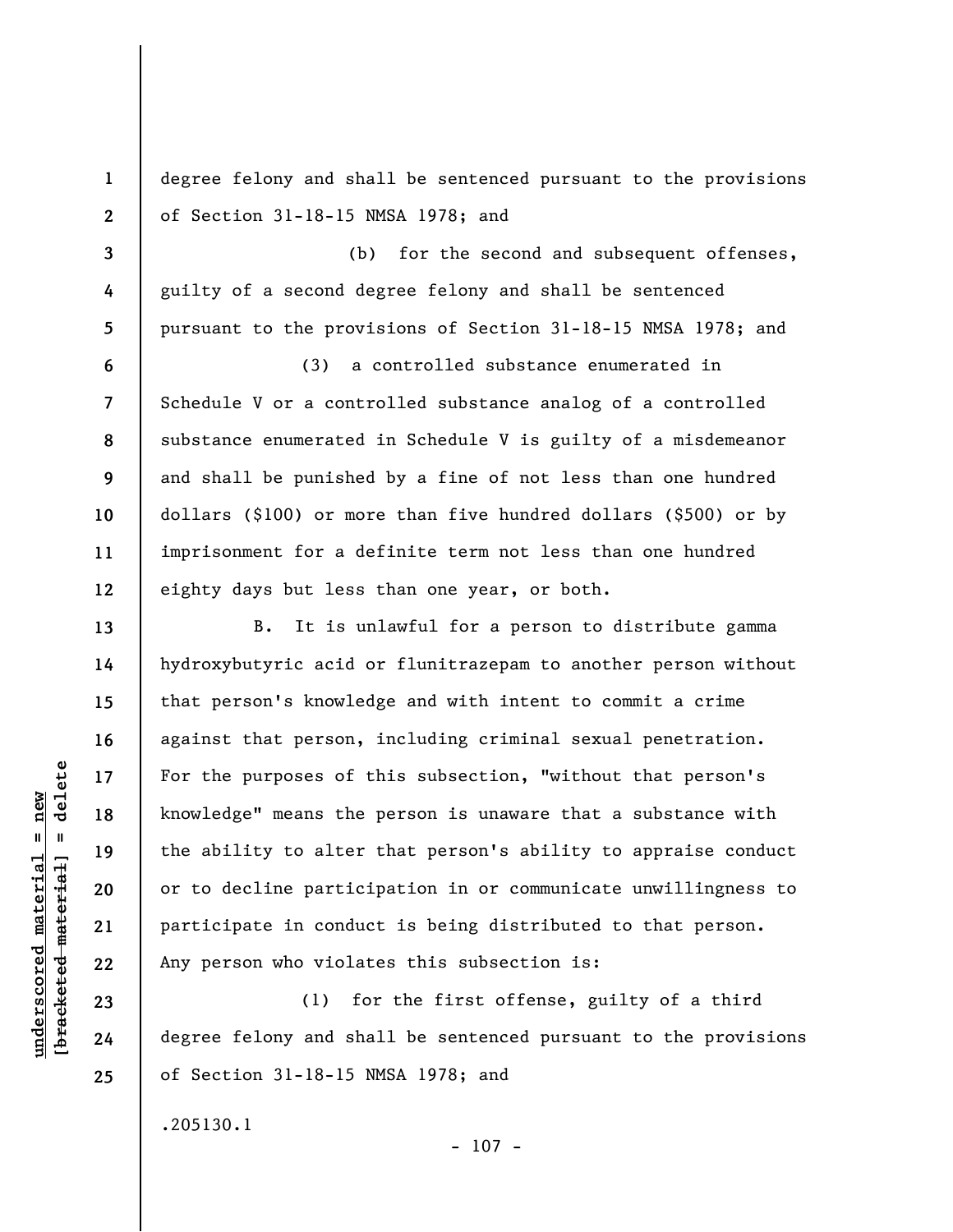**1 2 3 4 5 6 7 8 9 10 11 12 13 14 15 16 17 18 19 20 21 22 23 24 25**  (2) for the second and subsequent offenses, guilty of a second degree felony and shall be sentenced pursuant to the provisions of Section 31-18-15 NMSA 1978. C. Except as authorized by the Controlled Substances Act, it is unlawful for a person to intentionally create or deliver, or possess with intent to deliver, a counterfeit substance. A person who violates this subsection with respect to: (1) a counterfeit substance that is marijuana is guilty of a misdemeanor and shall be sentenced pursuant to the provisions of Section 31-19-1 NMSA 1978; (2) a counterfeit substance enumerated in Schedule I, II, III or IV that is not marijuana is guilty of a fourth degree felony and shall be sentenced pursuant to the provisions of Section 31-18-15 NMSA 1978; and  $[\frac{1}{2}]$  (3) a counterfeit substance enumerated in Schedule V is guilty of a petty misdemeanor and shall be punished by a fine of not more than one hundred dollars (\$100) or by imprisonment for a definite term not to exceed six months, or both. D. A person who knowingly violates Subsection A or C of this section while within a drug-free school zone with respect to: (1) marijuana or synthetic cannabinoids is  $(4a)$  for the first offense, guilty of a .205130.1

 $\frac{1}{2}$  bracketed material = delete **[bracketed material] = delete**  $underscored material = new$ **underscored material = new**

- 108 -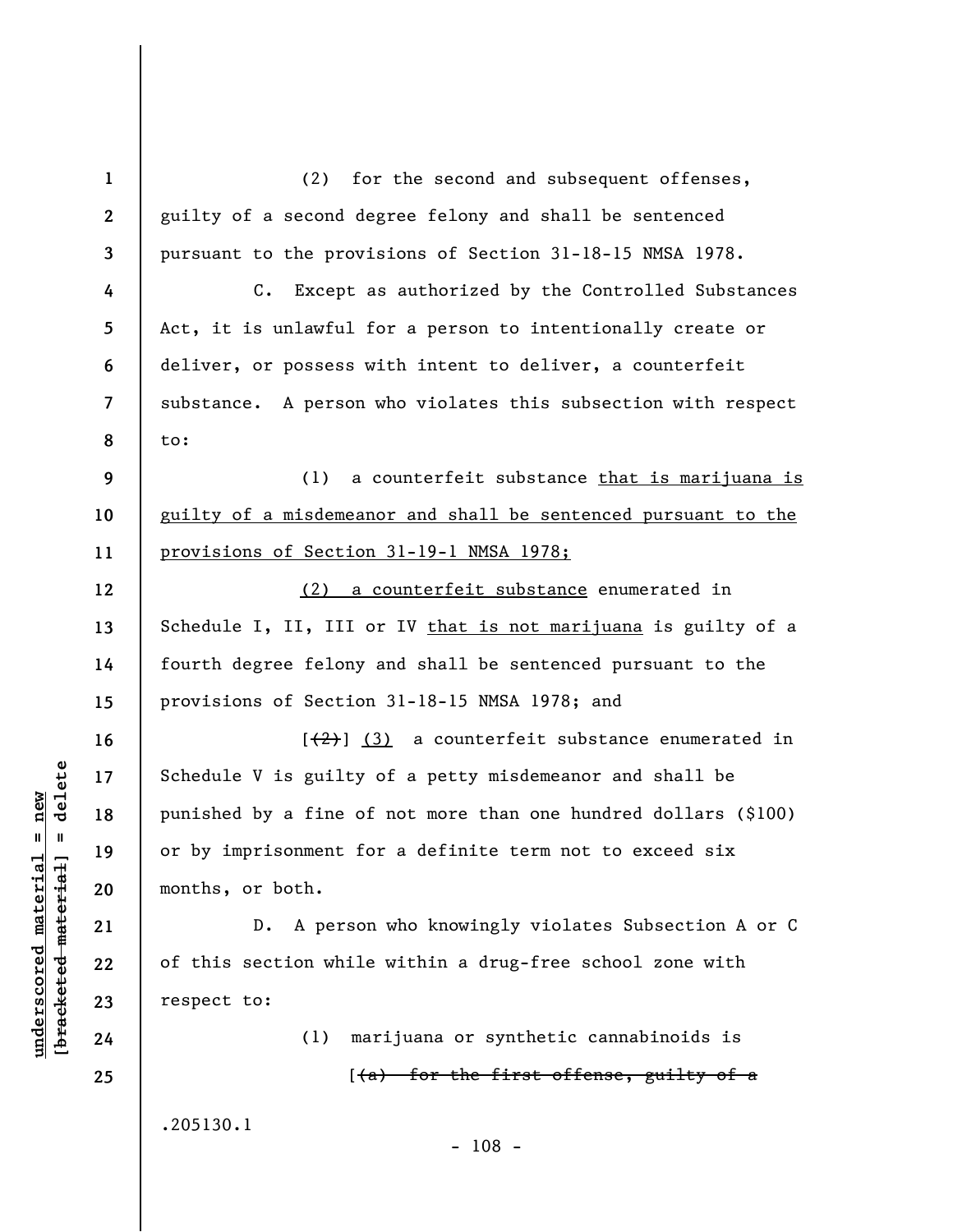| $\mathbf 1$  | third degree felony and shall be sentenced pursuant to the      |
|--------------|-----------------------------------------------------------------|
| $\mathbf{2}$ | provisions of Section 31-18-15 NMSA 1978;                       |
| 3            | (b) for the second and subsequent offenses,                     |
| 4            | guilty of a second degree felony and shall be sentenced         |
| 5            | pursuant to the provisions of Section 31-18-15 NMSA 1978;       |
| 6            | (e) for the first offense, if more than one                     |
| 7            | hundred pounds is possessed with intent to distribute or        |
| 8            | distributed or both, guilty of a second degree felony and shall |
| 9            | be sentenced pursuant to the provisions of Section 31-18-15     |
| 10           | NMSA 1978; and                                                  |
| 11           | (d) for the second and subsequent offenses,                     |
| 12           | if more than one hundred pounds is possessed with intent to     |
| 13           | distribute or distributed or both, guilty of a first degree     |
| 14           | felony and shall be sentenced pursuant to the provisions of     |
| 15           | Section 31-18-15] guilty of a misdemeanor and shall be          |
| 16           | sentenced pursuant to the provisions of Section 31-19-1 NMSA    |
| 17           | 1978;                                                           |
| 18           | any other controlled substance enumerated in<br>(2)             |
| 19           | Schedule I, II, III or IV or a controlled substance analog of a |
| 20           | controlled substance enumerated in Schedule I, II, III or IV    |
| 21           | except a substance enumerated in Schedule I or II that is a     |
| 22           | narcotic drug, a controlled substance analog of a controlled    |
| 23           | substance enumerated in Schedule I or II that is a narcotic     |
| 24           | drug or methamphetamine, its salts, isomers and salts of        |
| 25           | isomers, is:                                                    |
|              | .205130.1                                                       |

 $[**bracket**et~~eted matcherial~~] = **delete**$ **[bracketed material] = delete**  $underscored material = new$ **underscored material = new**

- 109 -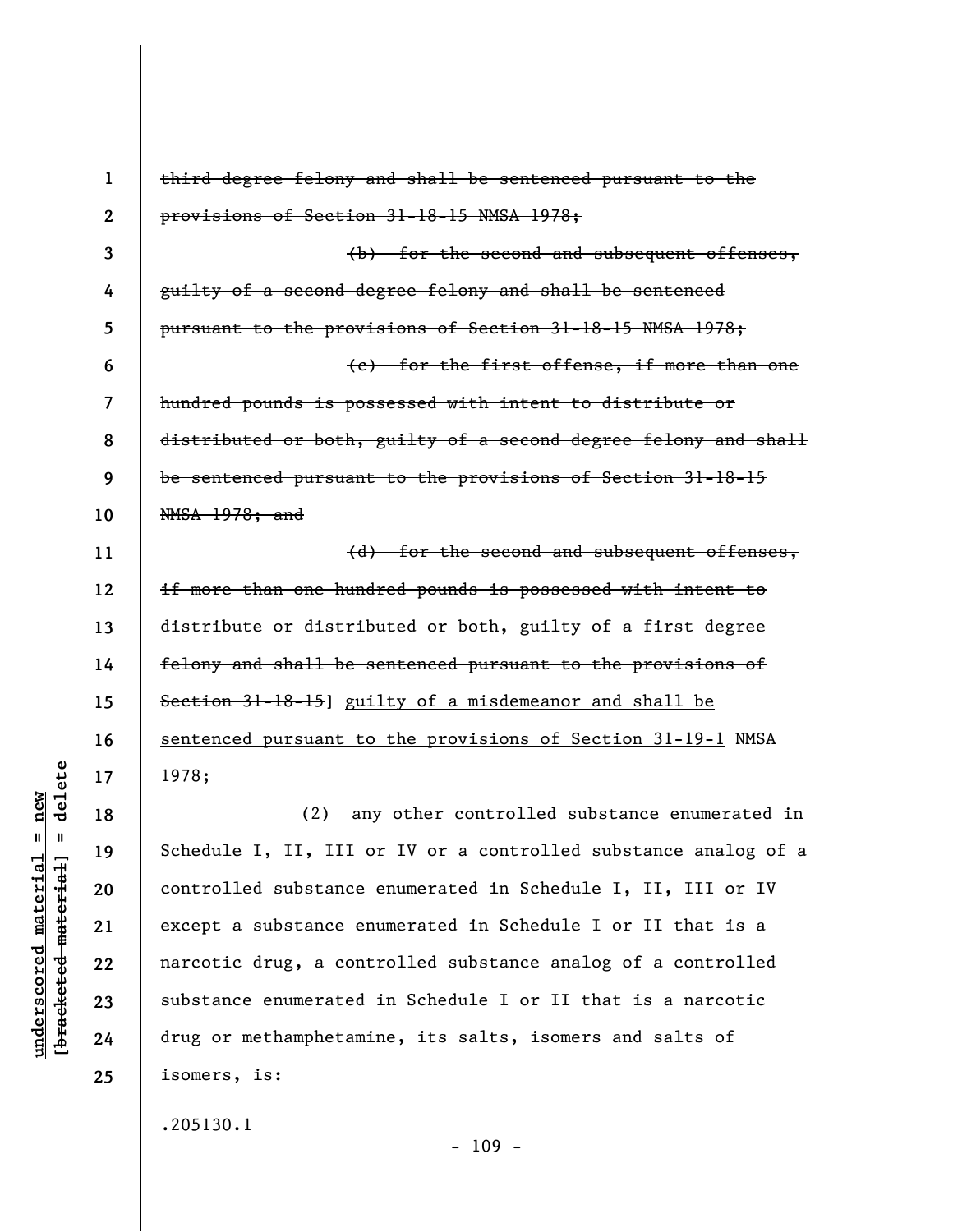| $\mathbf{1}$   | (a) for the first offense, guilty of a                          |
|----------------|-----------------------------------------------------------------|
| $\mathbf{2}$   | second degree felony and shall be sentenced pursuant to the     |
| 3              | provisions of Section 31-18-15 NMSA 1978; and                   |
| 4              | for the second and subsequent offenses,<br>(b)                  |
| 5              | guilty of a first degree felony and shall be sentenced pursuant |
| 6              | to the provisions of Section 31-18-15 NMSA 1978;                |
| $\overline{7}$ | (3)<br>a controlled substance enumerated in                     |
| 8              | Schedule V or a controlled substance analog of a controlled     |
| 9              | substance enumerated in Schedule V is guilty of a fourth degree |
| 10             | felony and shall be sentenced pursuant to the provisions of     |
| 11             | Section 31-18-15 NMSA 1978; and                                 |
| 12             | the intentional creation, delivery or<br>(4)                    |
| 13             | possession with the intent to deliver:                          |
| 14             | a counterfeit substance enumerated in<br>(a)                    |
| 15             | Schedule I, II, III or IV is guilty of a third degree felony    |
| 16             | and shall be sentenced pursuant to the provisions of Section    |
| 17             | 31-18-15 NMSA 1978; and                                         |
| 18             | a counterfeit substance enumerated in<br>(b)                    |
| 19             | Schedule V is guilty of a misdemeanor and shall be punished by  |
| 20             | a fine of not less than one hundred dollars (\$100) nor more    |
| 21             | than five hundred dollars (\$500) or by imprisonment for a      |
| 22             | definite term not less than one hundred eighty days but less    |
| 23             | than one year, or both.                                         |
| 24             | Notwithstanding the provisions of Subsection A of<br>Ε.         |
| 25             | this section, distribution of a small amount of marijuana or    |
|                | .205130.1                                                       |

- 110 -

 $[**bracket**et~~eted matcherial~~] = **delete**$ **[bracketed material] = delete**  $underscored material = new$ **underscored material = new**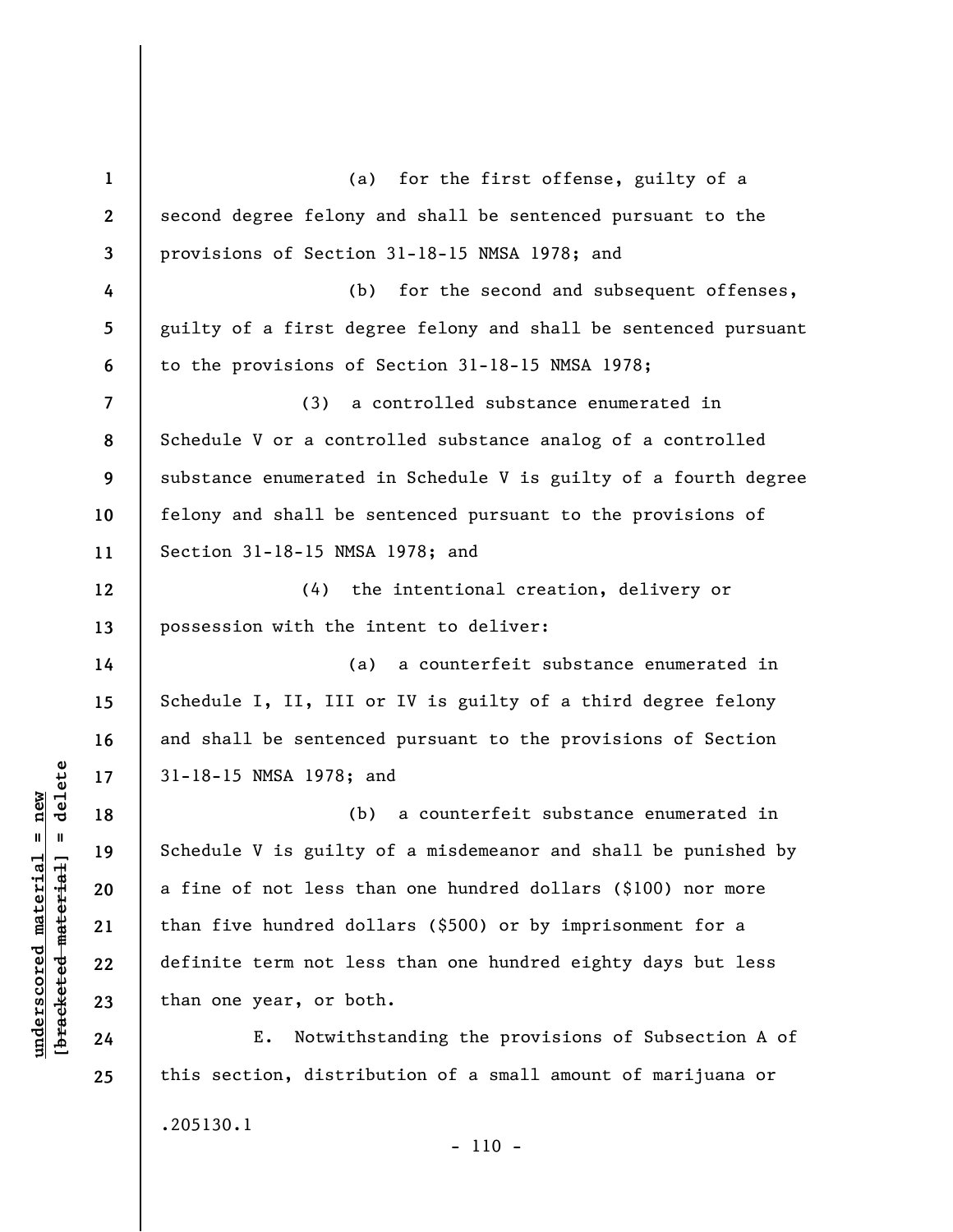synthetic cannabinoids for no remuneration shall be treated as provided in Paragraph (1) of Subsection B of Section 30-31-23 NMSA 1978."

**SECTION 69.** Section 30-31-23 NMSA 1978 (being Laws 1972, Chapter 84, Section 23, as amended) is amended to read: "30-31-23. CONTROLLED SUBSTANCES--POSSESSION PROHIBITED.--

**8 9 10 11 12 13 14**  A. It is unlawful for a person to intentionally  $[t<sub>0</sub>]$ possess a controlled substance unless the substance was obtained pursuant to a valid prescription or order of a practitioner while acting in the course of professional practice or except as otherwise authorized by the Controlled Substances Act. It is unlawful for a person to intentionally  $[t<sub>0</sub>]$  possess a controlled substance analog.

B. A person who violates this section with respect to:

[(1) one ounce or less of marijuana or synthetic cannabinoids is, for the first offense, guilty of a petty misdemeanor and shall be punished by a fine of not less than fifty dollars (\$50.00) or more than one hundred dollars (\$100) and by imprisonment for not more than fifteen days, and, for the second and subsequent offenses, guilty of a misdemeanor and shall be punished by a fine of not less than one hundred dollars (\$100) or more than one thousand dollars (\$1,000) or by imprisonment for a definite term less than one year, or both; .205130.1

delete **[bracketed material] = delete**  $underscored material = new$ **underscored material = new**  $\mathbf{I}$ bracketed material

**1** 

**2** 

**3** 

**4** 

**5** 

**6** 

**7** 

**15** 

**16** 

**17** 

**18** 

**19** 

**20** 

**21** 

**22** 

**23** 

**24**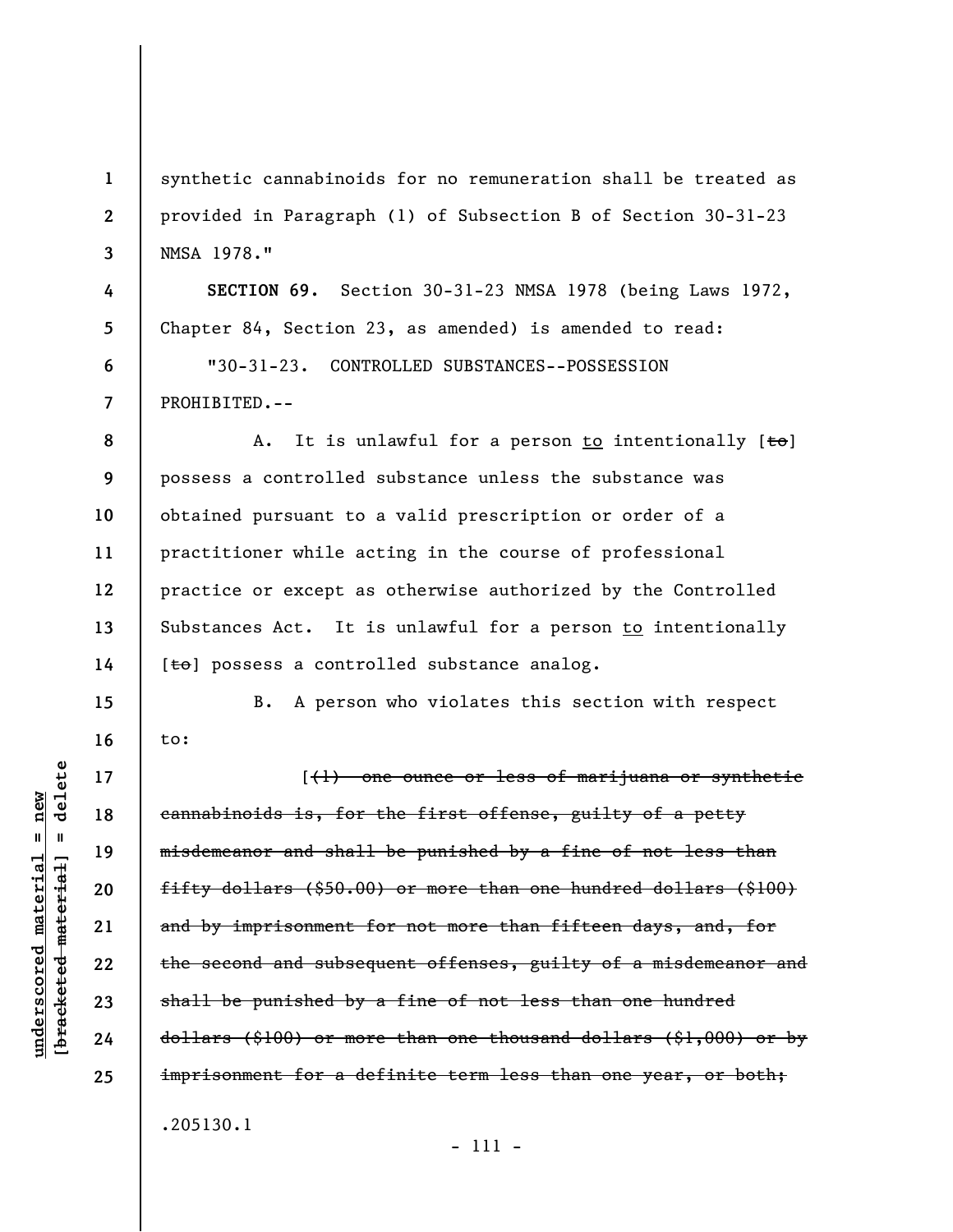| $\mathbf{1}$ | $(2)$ ] (1) more than one ounce and less than eight                                    |
|--------------|----------------------------------------------------------------------------------------|
| $\mathbf{2}$ | ounces of marijuana or synthetic cannabinoids [ <del>is guilty of a</del>              |
| 3            | misdemeanor and] possessed outside a person's residence shall                          |
| 4            | be punished by a fine of [not less than] one hundred dollars                           |
| 5            | $(\$100)$ [ <del>or more than one thousand dollars (<math>\\$1,000</math>) or by</del> |
| 6            | imprisonment for a definite term less than one year, or both];                         |
| 7            | or                                                                                     |
| 8            | [(3)] (2) eight ounces or more of marijuana or                                         |
| 9            | synthetic cannabinoids possessed outside a person's residence                          |
| 10           | is guilty of a [ <del>fourth degree felony</del> ] <u>misdemeanor</u> and shall be     |
| 11           | sentenced pursuant to the provisions of Section [31-18-15]                             |
| 12           | 31-19-1 NMSA 1978.                                                                     |
| 13           | A minor who violates this section with respect to:<br>$\mathsf{c}$ .                   |
| 14           | (1) synthetic cannabinoids shall:                                                      |
|              |                                                                                        |
| 15           | (a) notwithstanding the provisions of                                                  |
| 16           | Sections 32A-1-5 and 32A-2-19 NMSA 1978, be punished by a fine                         |
| 17           | of fifty dollars (\$50.00); and                                                        |
| 18           | (b) for a third or subsequent violation, the                                           |
| 19           | <u>provisions of Section 32A-2-19 NMSA 1978 shall govern</u>                           |
| 20           | punishment of the minor; and                                                           |
| 21           | the substances listed in [this subsection]<br>(2)                                      |
| 22           | Subparagraphs (a) and (b) of this paragraph is guilty of a                             |
| 23           | petty misdemeanor and, notwithstanding the provisions of                               |
| 24           | Sections 32A-1-5 and 32A-2-19 NMSA 1978, shall be punished by a                        |
| 25           | fine not to exceed one hundred dollars (\$100) or forty-eight                          |

**underscored material = new [bracketed material] = delete**

 $[bracketeed-materiat] = delete$  $underscored material = new$ 

- 112 -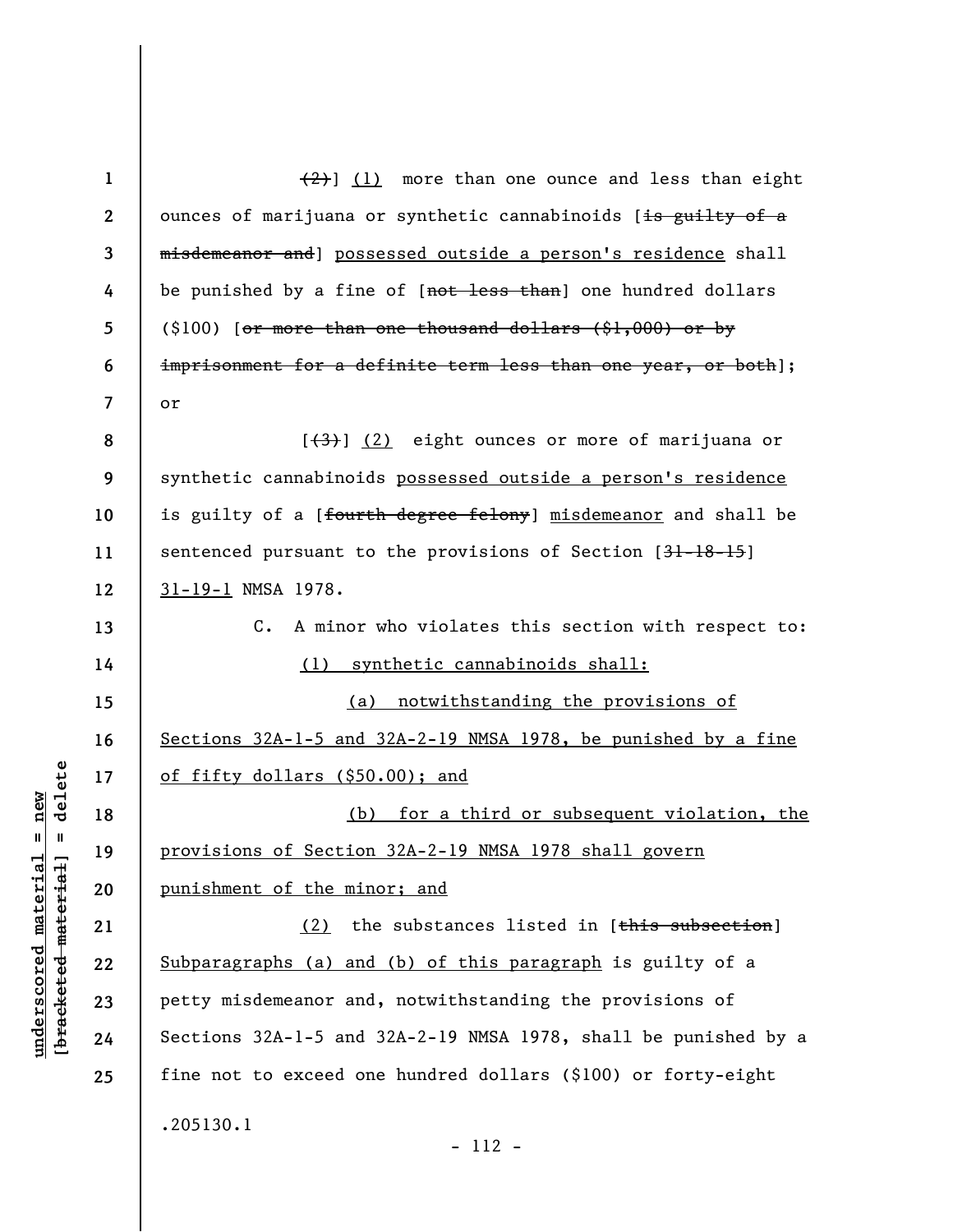**1 2 3 4 5 6 7 8 9 10 11 12 13 14 15 16 17 18 19 20 21 22 23 24 25**  hours of community service. For the third or subsequent violation [by a minor of this section] with respect to those substances, the provisions of Section 32A-2-19 NMSA 1978 shall govern punishment of the minor. [As used in this subsection, "minor" means a person who is less than eighteen years of age.] The provisions of this [subsection] paragraph apply to the following substances: [(1) synthetic cannabinoids;  $(2)$ ] (a) any of the substances listed in Paragraphs (20) through (25) of Subsection C of Section 30-31-6 NMSA 1978; or  $[\frac{(3)}{1}]$  (b) a substance added to Schedule I by a rule of the board adopted on or after [the effective date of  $\frac{1}{2}$  March 31, 2011 [aet] if the board determines that the pharmacological effect of the substance, the risk to the public health by abuse of the substance and the potential of the substance to produce psychic or physiological dependence liability is similar to the substances described in [Paragraph (1) or (2)] Subparagraph (a) of this [subsection] paragraph. D. Except for those substances listed in Subsection E of this section, a person who violates this section with respect to any amount of any controlled substance enumerated in Schedule I, II, III or IV other than marijuana or a controlled substance analog of a substance enumerated in Schedule I, II, III or IV other than marijuana is guilty of a misdemeanor and .205130.1

 $\frac{1}{2}$  intereted material = delete **[bracketed material] = delete**  $underscored material = new$ **underscored material = new**

- 113 -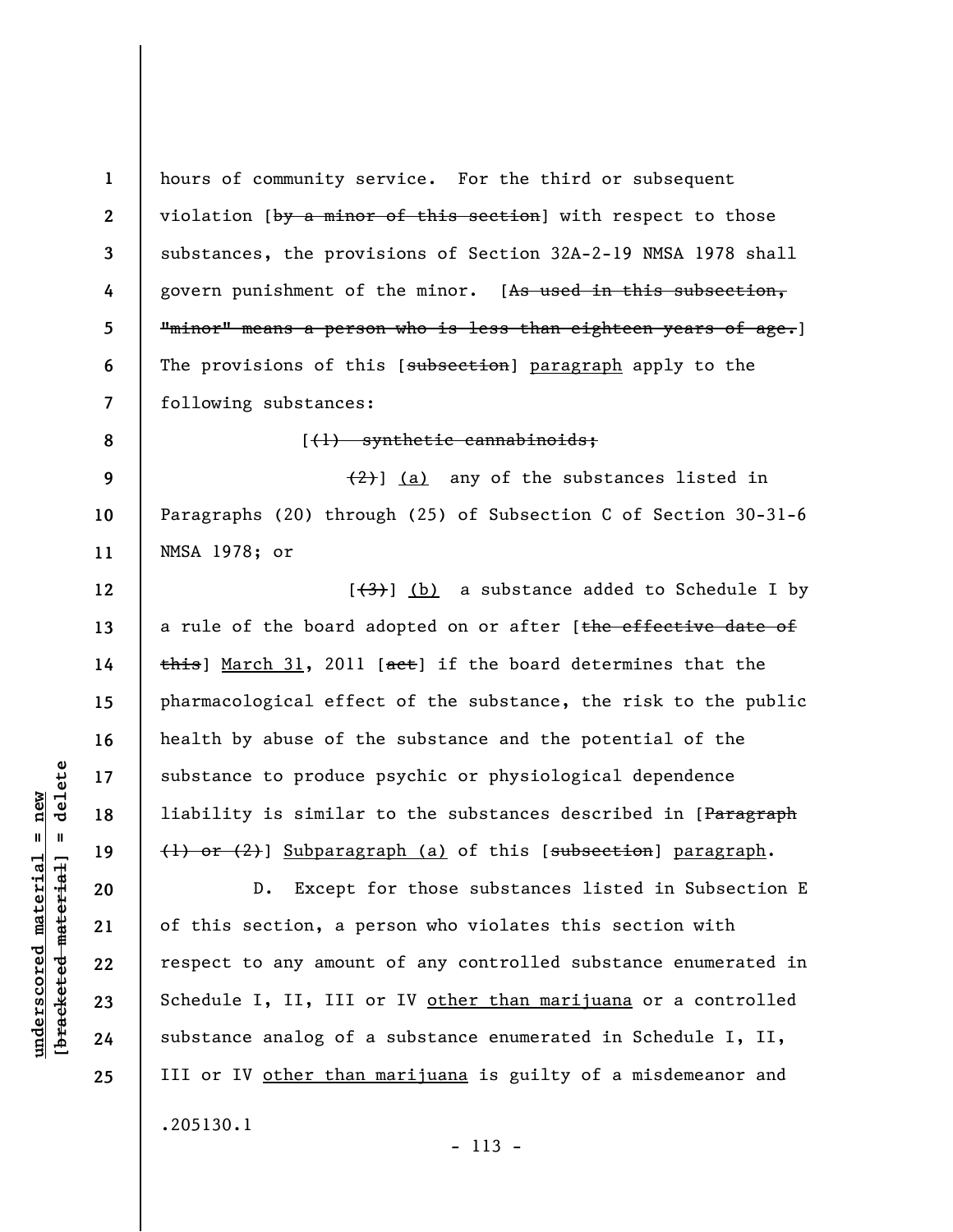shall be punished by a fine of not less than five hundred dollars (\$500) or more than one thousand dollars (\$1,000) or by imprisonment for a definite term less than one year, or both.

**4 5 6 7 8 9 10 11 12 13 14 15 16 17 18 19 20 21 22 23 24 25**  E. A person who violates this section with respect to phencyclidine as enumerated in Schedule III or a controlled substance analog of phencyclidine; methamphetamine, its salts, isomers or salts of isomers as enumerated in Schedule II or a controlled substance analog of methamphetamine, its salts, isomers or salts of isomers; flunitrazepam, its salts, isomers or salts of isomers as enumerated in Schedule I or a controlled substance analog of flunitrazepam, including naturally occurring metabolites, its salts, isomers or salts of isomers; gamma hydroxybutyric acid and any chemical compound that is metabolically converted to gamma hydroxybutyric acid, its salts, isomers or salts of isomers as enumerated in Schedule I or a controlled substance analog of gamma hydroxybutyric acid, its salts, isomers or salts of isomers; gamma butyrolactone and any chemical compound that is metabolically converted to gamma hydroxybutyric acid, its salts, isomers or salts of isomers as enumerated in Schedule I or a controlled substance analog of gamma butyrolactone, its salts, isomers or salts of isomers; 1- 4 butane diol and any chemical compound that is metabolically converted to gamma hydroxybutyric acid, its salts, isomers or salts of isomers as enumerated in Schedule I or a controlled substance analog of 1-4 butane diol, its salts, isomers or

.205130.1

 $- 114 -$ 

delete **[bracketed material] = delete**  $underscored material = new$ **underscored material = new**  $\mathbf{I}$ bracketed material

**1** 

**2**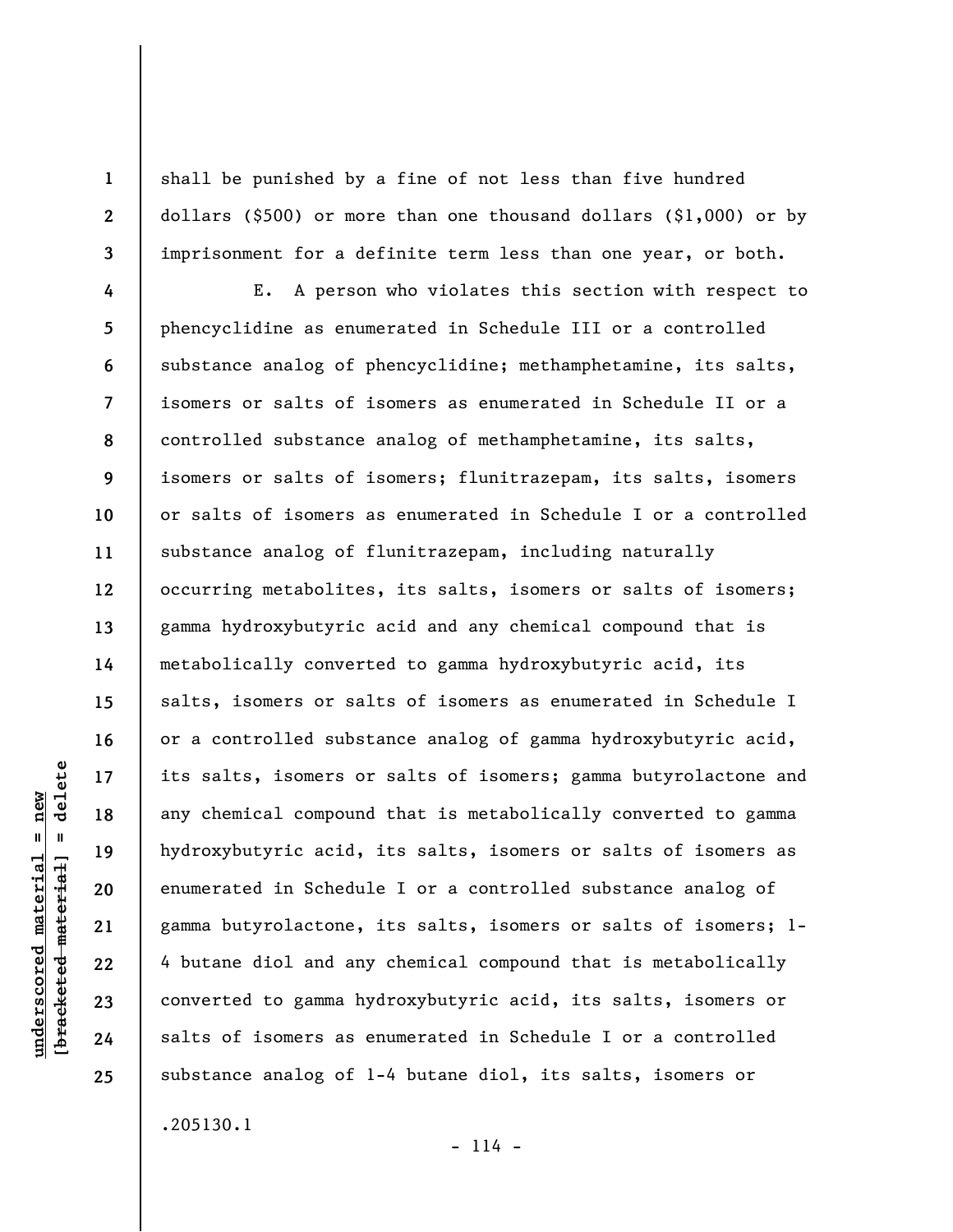salts of isomers; or a narcotic drug enumerated in Schedule I or II or a controlled substance analog of a narcotic drug enumerated in Schedule I or II is guilty of a fourth degree felony and shall be sentenced pursuant to the provisions of Section 31-18-15 NMSA 1978.

F. Except for a minor [as defined in Subsection C of this section], a person who violates Subsection A of this section while within a posted drug-free school zone, excluding private property residentially zoned or used primarily as a residence and excluding a person in or on a motor vehicle in transit through the posted drug-free school zone, with respect to:

[(1) one ounce or less of marijuana or synthetic cannabinoids is, for the first offense, guilty of a misdemeanor and shall be punished by a fine of not less than one hundred dollars (\$100) or more than one thousand dollars (\$1,000) or by imprisonment for a definite term less than one year, or both, and for the second or subsequent offense, is guilty of a fourth degree felony and shall be sentenced pursuant to the provisions of Section 31-18-15 NMSA 1978;

 $(2)$ ] (1) more than one ounce [and less than eight ounces] of marijuana or synthetic cannabinoids is guilty of a [fourth degree felony] misdemeanor and shall be sentenced pursuant to the provisions of Section [31-18-15] 31-19-1 NMSA 1978;

.205130.1

 $- 115 -$ 

delete **[bracketed material] = delete**  $underscored material = new$ **underscored material = new**  $\mathbf{I}$ bracketed material

**1** 

**2** 

**3** 

**4** 

**5** 

**6** 

**7** 

**8** 

**9** 

**10** 

**11** 

**12** 

**13** 

**14** 

**15** 

**16** 

**17** 

**18** 

**19** 

**20** 

**21** 

**22** 

**23** 

**24**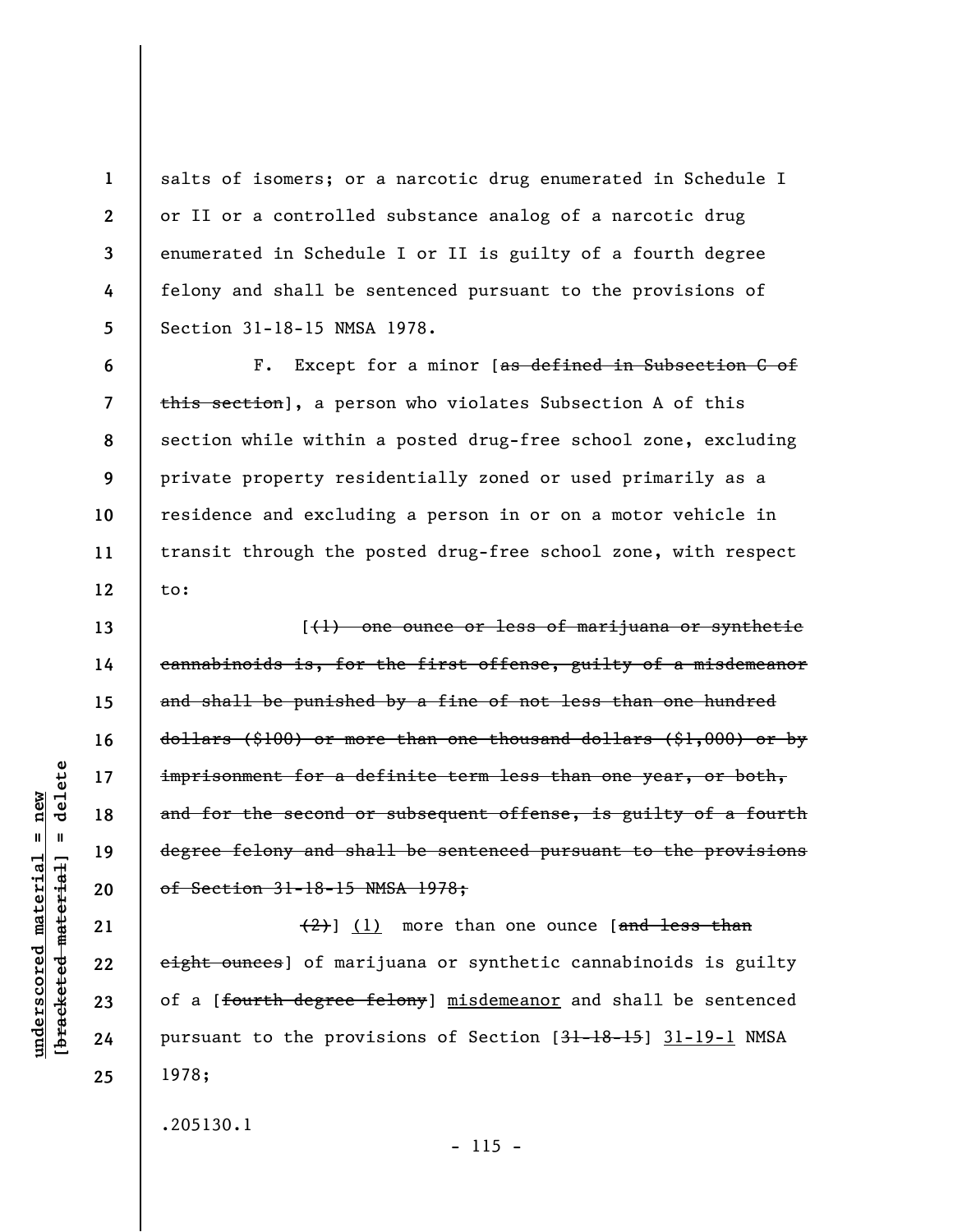[(3) eight ounces or more of marijuana or synthetic cannabinoids is guilty of a third degree felony and shall be sentenced pursuant to the provisions of Section 31-18-15 NMSA 1978;

**8**  (4)] (2) any amount of any other controlled substance enumerated in Schedule I, II, III or IV or a controlled substance analog of a substance enumerated in Schedule I, II, III or IV, except phencyclidine as enumerated in Schedule III, a narcotic drug enumerated in Schedule I or II or a controlled substance analog of a narcotic drug enumerated in Schedule I or II, is guilty of a fourth degree felony and shall be sentenced pursuant to the provisions of Section 31-18-15 NMSA 1978; and

 $[$ (3) phencyclidine as enumerated in Schedule III, a narcotic drug enumerated in Schedule I or II, a controlled substance analog of phencyclidine or a controlled substance analog of a narcotic drug enumerated in Schedule I or II is guilty of a third degree felony and shall be sentenced pursuant to the provisions of Section 31-18-15 NMSA 1978.

G. For the purpose of this section, "minor" means a person who is younger than eighteen years of age."

**SECTION 70.** Section 30-31B-2 NMSA 1978 (being Laws 1989, Chapter 177, Section 2, as amended) is amended to read:

 $- 116 -$ 

"30-31B-2. DEFINITIONS.--As used in the Drug Precursor Act:

.205130.1

delete **[bracketed material] = delete**  $anderscored material = new$ **underscored material = new**  $\mathbf{u}$ bracketed material

**1** 

**2** 

**3** 

**4** 

**5** 

**6** 

**7** 

**9** 

**10** 

**11** 

**12** 

**13** 

**14** 

**15** 

**16** 

**17** 

**18** 

**19** 

**20** 

**21** 

**22** 

**23** 

**24**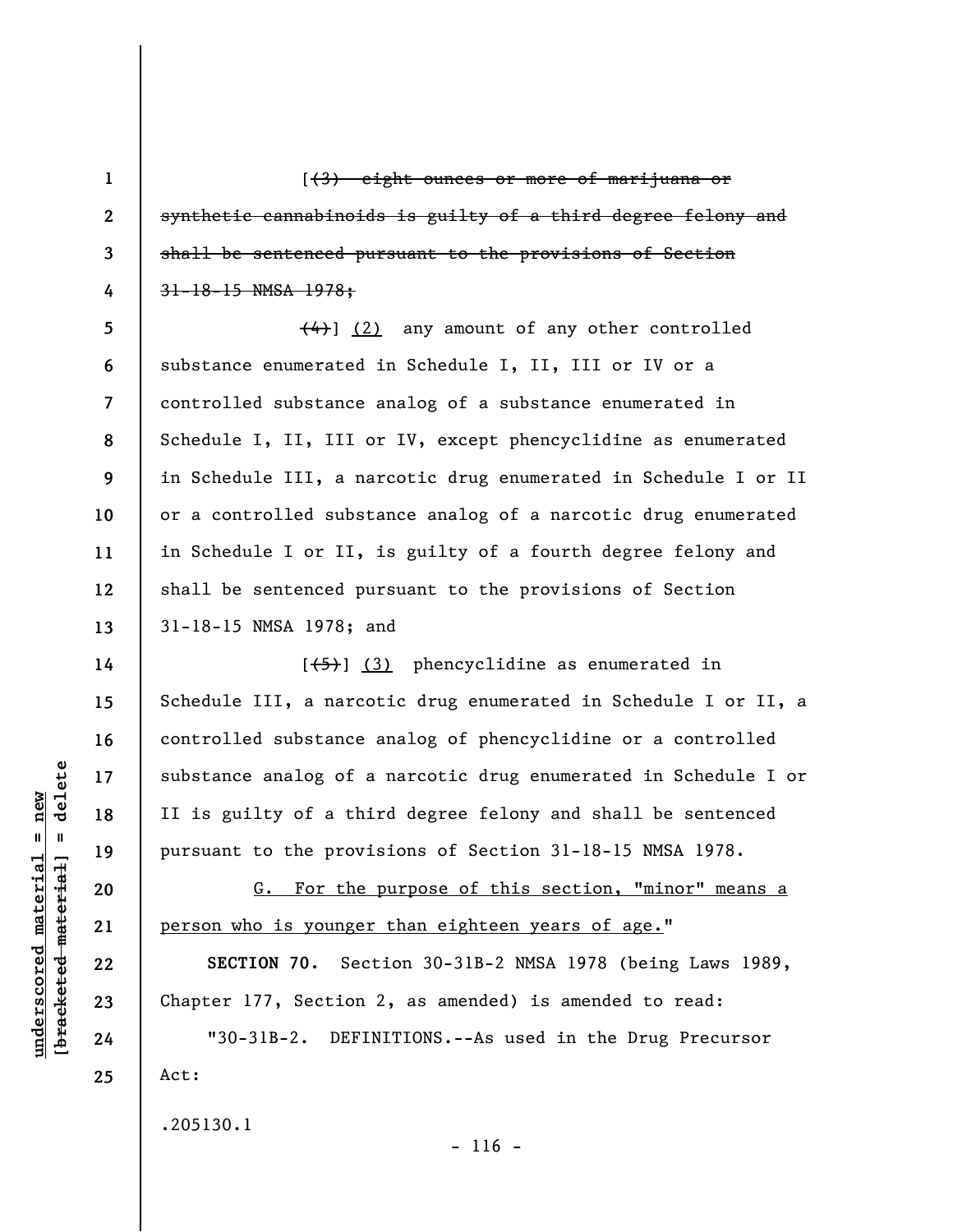**1 2 3 4 5 6 7 8 9 10 11 12 13 14 15 16 17 18 19 20 21 22 23 24 25**  A. "administer" means the direct application of a controlled substance by any means to the body of a patient or research subject by a practitioner or the practitioner's agent; B. "agent" includes an authorized person who acts on behalf of a manufacturer, distributor or dispenser. "Agent" does not include a common or contract carrier, public warehouseperson or employee of the carrier or warehouseperson; C. "board" means the board of pharmacy; D. "bureau" means the bureau of narcotics and dangerous drugs of the United States department of justice or its successor agency; E. "controlled substance": (1) means a drug or substance listed in Schedules I through V of the Controlled Substances Act or regulations adopted thereto; and (2) does not include industrial hemp or marijuana for the purpose of conduct that complies with the Cannabis Revenue and Freedom Act; F. "controlled substance analog" means a substance other than a controlled substance that has a chemical structure substantially similar to that of a controlled substance in Schedule I, II, III, IV or V or that was specifically designed to produce effects substantially similar to that of controlled substances in Schedule I, II, III, IV or V. Examples of chemical classes in which controlled substance analogs are .205130.1

 $\frac{1}{2}$  of  $\frac{1}{2}$  and  $\frac{1}{2}$  and  $\frac{1}{2}$  and  $\frac{1}{2}$  and  $\frac{1}{2}$  and  $\frac{1}{2}$  and  $\frac{1}{2}$  and  $\frac{1}{2}$  and  $\frac{1}{2}$  and  $\frac{1}{2}$  and  $\frac{1}{2}$  and  $\frac{1}{2}$  and  $\frac{1}{2}$  and  $\frac{1}{2}$  and  $\frac{1}{2}$  an **[bracketed material] = delete**  $underscored material = new$ **underscored material = new**

- 117 -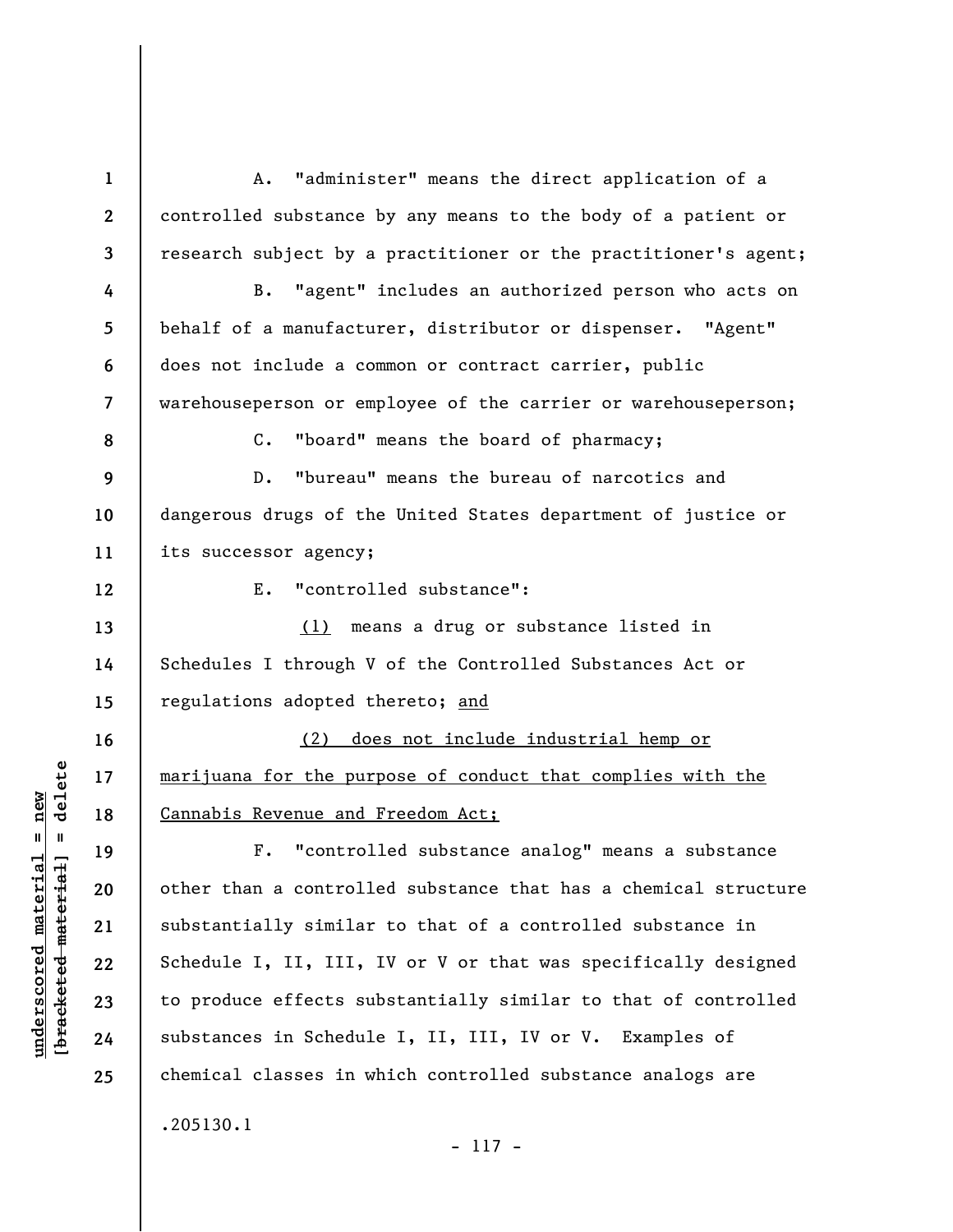**1 2 3 4 5 6 7 8 9 10 11 12 13 14 15 16 17 18 19 20**  found include, but are not limited to, the following: (1) phenethylamines; (2) N-substituted piperidines; (3) morphinans; (4) ecgonines; (5) quinazolinones; (6) substituted indoles; and (7) arylcycloalkylamines. Specifically excluded from the definition of "controlled substance analog" are those substances that are generally recognized as safe and effective within the meaning of the Federal Food, Drug, and Cosmetic Act or have been manufactured, distributed or possessed in conformance with the provisions of an approved new drug application or an exemption for investigational use within the meaning of Section 505 of the Federal Food, Drug, and Cosmetic Act; G. "deliver" means the actual, constructive or attempted transfer from one person to another of a controlled substance or controlled substance analog, whether or not there is an agency relationship;

H. "dispense" means to deliver a controlled substance to an ultimate user or research subject pursuant to the lawful order of a practitioner, including the administering, prescribing, packaging, labeling or compounding necessary to prepare the controlled substance for that delivery;

.205130.1

- 118 -

 $\frac{1}{2}$  of  $\frac{1}{2}$  and  $\frac{1}{2}$  and  $\frac{1}{2}$  and  $\frac{1}{2}$  and  $\frac{1}{2}$  and  $\frac{1}{2}$  and  $\frac{1}{2}$  and  $\frac{1}{2}$  and  $\frac{1}{2}$  and  $\frac{1}{2}$  and  $\frac{1}{2}$  and  $\frac{1}{2}$  and  $\frac{1}{2}$  and  $\frac{1}{2}$  and  $\frac{1}{2}$  an **[bracketed material] = delete**  $anderscored material = new$ **underscored material = new**

**21** 

**22** 

**23** 

**24**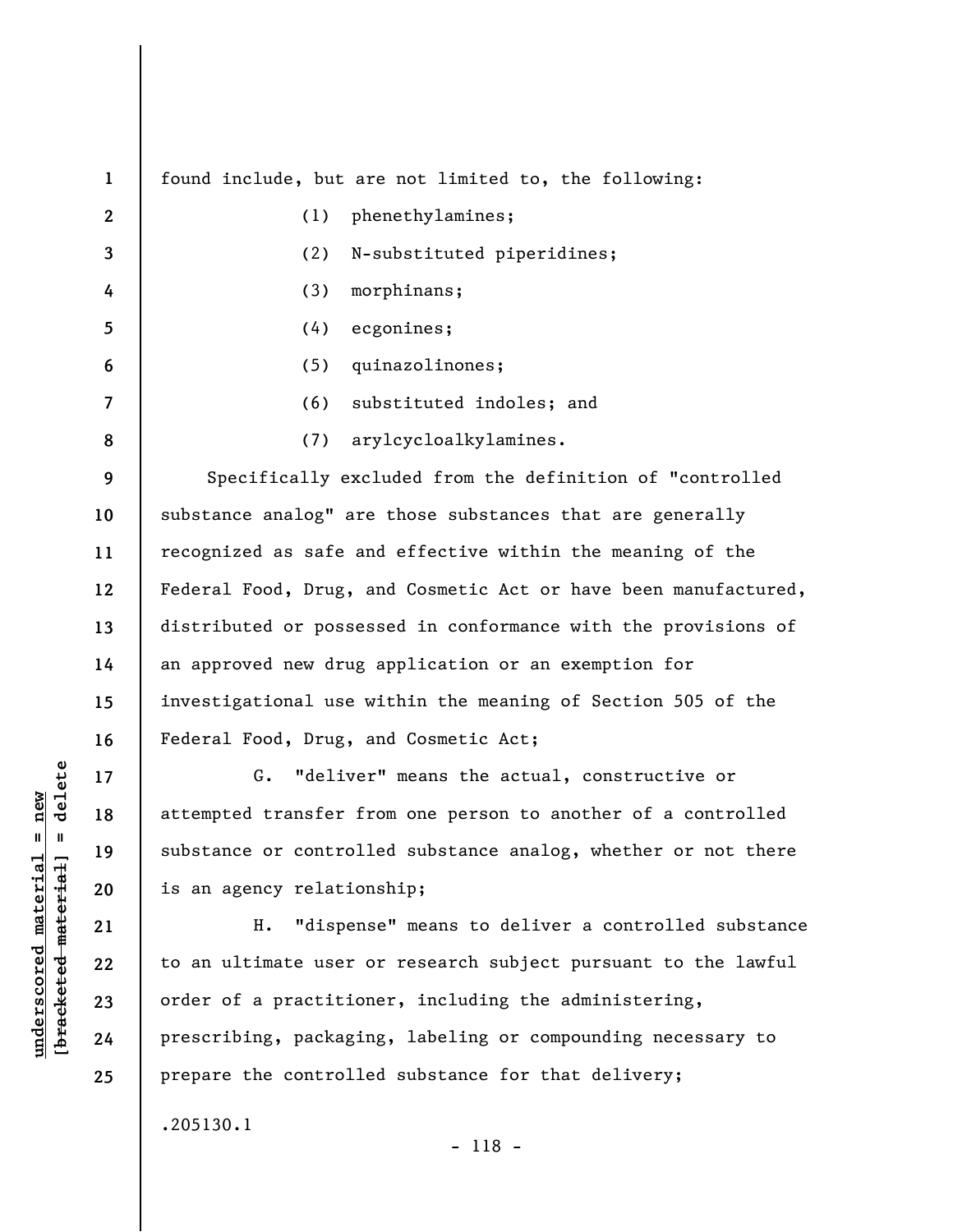I. "dispenser" means a practitioner who dispenses and includes hospitals, pharmacies and clinics where controlled substances are dispensed;

**4 5 6**  J. "distribute" means to deliver other than by administering or dispensing a controlled substance or controlled substance analog;

K. "drug" means substances recognized as drugs in the official United States pharmacopoeia, official homeopathic pharmacopoeia of the United States, official national formulary or any respective supplement to these publications. "Drug" does not include devices or their components, parts or accessories;

L. "drug precursor" means a substance, material, compound, mixture or preparation listed in Section 30-31B-3 NMSA 1978 or regulations adopted thereto or any of their salts or isomers. "Drug precursor" specifically excludes those substances, materials, compounds, mixtures or preparations that are prepared for dispensing pursuant to a prescription or overthe-counter distribution as a substance that is generally recognized as safe and effective within the meaning of the Federal Food, Drug, and Cosmetic Act or have been manufactured, distributed or possessed in conformance with the provisions of an approved new drug application or an exemption for investigational use within the meaning of Section 505 of the Federal Food, Drug, and Cosmetic Act, unless the board makes .205130.1

 $\frac{1}{2}$  intereted material = delete **[bracketed material] = delete**  $underscored material = new$ **underscored material = new**

**1** 

**2** 

**3** 

**7** 

**8** 

**9** 

**10** 

**11** 

**12** 

**13** 

**14** 

**15** 

**16** 

**17** 

**18** 

**19** 

**20** 

**21** 

**22** 

**23** 

**24** 

**25** 

- 119 -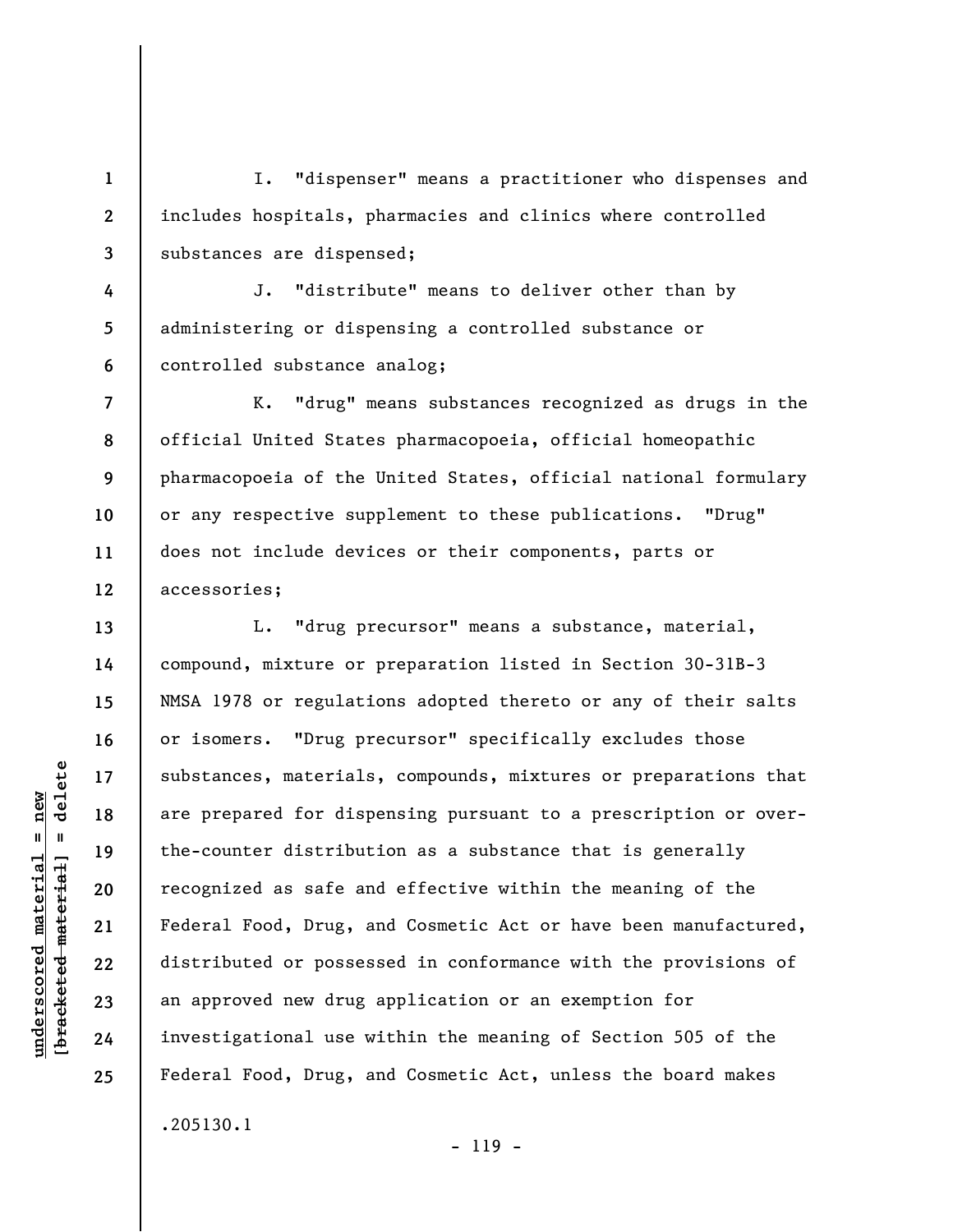**1 2**  the findings required pursuant to Subsection B of Section 30-31B-4 NMSA 1978;

M. "immediate precursor" means a substance that is a compound commonly used or produced primarily as an immediate chemical intermediary used in the manufacture of a controlled substance, the control of which is necessary to prevent, curtail or limit the manufacture of controlled substances;

N. "license" means a license issued by the board to manufacture, possess, transfer or transport a drug precursor;

O. "manufacture" means the production, preparation, compounding, conversion or processing of a drug precursor by extraction from substances of natural origin, independently by means of chemical synthesis or by a combination of extraction and chemical synthesis and includes any packaging or repackaging of the substance or labeling or relabeling of its container, except that this term does not include the preparation or compounding of a controlled substance by a practitioner:

(1) as an incident to the practitioner's administering or dispensing of a controlled substance in the course of professional practice; or

(2) by the practitioner's agent under the practitioner's supervision for the purpose of or as an incident to research, teaching or chemical analysis and not for sale;

P. "person" includes an individual, sole .205130.1

**3** 

**4** 

**5** 

**6** 

**7** 

**8** 

**9** 

**10** 

**11** 

**12** 

**13** 

**14** 

**15** 

**16** 

**17** 

**18** 

**19** 

**20** 

**21** 

**22** 

**23** 

**24**